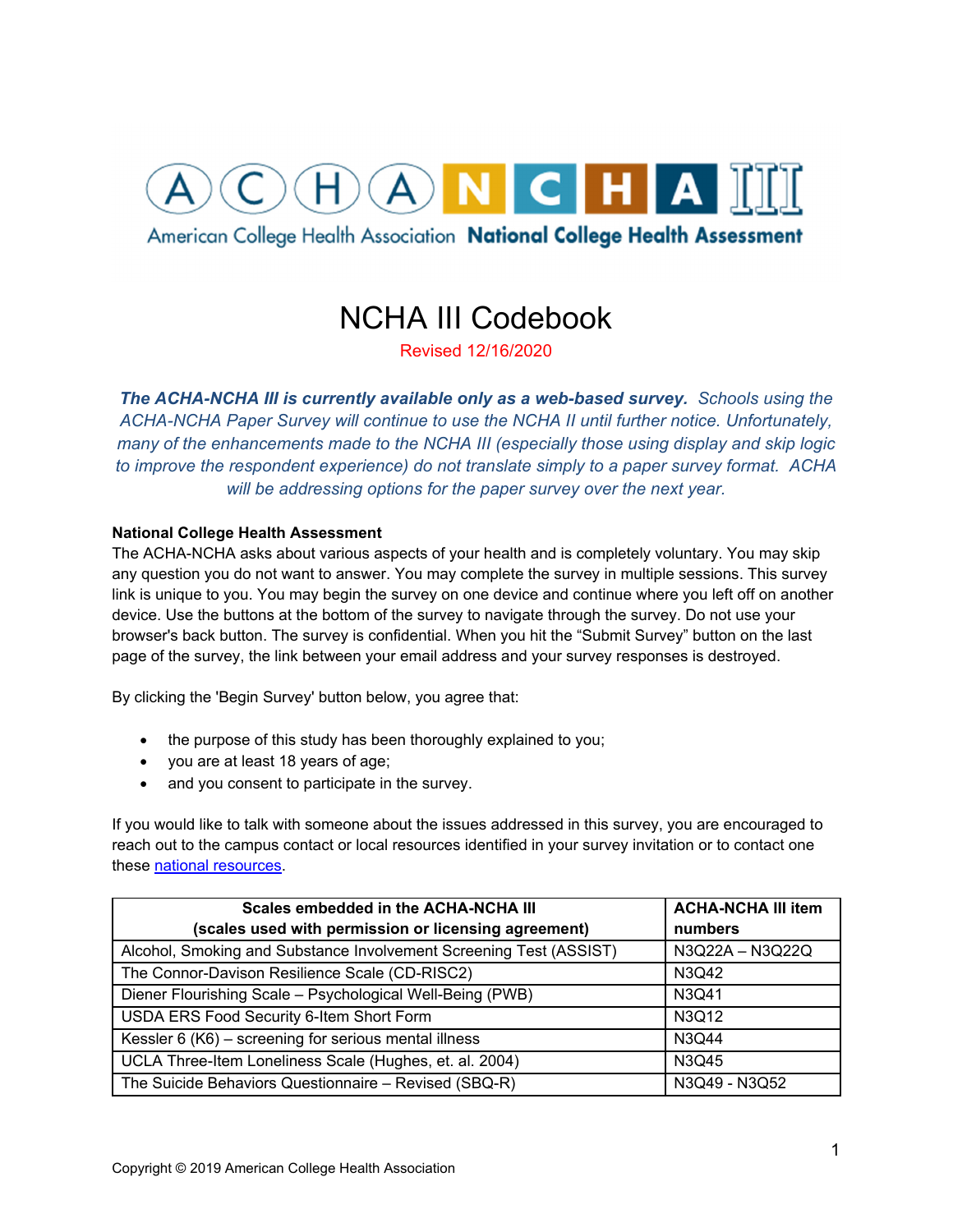## **Overall Health and Community**

## N3Q1 **How would you describe your overall health?**

 $\bigcirc$  Excellent (1)

 $\bigcirc$  Very Good (2)

 $\bigcirc$  Good (3)

 $\bigcirc$  Fair (4)

 $\bigcirc$  Poor (5)

## N3Q2 **Please select your level of agreement with the following statements:**

|                                                                                                                                                                        | Strongly<br>disagree<br>(1) | Disagree<br>(2) | Somewhat<br>disagree<br>(3) | Somewhat<br>agree<br>(4) | Agree<br>(5) | Strongly<br>agree<br>(6) |
|------------------------------------------------------------------------------------------------------------------------------------------------------------------------|-----------------------------|-----------------|-----------------------------|--------------------------|--------------|--------------------------|
| I feel that I belong<br>at my<br>college/university.<br>(N3Q2A)                                                                                                        |                             |                 |                             |                          |              |                          |
| I feel that<br>students' health<br>and well-being is<br>a priority at my<br>college/university.<br>(N3Q2B)                                                             |                             |                 |                             |                          |              |                          |
| At my<br>college/university,<br>I feel that the<br>campus climate<br>encourages free<br>and open<br>discussion about<br>students' health<br>and well-being.<br>(N3Q2C) |                             |                 |                             |                          |              |                          |
| At my<br>college/university,<br>we are a campus<br>where we look<br>out for each<br>other. (N3Q2D)                                                                     |                             |                 |                             |                          |              |                          |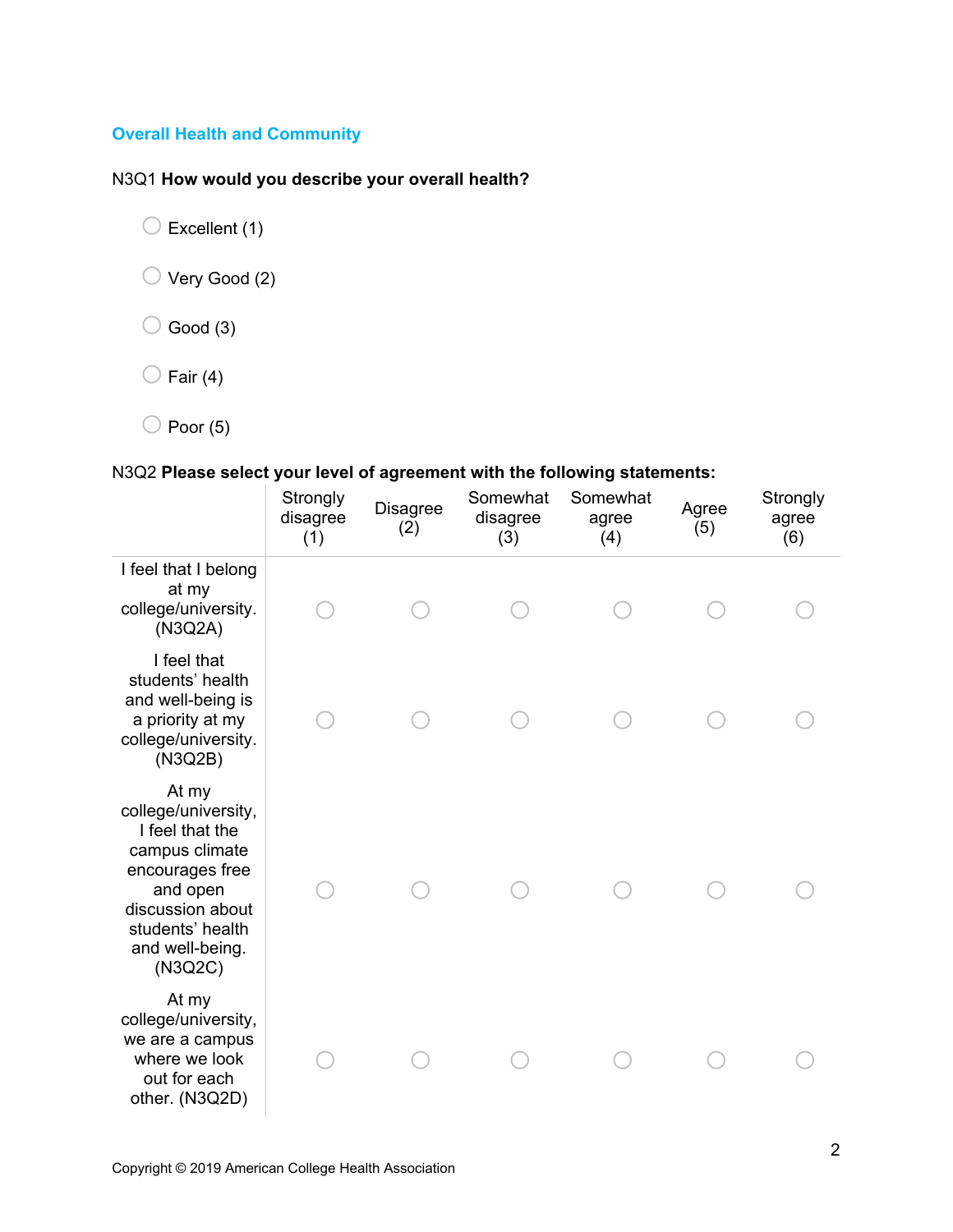#### N3Q3 **How many hours do you spend in a typical week (7 days) on the following activities?**  $\sim 10^5$

|                                                                                                                        | 0<br>hours<br>(1) | $1 - 5$<br>hours<br>(2) | $6 - 10$<br>hours<br>(3) | $11 - 15$<br>hours<br>(4) | 16-20<br>hours<br>(5) | $21 - 25$<br>hours<br>(6) | 26-30<br>hours<br>(7) | More<br>than<br>30<br>hours<br>(8) |
|------------------------------------------------------------------------------------------------------------------------|-------------------|-------------------------|--------------------------|---------------------------|-----------------------|---------------------------|-----------------------|------------------------------------|
| Attending classes,<br>discussion sections, or labs<br>(N3Q3A)                                                          |                   |                         |                          |                           |                       |                           |                       |                                    |
| Studying and other<br>academic activities outside<br>of class (N3Q3B)                                                  |                   |                         |                          |                           |                       |                           |                       |                                    |
| Attending cultural events,<br>movies, concerts, sports or<br>other entertainment with<br>others (N3Q3C)                |                   |                         |                          |                           |                       |                           |                       |                                    |
| Performing community<br>service or volunteer<br>activities (N3Q3D)                                                     |                   |                         |                          |                           |                       |                           |                       |                                    |
| Participating in physical<br>exercise, team sports,<br>recreational sports, or<br>physically active hobbies<br>(N3Q3E) |                   |                         |                          |                           |                       |                           |                       |                                    |
| Participating in spiritual or<br>religious activities (N3Q3F)                                                          |                   |                         |                          |                           |                       |                           |                       |                                    |
| Participating in student<br>clubs or organizations<br>(N3Q3G)                                                          |                   |                         |                          |                           |                       |                           |                       |                                    |
| Socializing with friends<br>(N3Q3H)                                                                                    |                   |                         |                          |                           |                       |                           |                       |                                    |
| Partying (N3Q3I)                                                                                                       |                   |                         |                          |                           |                       |                           |                       |                                    |
| Spending time with family<br>(N3Q3J)                                                                                   |                   |                         |                          |                           |                       |                           |                       |                                    |
| Watching TV, streaming<br>movies/TV or other media<br>for entertainment (N3Q3K)                                        |                   |                         |                          |                           |                       |                           |                       |                                    |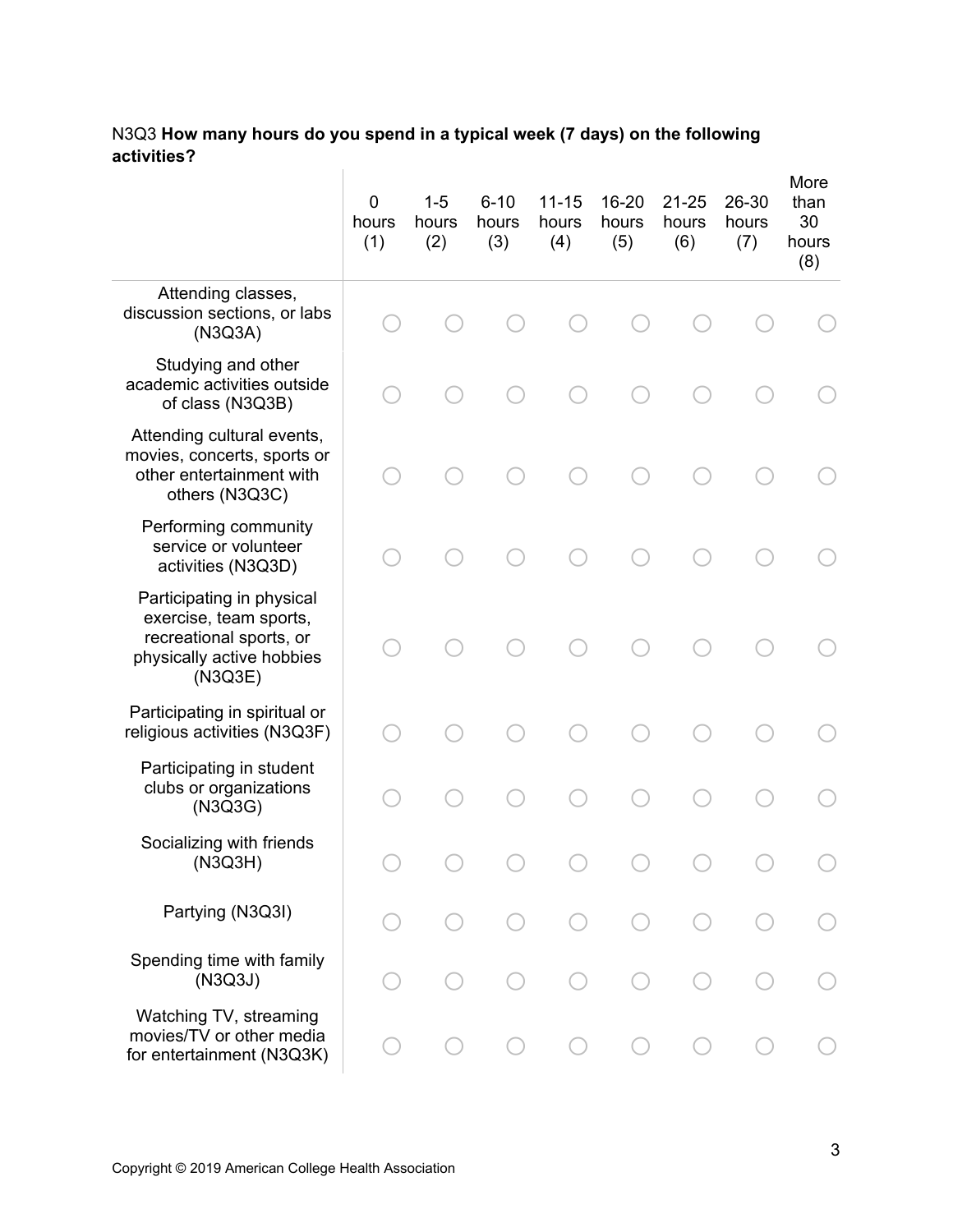| Gaming (N3Q3L)                                                         |     | $(\ )$  | (                                           |  |  |
|------------------------------------------------------------------------|-----|---------|---------------------------------------------|--|--|
| Using social media<br>(N3Q3M)                                          |     |         |                                             |  |  |
| Commuting to school<br>and/or to work (N3Q3N)                          |     |         | œ                                           |  |  |
| Working for pay (N3Q3O)                                                |     |         | $\left(\begin{array}{c} \end{array}\right)$ |  |  |
| Participating in meditation<br>or meditative activities<br>(N3Q3P)     | - 1 | $( \ )$ | $\left(\begin{array}{c} \end{array}\right)$ |  |  |
| Performing unpaid<br>household responsibilities<br>(N3Q3Q)             |     |         | ◯                                           |  |  |
| Taking care of children or<br>other family members<br>(unpaid) (N3Q3R) |     |         | $\bigcap$                                   |  |  |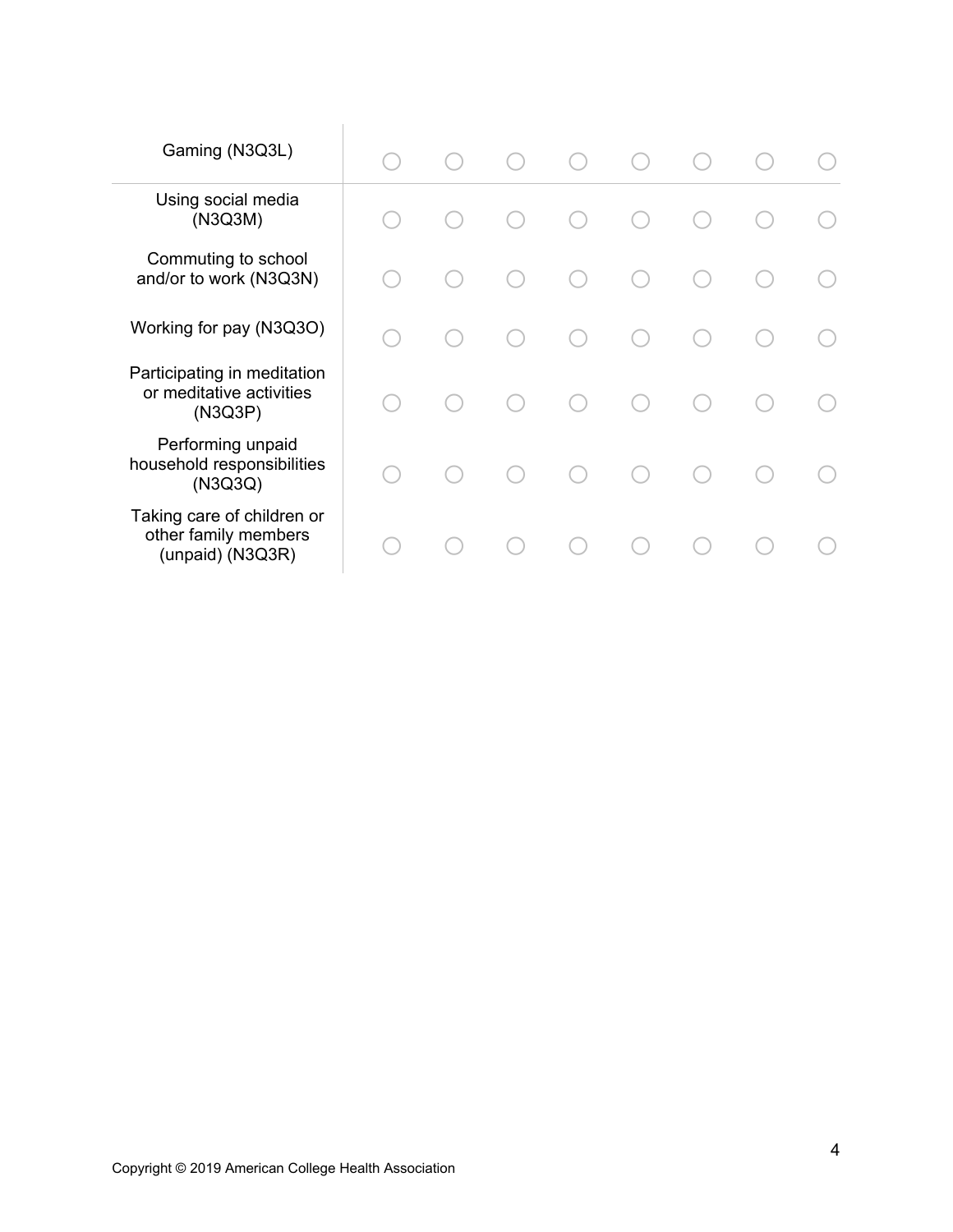## **COVID-19 Questions**

### QCOVID1 **Have you ever had COVID-19 (the novel coronavirus disease)?**

 $\bigcirc$  Yes (confirmed by a test) (1)

 $\bigcirc$  Maybe (e.g., I have had symptoms consistent with COVID-19, but it was not confirmed by a test) (3)

 $\bigcirc$  Probably not (no symptoms or other reason to think I have had it) (5)

 $\bigcirc$  No (confirmed by negative test) (6)

#### (if they select "yes" or "maybe" in QCOVID1)

## QCOVID1A **How severe were any symptoms that you experienced?**

 $\bigcirc$  Severe (e.g., difficulty breathing or speaking, low blood pressure, high fever of 103 F (39.4 C or higher) (1)

 $\bigcirc$  Moderate (e.g., some shortness of breath, cough, fever of 100.4 F (38 C) or higher) (2)

 $\bigcirc$  Mild (e.g., cold-like symptoms) (3)

 $\bigcirc$  No symptoms (asymptomatic) (4)

## (if they select "yes" or "maybe" in QCOVID1)

QCOVID1B Were you hospitalized because of your COVID-19 symptoms?

 $\bigcirc$  Yes (1)

 $\bigcirc$  No (2)

## QCOVID2 **Have you had a loved one, close family member, or friend die due to COVID-19?**

 $\bigcirc$  Yes (1)

 $\bigcirc$  No (2)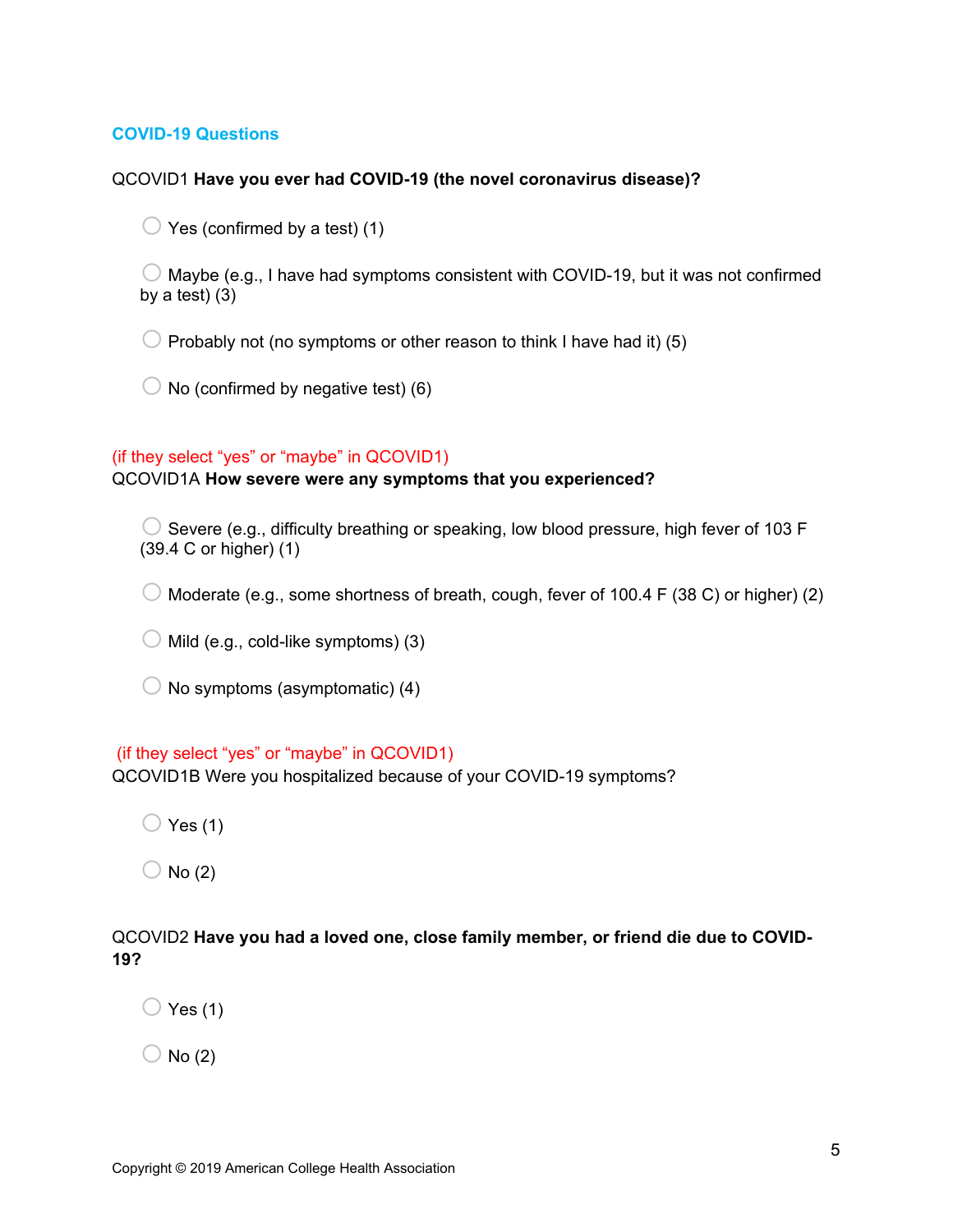QCOVID3 **Do you have a loved one, close family member, or friend that has been dealing with long term effects (or a long recovery) following a COVID-19 illness?** 

 $\bigcirc$  Yes (1)

 $\bigcirc$  No (2)

## QCOVID4 **How supportive have your professors and instructors been for you during the COVID-19 pandemic?**

 $\bigcirc$  Very unsupportive (1)

 $\bigcirc$  Unsupportive (2)

 $\bigcirc$  Neither supportive nor unsupportive (3)

 $\bigcirc$  Supportive (4)

 $\bigcirc$  Very supportive (5)

 $\bigcirc$  I do not think about my professors and instructors for support (6)

QCOVID5 **Please indicate the extent to which you agree or disagree with the following statements: I believe that my campus has done enough to protect students from COVID-19.**

 $\bigcirc$  Strongly disagree (1)

 $\bigcirc$  Disagree (2)

 $\bigcirc$  Neither disagree nor agree (3)

 $\bigcirc$  Agree (4)

 $\bigcirc$  Strongly agree (5)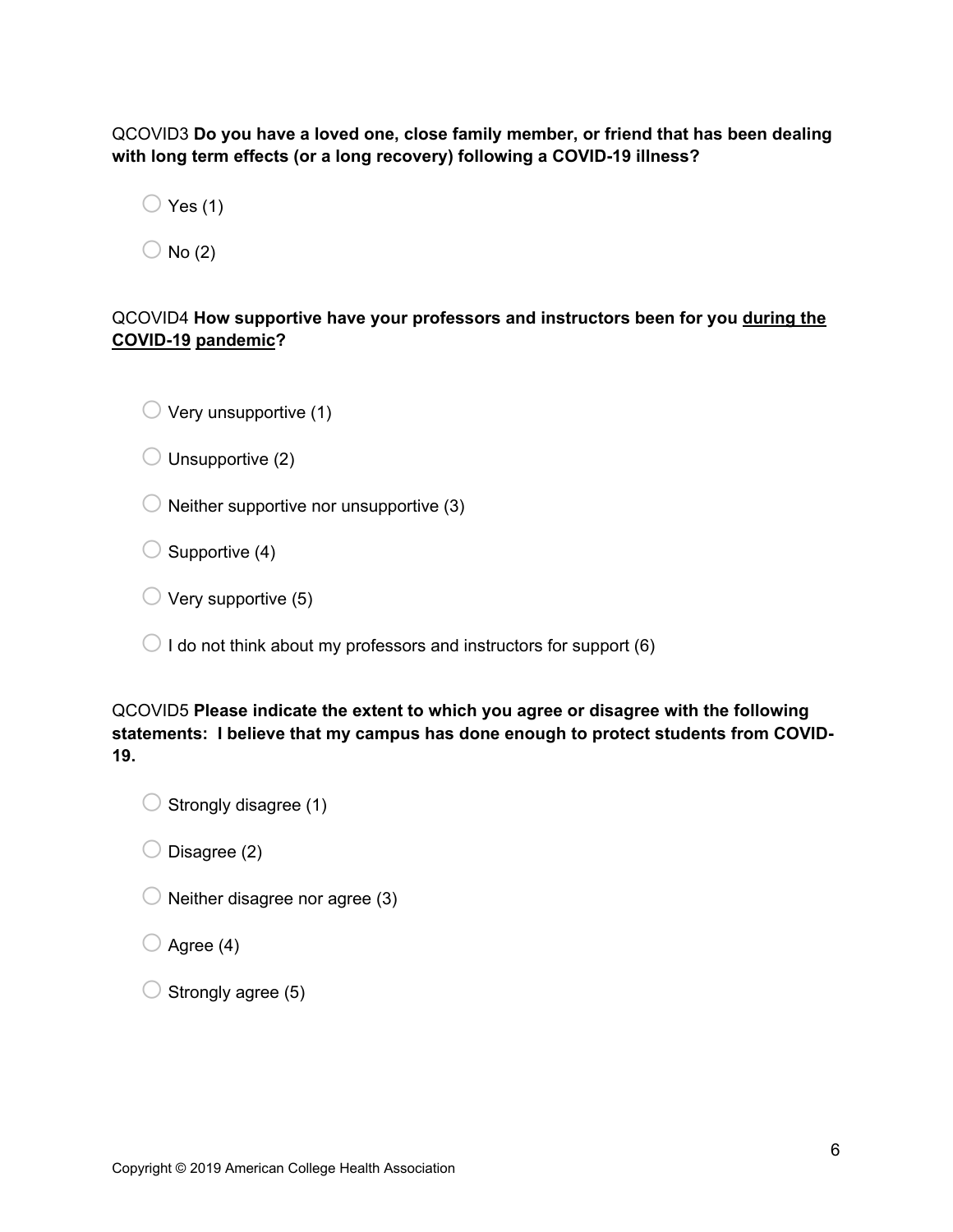QCOVID6 **I follow my campus policies related to COVID-19.**

 $\bigcirc$  Strongly disagree (1)

 $\bigcirc$  Disagree (2)

 $\bigcirc$  Neither disagree nor agree (3)

 $\bigcirc$  Agree (4)

 $\bigcirc$  Strongly agree (5)

## QCOVID7 **I believe that the policies implemented by my campus can reduce the spread of COVID-19.**

 $\bigcirc$  Strongly disagree (1)

 $\bigcirc$  Disagree (2)

|  | $\bigcirc$ Neither disagree nor agree (3) |  |  |
|--|-------------------------------------------|--|--|
|  |                                           |  |  |

 $\bigcirc$  Agree (4)

## QCOVID8 **I believe that students at my school are taking precautions to protect one another from COVID-19.**

|  | $\bigcirc$ Strongly disagree (1) |
|--|----------------------------------|
|  |                                  |

 $\bigcirc$  Disagree (2)

 $\bigcirc$  Neither disagree nor agree (3)

 $\bigcirc$  Agree (4)

| $\bigcirc$ Strongly agree (5) |
|-------------------------------|
|                               |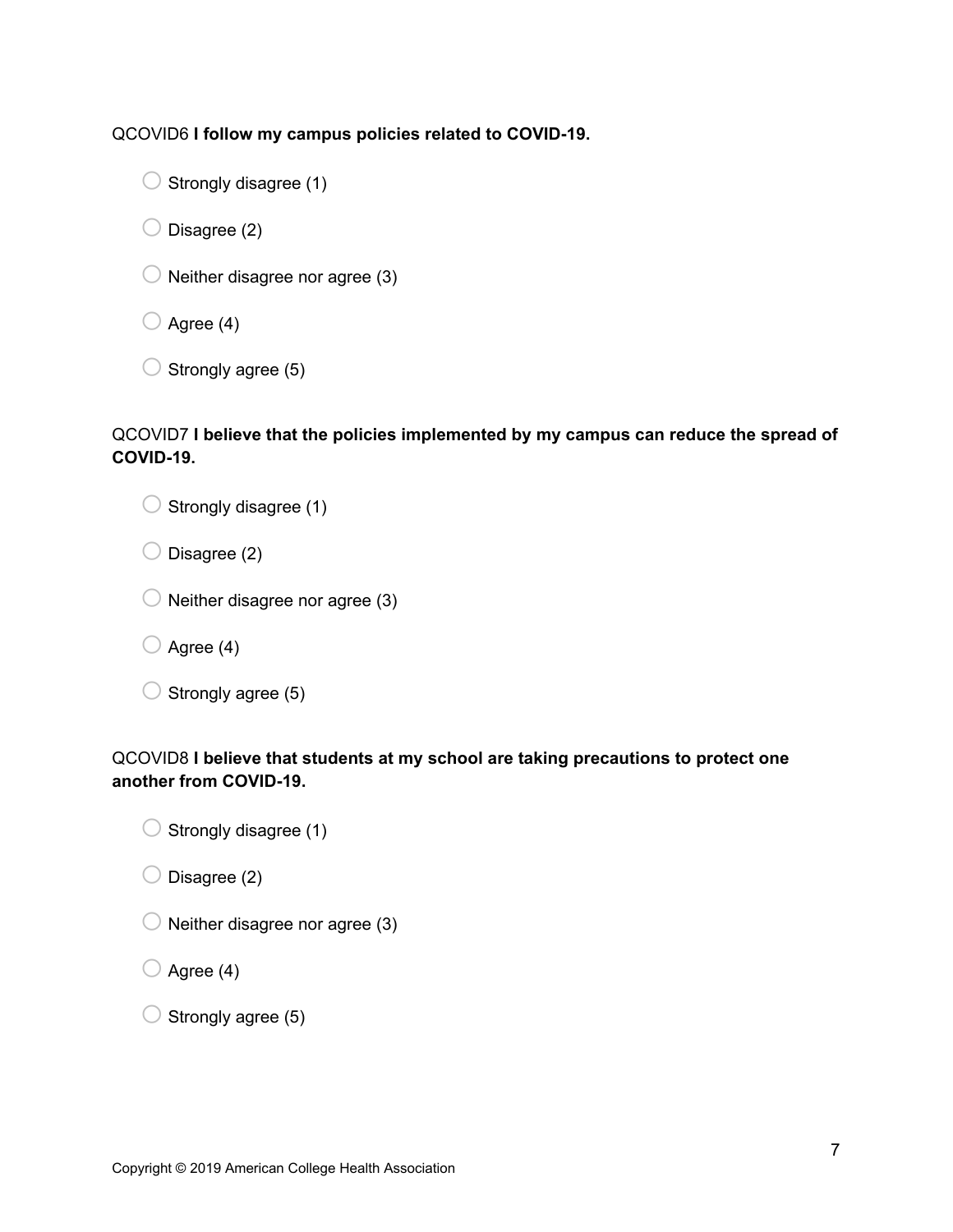QCOVID9 **I believe that the personal protective measures (e.g. wearing a face mask, physical distancing) I take can protect the health of others in my campus community.**

 $\bigcirc$  Strongly disagree (1)

 $\bigcirc$  Disagree (2)

 $\bigcirc$  Neither disagree nor agree (3)

 $\bigcirc$  Agree (4)

 $\bigcirc$  Strongly agree (5)

QCOVID10 **How often do you wash or disinfect your hands and avoid touching your eyes, nose, and mouth?**

 $\bigcirc$  Never (1)

 $\bigcirc$  Rarely (2)

 $\bigcirc$  Sometimes (3)

 $\bigcirc$  Often (4)

 $\bigcirc$  Frequently (5)

QCOVID11 **How often do you keep a physical distance of six feet between yourself and others in public?**

 $\bigcirc$  Never (1)

 $\bigcirc$  Rarely (2)

 $\bigcirc$  Sometimes (3)

 $\bigcirc$  Often (4)

 $\bigcirc$  Frequently (5)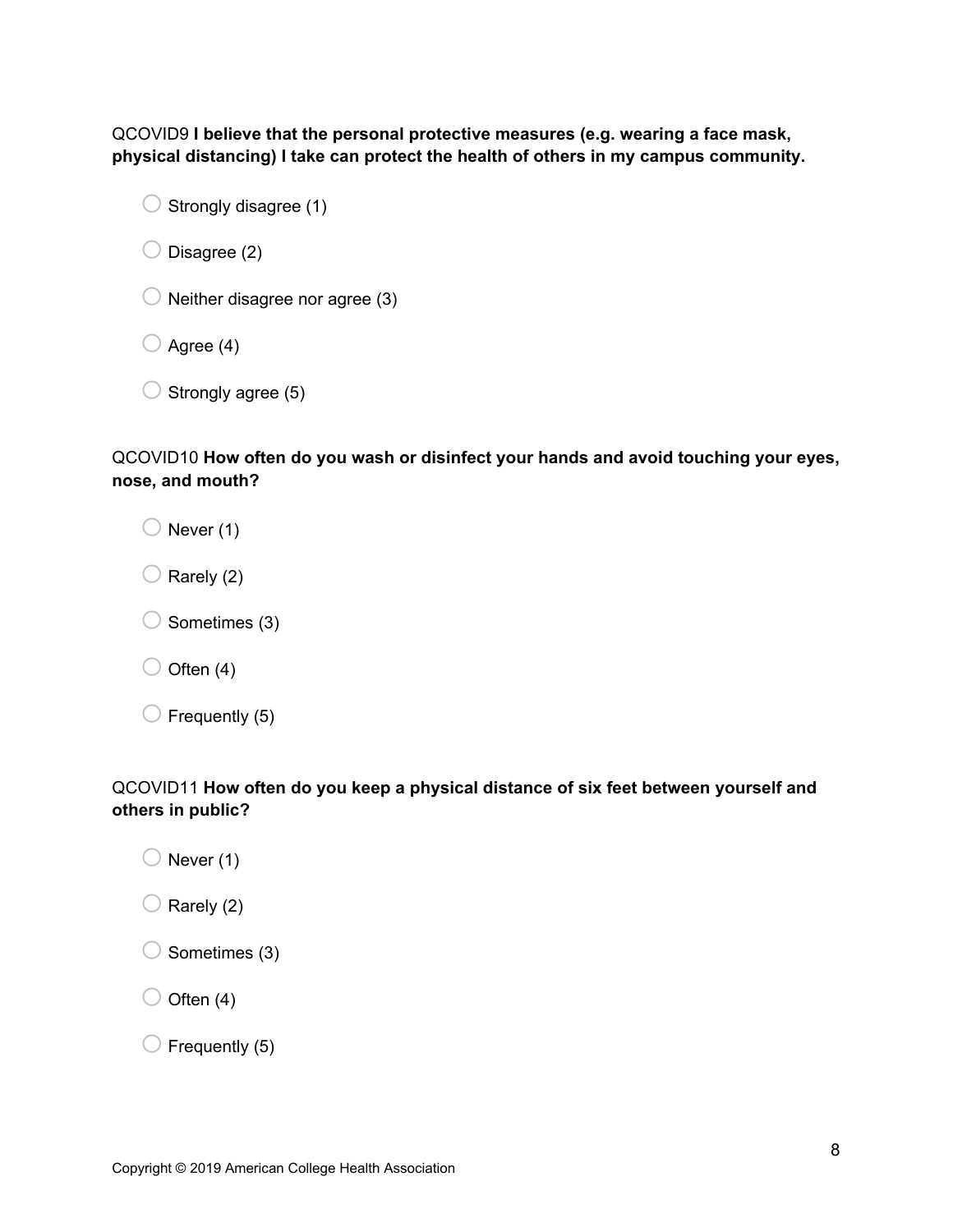## QCOVID12 **How often do you wear a face mask when you are unable to maintain a sixfoot distance between yourself and others in public?**

 $\bigcirc$  Never (1)

 $\bigcirc$  Rarely (2)

 $\bigcirc$  Sometimes (3)

 $\bigcirc$  Often (4)

 $\bigcirc$  Frequently (5)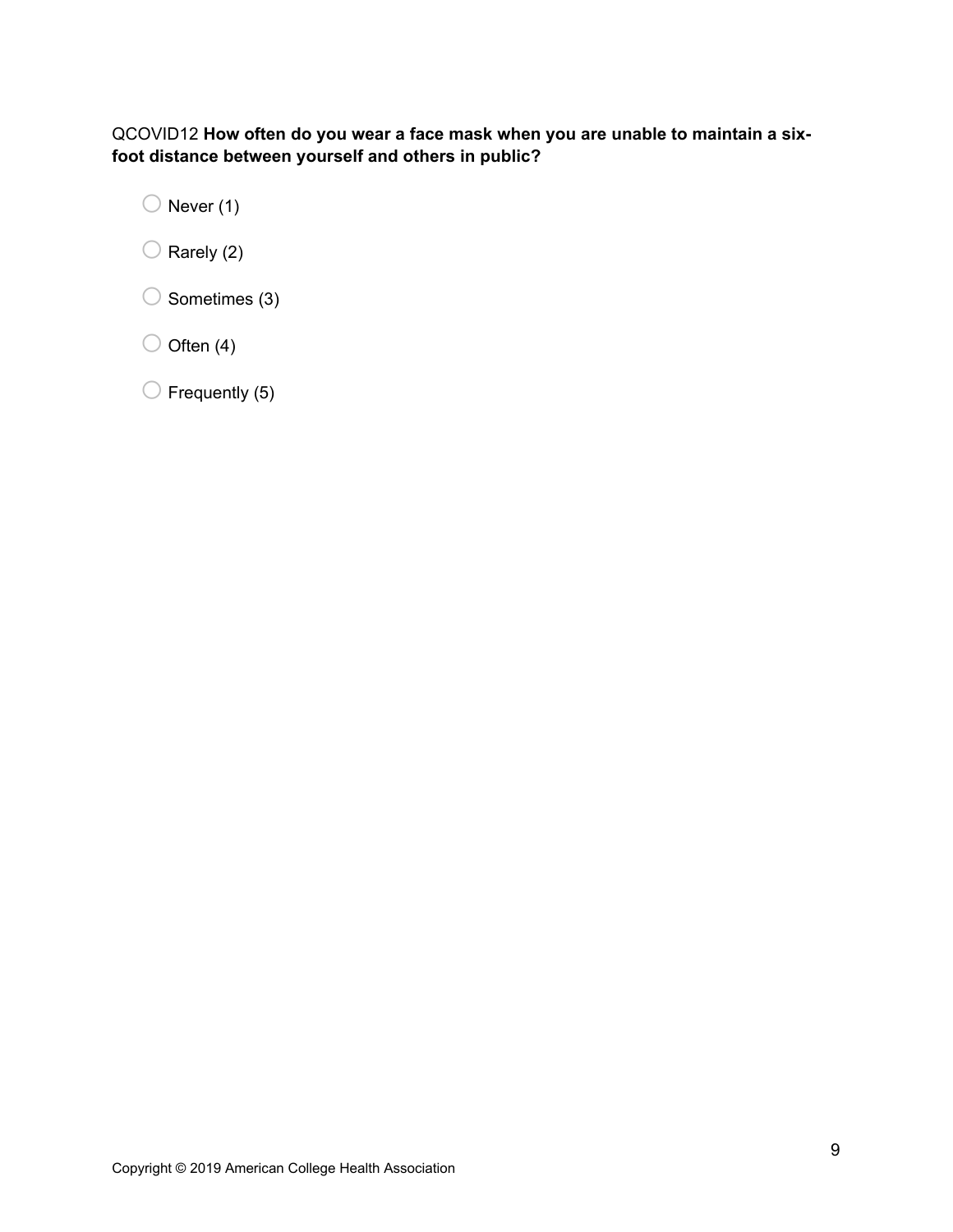|                                                                                                                          | <b>Not</b><br>concerned at<br>all $(1)$ | Slightly<br>concerned<br>(2) | Moderately<br>concerned<br>(3) | Very<br>concerned<br>(4) | <b>Extremely</b><br>concerned<br>(5) |
|--------------------------------------------------------------------------------------------------------------------------|-----------------------------------------|------------------------------|--------------------------------|--------------------------|--------------------------------------|
| How long the<br>COVID-19<br>pandemic will<br>last<br>(QCOVID13A)                                                         |                                         |                              |                                |                          |                                      |
| (if they select<br>"maybe,"<br>"probably not,"<br>or "no" in<br>QCOVID1)<br>That you will<br>get COVID-19<br>(QCOVID13B) |                                         |                              |                                |                          |                                      |
| (if they select<br>"yes" in<br>QCOVID1)<br>That you will<br>get COVID-19<br>again<br>(QCOVID13C)                         |                                         |                              |                                |                          |                                      |
| That someone<br>you care<br>about will get<br>COVID-19<br>(QCOVID13D)                                                    |                                         |                              |                                |                          |                                      |
| Someone you<br>care about will<br>die from<br>COVID-19<br>(QCOVID13E)                                                    |                                         |                              |                                |                          |                                      |
| Not being able<br>to spend time<br>with people<br>you care<br>about<br>(QCOVID13F)                                       |                                         |                              |                                |                          |                                      |
| Uncertainty of<br>the future<br>(QCOVID13G)                                                                              |                                         |                              |                                |                          |                                      |

## QCOVID13 **Over the past 30 days, on average, how much have you been concerned with the following?**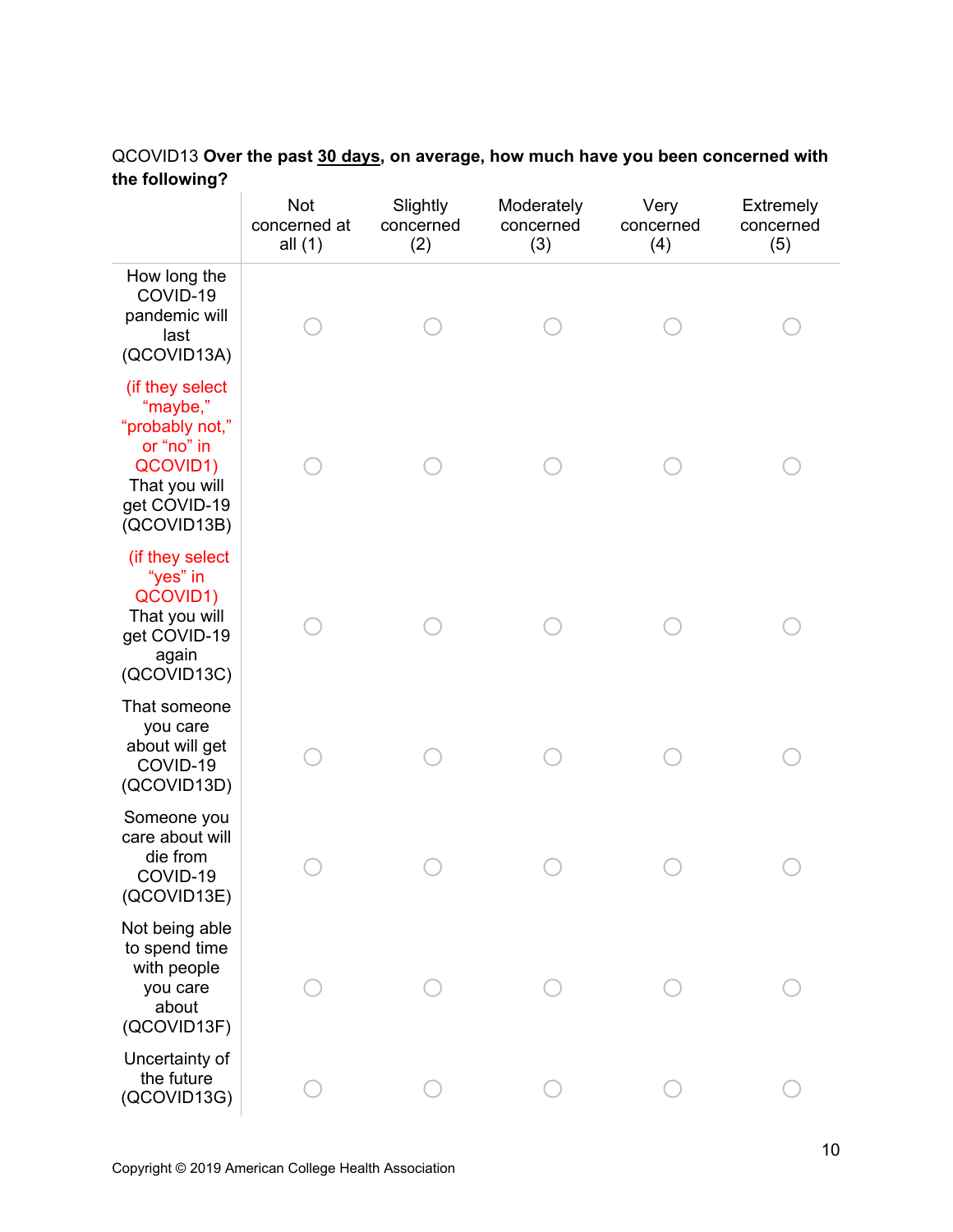Note: COVID14 appears after question N3Q54B in the survey

QCOVID15 **As a result of the COVID-19 pandemic, have you experienced any discriminatory or hostile behavior due to your race/ethnicity (or what someone thought was your race/ethnicity)?**

| Yes $(1)$ |
|-----------|
|           |

 $\bigcirc$  No (2)

QCOVID16 **As a result of the COVID-19 pandemic, have you witnessed (online exchanges or in-person) any discriminatory or hostile behavior or exchanges towards others due to their race/ethnicity (or what someone thought was their race/ethnicity)?**

 $\bigcirc$  Yes (1)

 $\bigcirc$  No (2)

QCOVID17 **How has your financial situation been affected by the COVID-19 pandemic?**

| $\bigcirc$ A lot more stressful (1) |
|-------------------------------------|
|                                     |

- $\bigcirc$  Somewhat more stressful (2)
- $\bigcirc$  No significant change (3)
- $\bigcirc$  Somewhat less stressful (4)
- $\bigcirc$  A lot less stressful (5)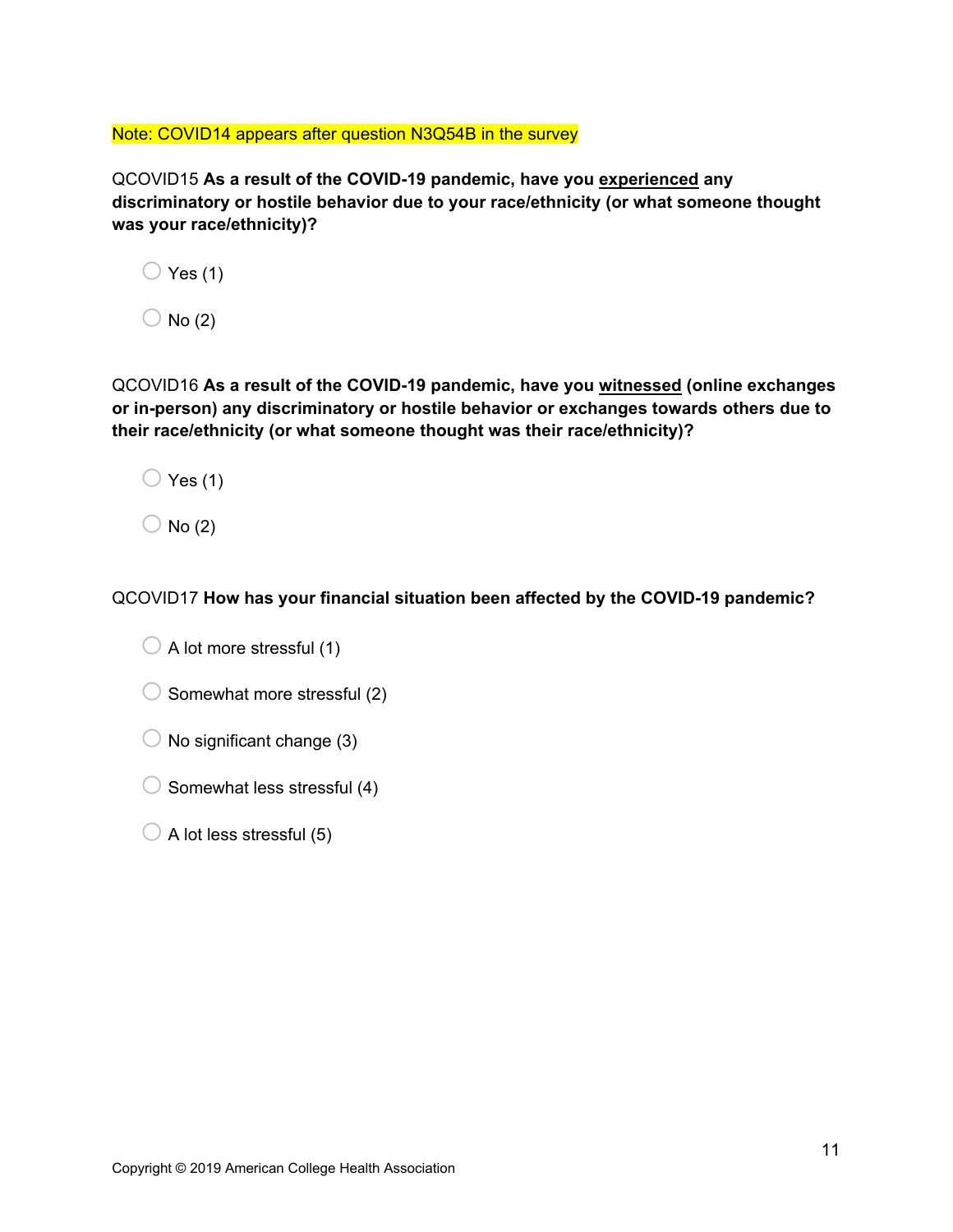## QCOVID18 **How has the COVID-19 pandemic has impacted your overall level of stress?**

- $\bigcirc$  Significantly increased my level of stress (1)
- $\bigcirc$  Somewhat increased my level of stress (2)
- $\bigcirc$  No change in my level of stress (3)
- $\bigcirc$  Somewhat decreased my level of stress (4)
- $\bigcirc$  Significantly decreased my level of stress (5)

## QCOVID19A **Once a vaccine for COVID-19 is available to you, how likely are you to get vaccinated?**

- $\bigcirc$  Very likely to be vaccinated (1)
- $\bigcirc$  Somewhat likely to be vaccinated (2)
- $\bigcirc$  Somewhat unlikely to be vaccinated (3)
- $\bigcirc$  Very unlikely to be vaccinated (4)
- $\bigcirc$  I've already been vaccinated for COVID-19 (5)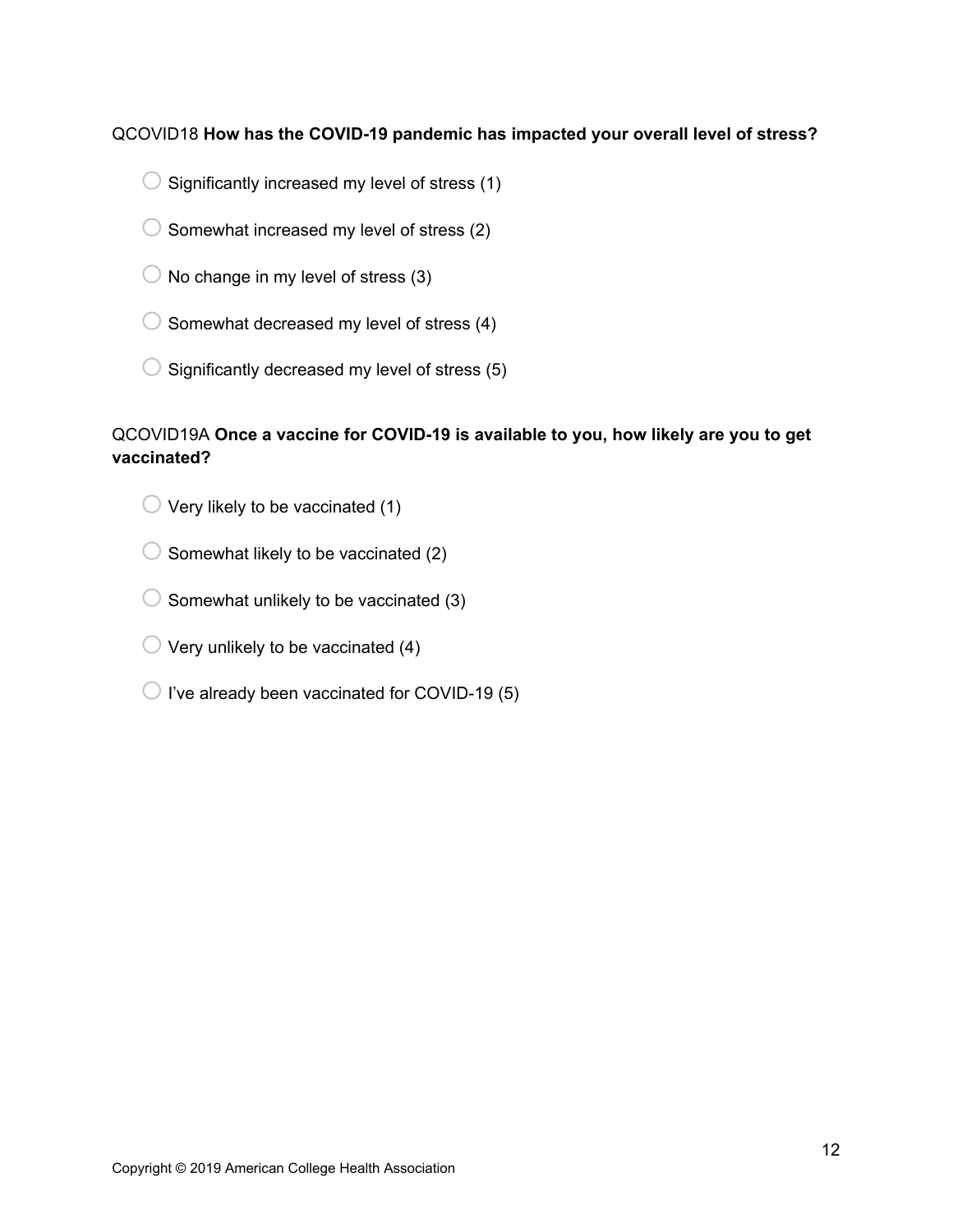QCOVID20 **If you were to test positive for COVID-19 and were contacted by a public health worker to learn more about who you may have been in contact with while you were infectious, how likely do you think you would be to truthfully answer their questions?**

- $\bigcirc$  Very likely to be honest with public health worker (1)
- $\bigcirc$  Somewhat likely to be honest with the public health worker (2)
- $\bigcirc$  Somewhat unlikely to honest with the public health worker (3)
- $\bigcirc$  Very unlikely to honest with the public health worker (4)

Note: QCOVID21 and QCOVID22 appear after N3Q73A in the survey.

## **Weight, Nutrition, and Exercise**

## N3Q4 **How do you describe your weight?**

- $\bigcirc$  Very underweight (1)
- $\bigcirc$  Slightly underweight (2)
- $\bigcirc$  About the right weight (3)
- $\bigcirc$  Slightly overweight (4)
- $\bigcirc$  Very overweight (5)

## N3Q5 **Are you trying to do any of the following about your weight?**

- $\bigcirc$  I am not trying to do anything about my weight (1)
- $\bigcirc$  Stay the same weight (2)
- $\bigcirc$  Lose weight (3)
- $\bigcirc$  Gain weight (4)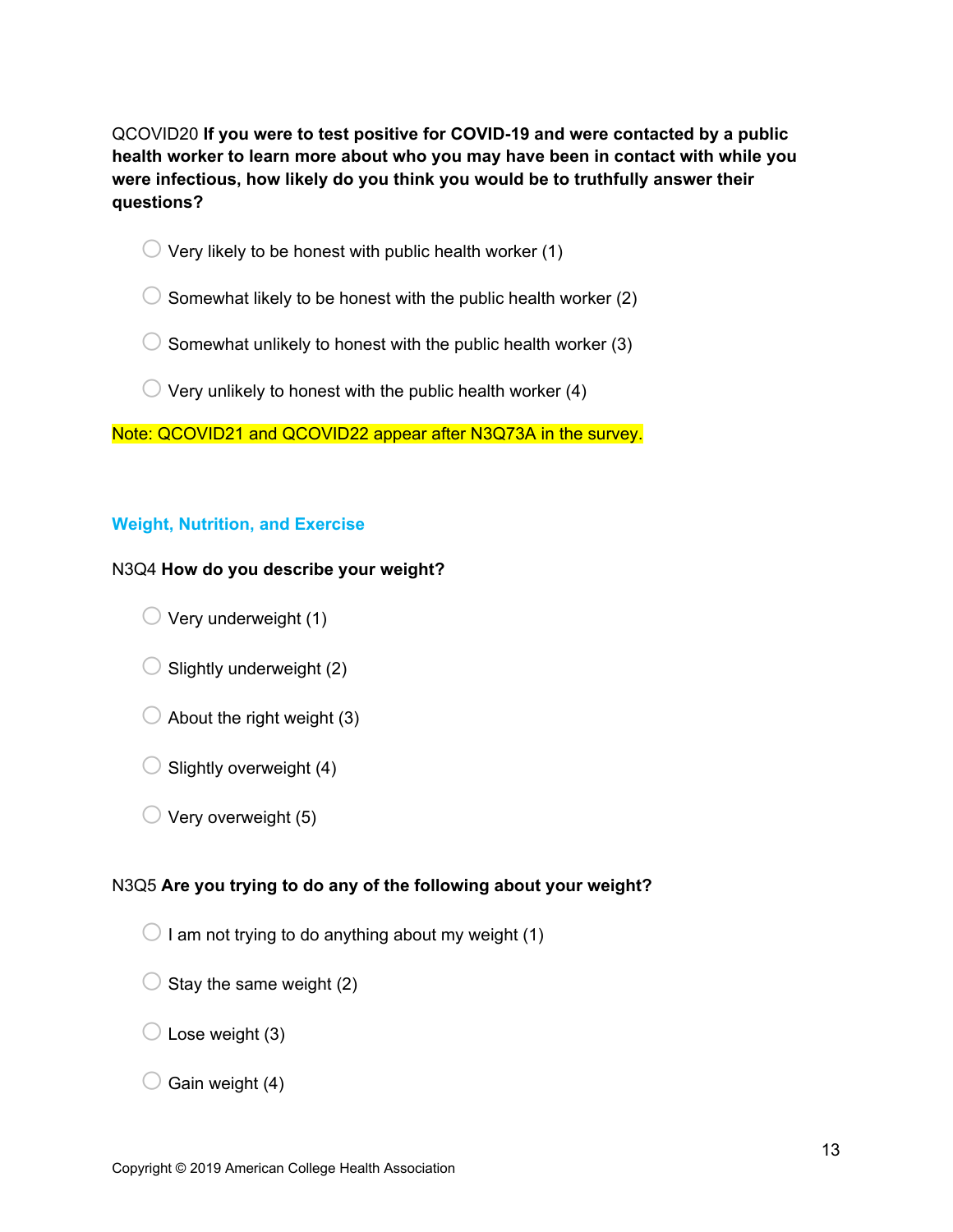**For the next two questions, the levels of physical activity intensity can be characterized in terms of breathing difficulty. A person doing moderate physical activity can typically talk, but not sing while doing the activity. A person doing vigorous physical activity typically cannot say more than a few words without pausing for a breath while doing the activity.**

N3Q6 **In the last 7 days, how many (total) minutes did you spend doing moderate physical activity? Examples: brisk walking, dancing, or household chores.** decreased minutes

N3Q7 **In the last 7 days, how many (total) minutes did you spend doing vigorous physical activity? Examples: running, swimming laps, or hiking.**

minutes

N3Q8 **In the last 7 days, on how many days did you do exercises to strengthen or tone your muscles? Examples: push ups, sit ups, or weightlifting/training.**

- $\bigcirc$  0 days (0)
- $\bigcirc$  1 day (1)
- $\bigcirc$  2 days (2)
- $\bigcirc$  3 days (3)
- $\bigcirc$  4 days (4)
- $\bigcirc$  5 days (5)
- $\bigcirc$  6 days (6)
- $\bigcirc$  7 days (7)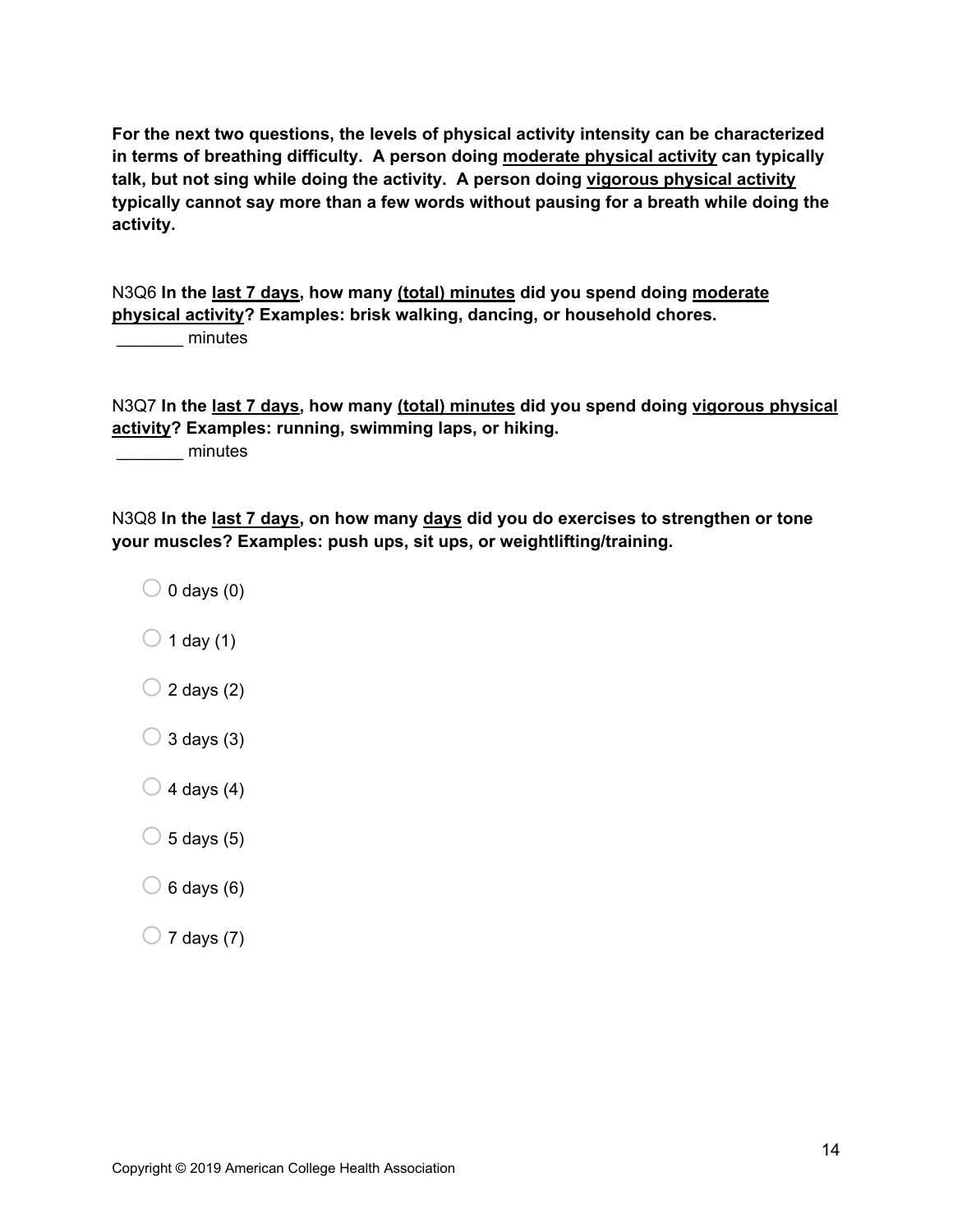N3Q9A **In the last 7 days, how many servings of sugar-sweetened beverages did you drink on average per day?**

 **One serving is 12 oz of soda; 8 oz of sugar-sweetened, flavored water or sports drink; 6 oz of sugar-sweetened coffee, tea, or juice. If you do not drink sugar-sweetened beverages, please enter 0.**

\_\_\_\_\_\_\_ servings

N3Q9B **In the past 30 days, on how many days did you drink energy drinks or energy shots (for example: Red Bull, Monster, Full Throttle, 5 Hour Energy, Rockstar Energy Shot, or Full Throttle Energy Shot, etc.)** 

days

N3Q10 **In the last 7 days, how many servings of fruit did you eat on average per day?** 

**One serving is a medium piece of fresh fruit; 1/2 cup of fresh, frozen, or canned fruit; 1/4 cup of dried fruit; or 3/4 cup of 100% fresh fruit juice** 

 $\bigcirc$  0 servings per day (1)

- $\bigcirc$  1-2 servings per day (2)
- $\bigcirc$  3-4 servings per day (3)
- $\bigcirc$  5-6 servings per day (4)
- $\bigcirc$  More than 6 servings per day (5)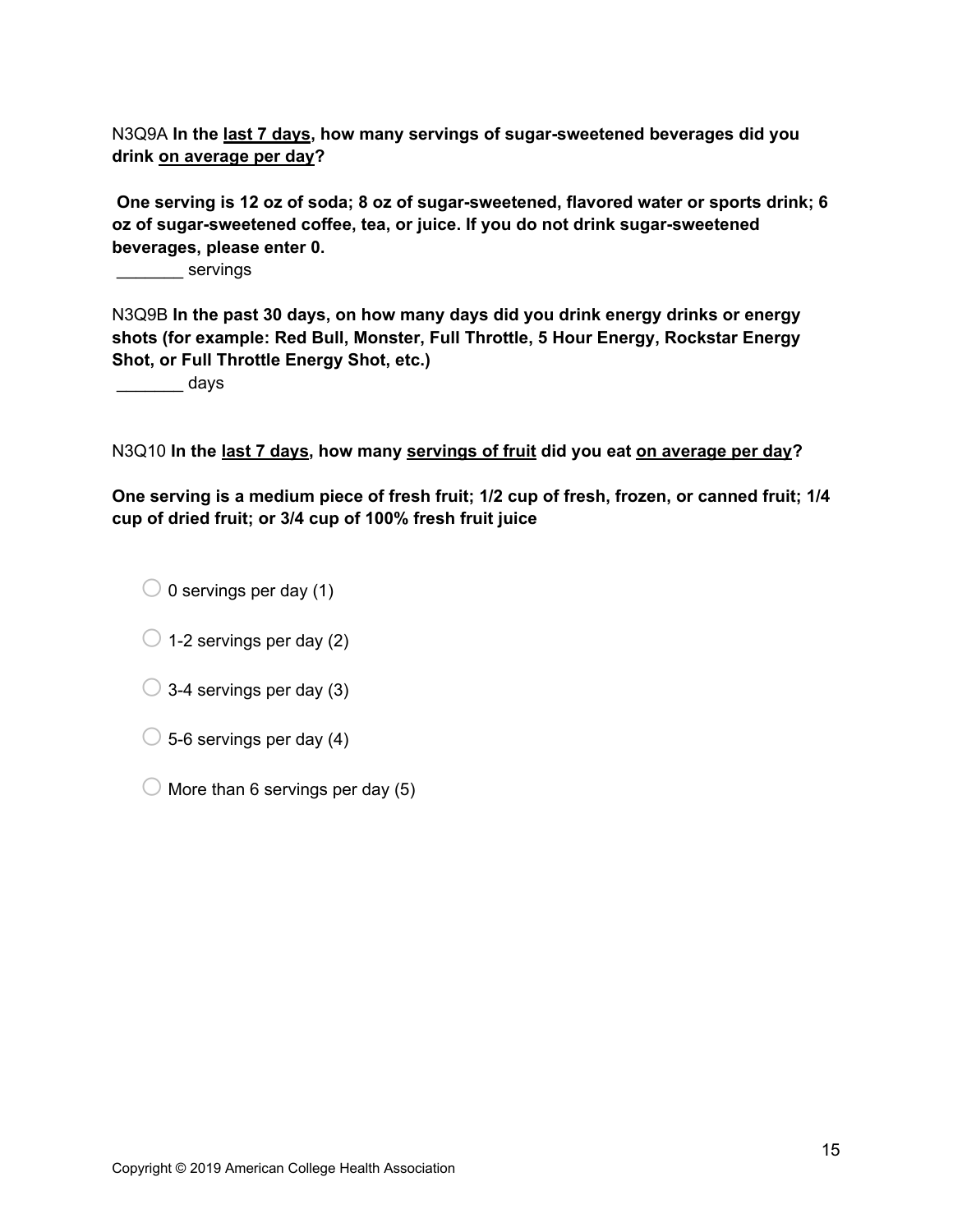N3Q11 **In the last 7 days, how many servings of vegetables did you eat on average per day?** 

**One serving is ½ cup of fresh, frozen, or canned vegetables; ¾ cup 100% vegetable juice; or 1 cup salad greens)**

 $\bigcirc$  1-2 servings per day (2)

 $\bigcirc$  3-4 servings per day (3)

 $\bigcirc$  5-6 servings per day (4)

 $\bigcirc$  More than 6 servings per day (5)

## **USDA Food Security**

N3Q12 **For the following statements, please say whether the statement was often true, sometimes true, or never true for you in the last 30 days.**

|                                                                                                    | Often True (2) | Sometimes True (1) | Never True (0) |
|----------------------------------------------------------------------------------------------------|----------------|--------------------|----------------|
| The food that I<br>bought just didn't<br>last, and I didn't have<br>money to get more.<br>(N3Q12A) |                |                    |                |
| I couldn't afford to eat<br>balanced meals.<br>(N3Q12B)                                            |                |                    |                |

N3Q12C **In the last 30 days, did you ever cut the size of your meals or skip meals because there wasn't enough money for food?** 

 $\bigcirc$  Yes, almost every day (3)

 $\bigcirc$  Yes, some days, but not every day (2)

 $\bigcirc$  Only 1 or 2 days (1)

 $\bigcirc$  No (0)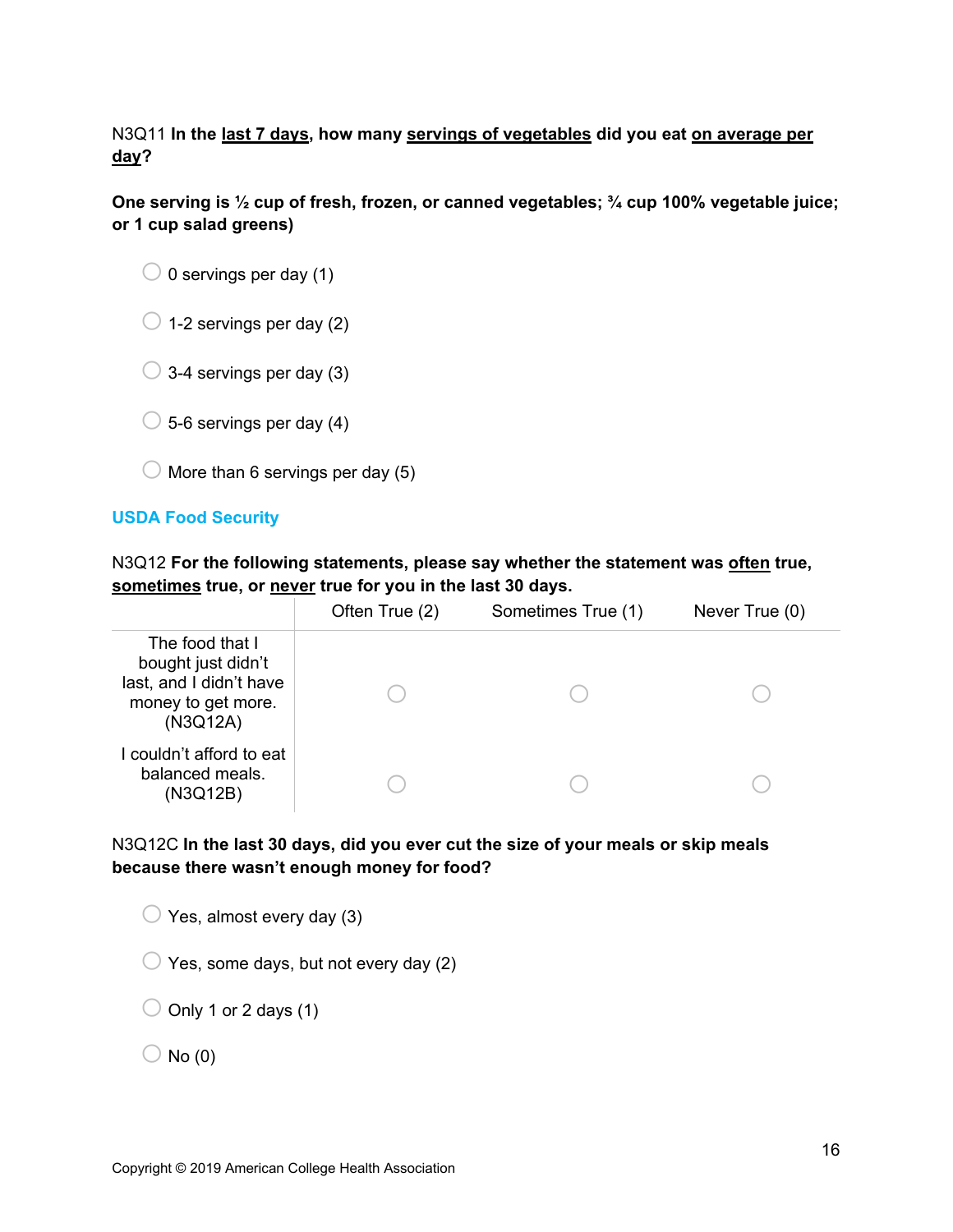N3Q12D **In the last 30 days, did you ever eat less than you felt you should because there wasn't enough money for food?**

 $\bigcirc$  Yes (1)

 $\bigcirc$  No (0)

N3Q12E **In the last 30 days, were you ever hungry but didn't eat because there wasn't enough money for food?**

 $\bigcirc$  Yes (1)

 $\bigcirc$  No (0)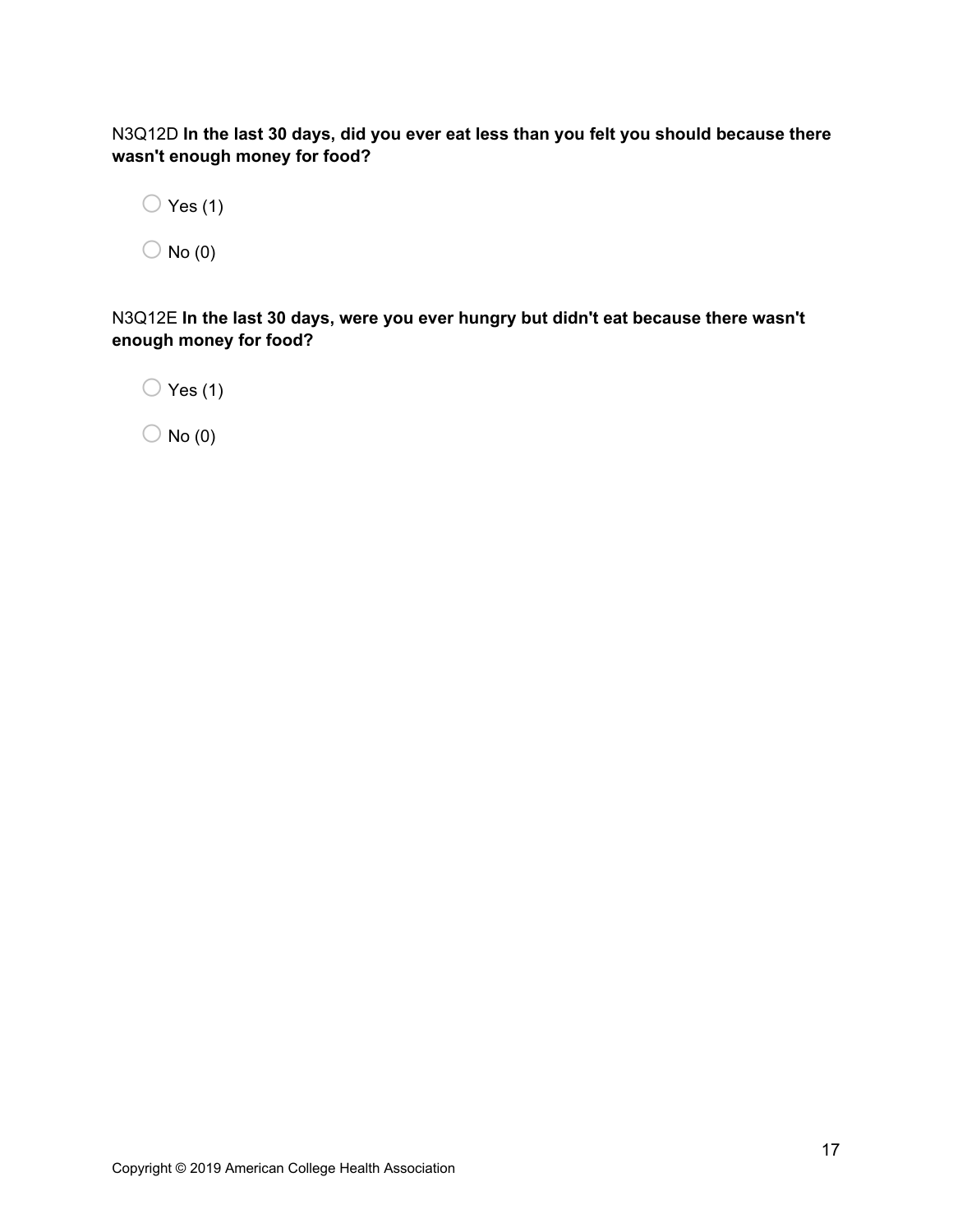## **Sleep**

N3Q13 **How long does it usually take for you to fall asleep at night once you close your eyes?**

| $\bigcirc$ 5-15 minutes (2) |
|-----------------------------|
|                             |

 $\bigcirc$  16-30 minutes (3)

 $\bigcirc$  31 minutes - 1 hour (4)

|  | $\bigcirc$ over 1 hour (5) |
|--|----------------------------|
|  |                            |

N3Q14 **Over the last 2 weeks, what is the average amount of sleep you have gotten on a weeknight (excluding naps)? (Please select the response closest to your answer)**

|  | $\bigcirc$ Less than 4 hours (1) |  |
|--|----------------------------------|--|
|  |                                  |  |

 $\bigcirc$  4 hours (2)

- $\bigcirc$  5 hours (3)
- $\bigcirc$  6 hours (4)
- $\bigcirc$  7 hours (5)
- $\bigcirc$  8 hours (6)
- $\bigcirc$  9 hours (7)
- $\bigcirc$  10 or more hours (8)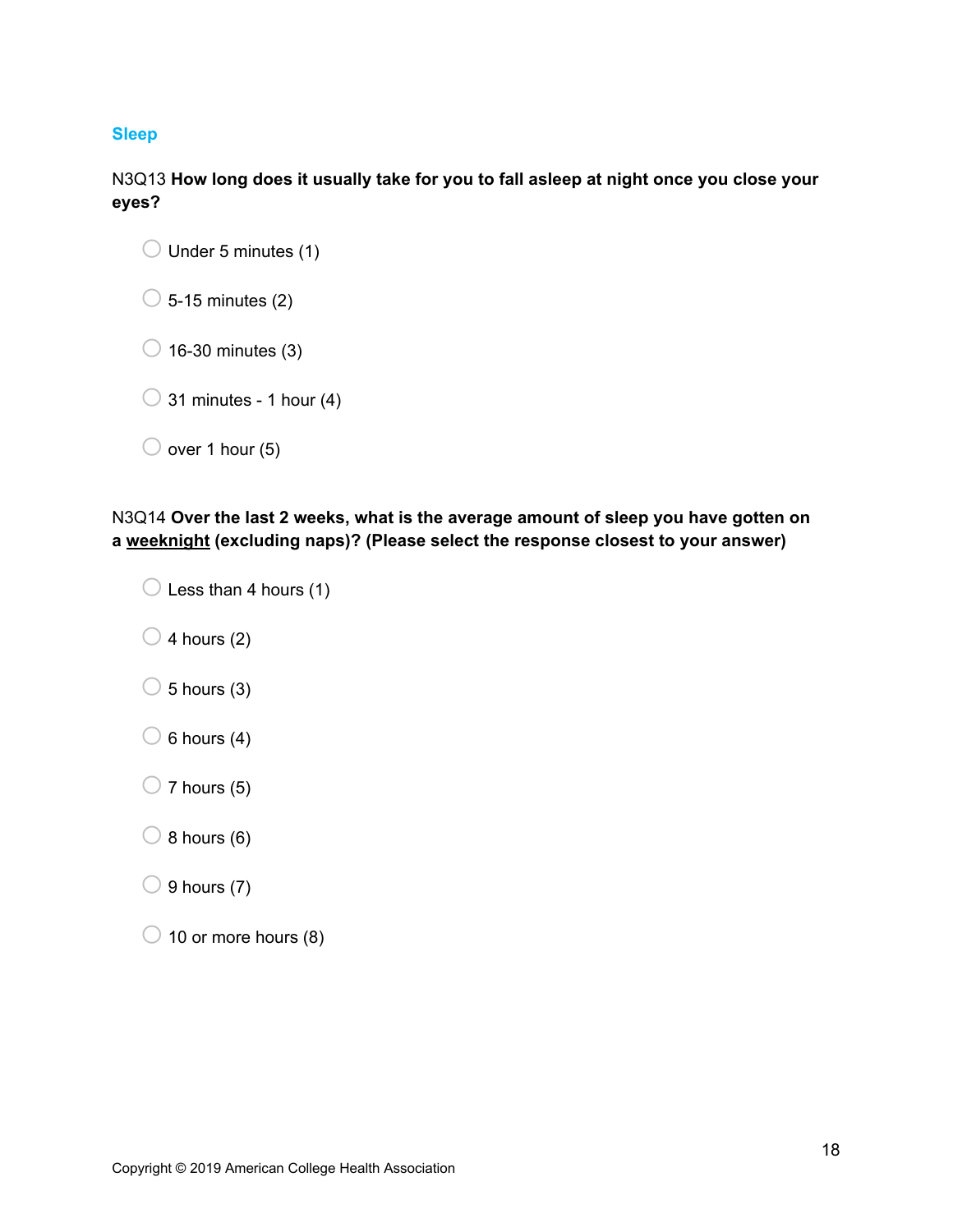N3Q15 **Over the last 2 weeks, what is the average amount of sleep you have gotten on a weekend night (excluding naps)? (Please select the response closest to your answer)**

- $\bigcirc$  Less than 4 hours (1)
- $\bigcirc$  4 hours (2)
- $\bigcirc$  5 hours (3)
- $\bigcirc$  6 hours (4)
- $\bigcirc$  7 hours (5)
- $\bigcirc$  8 hours (6)
- $\bigcirc$  9 hours (7)
- $\bigcirc$  10 or more hours (8)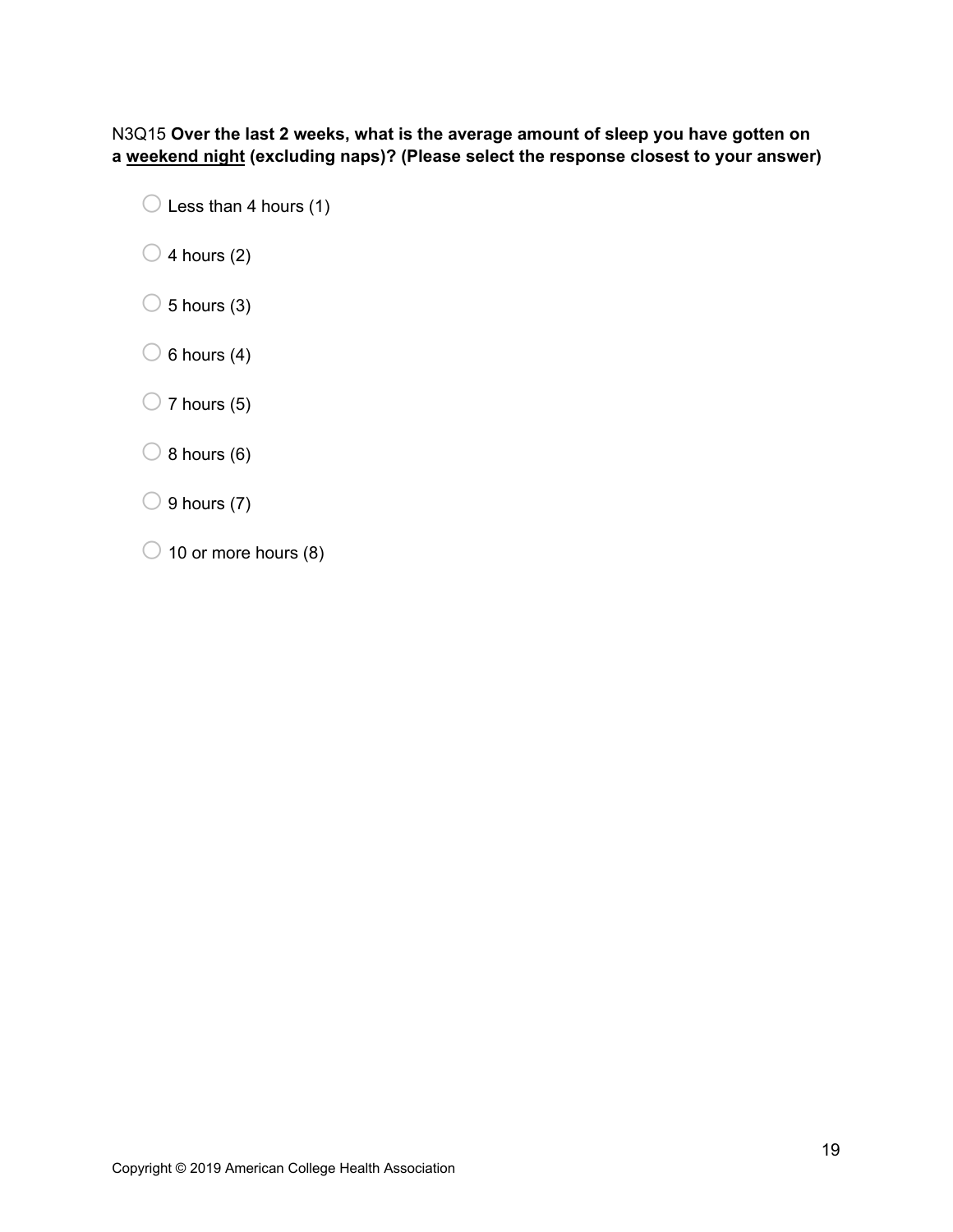|                                                                                                   | 0 days<br>(1) | 1 day<br>(2) | 2 days<br>(3) | 3 days<br>(4) | 4 days<br>(5) | 5 days<br>(6) | 6 days<br>(7) | 7 days<br>(8) |
|---------------------------------------------------------------------------------------------------|---------------|--------------|---------------|---------------|---------------|---------------|---------------|---------------|
| Wake up<br>too early<br>in the<br>morning<br>and<br>couldn't<br>get back<br>to sleep?<br>(N3Q16A) |               |              |               |               |               |               |               |               |
| Feel tired<br>or sleepy<br>during the<br>day?<br>(N3Q16B)                                         |               |              |               |               |               |               |               |               |
| Have an<br>extremely<br>hard time<br>falling<br>asleep?<br>(N3Q16C)                               |               |              |               |               |               |               |               |               |
| Get<br>enough<br>sleep so<br>that you<br>felt<br>rested?<br>(N3Q16D)                              |               |              |               |               |               |               |               |               |
| Take a<br>nap?<br>(N3Q16E)                                                                        |               |              |               |               |               |               |               |               |

N3Q16 **On how many of the last 7 days did you: (Please mark the appropriate column for each row)**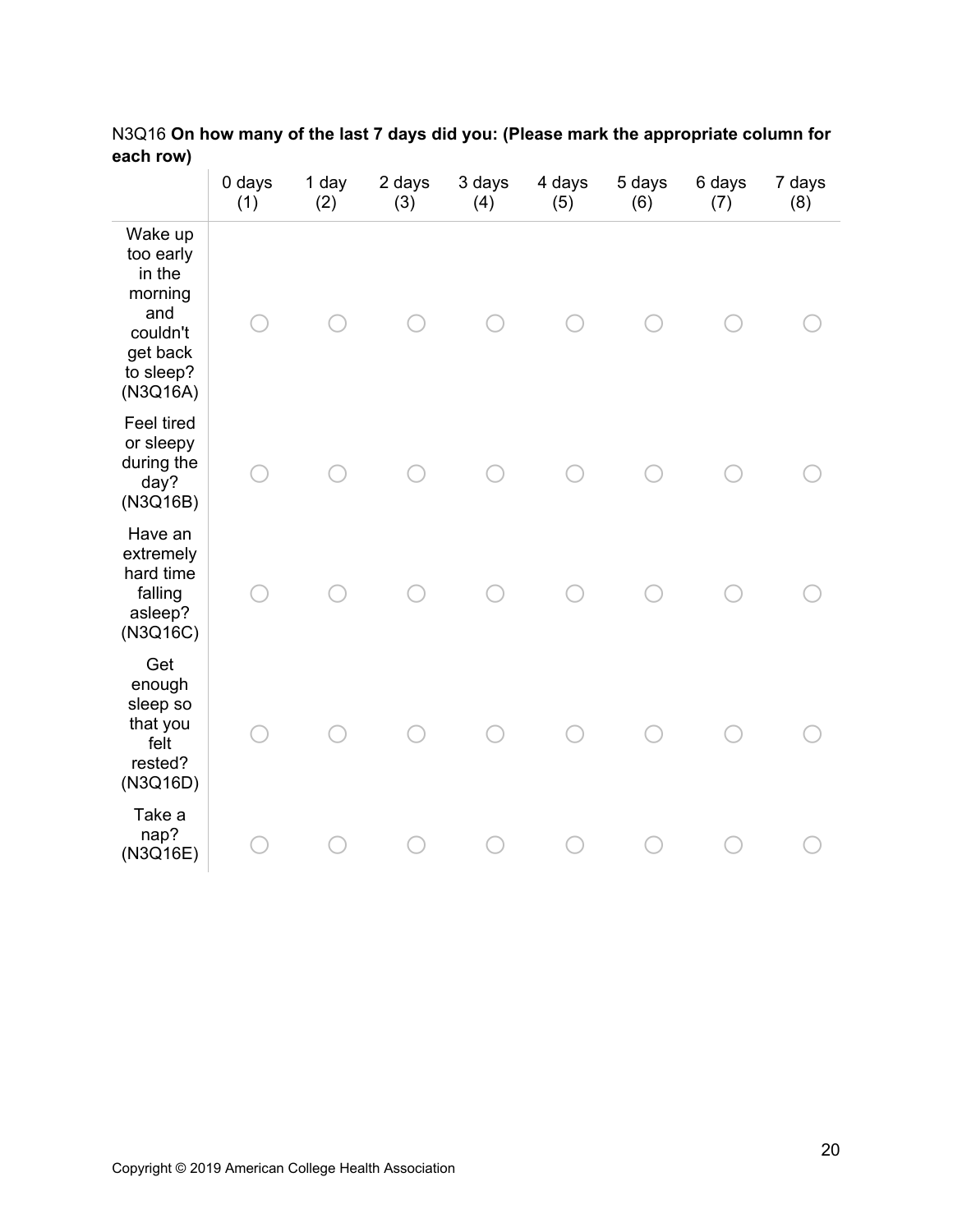## (if they select "1 day" to "7 days" in N3Q16E)

N3Q16F **On average, how long are your naps?**

 $\bigcirc$  Less than 30 minutes (1)

- $\bigcirc$  Between 30 and 59 minutes (2)
- $\bigcirc$  Between 60 and 119 minutes (3)

 $\bigcirc$  2 hours or more (4)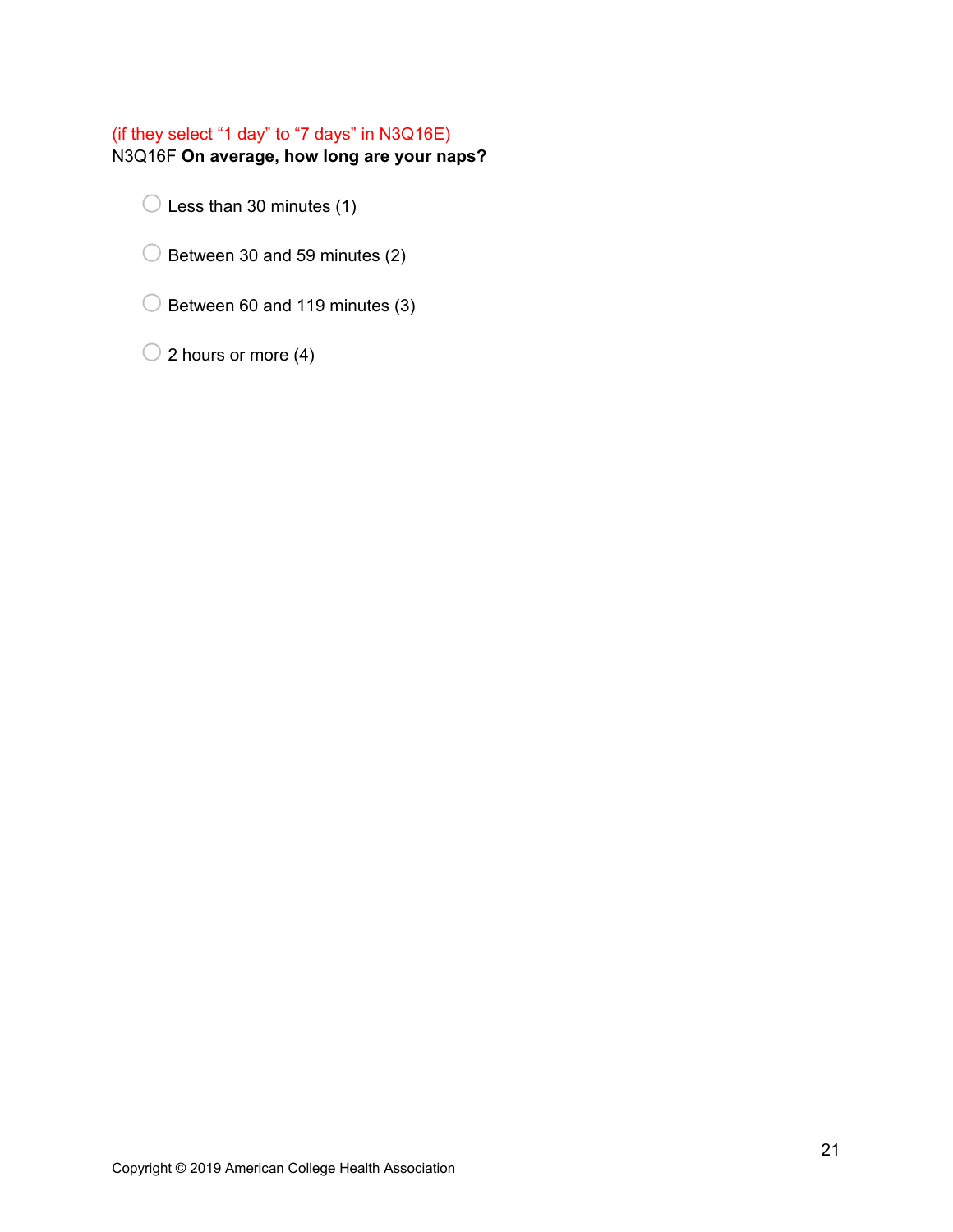## **Safety**

## N3Q17 **Within the last 12 months, how often did you: (Please mark the appropriate column for each row)**

|                                                                               | Did not<br>do this<br>activity<br>within the<br>last 12<br>months $(1)$ | Never $(2)$ | Rarely (3) | Sometimes<br>(4) | Most of<br>the time<br>(5) | Always (6) |
|-------------------------------------------------------------------------------|-------------------------------------------------------------------------|-------------|------------|------------------|----------------------------|------------|
| Wear a helmet<br>when you rode<br>a bicycle?<br>(N3Q17A)                      |                                                                         |             |            |                  |                            |            |
| Wear a helmet<br>when you rode<br>a motorcycle/<br>motor scooter?<br>(N3Q17B) |                                                                         |             |            |                  |                            |            |
| Wear a helmet<br>when you were<br>skateboarding?<br>(N3Q17C)                  |                                                                         |             |            |                  |                            |            |

## N3Q18A **When, if ever, was the last time you drove a car or other vehicle?**

 $\bigcirc$  Never (1)

- $\bigcirc$  Within the last 2 weeks (2)
- $\bigcirc$  More than 2 weeks ago but within the last 30 days (3)
- $\bigcirc$  More than 30 days ago but within the last 3 months (4)
- $\bigcirc$  More than 3 months ago but within the last 12 months (5)
- $\bigcirc$  More than 12 months ago (6)

## (if they select that they drove a car in the last 2 weeks in N3Q18A, they will see N3Q18B to N3Q18D)

N3Q18B **Within the last 2 weeks, on how many days did you drive a car or other vehicle?**  $\frac{1}{\sqrt{2}}$  days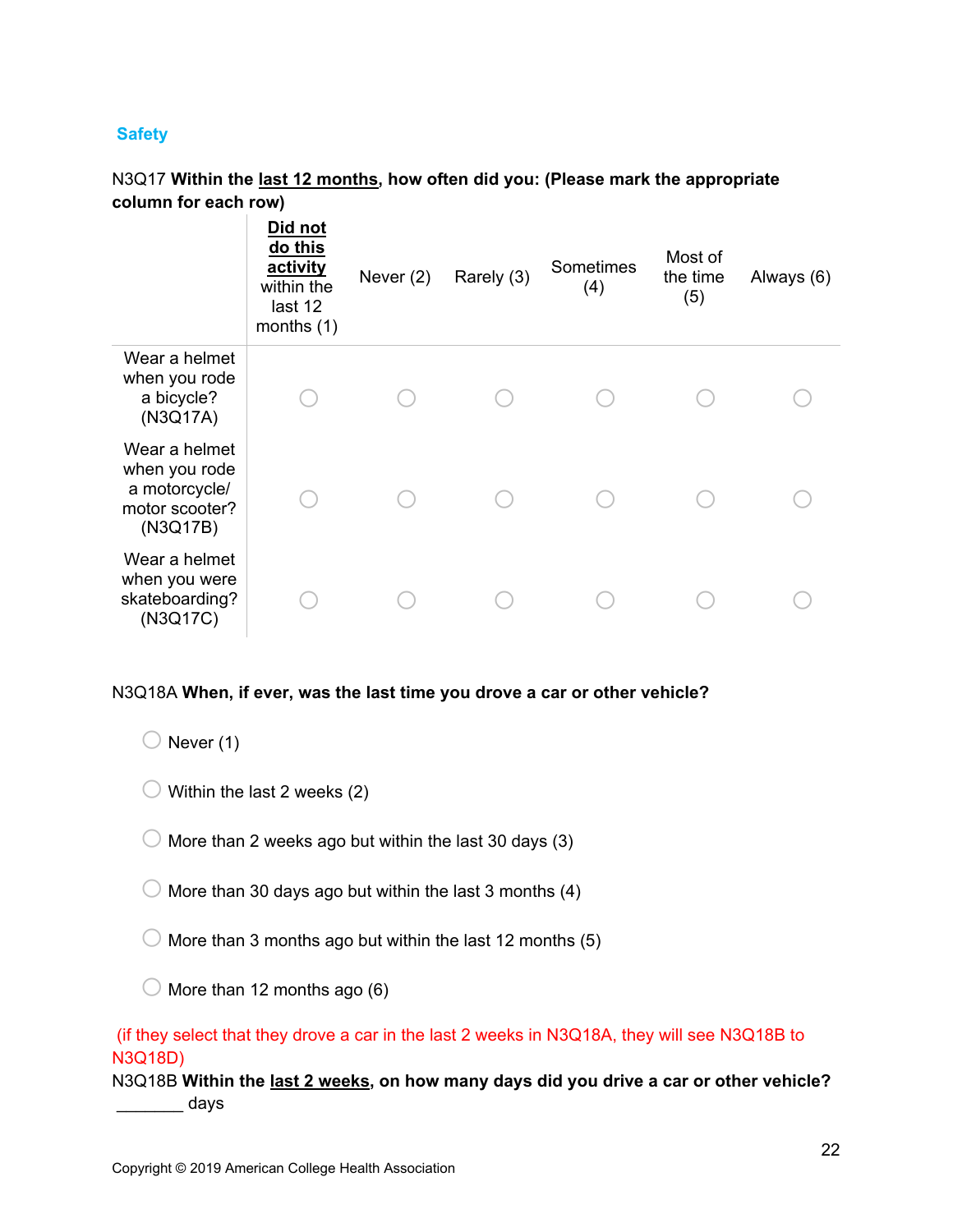N3Q18C **Within the last 2 weeks, on how many days did you manually operate a device to text, email, video chat, or use the internet or apps while driving a car or other vehicle?**

\_\_\_\_\_\_\_ days

## N3Q18D **Within the last 12 months, how many times have you been involved in an accident when you drove a car or other vehicle?**

 $\bigcirc$  No accidents (1)

 $\bigcirc$  One accident (2)

 $\bigcirc$  Two accidents (3)

 $\bigcirc$  Three or more accidents (4)

## N3Q19 **Within the last 12 months, did you experience any of the following in an intimate (coupled/partnered) relationship? (Please mark the appropriate column for each row)**

|                                                                                                                                              | No (1) | Yes(2) |
|----------------------------------------------------------------------------------------------------------------------------------------------|--------|--------|
| A partner called me names,<br>insulted me, or put me down<br>to make me feel bad.<br>(N3Q19A)                                                |        |        |
| A partner often insisted on<br>knowing who I was with and<br>where I was or tried to limit<br>my contact with family or<br>friends. (N3Q19B) |        |        |
| A partner pushed, grabbed,<br>shoved, slapped, kicked, bit,<br>choked, or hit me without my<br>consent. (N3Q19C)                             |        |        |
| A partner forced me into<br>unwanted sexual contact by<br>holding me down or hurting<br>me in some way. (N3Q19D)                             |        |        |
| A partner pressured me into<br>unwanted sexual contact by<br>threatening me, coercing me,<br>or using alcohol or other<br>drugs. (N3Q19E)    |        |        |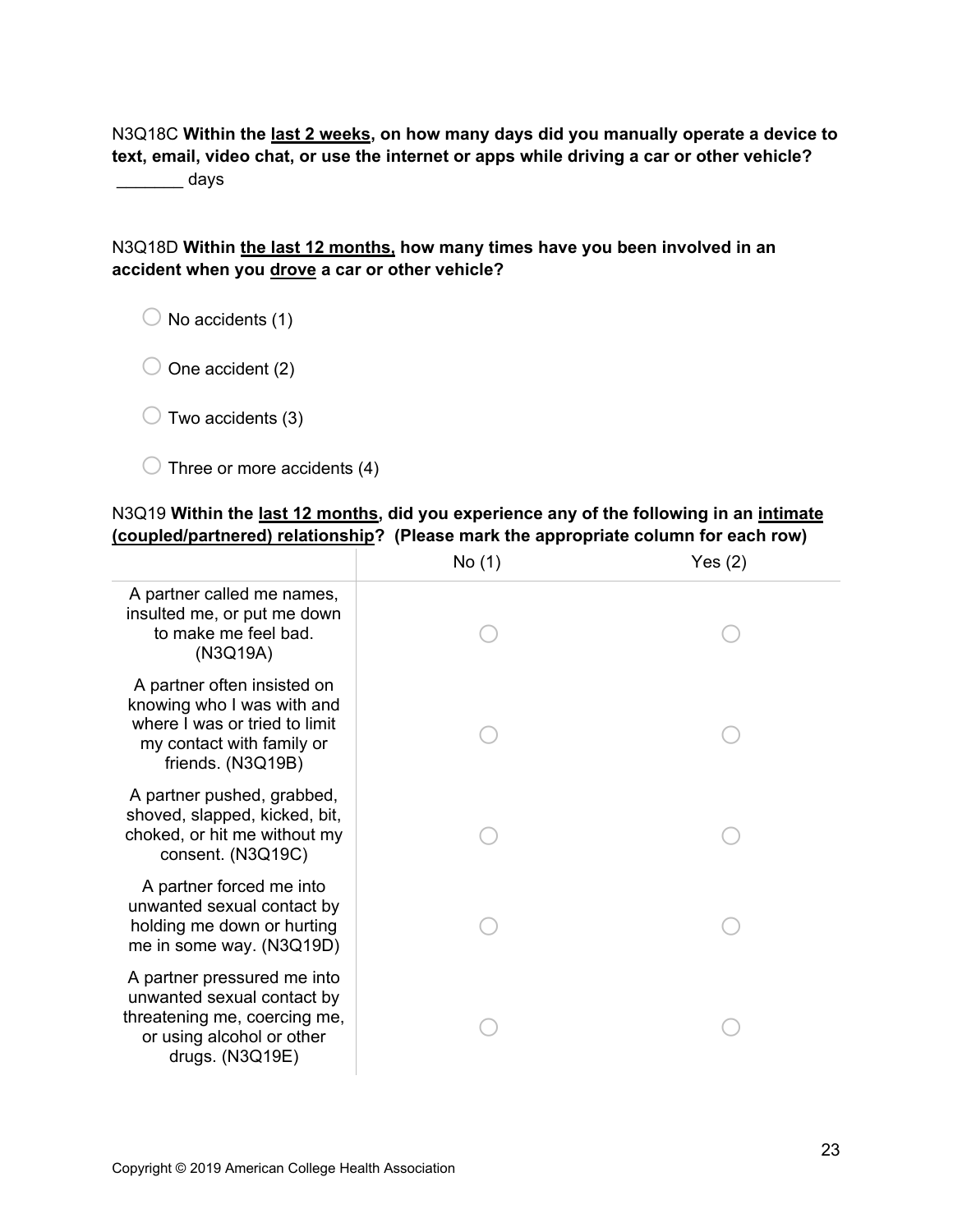|                                                                                                                                                              | No (1) | Yes $(2)$ |
|--------------------------------------------------------------------------------------------------------------------------------------------------------------|--------|-----------|
| I was in a physical fight.<br>(N3Q20A)                                                                                                                       |        |           |
| I was physically assaulted (do<br>not include sexual assault).<br>(N3Q20B)                                                                                   |        |           |
| I was verbally threatened.<br>(N3Q20C)                                                                                                                       |        |           |
| I was sexually touched<br>without my consent.<br>(N3Q20D)                                                                                                    |        |           |
| Sexual penetration (vaginal,<br>anal, oral) was attempted on<br>me without my consent.<br>(N3Q20E)                                                           |        |           |
| I was sexually penetrated<br>(vaginal, anal, oral), or made<br>to penetrate someone without<br>my consent. (N3Q20F)                                          |        |           |
| I was a victim of stalking (for<br>example: waiting for me<br>outside my classroom,<br>residence, or office; or<br>repeated emails/phone calls).<br>(N3Q20G) |        |           |

## N3Q20 **Within the last 12 months, did you experience any of the following? Do not include intimate relationships. (Please mark the appropriate column for each row)**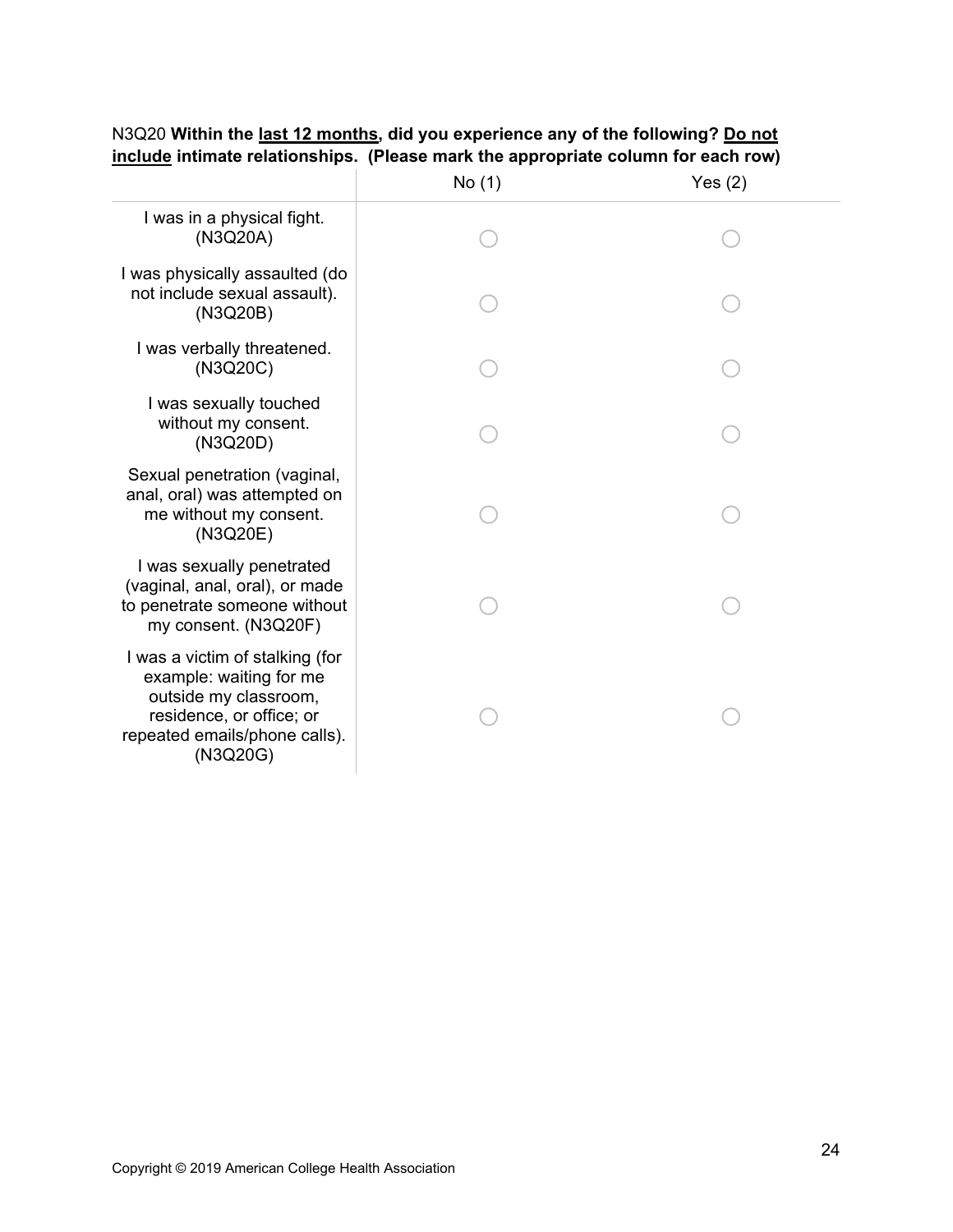|                                                                             | Not safe at all<br>(1) | Somewhat<br>unsafe<br>(2) | Somewhat safe<br>(3) | Very safe<br>(4) |
|-----------------------------------------------------------------------------|------------------------|---------------------------|----------------------|------------------|
| On my campus<br>(daytime)?<br>(N3Q21A)                                      |                        |                           |                      |                  |
| On my campus<br>(nighttime)?<br>(N3Q21B)                                    |                        |                           |                      |                  |
| In the<br>community<br>surrounding my<br>campus<br>(daytime)?<br>(N3Q21C)   |                        |                           |                      |                  |
| In the<br>community<br>surrounding my<br>campus<br>(nighttime)?<br>(N3Q21D) |                        |                           |                      |                  |

## N3Q21 **How safe do you feel: (Please mark the appropriate column for each row)**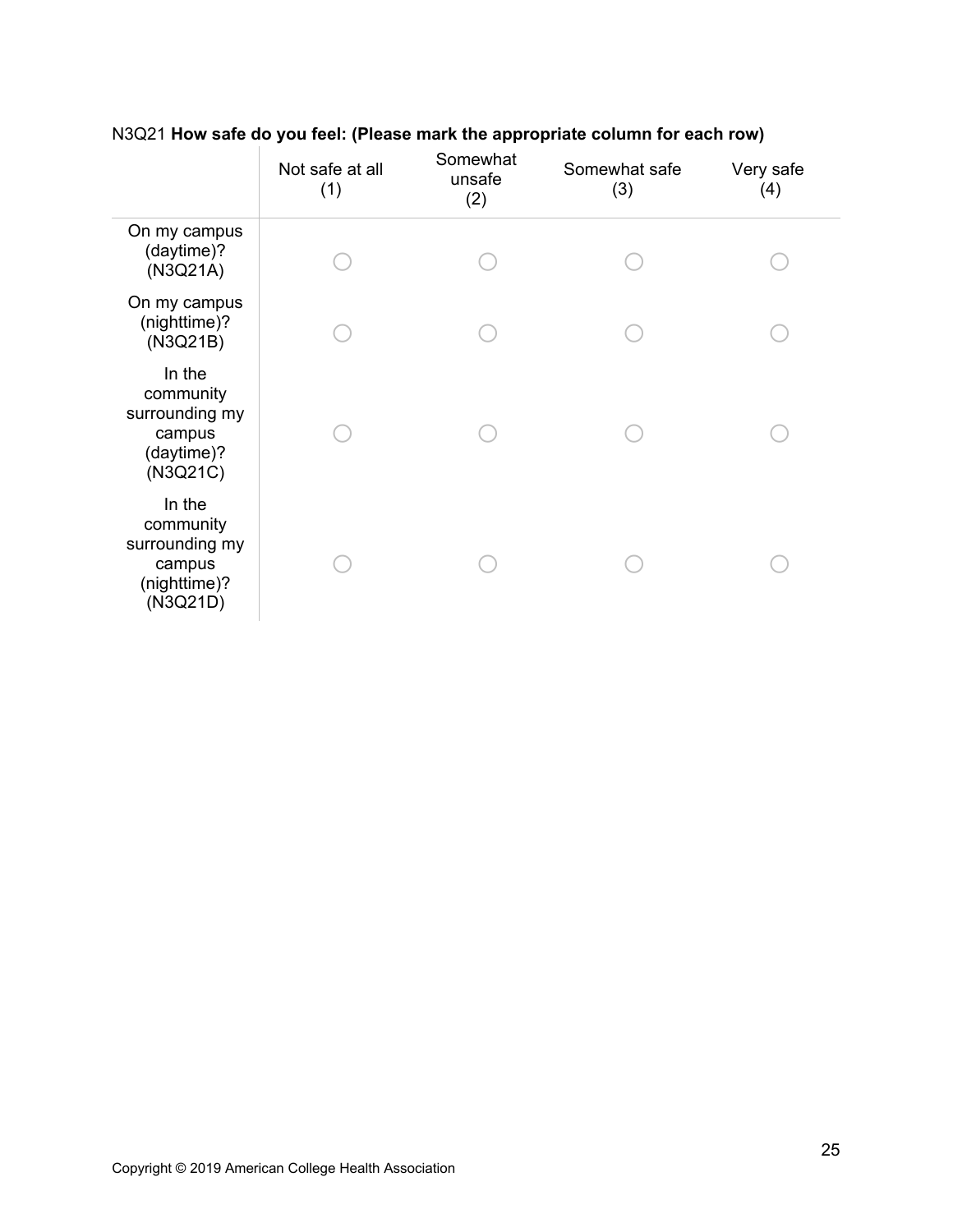## **ASSIST**

(If they select 'no' to all items in N3Q22A, they skip to question N3Q23)

N3Q22A **In your life, which of the following substances have you ever used?**  *For prescription medications, please report nonmedical use only. "Nonmedical use"* **means taking prescription drugs just for the feeling or experience they cause or taking them more often or at higher doses than prescribed.**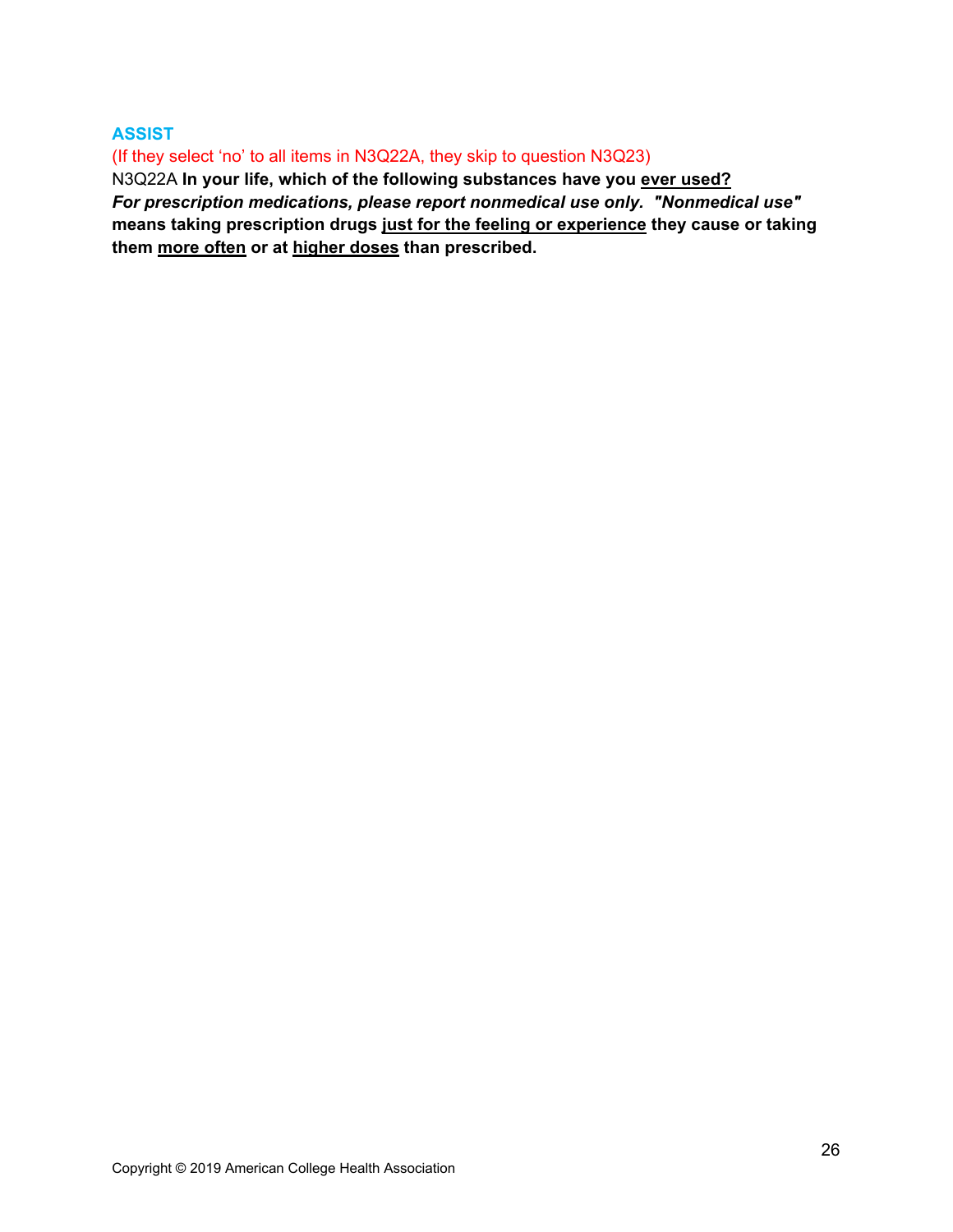|                                                                                                                                                                                 | No(0) | Yes(3) |
|---------------------------------------------------------------------------------------------------------------------------------------------------------------------------------|-------|--------|
| Tobacco or nicotine delivery<br>products (cigarettes, e-<br>cigarettes, Juul or other vape<br>products, water pipe or<br>hookah, chewing tobacco,<br>cigars, $etc.$ ) (N3Q22A1) |       |        |
| Alcoholic beverages (beer,<br>wine, liquor, etc.) (N3Q22A2)                                                                                                                     |       |        |
| Cannabis (marijuana, weed,<br>hash, edibles, vaped<br>cannabis, etc.) [Please<br>report nonmedical use<br>only.J (N3Q22A3)                                                      |       |        |
| Cocaine (coke, crack, etc.)<br>(N3Q22A4)                                                                                                                                        |       |        |
| <b>Prescription stimulants</b><br>(Ritalin, Concerta, Dexedrine,<br>Adderall, diet pills, etc.)<br>[Please report nonmedical<br>use only.] $(N3Q22A5)$                          |       |        |
| Methamphetamine (speed,<br>crystal meth, ice, etc.)<br>(N3Q22A6)                                                                                                                |       |        |
| Inhalants (poppers, nitrous,<br>glue, gas, paint thinner, etc.)<br>(N3Q22A7)                                                                                                    |       |        |
| <b>Sedatives or Sleeping Pills</b><br>(Valium, Ativan, Xanax,<br>Klonopin, Librium, Rohypnol,<br>GHB, etc.) [Please report<br>nonmedical use only.]<br>(N3Q22A8)                |       |        |
| Hallucinogens (Ecstasy,<br>MDMA, Molly, LSD, acid,<br>mushrooms, PCP, Special K,<br>etc.) (N3Q22A9)                                                                             |       |        |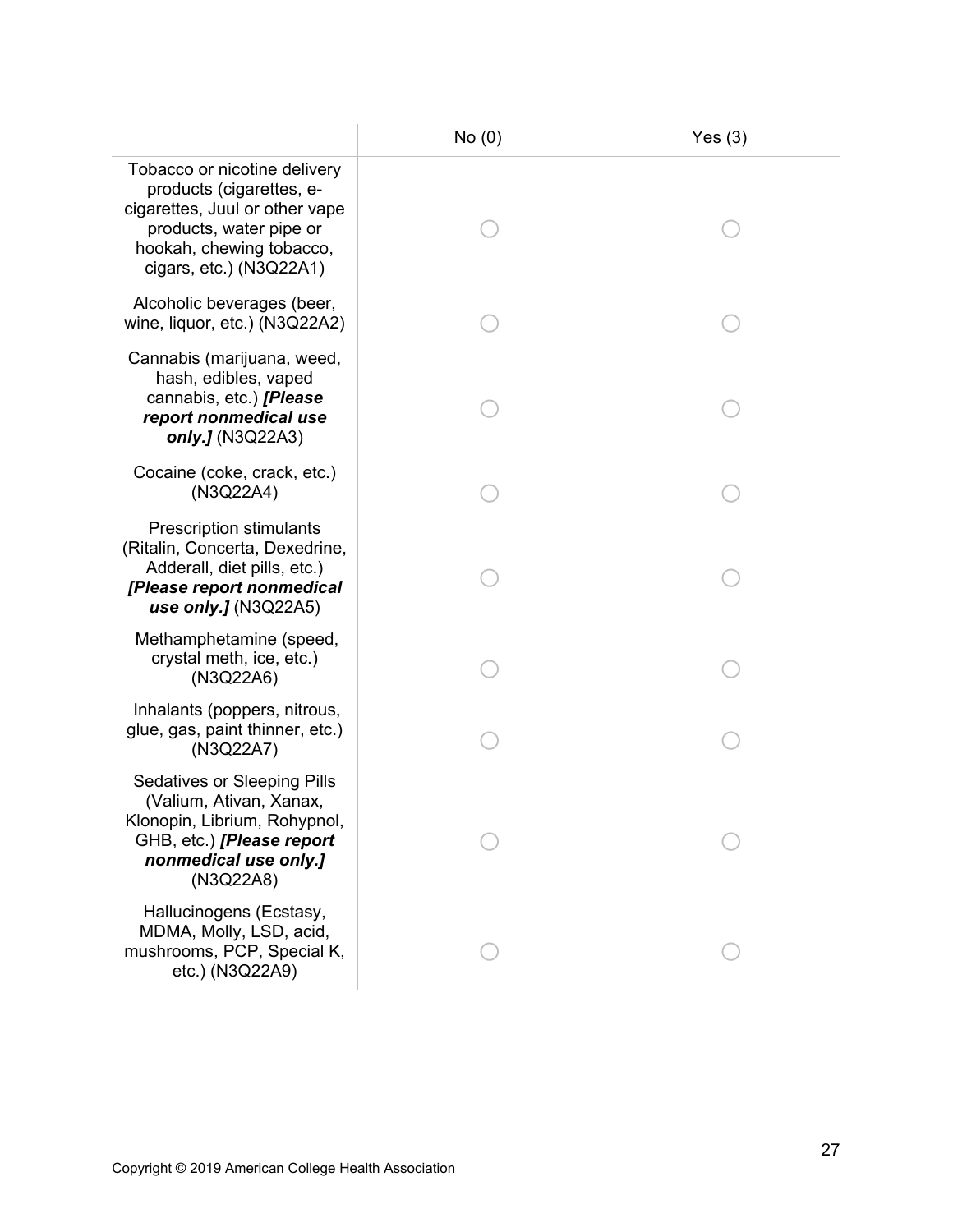| Heroin (N3Q22A10)                                                                                                                                                                                                             |  |
|-------------------------------------------------------------------------------------------------------------------------------------------------------------------------------------------------------------------------------|--|
| Prescription opioids<br>(morphine, codeine, fentanyl,<br>oxycodone [OxyContin,<br>Percocet], hydrocodone<br>[Vicodin], methadone,<br>buprenorphine [Suboxone],<br>etc.) [Please report<br>nonmedical use only.]<br>(N3Q22A11) |  |
| Other – Specify:<br>(N3Q22A12)                                                                                                                                                                                                |  |

N3Q22B **In the past 3 months, how often have you used the substance(s) you mentioned?** (rows endorsed in N3Q22A are displayed for this question) Response options: Never (0), Once or twice (2), Monthly (3), Weekly (4), Daily or almost daily (5)

(if they select that they used prescription stimulants in the last 3 months in N3Q22B) N3Q22E **Regarding your use of prescription stimulants (Ritalin, Concerta, Dexedrine, Adderall, diet pills, etc.) in the past 3 months, was it prescribed for you?** 

 $\bigcirc$  Yes (1)

 $\bigcirc$  No (0)

 $\bigcirc$  Don't know (99)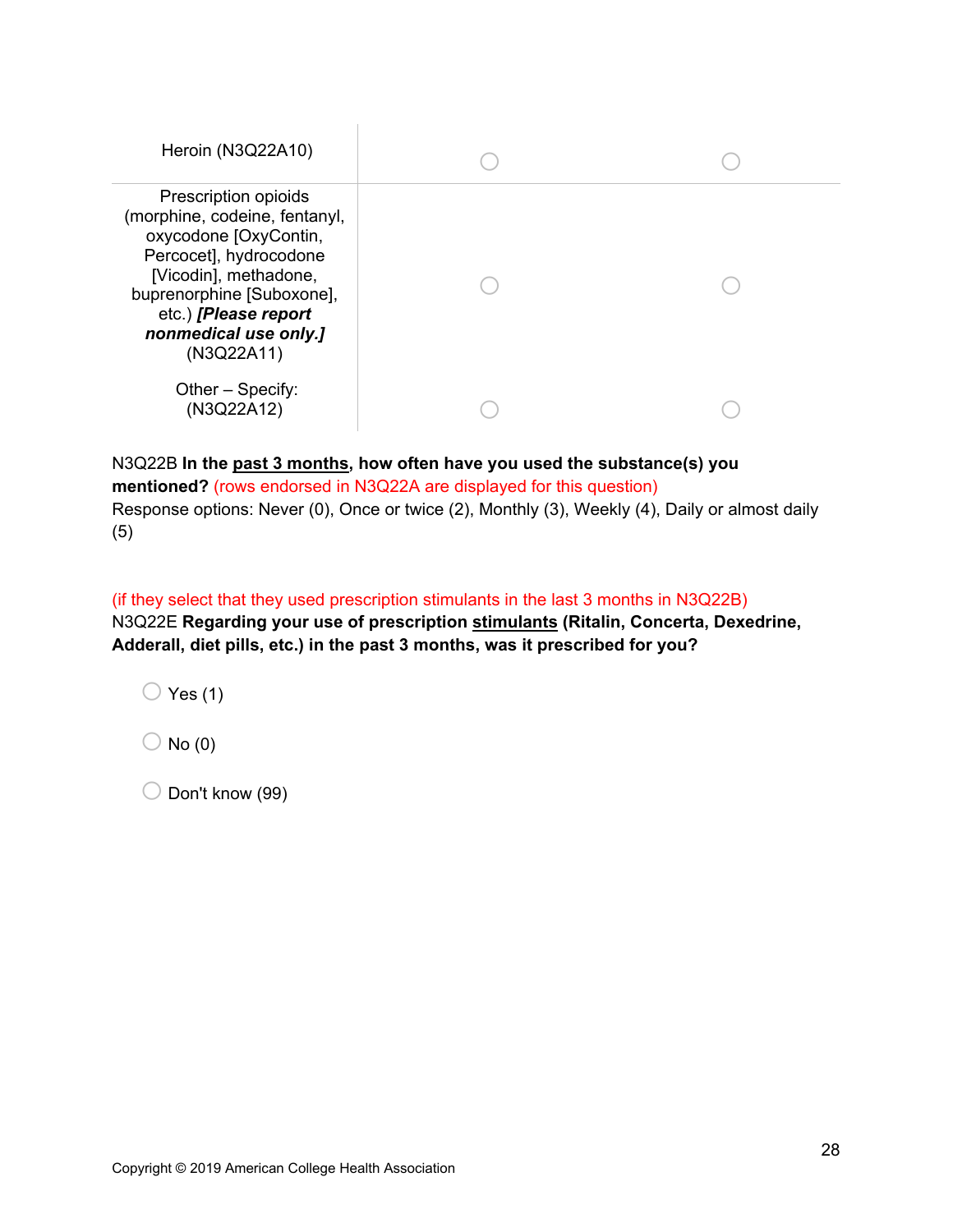## (if they select that they were prescribed stimulants in the last 3 months in N3Q22E)

N3Q22F **Regarding your use of prescription stimulants** (Ritalin, Concerta, Dexedrine, Adderall, diet pills, etc.) in the past 3 months:

|                                                                                                                                                                 | Yes $(1)$ | No(0) | Don't know (99) |
|-----------------------------------------------------------------------------------------------------------------------------------------------------------------|-----------|-------|-----------------|
| Do you ever use<br><b>MORE</b> of your<br>stimulant medication,<br>that is, take a higher<br>dosage, than is<br>prescribed for you?<br>(N3Q22F1)                |           |       |                 |
| Do you ever use your<br>stimulant medication<br><b>MORE OFTEN, that</b><br>is, shorten the time<br>between dosages,<br>than is prescribed for<br>you? (N3Q22F2) |           |       |                 |

(if they select that they used prescription sedatives or sleeping pills in the last 3 months in N3Q22B)

N3Q22G **Regarding your use of prescription sedatives or sleeping pills (Valium, Ativan, Xanax, Klonopin, Librium, Rohypnol, GHB, etc.) in the past 3 months, was it prescribed for you?**

 $\bigcirc$  Yes (1)

 $\bigcirc$  No (0)

 $\bigcirc$  Don't know (99)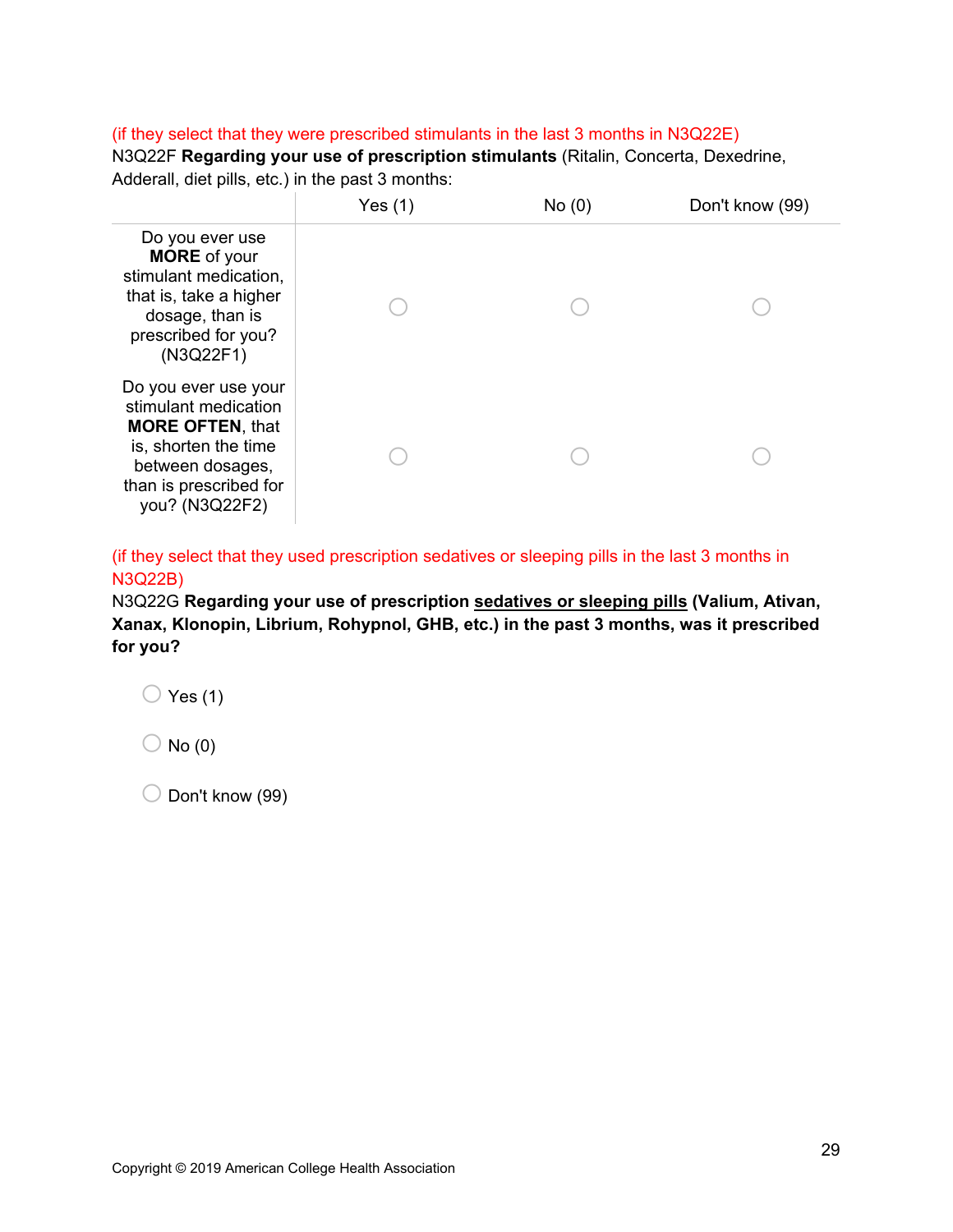## (if they select that they were prescribed sedatives or sleeping pills in the last 3 months in N3Q22G)

N3Q22H **Regarding your use of prescription sedatives or sleeping pills (Valium, Ativan, Xanax, Klonopin, Librium, Rohypnol, GHB, etc.) in the past 3 months:**

|                                                                                                                                                                    | Yes $(1)$ | No(0) | Don't know (99) |
|--------------------------------------------------------------------------------------------------------------------------------------------------------------------|-----------|-------|-----------------|
| Do you ever use<br><b>MORE</b> of your<br>sedatives or sleeping<br>pills, that is, take a<br>higher dosage, than<br>is prescribed for you?<br>(N3Q22H1)            |           |       |                 |
| Do you ever use your<br>sedatives or sleeping<br>pills MORE OFTEN,<br>that is, shorten the<br>time between<br>dosages, than is<br>prescribed for you?<br>(N3Q22H2) |           |       |                 |

## (if they select that they used prescription opioids in the last 3 months in N3Q22B)

N3Q22I **Regarding your use of prescription opioids (morphine, codeine, fentanyl, oxycodone [OxyContin, Percocet], hydrocodone [Vicodin], methadone, buprenorphine [Suboxone], etc.) in the past 3 months, was it prescribed for you?**

 $\bigcirc$  Yes (1)

 $\bigcirc$  No (0)

 $\bigcirc$  Don't know (99)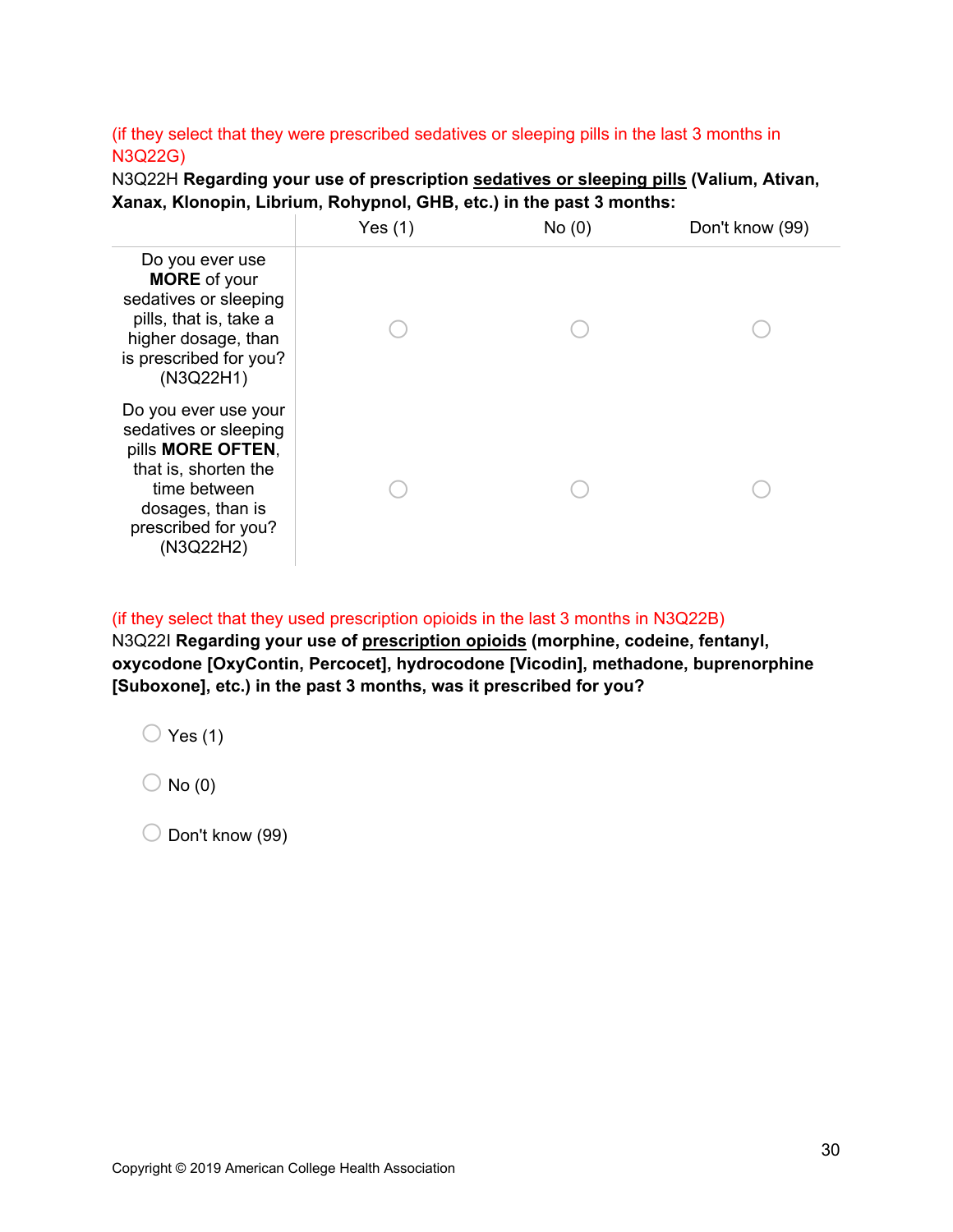## (if they select that they were prescribed opioids in the last 3 months in N3Q22I)

N3Q22J **Regarding your use of prescription opioids (morphine, codeine, fentanyl, oxycodone [OxyContin, Percocet], hydrocodone [Vicodin], methadone, buprenorphine [Suboxone], etc.) in the past 3 months:**



N3Q22K **During the past 3 months, how often have you had a strong desire or urge to use the following substance(s)?** (rows endorsed in N3Q22B are displayed for this question) Response options: Never (0), Once or twice (3), Monthly (4), Weekly (5), Daily or almost daily (6)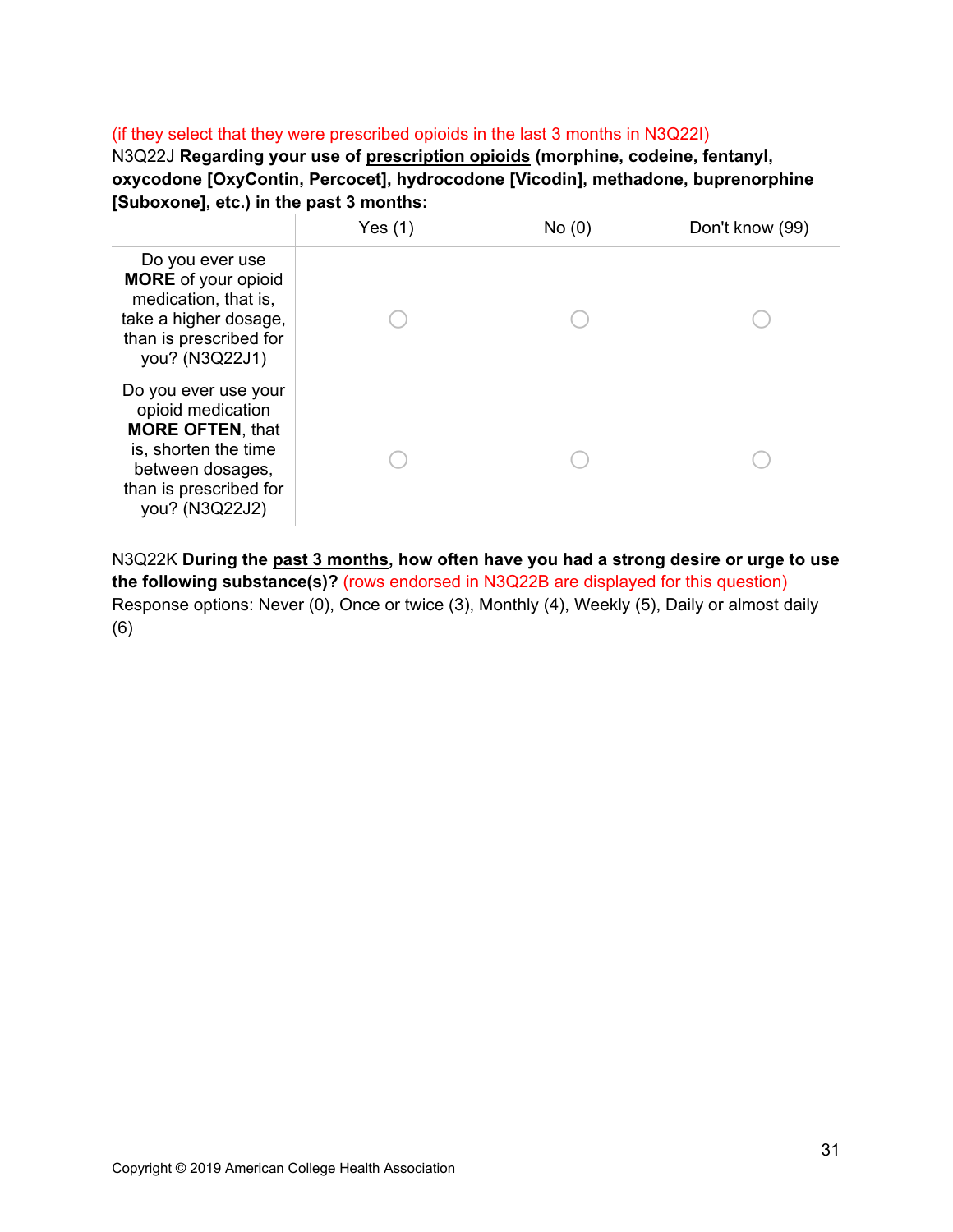N3Q22L **During the past 3 months, how often has your use of the following substance(s) led to health, social, legal, or financial problems?** (rows endorsed in N3Q22B are displayed for this question)

Response options: Never (0), Once or twice (4), Monthly (5), Weekly (6), Daily or almost daily (7)

N3Q22M **During the past 3 months, how often have you failed to do what was normally expected of you because of your use of the following substance(s)?** (rows endorsed in N3Q22B are displayed for this question)

Response options: Never (0), Once or twice (5), Monthly (6), Weekly (7), Daily or almost daily (8)

N3Q22N **Has a friend or relative or anyone else ever expressed concern about your use of the following substance(s)?** (rows endorsed in N3Q22A are displayed for this question) Response options: No, never (0); Yes, in the past 3 months (6); Yes, but not in the past 3 months (3)

N3Q22O **Have you ever tried and failed to control, cut down or stop using the following substance(s)?** (rows endorsed in N3Q22A are displayed for this question) Response options: No, never (0); Yes, in the past 3 months (6); Yes, but not in the past 3 months (3)

## (if they select 'yes' in N3Q22A)

N3Q22P **Have you ever used any drug by injection?**  *[RECREATIONAL or NON-MEDICAL USE ONLY]*

 $\bigcirc$  No, never (0)

 $\bigcirc$  Yes, in the past 3 months (2)

 $\bigcirc$  Yes, but **not** in the past 3 months (1)

(if they select 'yes, in the past 3 months' in N3Q22P)

## N3Q22Q **In the past 3 months, how often have you injected drugs?** *[RECREATIONAL or NON-MEDICAL USE ONLY]*

 $\bigcirc$  Once per week or less (0)

 $\bigcirc$  More than once per week (1)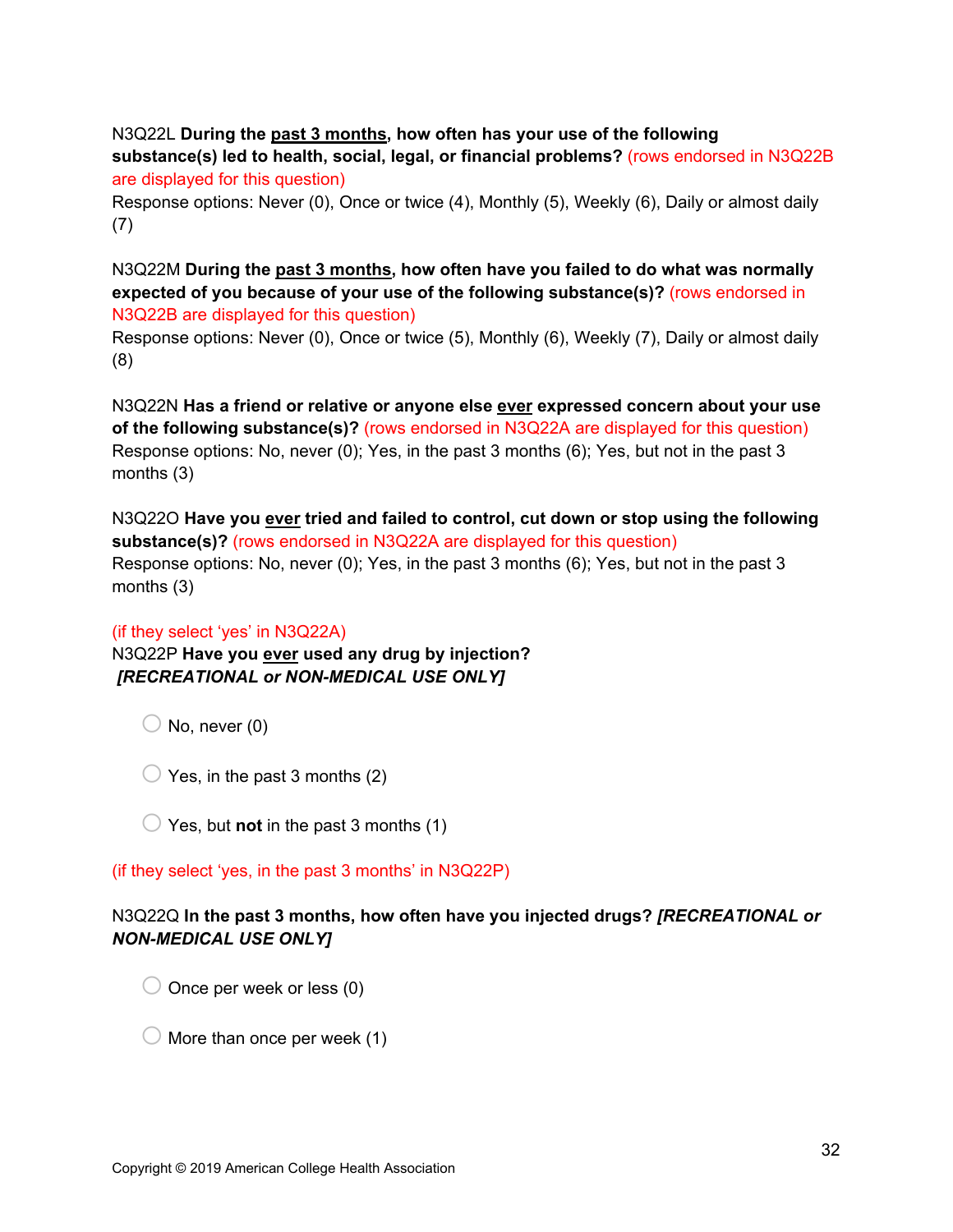## **Alcohol, Tobacco, and Other Drugs**

(if they select that they have used tobacco/nicotine delivery products in the last 3 months in N3Q22B)

|  | N3Q23 Within the last 3 months, which tobacco products have you used? |  |  |  |  |
|--|-----------------------------------------------------------------------|--|--|--|--|
|--|-----------------------------------------------------------------------|--|--|--|--|

|                                                                              | No(1) | Yes $(2)$ |
|------------------------------------------------------------------------------|-------|-----------|
| Cigarettes (N3Q23A)                                                          |       |           |
| E-cigarettes or other vape<br>products (for example: Juul,<br>etc.) (N3Q23B) |       |           |
| Water pipe or hookah<br>(N3Q23C)                                             |       |           |
| Chewing or smokeless<br>tobacco (N3Q23D)                                     |       |           |
| Cigars or little cigars<br>(N3Q23E)                                          |       |           |
| Other (please specify)<br>(N3Q23F)                                           |       |           |

#### (if they select 'never' in N3Q24, they skip to question N3Q33)

## N3Q24 **When, if ever, was the last time you used cannabis/marijuana? Please include medical and non-medical use.**

 $\bigcirc$  Never (1)

- $\bigcirc$  Within the last 2 weeks (2)
- $\bigcirc$  More than 2 weeks ago but within the last 30 days (3)
- $\bigcirc$  More than 30 days ago but within the last 3 months (4)
- $\bigcirc$  More than 3 months ago but within the last 12 months (5)
- $\bigcirc$  More than 12 months ago (6)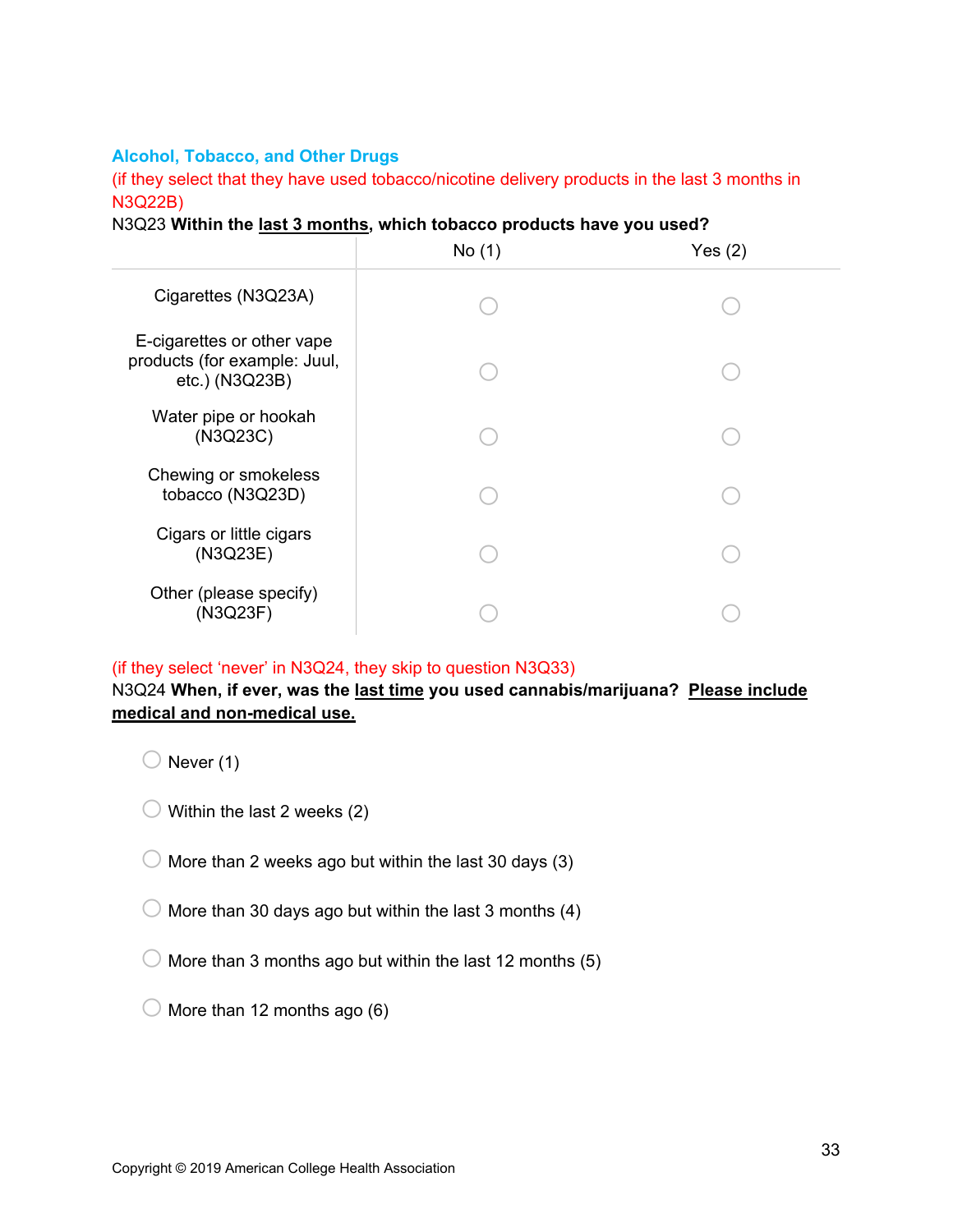(if they select 'more than 12 months ago' in N3Q25A they skip to N3Q32) N3Q25A **When, if ever, was the last time you drank alcohol?**

 $\bigcirc$  Never (1)

 $\bigcirc$  Within the last 2 weeks (2)

 $\bigcirc$  More than 2 weeks ago but within the last 30 days (3)

 $\bigcirc$  More than 30 days ago but within the last 3 months (4)

 $\bigcirc$  More than 3 months ago but within the last 12 months (5)

 $\bigcirc$  More than 12 months ago (6)

(if they select that they drank alcohol within the last 3 months in N3Q25A, they will see questions N3Q25B, N3Q26, and N3Q27.

N3Q25B **The last time you drank alcohol:**

|                                           | No(1) | Yes $(2)$ |
|-------------------------------------------|-------|-----------|
| Did you get drunk?<br>(N3Q25B1)           |       |           |
| Did you intend to get drunk?<br>(N3Q25B2) |       |           |

**One drink of alcohol is defined as a 12 oz. can or bottle of beer or wine cooler, a 4 oz. glass of wine, or a shot of liquor straight or in a mixed drink.**

N3Q26 **The last time you drank alcohol in a social setting, how many drinks of alcohol did you have?**

\_\_\_\_\_\_\_ drinks

N3Q27 **The last time you drank alcohol in a social setting, over how many hours did you drink alcohol?**

decrease to hours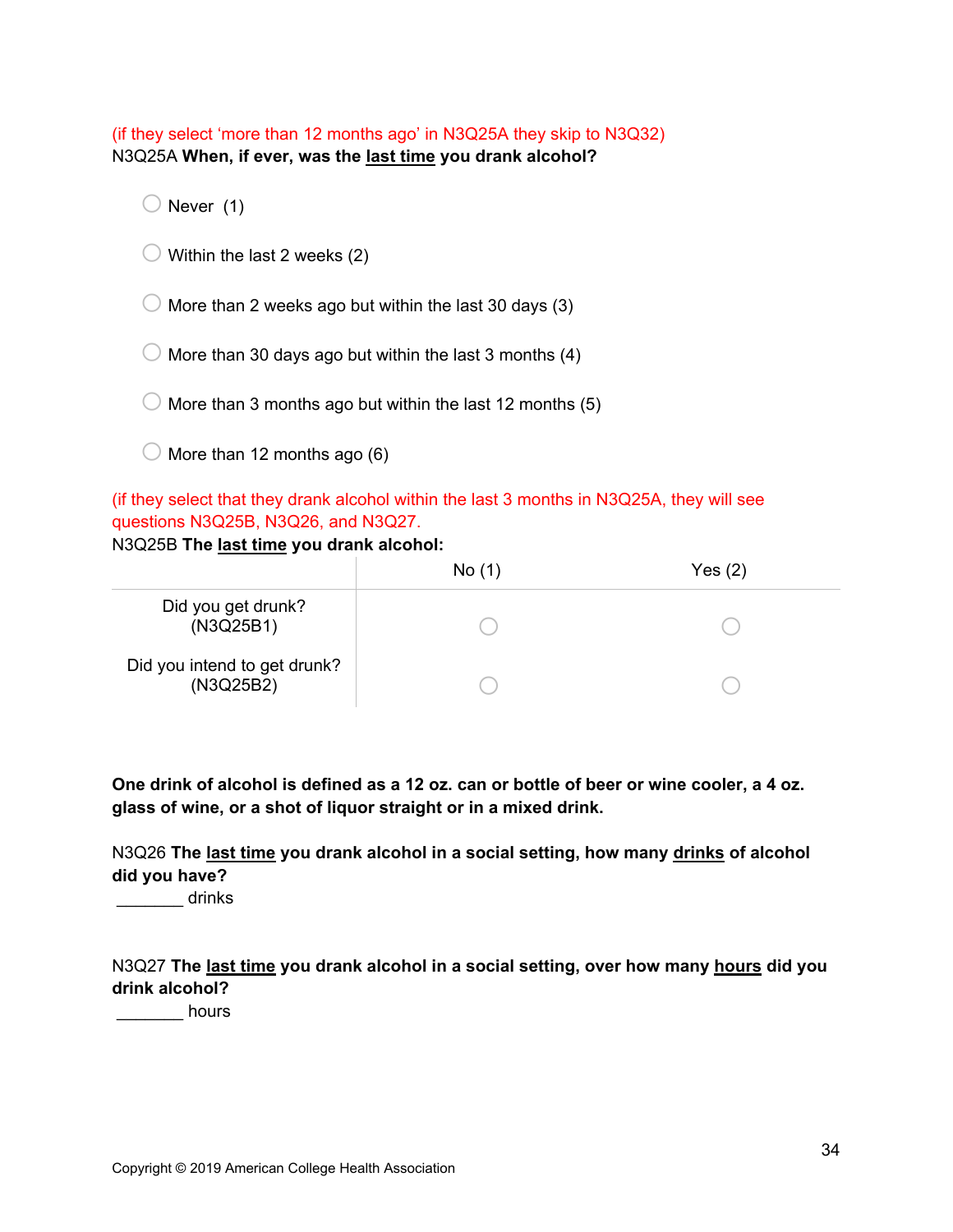## (if they select 'within the last 2 weeks' in N3Q25A)

N3Q28 **Over the last two weeks, how many times have you had five or more drinks (males) or four or more drinks (females) containing any kind of alcohol at a sitting?**

- $\bigcirc$  None (1)
- $\bigcirc$  1 time (2)
- $\bigcirc$  2 times (3)
- $\bigcirc$  3 times (4)
- $\bigcirc$  4 times (5)
- $\bigcirc$  5 times (6)
- $\bigcirc$  6 times (7)
- $\bigcirc$  7 times (8)
- $\bigcirc$  8 times (9)
- $\bigcirc$  9 times (10)
- $\bigcirc$  10 or more times (11)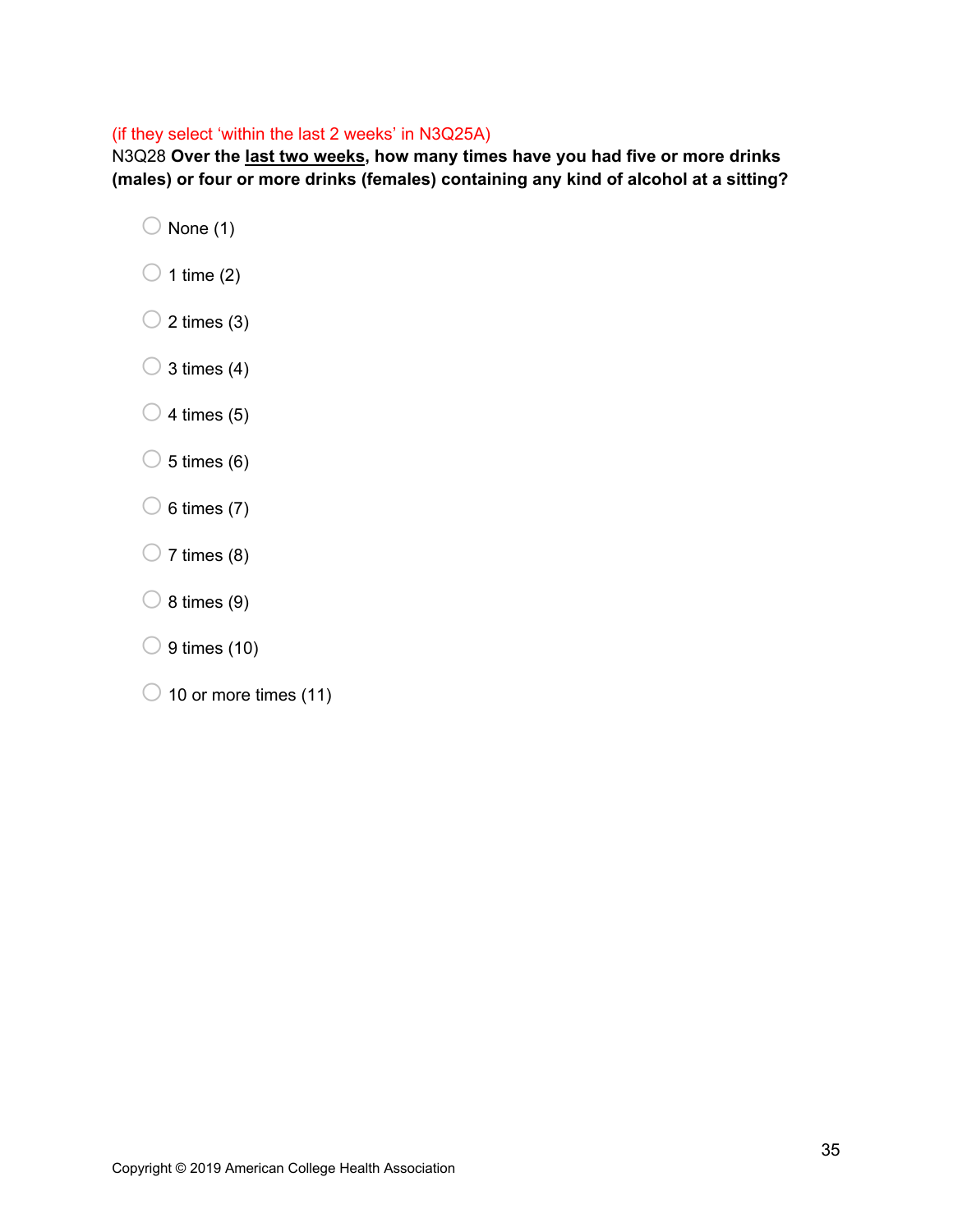## (if they select that they drank alcohol within the last 12 months in N3Q25A)

N3Q29 **Within the last 12 months, have you experienced any of the following when drinking alcohol? (Please mark the appropriate column for each row)** 

|                                                                                                                                                  | No (1) | Yes $(2)$ |
|--------------------------------------------------------------------------------------------------------------------------------------------------|--------|-----------|
| Did something I later<br>regretted (N3Q29A)                                                                                                      |        |           |
| Blackout (forgot where I was<br>or what I did for a large<br>period of time and cannot<br>remember, even when<br>someone reminds me)<br>(N3Q29B) |        |           |
| Brownout (forgot where I was<br>or what I did for short<br>periods of time, but can<br>remember once someone<br>reminds me) (N3Q29C)             |        |           |
| Got in trouble with the police<br>(N3Q29D)                                                                                                       |        |           |
| Got in trouble with<br>college/university authorities<br>(N3Q29E)                                                                                |        |           |
| Someone had sex with me<br>without my consent<br>(N3Q29F)                                                                                        |        |           |
| Had sex with someone<br>without their consent<br>(N3Q29G)                                                                                        |        |           |
| Had unprotected sex<br>(N3Q29H)                                                                                                                  |        |           |
| Physically injured myself<br>(N3Q29I)                                                                                                            |        |           |
| Physically injured another<br>person (N3Q29J)                                                                                                    |        |           |
| Seriously considered suicide<br>(N3Q29K)                                                                                                         |        |           |
| Needed medical help<br>(N3Q29L)                                                                                                                  |        |           |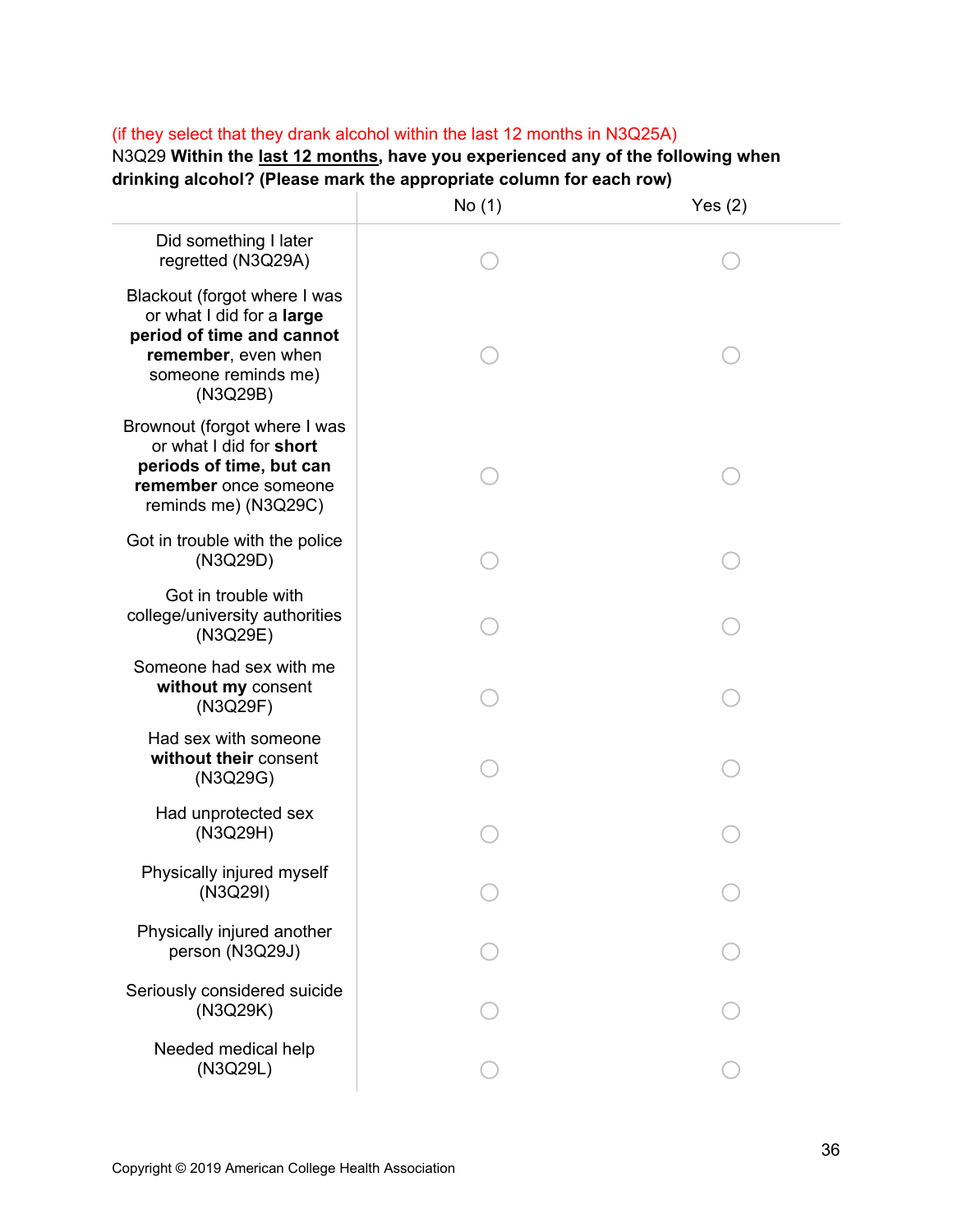## (if they select that they drove in the last 30 days in N3Q18A AND drank alcohol within the last 30 days in N3Q25A)

N3Q30A **Within the last 30 days, did you drive after drinking any alcohol at all?**

 $\bigcirc$  No (1)

 $\bigcirc$  Yes (2)

(if they select that they drank alcohol within the last 12 months in N3Q25A) N3Q30B **Within the last 12 months, to what extent did your alcohol use affect your academic performance? (Please select the most serious outcome below)**

 $\bigcirc$  My alcohol use did not affect my academics (1)

 $\bigcirc$  My alcohol use negatively impacted my performance in a class (2)

 $\bigcirc$  My alcohol use delayed progress towards my degree (3)

(if they select that they drove in the last 30 days in N3Q18A AND used cannabis within the last 30 days in N3Q24)

N3Q31A **Within the last 30 days, did you drive within 6 hours of using cannabis/marijuana?**

 $\bigcirc$  No (1)

 $\bigcirc$  Yes (2)

(if they select that they used cannabis within the last 12 months in N3Q24)

N3Q31B **Within the last 12 months, to what extent did your cannabis/marijuana use affect your academic performance? (Please select the most serious outcome below)**

 $\bigcirc$  My cannabis/marijuana use did not affect my academics (1)

 $\bigcirc$  My cannabis/marijuana use negatively impacted my performance in a class (2)

 $\bigcirc$  My cannabis/marijuana use delayed progress towards my degree (3)

### N3Q32 **Do you identify as a person in recovery from alcohol or other drug use?**

 $\bigcirc$  No (1)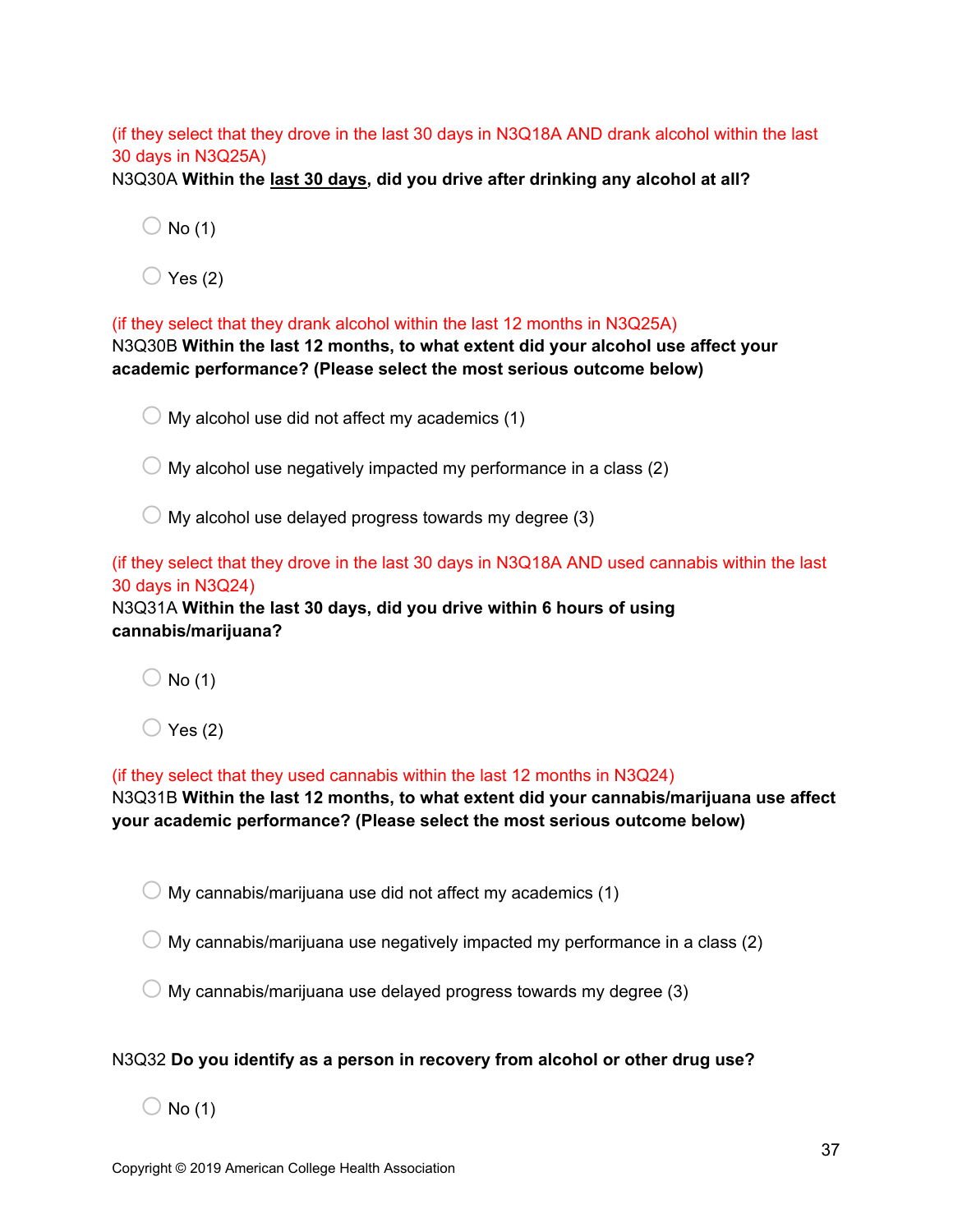O Yes. Please specify the type of substance: (2) \_\_\_\_\_\_\_\_\_\_\_\_\_\_\_\_ N3Q32TEXT\_\_\_\_\_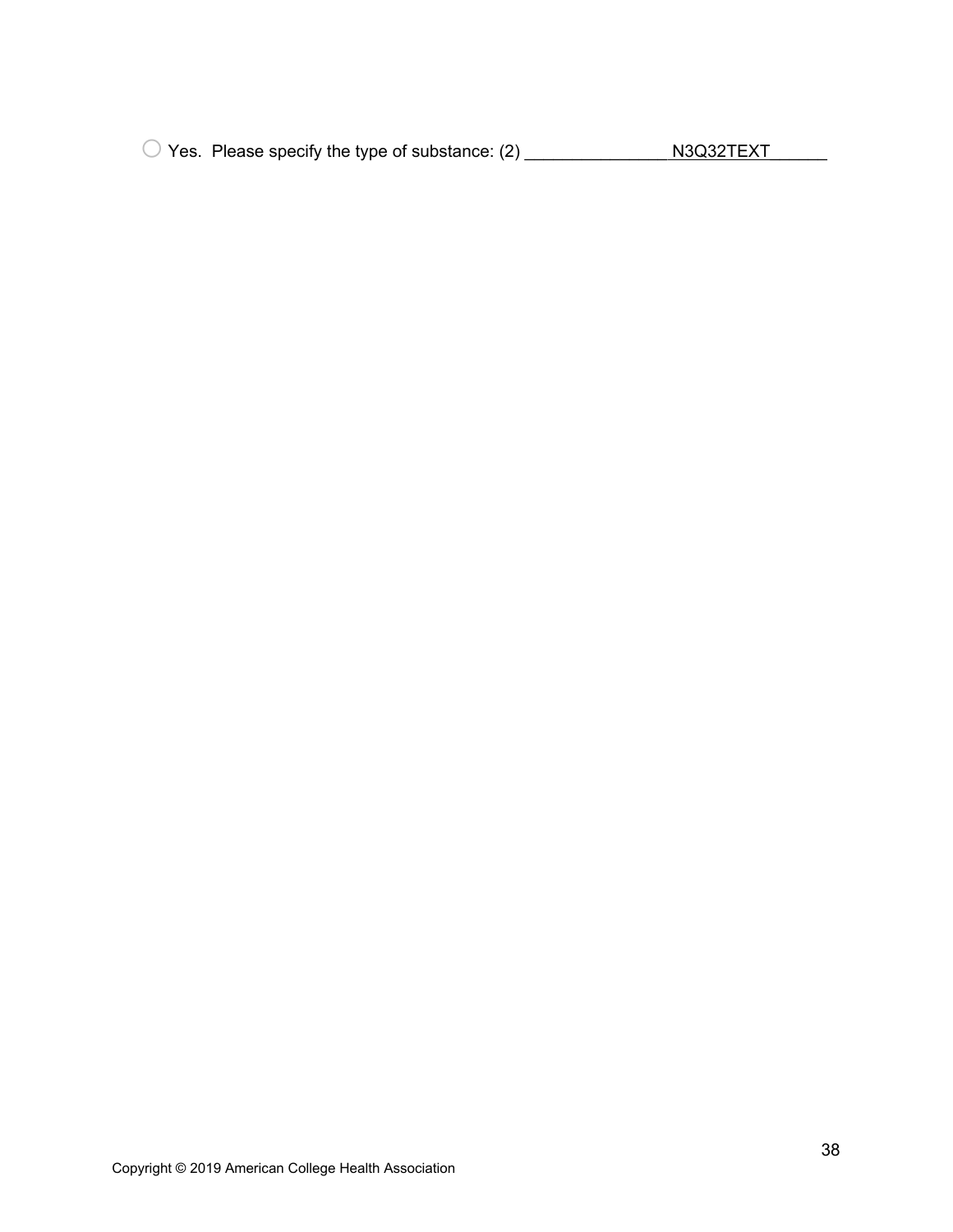### **Sexual Health**

**We recognize this survey asks about a limited number of sexual behaviors, likewise, the questions and response options may not represent your full identity, behaviors you engage in, nor use the language you prefer. Please answer to the best of your ability.** 

**As you answer questions in this section, please include only sexual experiences for which you gave consent and exclude any sexual contact for which you did not consent.**

(if they respond 'never' in N3Q33, they skip to question N3Q41)

N3Q33 **When, if ever, was the last time you had: (Please mark the appropriate column for each row)**

|                                                             | Never (1) | Within the<br>last 2<br>weeks $(2)$ | More than<br>2 weeks<br>ago but<br>within the<br>last 30<br>days $(3)$ | More than<br>30 days<br>ago but<br>within the<br>last 3<br>months $(4)$ | More than<br>3 months<br>ago but<br>within the<br>last 12<br>months $(5)$ | More than<br>12 months<br>ago $(6)$ |
|-------------------------------------------------------------|-----------|-------------------------------------|------------------------------------------------------------------------|-------------------------------------------------------------------------|---------------------------------------------------------------------------|-------------------------------------|
| Oral sex<br>(oral/genital<br>contact)?<br>(N3Q33A)          |           |                                     |                                                                        |                                                                         |                                                                           |                                     |
| Vaginal<br>intercourse<br>(penis in<br>vagina)?<br>(N3Q33B) |           |                                     |                                                                        |                                                                         |                                                                           |                                     |
| Anal<br>intercourse<br>(penis in<br>anus)?<br>(N3Q33C)      |           |                                     |                                                                        |                                                                         |                                                                           |                                     |

(if they select that they had oral, vaginal, or anal intercourse within the last 12 months in N3Q33)

N3Q34 **Within the last 12 months, with how many partners have you had oral sex, vaginal intercourse, or anal intercourse?**

\_\_\_\_\_\_\_ Number of Partners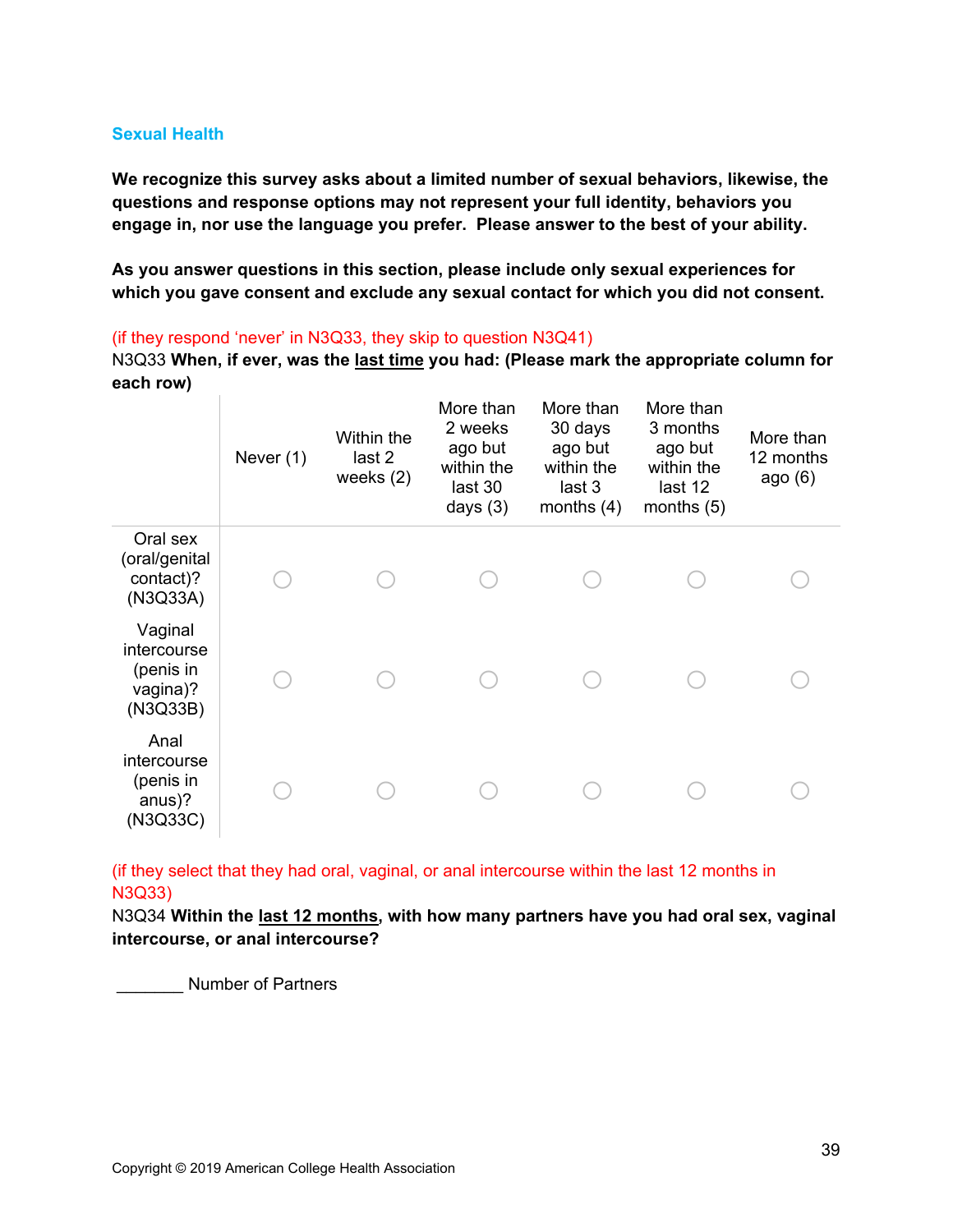## (if they select that they had 1 or more partner in N3Q34)

N3Q35 **Within the last 12 months, did you have sexual partner(s) who were: (Please mark the appropriate column for each row)**

|                                             | No(1) | Yes $(2)$ |
|---------------------------------------------|-------|-----------|
| Women or females (N3Q35A)                   |       |           |
| Men or males (N3Q35B)                       |       |           |
| Trans women (N3Q35C)                        |       |           |
| Trans men (N3Q35D)                          |       |           |
| Genderqueer (N3Q35E)                        |       |           |
| Person(s) with another<br>identity (N3Q35F) |       |           |

(if they select that they had oral, vaginal, or anal intercourse within the last 30 days in N3Q33) N3Q36 **Within the last 30 days, how often did you or your partner(s) use a condom or other protective barrier (for example: male condom, female condom, dam, or glove) during: (Please mark the appropriate column for each row)** 

|                                                             | Never (1) | Rarely (2) | Sometimes<br>(3) | Most of the<br>time $(4)$ | Always (5) |
|-------------------------------------------------------------|-----------|------------|------------------|---------------------------|------------|
| Oral sex<br>(oral/genital<br>contact)?<br>(N3Q36A)          |           |            |                  |                           |            |
| Vaginal<br>intercourse<br>(penis in<br>vagina)?<br>(N3Q36B) |           |            |                  |                           |            |
| Anal<br>intercourse<br>(penis in<br>anus)?<br>(N3Q36C)      |           |            |                  |                           |            |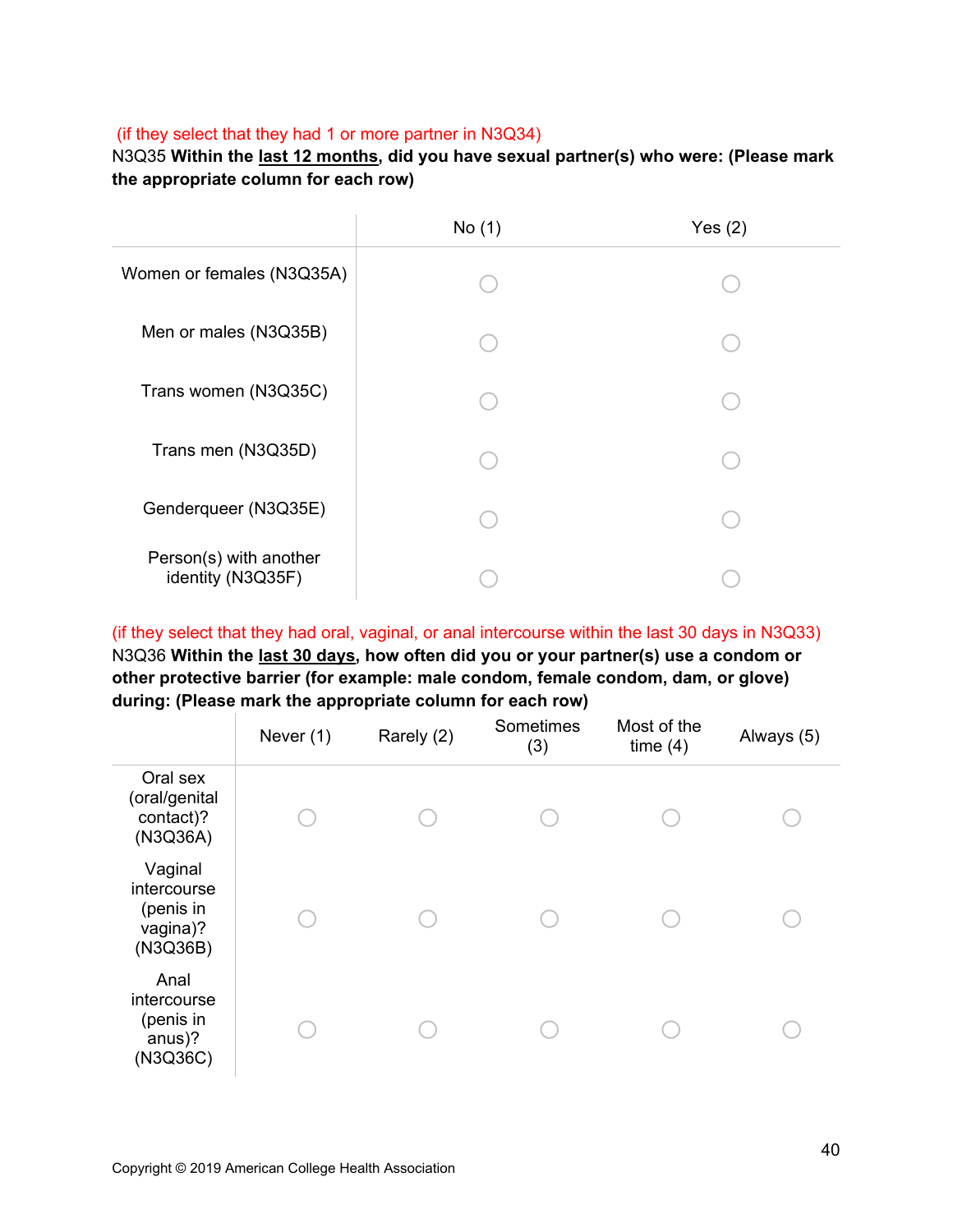(if they selected that they had vaginal intercourse within the last 12 months in N3Q33B) N3Q37 **Did you or your partner use any method to prevent pregnancy the last time you had vaginal intercourse (penis in vagina)?**

 $\bigcirc$  Yes (1)

 $\bigcirc$  No, did not want to prevent pregnancy (2)

 $\bigcirc$  No, did not use any method (3)

 $\bigcirc$  Don't know (4)

#### (if they select 'yes' in N3Q37)

N3Q38 **Please indicate which of the following method(s) you or your partner used to prevent pregnancy the last time you had vaginal intercourse. (Please select ALL that apply)** ("0" indicates that the option was not selected, "1" indicates that the option was selected)

| Birth control pills (monthly or extended cycle) (A)            |
|----------------------------------------------------------------|
| Birth control shots (B)                                        |
| Birth control implants (C)                                     |
| Birth control patch (D)                                        |
| The ring $(E)$                                                 |
| Emergency contraception ("morning after pill" or "Plan B") (F) |
| Intrauterine device (IUD) (G)                                  |
| Male (external) condom (H)                                     |
| Female (internal) condom (I)                                   |
| Diaphragm or cervical cap (J)                                  |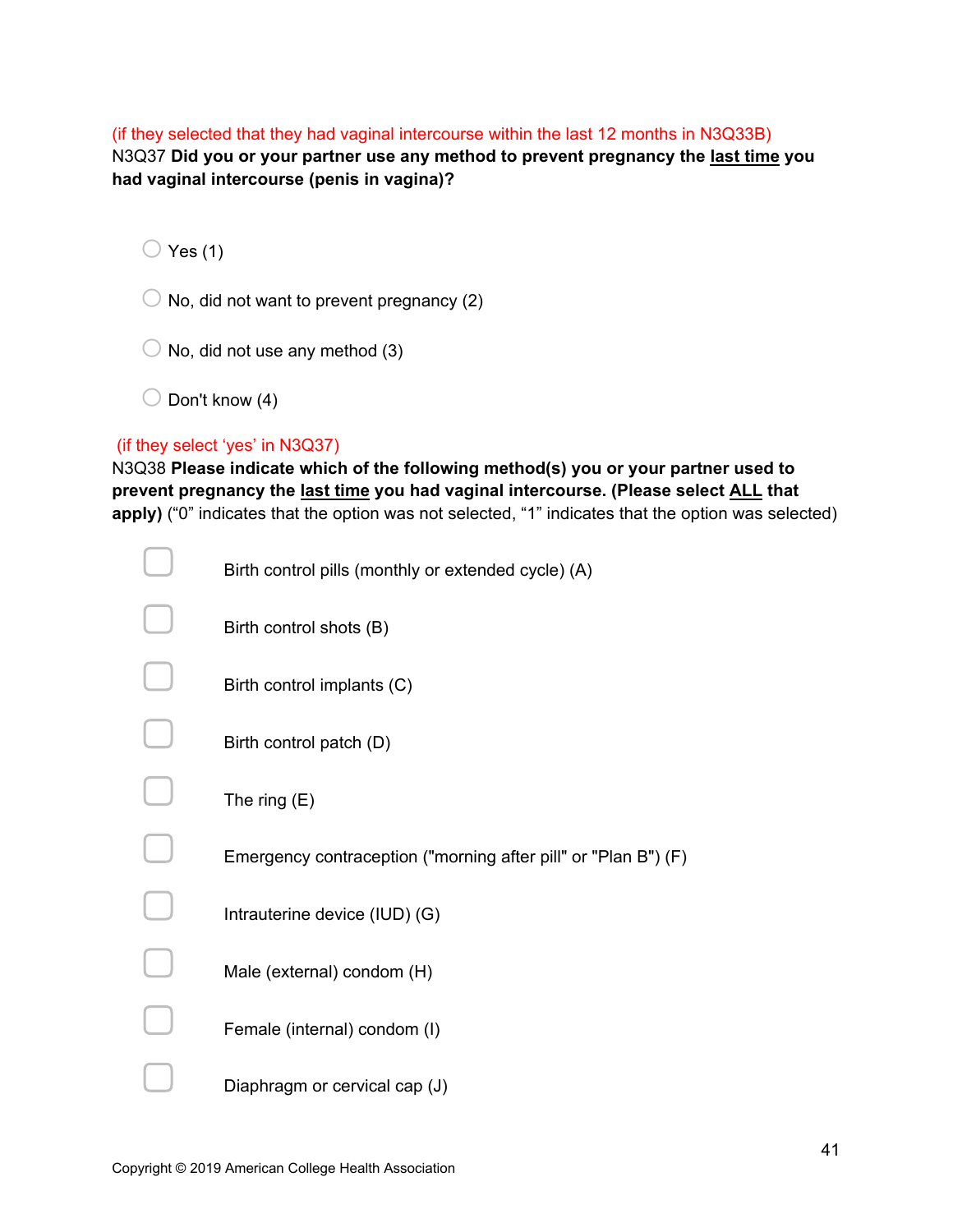| Contraceptive sponge (K)                                                |
|-------------------------------------------------------------------------|
| Withdrawal (L)                                                          |
| Fertility awareness (calendar, mucous, and basal body temperature) (M)  |
| Sterilization (for example: hysterectomy, tubes tied, or vasectomy) (N) |
| Don't know (O)                                                          |
| Other method (P)<br>N3Q38I                                              |

(if they selected that they had vaginal intercourse within the last 12 months in N3Q33B) N3Q39 **Within the last 12 months, have you or your partner(s) used emergency contraception ("morning after pill" or "Plan B")?**

 $\bigcirc$  No (1)

 $\bigcirc$  Yes (2)

| $\bigcirc$ Don't know (3) |
|---------------------------|
|                           |

| $\bigcirc$ Not applicable (4) |
|-------------------------------|
|                               |

(if they selected that they had vaginal intercourse within the last 12 months in N3Q33B) N3Q40 **Within the last 12 months, have you or your partner(s) become pregnant?**

 $\bigcirc$  No (1)

| $\bigcirc$ Yes, unintentionally (2) |
|-------------------------------------|
|-------------------------------------|

 $\bigcirc$  Yes, intentionally (3)

 $\bigcirc$  Don't know (4)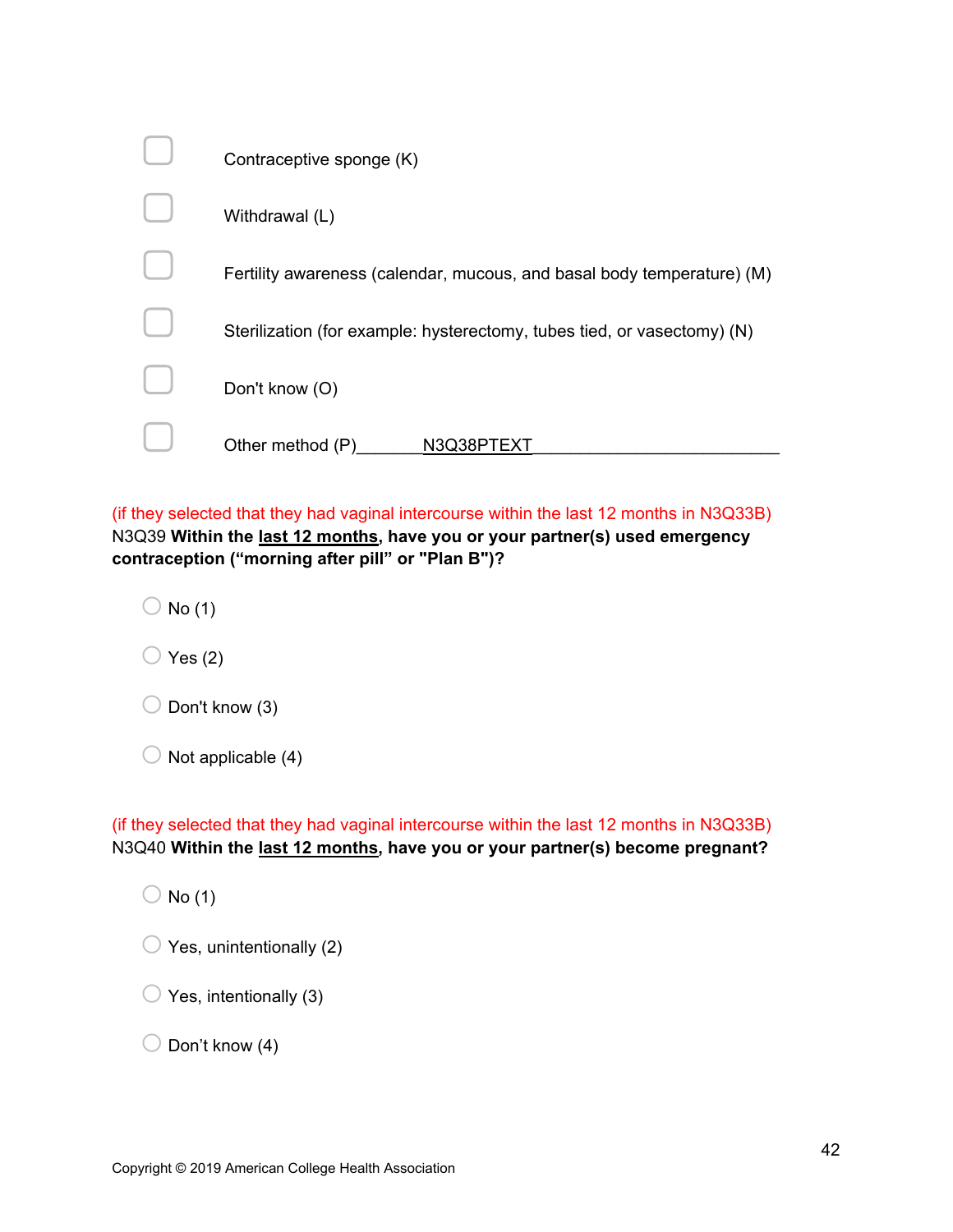#### **Diener PWB Scale**

N3Q41 **Below are 8 statements with which you may agree or disagree. Using the scale below, indicate your agreement with each item by indicating that response for each statement.**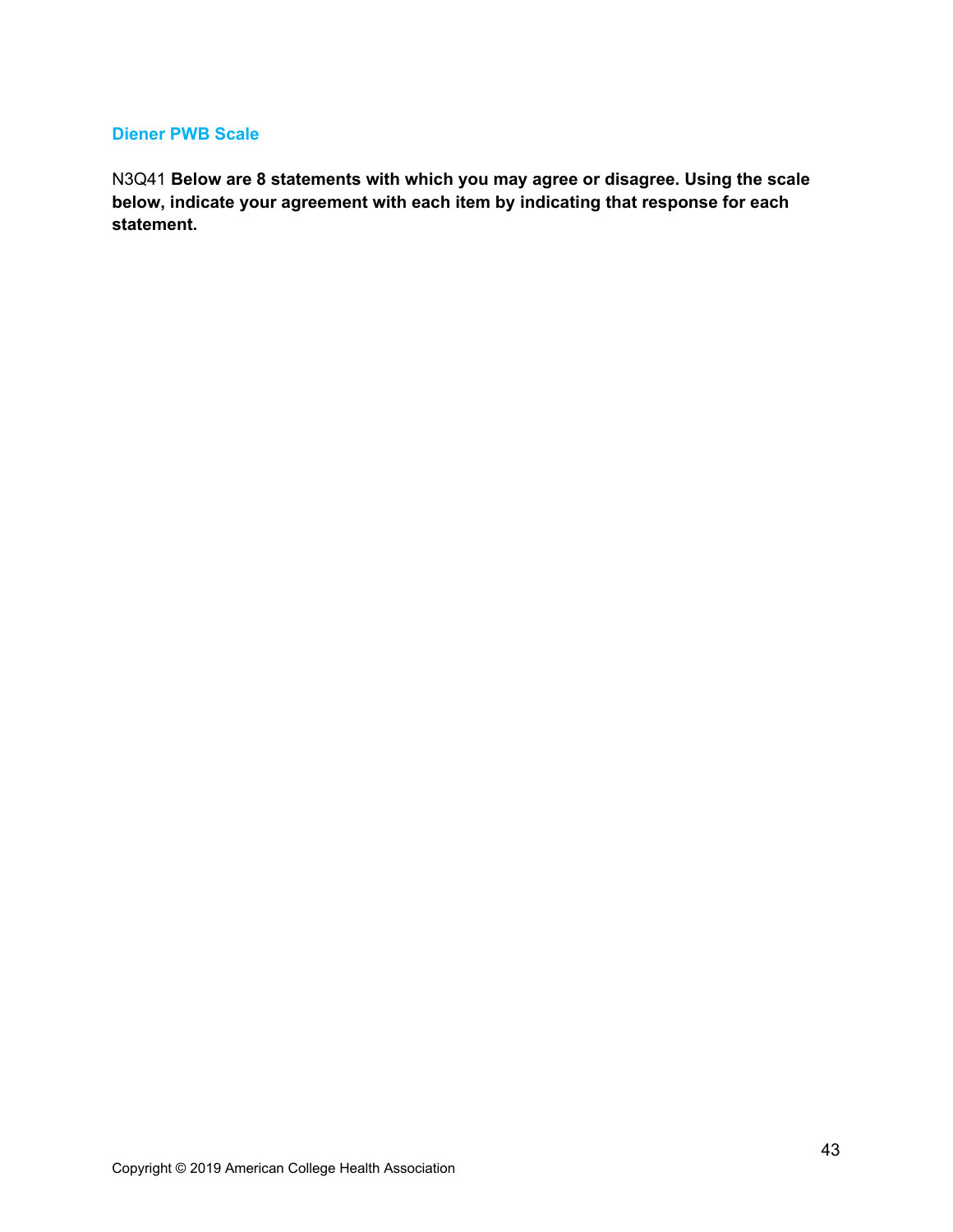|                                                                                                         | Strongly<br>disagree<br>(1) | Disagree<br>(2) | Slightly<br>Disagree<br>(3) | Neither<br>agree<br>nor<br>disagree<br>(4) | Slightly<br>agree<br>(5) | Agree<br>(6) | Strongly<br>Agree<br>(7) |
|---------------------------------------------------------------------------------------------------------|-----------------------------|-----------------|-----------------------------|--------------------------------------------|--------------------------|--------------|--------------------------|
| I lead a<br>purposeful<br>and<br>meaningful<br>life.<br>(N3Q41A)                                        |                             |                 |                             |                                            |                          |              |                          |
| My social<br>relationships<br>are<br>supportive<br>and<br>rewarding.<br>(N3Q41B)                        |                             |                 |                             |                                            |                          |              |                          |
| I am<br>engaged<br>and<br>interested in<br>my daily<br>activities.<br>(N3Q41C)                          |                             |                 |                             |                                            |                          |              |                          |
| I actively<br>contribute to<br>the<br>happiness<br>and well-<br>being of<br>others.<br>(N3Q41D)         |                             |                 |                             |                                            |                          |              |                          |
| I am<br>competent<br>and capable<br>in the<br>activities<br>that are<br>important to<br>me.<br>(N3Q41E) |                             |                 |                             |                                            |                          |              |                          |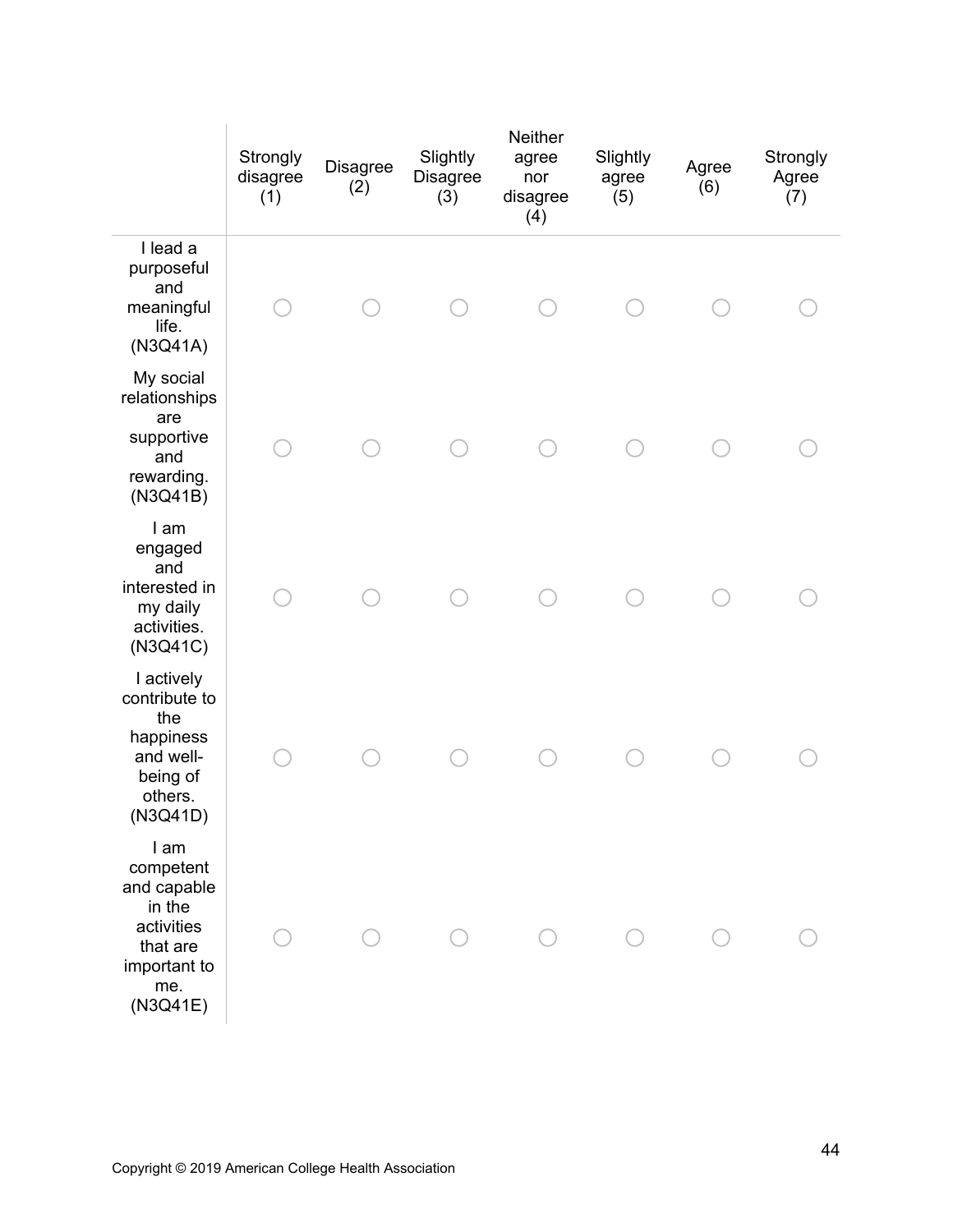| I am a good<br>person and<br>live a good<br>life.<br>(N3Q41F) |  |  |  |  |
|---------------------------------------------------------------|--|--|--|--|
| I am<br>optimistic<br>about my<br>future.<br>(N3Q41G)         |  |  |  |  |
| People<br>respect me.<br>(N3Q41H)                             |  |  |  |  |

#### **Mental Health**

N3Q42 **Please indicate how much you agree with the following statements as they apply to you over the last month. If a particular situation has not occurred recently, answer according to how you think you would have felt.**

|                                                                                             | Not at all true<br>(0) | Rarely true<br>(1) | Sometimes<br>true $(2)$ | Often true (3) | True nearly<br>all the time<br>(4) |
|---------------------------------------------------------------------------------------------|------------------------|--------------------|-------------------------|----------------|------------------------------------|
| I am able to<br>adapt when<br>changes<br>occur.<br>(N3Q42A)                                 |                        |                    |                         |                |                                    |
| I tend to<br>bounce back<br>after illness,<br>injury, or<br>other<br>hardships.<br>(N3Q42B) |                        |                    |                         |                |                                    |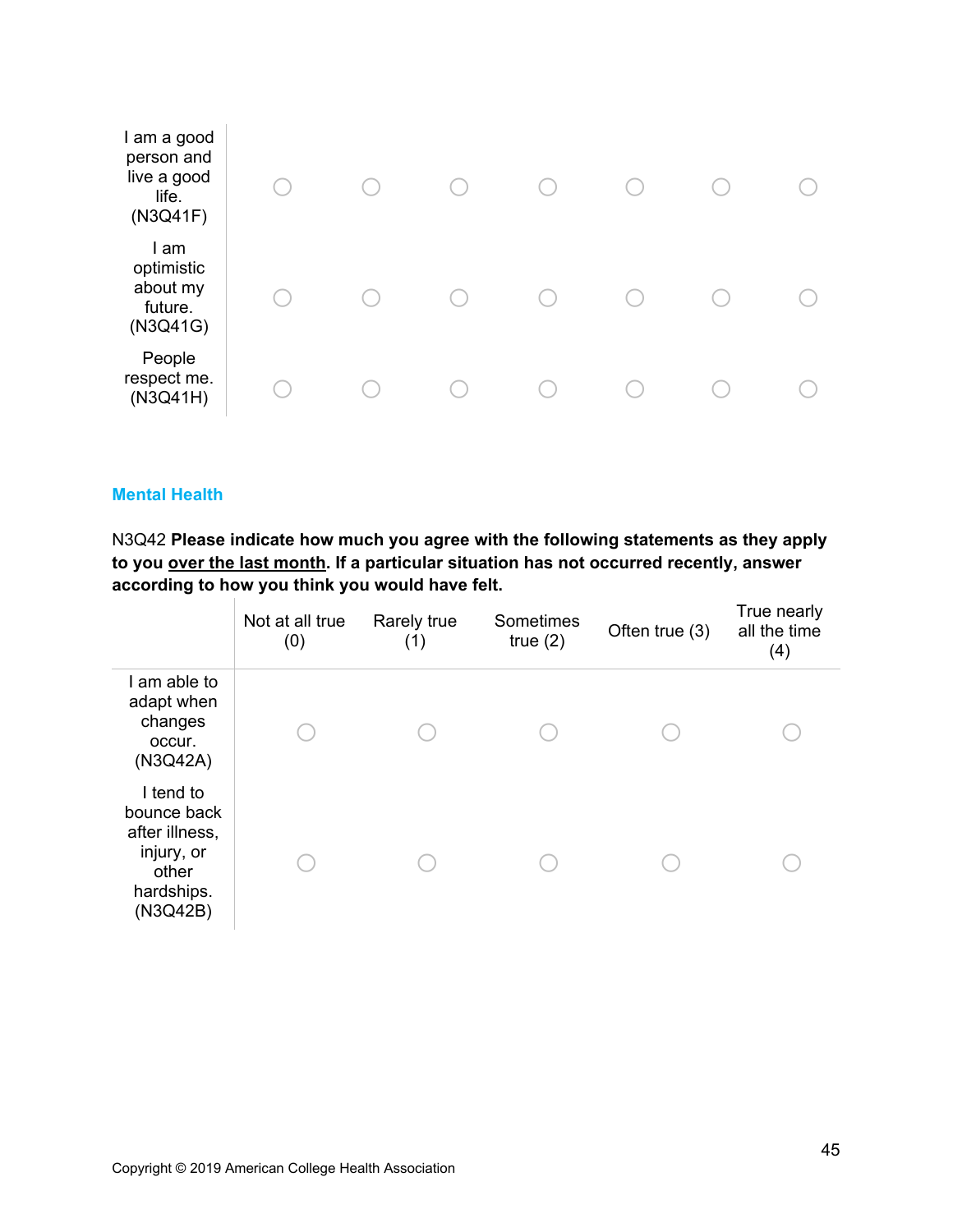N3Q43 **If in the future you were having a personal problem that was really bothering you, would you consider seeking help from a mental health professional?**

 $\bigcirc$  No (1)

 $\bigcirc$  Yes (2)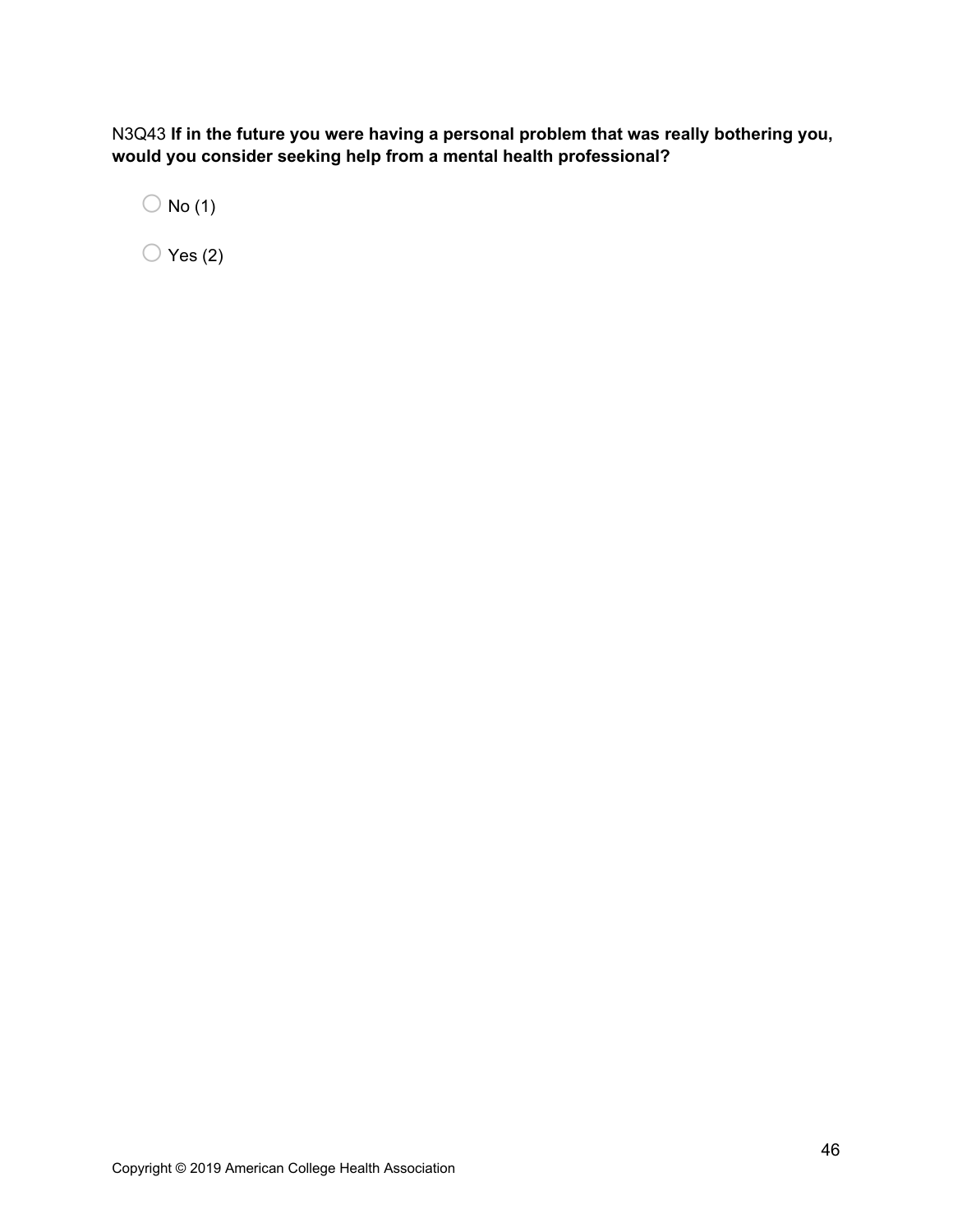N3Q44 **The next 6 questions ask about how you have been feeling during the past 30 days. For each question, please select the response that best describes how often you had this feeling.**

|                                                         | All of the<br>time(4) | Most of the<br>time(3) | Some of the<br>time(2) | A little of the<br>time(1) | None of the<br>time(0) |
|---------------------------------------------------------|-----------------------|------------------------|------------------------|----------------------------|------------------------|
| nervous?<br>(N3Q44A)                                    |                       |                        |                        |                            |                        |
| hopeless?<br>(N3Q44B)                                   |                       |                        |                        |                            |                        |
| restless or<br>fidgety?<br>(N3Q44C)                     |                       |                        |                        |                            |                        |
| so sad<br>nothing could<br>cheer you<br>up?<br>(N3Q44D) |                       |                        |                        |                            |                        |
| $$ that<br>everything<br>was an<br>effort?<br>(N3Q44E)  |                       |                        |                        |                            |                        |
| worthless?<br>(N3Q44F)                                  |                       |                        |                        |                            |                        |

# **During the past 30 days, about how often did you feel...**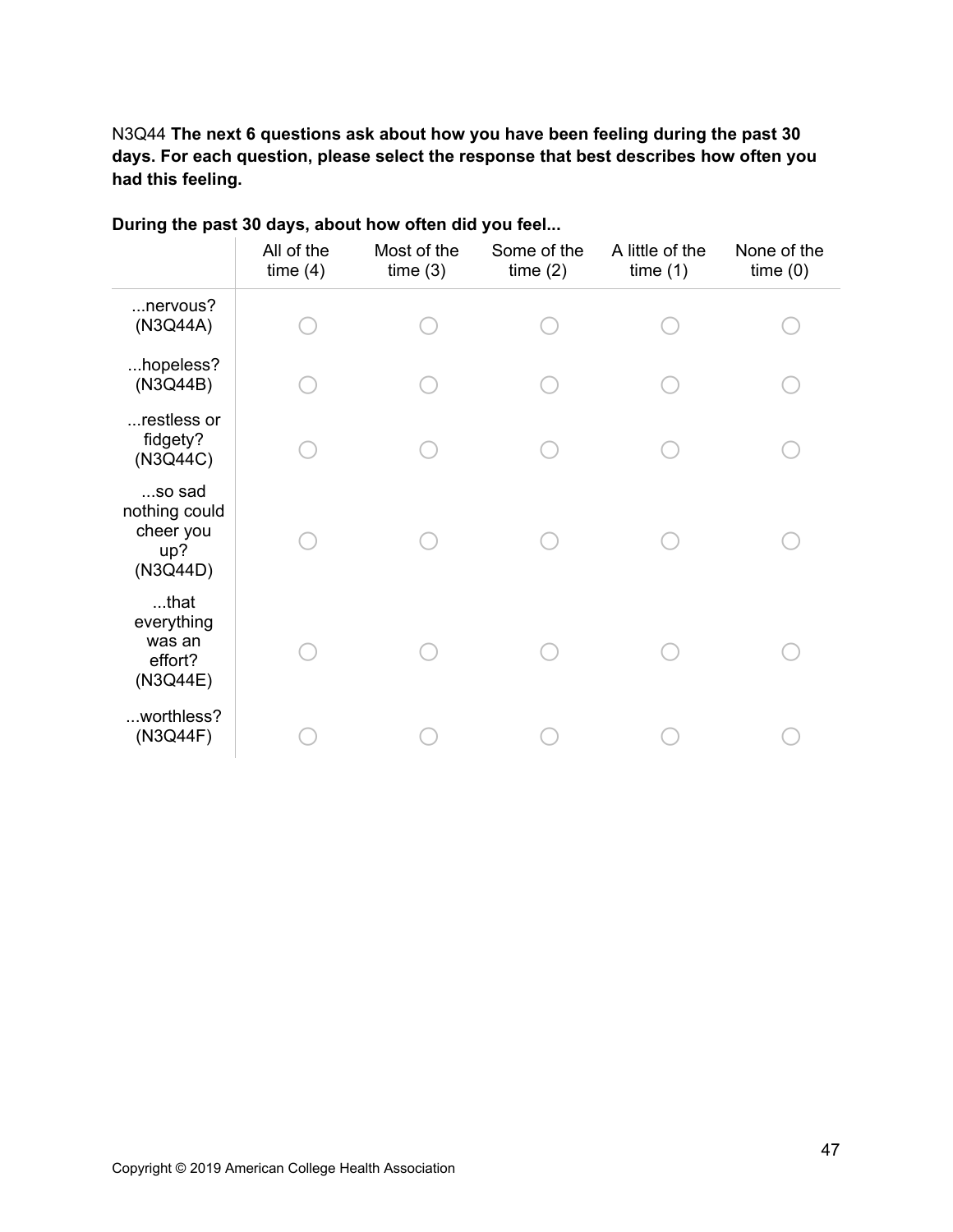# N3Q45 **Indicate how often each of the statements below is descriptive of you.**

|                                                                         | Hardly ever (1) | Some of the<br>time(2) | Often $(3)$ |
|-------------------------------------------------------------------------|-----------------|------------------------|-------------|
| How often do<br>you feel that you<br>lack<br>companionship?<br>(N3Q45A) |                 |                        |             |
| How often do<br>you feel left out?<br>(N3Q45B)                          |                 |                        |             |
| How often do<br>you feel isolated<br>from others?<br>(N3Q45C)           |                 |                        |             |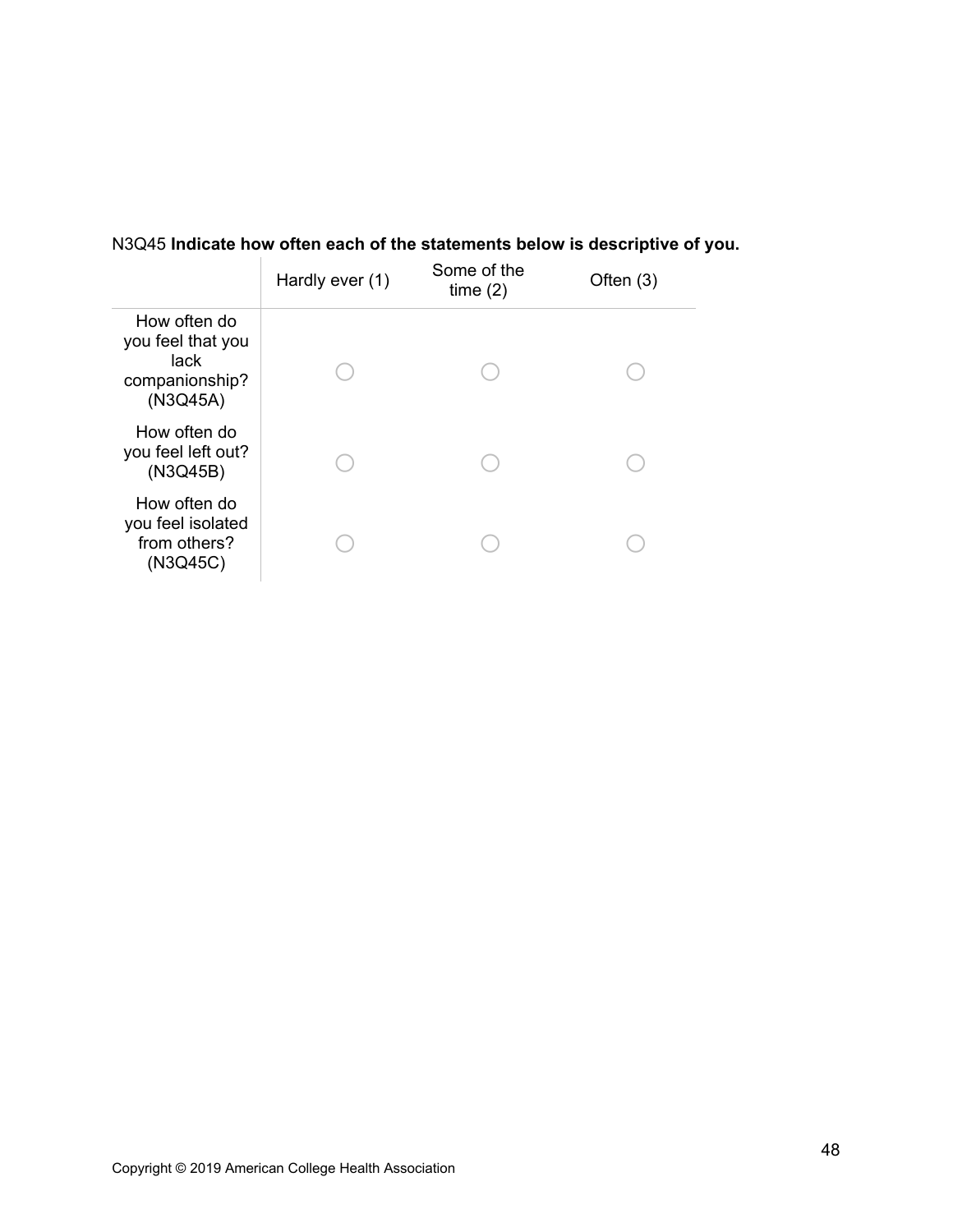# N3Q46 **Within the last 12 months, how often have you intentionally cut, burned, bruised, or otherwise injured yourself?**

 $\bigcirc$  Never (1)

 $\bigcirc$  Once or twice (2)

 $\bigcirc$  Monthly (3)

 $\bigcirc$  Weekly (4)

 $\bigcirc$  Daily or almost daily (5)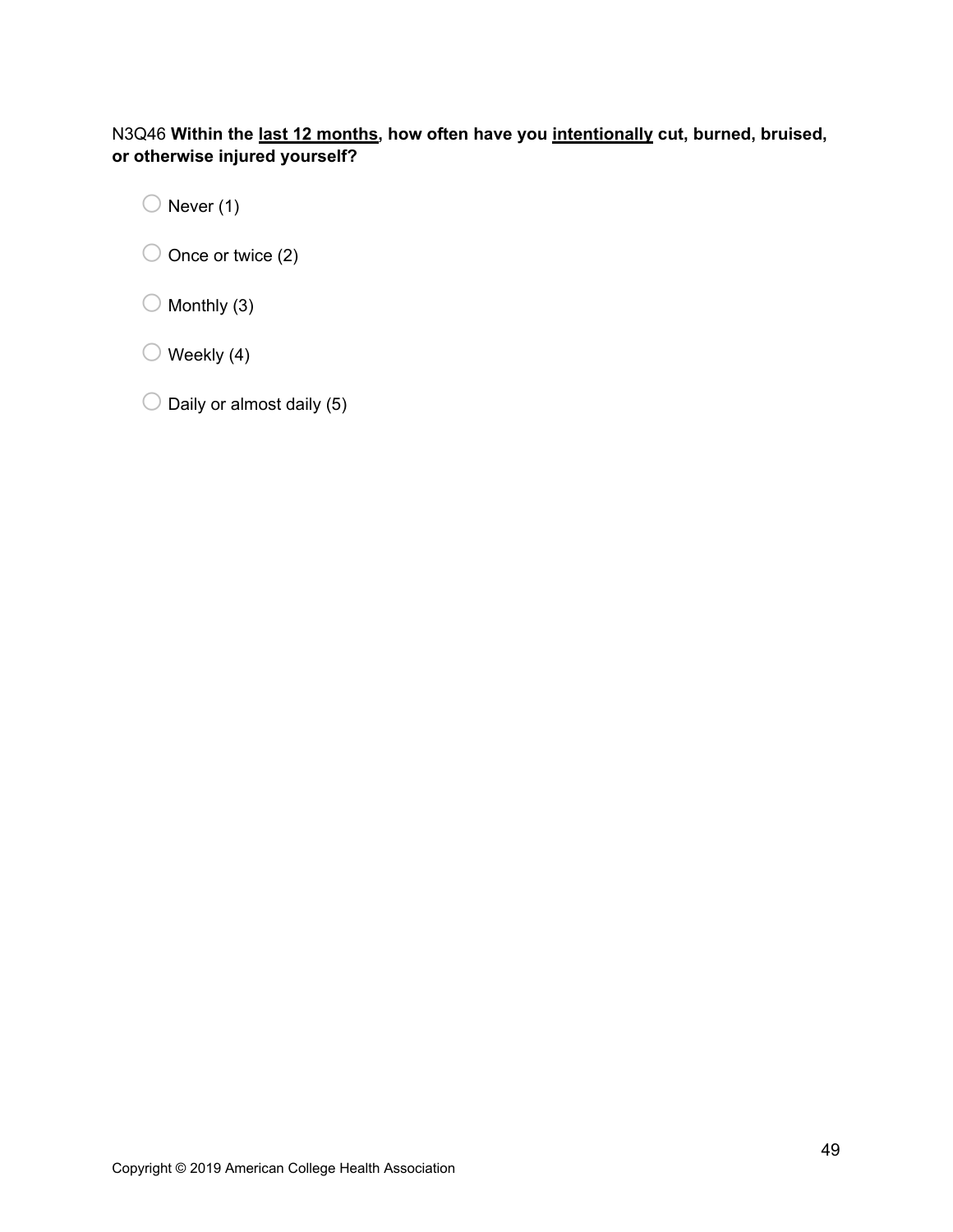|                                                                                                                                                | No (1) | Yes $(2)$ |
|------------------------------------------------------------------------------------------------------------------------------------------------|--------|-----------|
| Academics (N3Q47A1)                                                                                                                            |        |           |
| Career (N3Q47A2)                                                                                                                               |        |           |
| Finances (N3Q47A3)                                                                                                                             |        |           |
| Procrastination (N3Q47A4)                                                                                                                      |        |           |
| Faculty (N3Q47A5)                                                                                                                              |        |           |
| Family (N3Q47A6)                                                                                                                               |        |           |
| Intimate relationships<br>(N3Q47A7)                                                                                                            |        |           |
| Roommate/housemate<br>(N3Q47A8)                                                                                                                |        |           |
| Peers (N3Q47A9)                                                                                                                                |        |           |
| Personal appearance<br>(N3Q47A10)                                                                                                              |        |           |
| Health of someone close to<br>me (N3Q47A11)                                                                                                    |        |           |
| Death of a family member,<br>friend, or someone close to<br>me (N3Q47A12)                                                                      |        |           |
| Bullying (for example: making<br>threats, spreading rumors,<br>physical or verbal attacks, or<br>excluding someone from a<br>group) (N3Q47A13) |        |           |

# N3Q47A **Within the last 12 months, have you had problems or challenges with any the following?**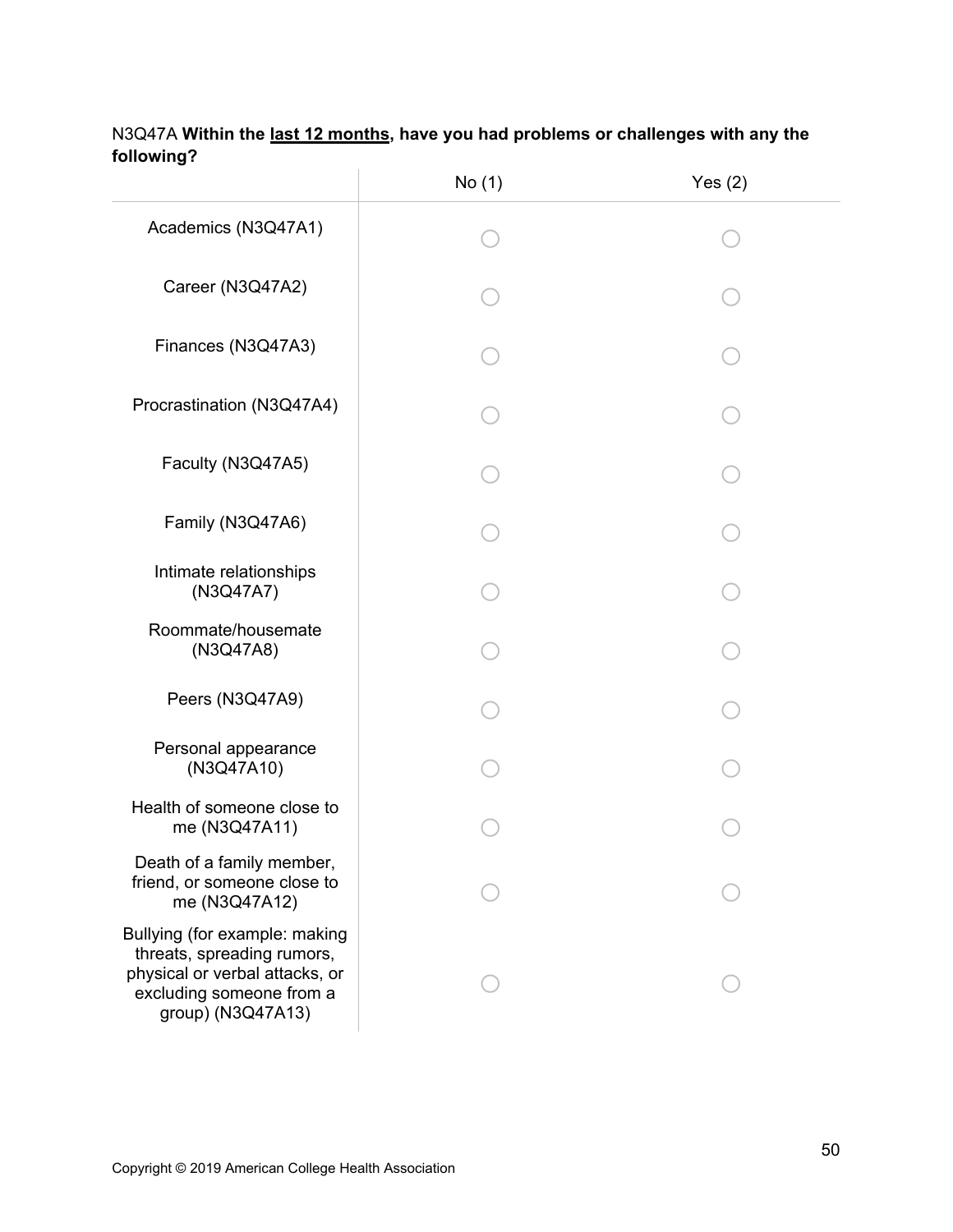| Cyberbullying (use of<br>technology to harass,<br>threaten, embarrass, or target<br>another person) (N3Q47A14)                                                                                                 |  |
|----------------------------------------------------------------------------------------------------------------------------------------------------------------------------------------------------------------|--|
| Hazing (rituals, challenges,<br>and other activities involving<br>harassment, abuse,<br>embarrassment, ridicule, or<br>humiliation used as a way of<br>initiating a person into a<br>group) (N3Q47A15)         |  |
| Microaggression (a subtle but<br>offensive comment or action<br>directed at a minority or other<br>non-dominant group, whether<br>intentional or unintentional,<br>that reinforces a stereotype)<br>(N3Q47A16) |  |
| <b>Sexual Harassment</b><br>(unwelcomed sexual<br>advances, requests for sexual<br>favors, and other verbal or<br>physical conduct of a sexual<br>nature) (N3Q47A17)                                           |  |
| Discrimination (the unjust or<br>prejudicial treatment of a<br>person based on the group,<br>class, or category to which<br>the person is perceived to<br>belong) (N3Q47A18)                                   |  |

N3Q47B **Within the last 12 months, to what extent did the following issue(s) cause you distress?** (rows endorsed in N3Q47A are displayed for this question) Response options: No Distress (1), Minimal Distress (2), Moderate Distress (3), High Distress (4)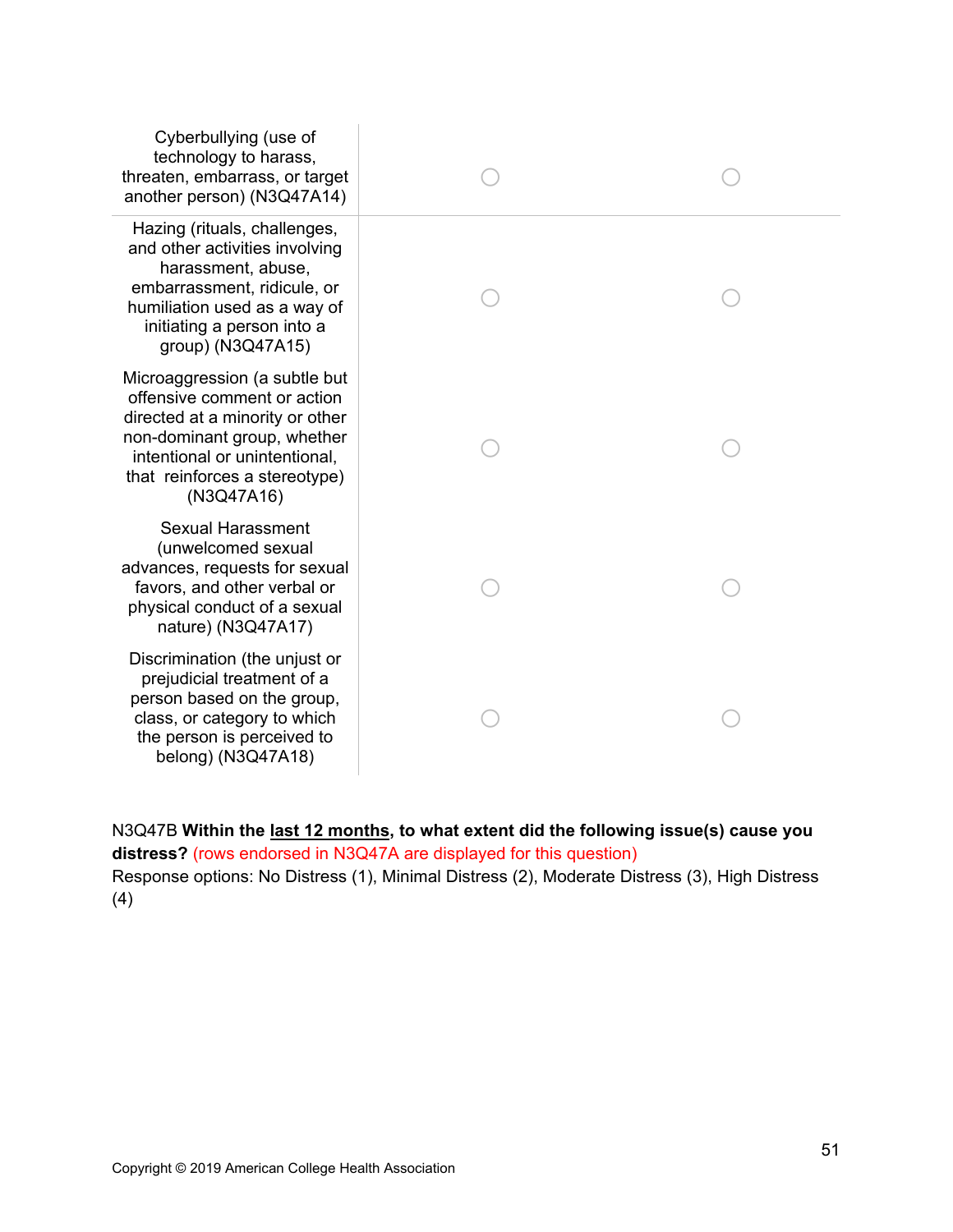# N3Q47C **Within the last 12 months, to what extent did the following issue(s) negatively affect your academic performance? (Please select the most serious outcome below)**  (rows endorsed in N3Q47A are displayed for this question)

Response options: This issue did not affect my academic performance (1), This issue negatively impacted my performance in a class (2), This issue delayed progress towards my degree (3)

# N3Q48 **Within the last 30 days, how would you rate the overall level of stress you have experienced?**

 $\bigcirc$  No stress (1)

 $\bigcirc$  Low (2)

 $\bigcirc$  Moderate (3)

 $\bigcirc$  High (4)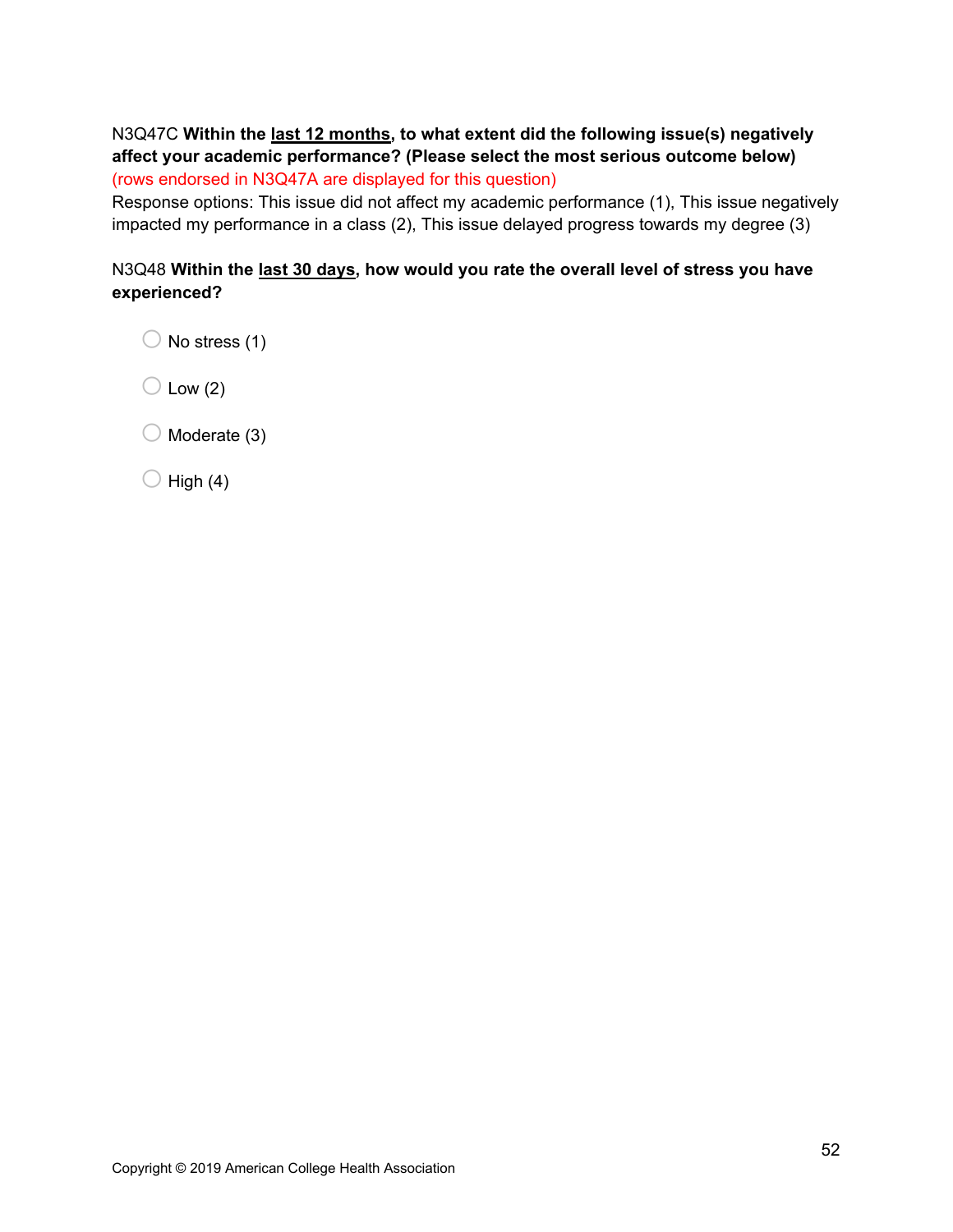## N3Q49 **Have you ever thought about or attempted to kill yourself?**

 $\bigcirc$  Never (1)

- $\bigcirc$  It was just a brief passing though (2)
- $\bigcirc$  I have had a plan at least once to kill myself but did not try to do it (3)
- $\bigcirc$  I have had a plan at least once to kill myself and really wanted to die (4)
- $\bigcirc$  I have attempted to kill myself, but did not want to die (5)
- $\bigcirc$  I have attempted to kill myself and really hoped to die (6)

### N3Q50 **How often have you thought about killing yourself in the past year?**

 $\bigcirc$  Never (1)

- $\bigcirc$  Rarely (1 time) (2)
- $\bigcirc$  Sometimes (2 times) (3)
- $\bigcirc$  Often (3-4 times) (4)
- $\bigcirc$  Very often (5 or more times) (5)

## N3Q51 **Have you ever told someone that you were going to kill yourself, or that you might do it?**

 $\bigcirc$  No (1)

- $\bigcirc$  Yes, at one time, but did not really want to die (2)
- $\bigcirc$  Yes, at one time, and really wanted to die (3)
- $\bigcirc$  Yes, more than once, but did not want to do it (4)
- $\bigcirc$  Yes, more than once, and really wanted to do it (5)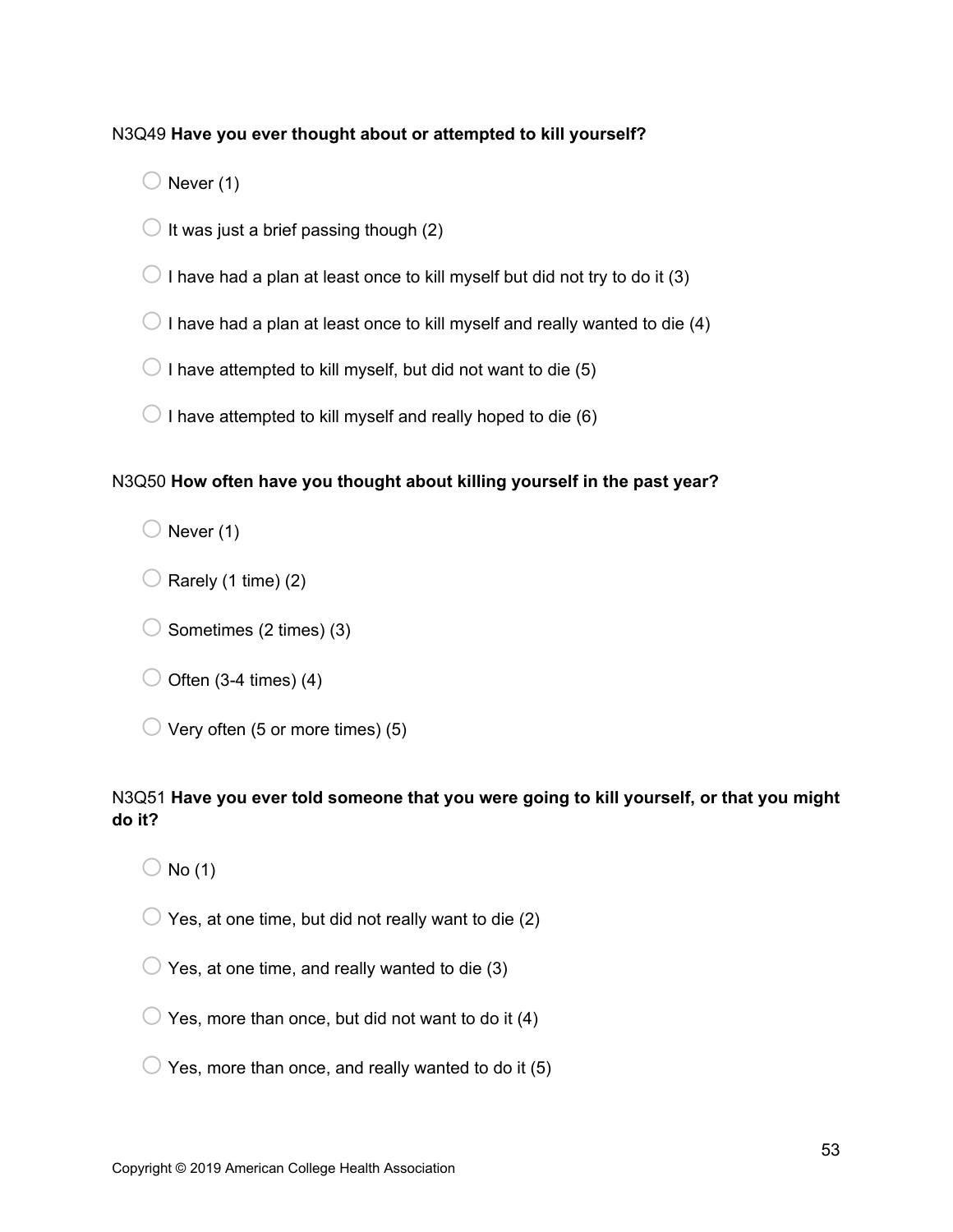## N3Q52 **How likely is it that you will attempt suicide someday?**

 $\bigcirc$  Never (0)

- $\bigcirc$  No chance at all (1)
- $\bigcirc$  Rather unlikely (2)
- $\bigcirc$  Unlikely (3)
- $\bigcirc$  Likely (4)
- $\bigcirc$  Rather likely (5)
- $\bigcirc$  Very likely (6)

### N3Q53 **Within the last 12 months, have you attempted suicide?**

 $\bigcirc$  No (1)

 $\bigcirc$  Yes (2)

## **Services Used**

**The following section asks about whether or not you have received services from different types of healthcare or mental health professionals.** 

N3Q54A **Have you ever received psychological or mental health services (in-person or via telehealth)?**

 $\bigcirc$  No (1)

 $\bigcirc$  Yes (2)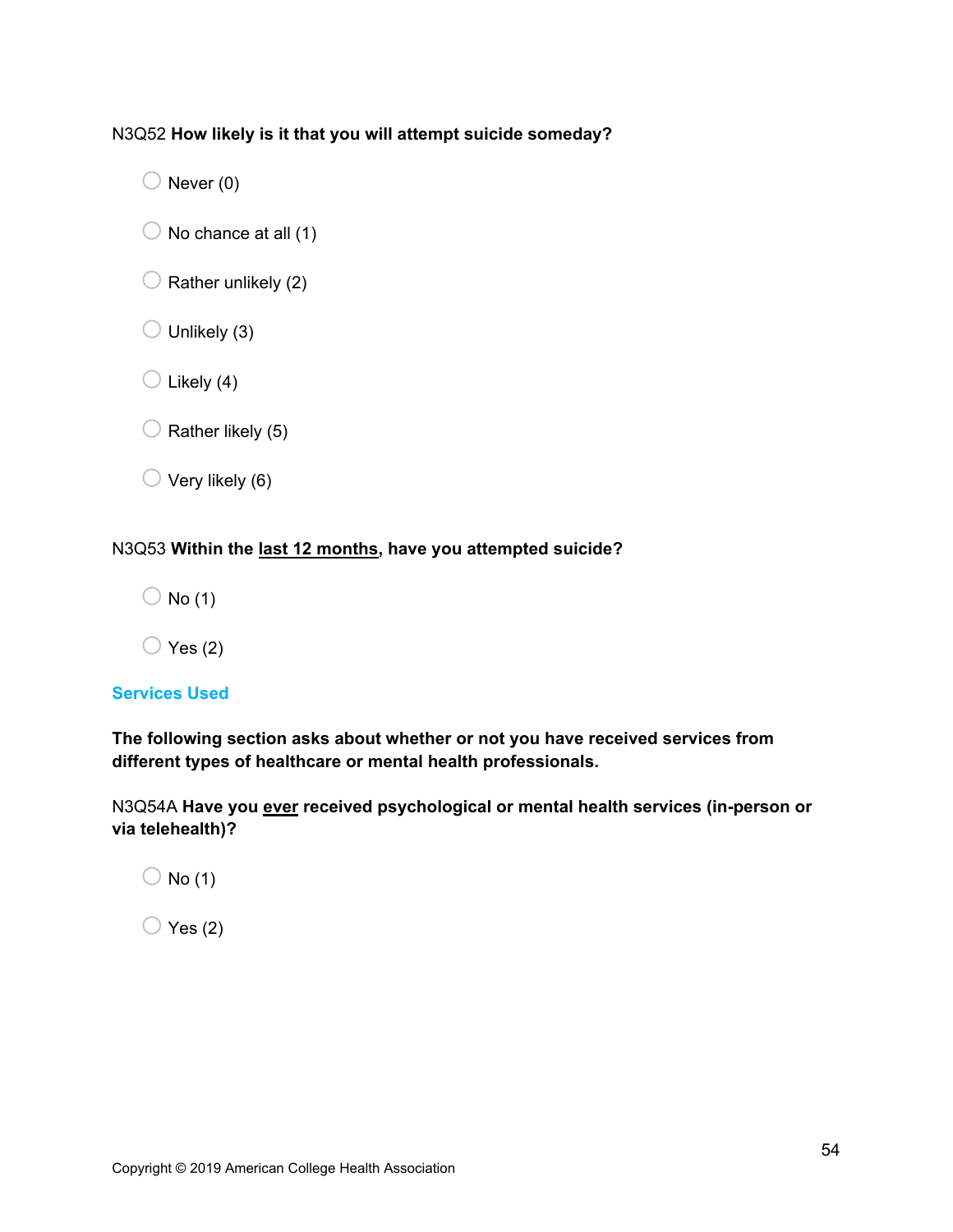N3Q54B **Within in the last 12 months, have you received psychological or mental health services (in-person or via telehealth)??** 

 $\bigcirc$  No (1)

 $\bigcirc$  Yes (2)

## (if they select 'yes' in N3Q54B)

QCOVID14 **If you have received counseling or therapy (either in-person or by telehealth) in the past 12 months, how has your access to mental health care been affected by the COVID-19 pandemic?**

- $\bigcirc$  Much more difficult or limited access (1)
- $\bigcirc$  Somewhat more difficult or limited access (2)
- $\bigcirc$  No significant change in access (3)
- $\bigcirc$  Somewhat less difficult or limited access (4)
- $\bigcirc$  Much less difficult or limited access (5)
- $\bigcirc$  Don't know or not applicable (have not tried to access care since the pandemic began) (6)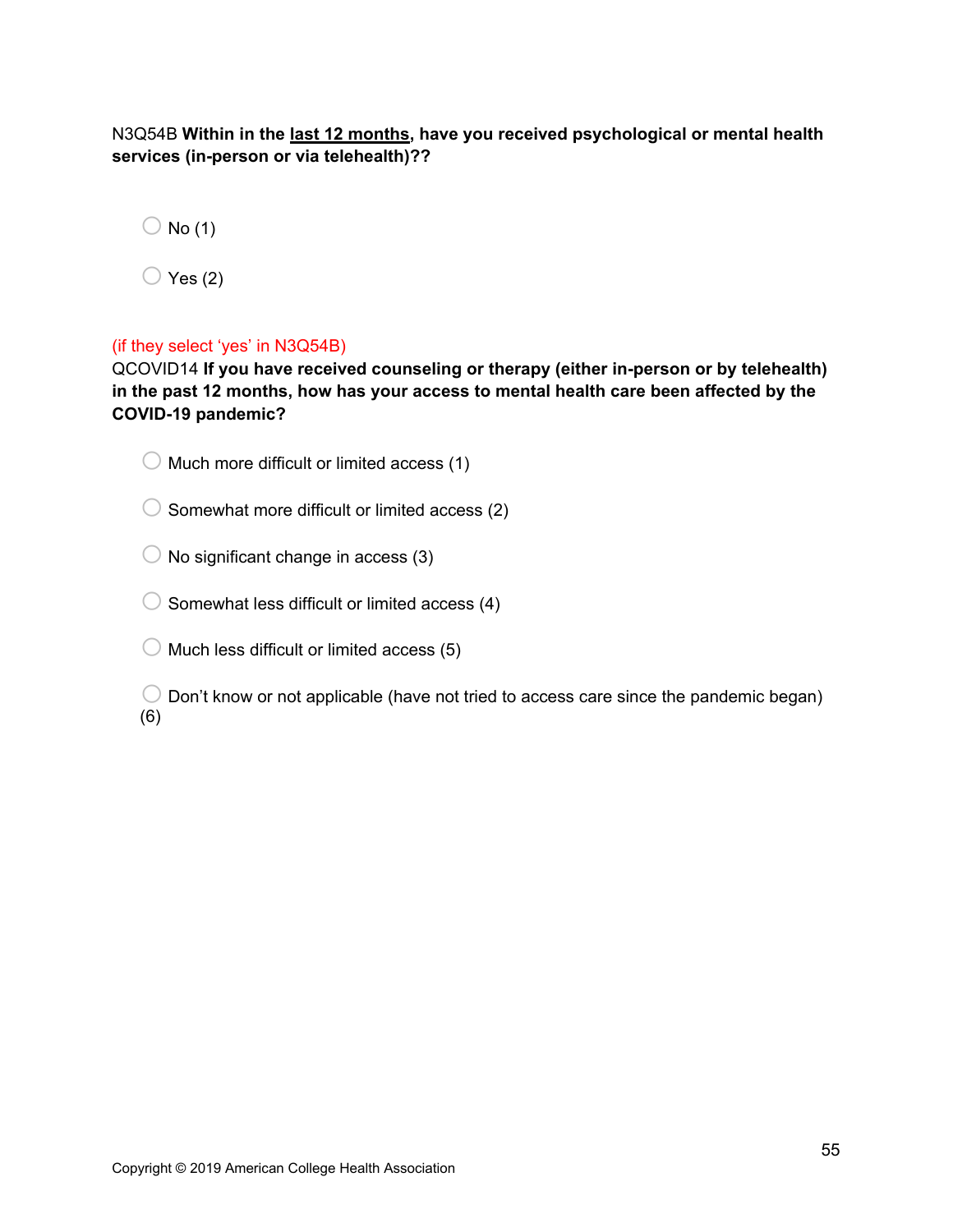#### (if they select 'yes' in N3Q54B)

N3Q54C **Were the psychological or mental health services you received (in-person or via telehealth) in the last 12 months provided by:**

|                                                                                 | No(1) | Yes (2) |
|---------------------------------------------------------------------------------|-------|---------|
| My current campus health<br>and/or counseling center?<br>(N3Q54C1)              |       |         |
| A mental health provider in<br>the local community near my<br>campus? (N3Q54C2) |       |         |
| A mental health provider in<br>my home town? (N3Q54C3)                          |       |         |
| A mental health provider not<br>described above (please<br>specify) (N3Q54C4)   |       |         |

N3Q55A **Within the last 12 months, have you visited any medical provider (for example: a nurse practitioner, physician assistant, primary care doctor, or other type of medical doctor) for a check-up or any other medical reasons (in-person or via telehealth)??** 

 $\bigcirc$  No (1)

 $\bigcirc$  Yes (2)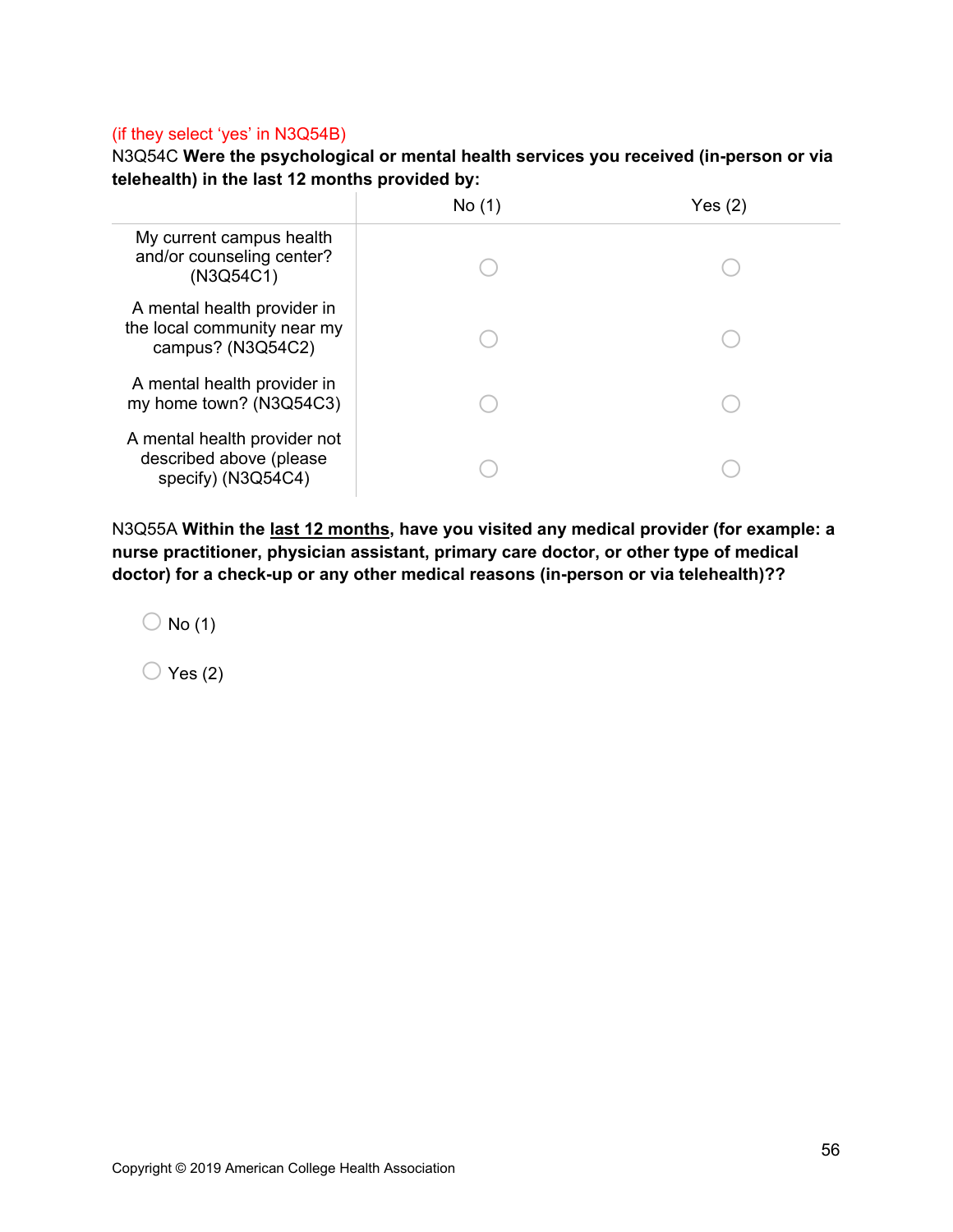#### (if they select 'yes' in N3Q55A)

N3Q55B **Were the medical services you received (in-person or via telehealth) in the last 12 months provided by:**

|                                                                                   | No(1) | Yes(2) |  |
|-----------------------------------------------------------------------------------|-------|--------|--|
| My current campus health<br>center? (N3Q55B1)                                     |       |        |  |
| A medical service provider in<br>the local community near my<br>campus? (N3Q55B2) |       |        |  |
| A medical service provider in<br>my home town? (N3Q55B3)                          |       |        |  |
| A medical service provider<br>not described above? (please<br>specify) (N3Q55B4)  |       |        |  |

N3Q56 **Have you had a gynecologic visit or exam (for example: contraception, STI testing, pelvic exam, or Pap test) with a healthcare provider (for example: OB-GYN, nurse practitioner, or physician assistant)?** 

 $\bigcirc$  No (1)

 $\bigcirc$  Yes (2)

 $\bigcirc$  Don't know (3)

 $\bigcirc$  Not applicable (4)

### **Medical**

#### N3Q57 **Have you had a dental exam and cleaning in the last 12 months?**

 $\bigcirc$  No (1)

 $\bigcirc$  Yes (2)

 $\bigcirc$  Don't know (3)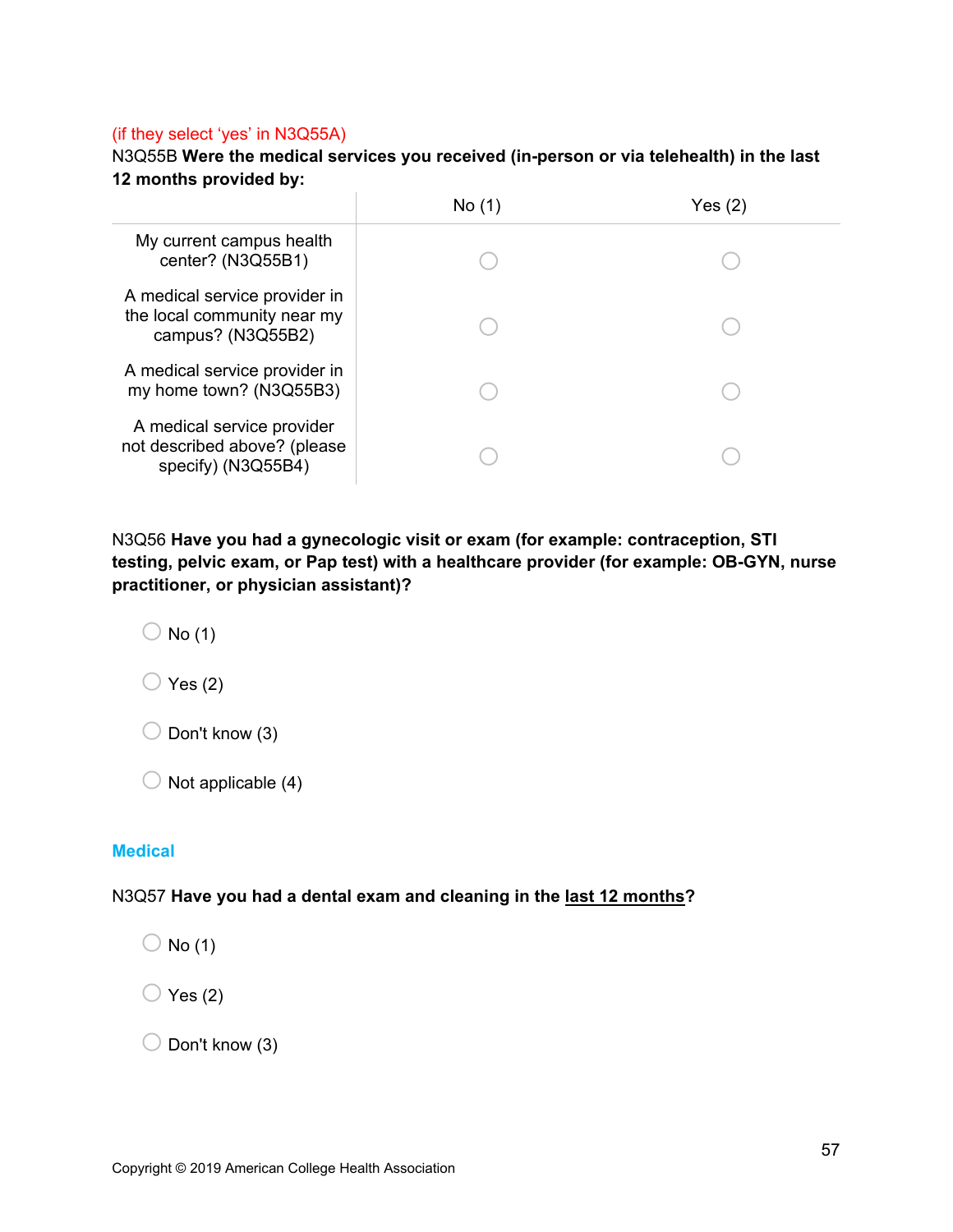N3Q58 **When you are outdoors in the sun, how often do you wear sunscreen?**

 $\bigcirc$  Never (1)

 $\bigcirc$  Rarely (2)

 $\bigcirc$  Sometimes (3)

 $\bigcirc$  Usually (4)

 $\bigcirc$  Always (5)

N3Q59 **When you are outdoors in the sun, how often do you do the following to protect your skin from ultraviolet (UV) exposure?**

|                                          | Never (1) | Rarely (2) | Sometimes<br>(3) | Usually (4) | Always (5) |  |
|------------------------------------------|-----------|------------|------------------|-------------|------------|--|
| Wear a shirt<br>with sleeves<br>(N3Q59A) |           |            |                  |             |            |  |
| Wear<br>sunglasses<br>(N3Q59B)           |           |            |                  |             |            |  |
| Stay in the<br>shade<br>(N3Q59C)         |           |            |                  |             |            |  |
| Wear a hat<br>(N3Q59D)                   |           |            |                  |             |            |  |

N3Q60 **In the last 12 months, how many times have you spent time outdoors with the intention of getting a tan?**

\_\_\_\_\_\_\_ times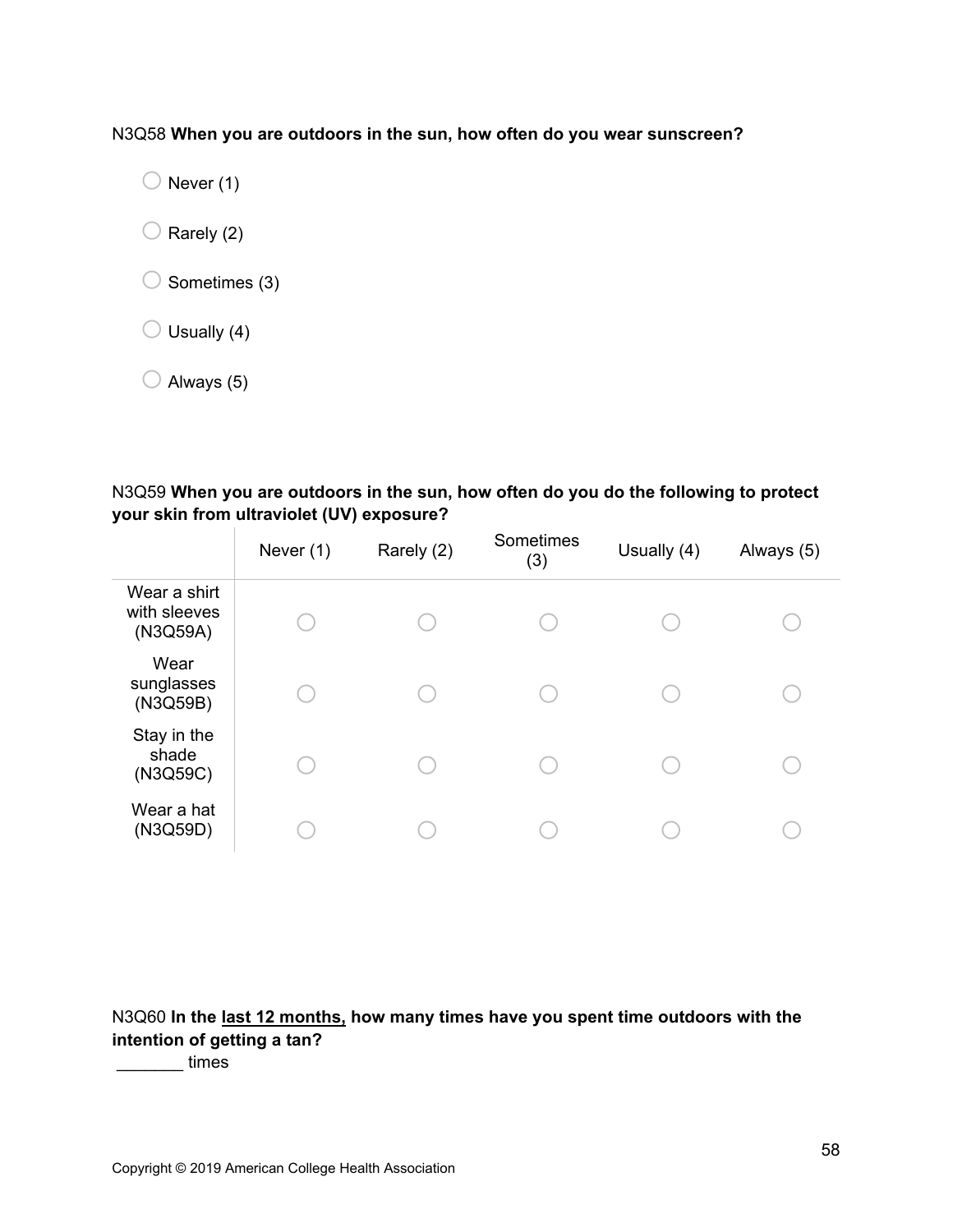N3Q61 **The Human Papillomavirus (HPV) vaccine (for example: Gardasil, Silgard, or Cervarix) is recommended, but usually not required, and is given in a series of 2 or 3 shots based on your age. Which of the following best describes your vaccination status for HPV:**

 $\bigcirc$  I have not received any of the HPV vaccine series (1)

 $\bigcirc$  I have started, but not yet completed the HPV vaccine series (2)

 $\bigcirc$  I have completed the HPV vaccine series (3)

 $\bigcirc$  I don't know my HPV vaccination status (4)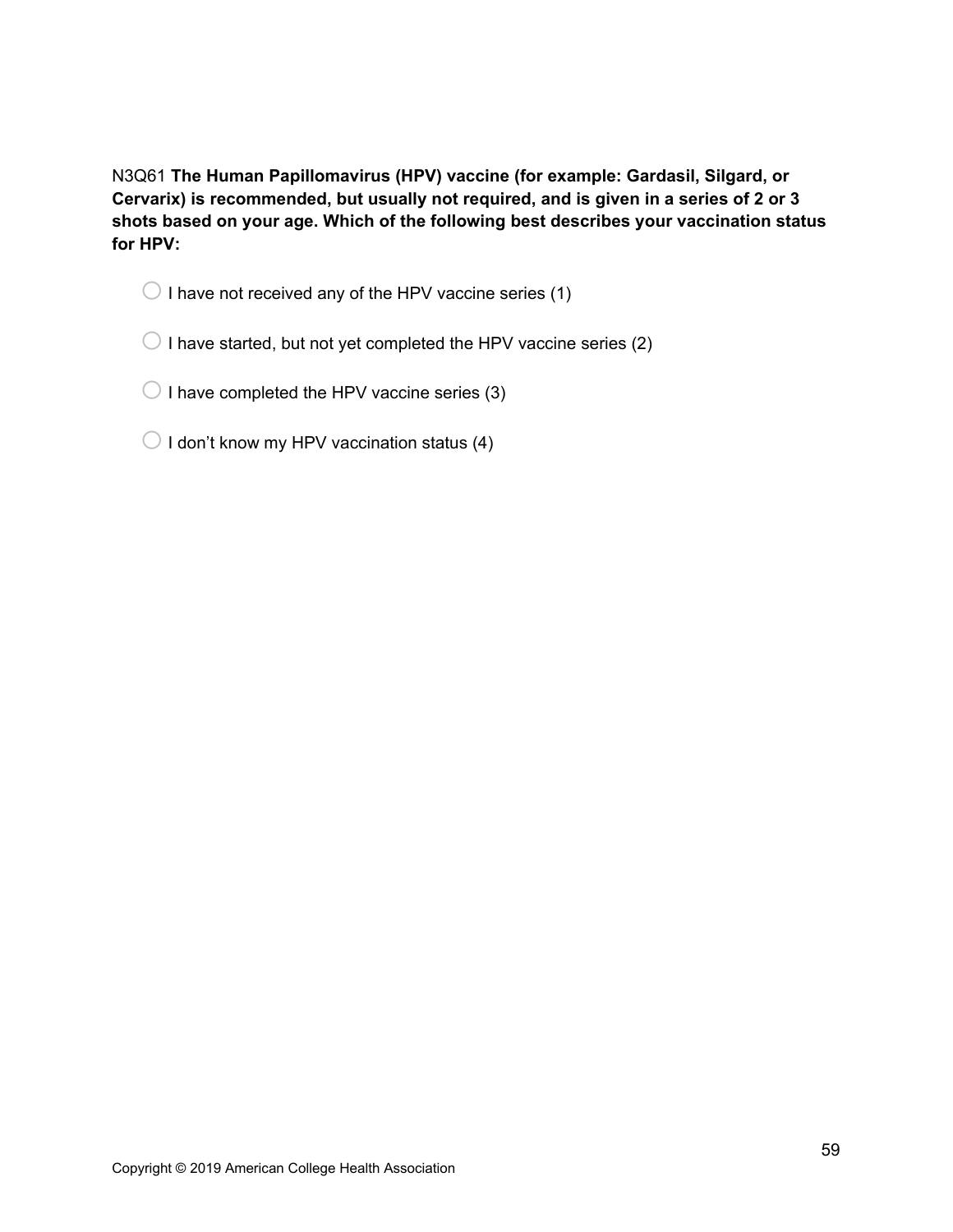## N3Q62 **Did you have a flu vaccine within the last 12 months?**

 $\bigcirc$  No (1)

 $\bigcirc$  Yes (2)

 $\bigcirc$  I don't know (3)

# N3Q63A **Within the last 12 months, have you been diagnosed by a healthcare professional with any of the following?**

|                                                                                                                                                                    | No (1) | Yes $(2)$ |
|--------------------------------------------------------------------------------------------------------------------------------------------------------------------|--------|-----------|
| Bronchitis (N3Q63A1)                                                                                                                                               |        |           |
| Chlamydia (N3Q63A2)                                                                                                                                                |        |           |
| Chicken Pox (Varicella)<br>(N3Q63A3)                                                                                                                               |        |           |
| Cold/virus or other respiratory<br>illness (for example: sinus<br>infection, ear infection, strep<br>throat, tonsillitis, pharyngitis,<br>or laryngitis) (N3Q63A4) |        |           |
| Concussion (N3Q63A5)                                                                                                                                               |        |           |
| Gonorrhea (N3Q63A6)                                                                                                                                                |        |           |
| Flu (influenza) or flu-like<br>illness (N3Q63A7)                                                                                                                   |        |           |
| Mumps (N3Q63A8)                                                                                                                                                    |        |           |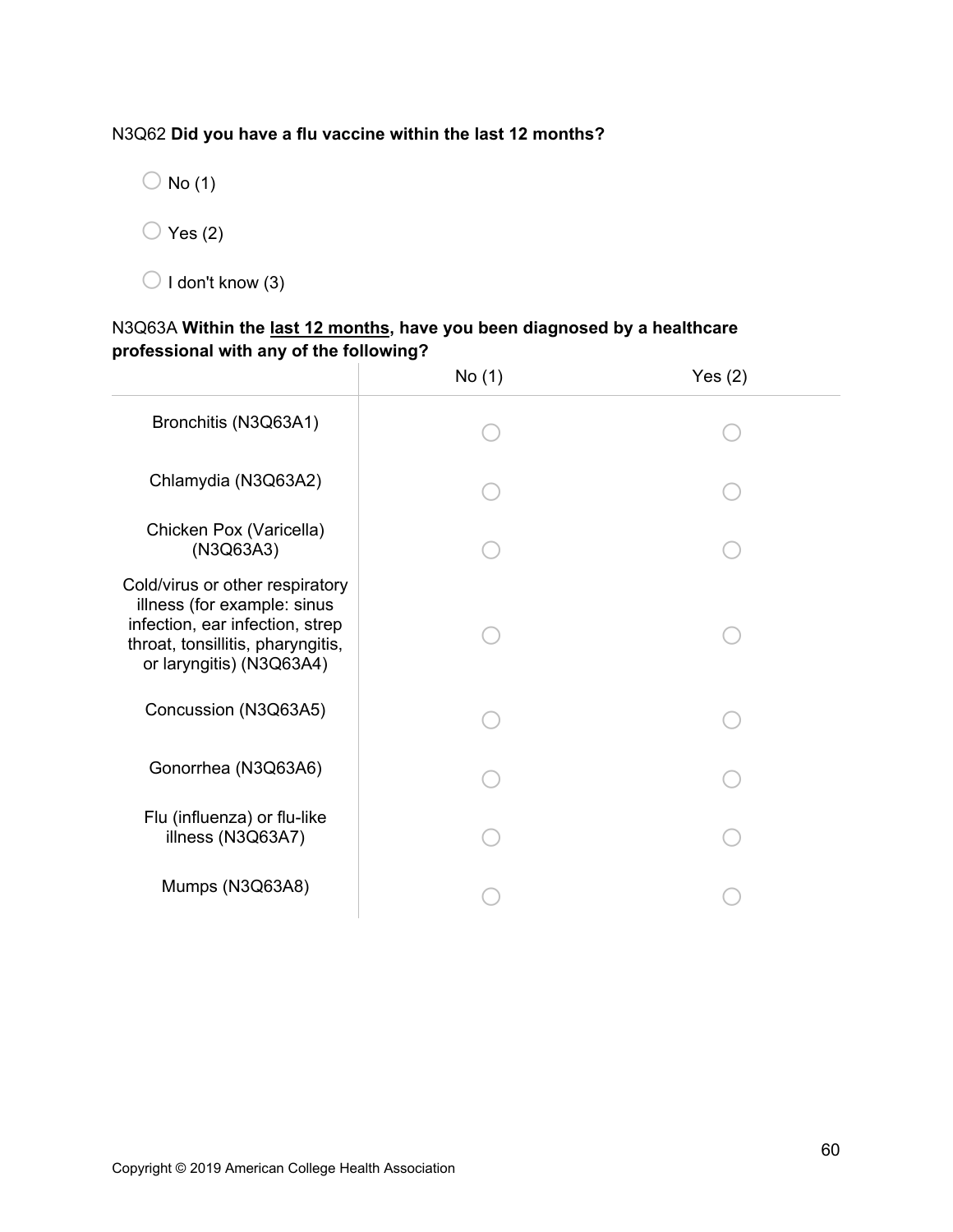| Mononucleosis (mono)<br>(N3Q63A9)                                                                                               |  |
|---------------------------------------------------------------------------------------------------------------------------------|--|
| Orthopedic injury (for<br>example: broken bone,<br>fracture, sprain, bursitis,<br>tendinitis, or ligament injury)<br>(N3Q63A10) |  |
| <b>Pelvic Inflammatory Disease</b><br>(N3Q63A11)                                                                                |  |
| Pneumonia (N3Q63A12)                                                                                                            |  |
| Shingles (N3Q63A13)                                                                                                             |  |
| Stomach or GI virus or bug,<br>food poisoning or gastritis<br>(N3Q63A14)                                                        |  |
| Urinary tract infection<br>(N3Q63A15)                                                                                           |  |
| Other short-term, temporary<br>illness not listed above<br>(please specify) (N3Q63A16)                                          |  |

(follow up question N3Q63B will only display rows from N3Q63A for which "yes" is selected) N3Q63B **Within the last 12 months, to what extent did the following negatively affect your academic performance? (Please select the most serious outcome below)**  Response options: This issue did not affect my academic performance (1), This issue negatively impacted my performance in a class (2), This issue delayed progress towards my degree (3)

### N3Q64 **Have you ever been tested for HIV?**

 $\bigcirc$  Yes, within the last 12 months (1)

 $\bigcirc$  Yes, more than 12 months ago (2)

 $\bigcirc$  No (3)

 $\bigcirc$  Unsure (4)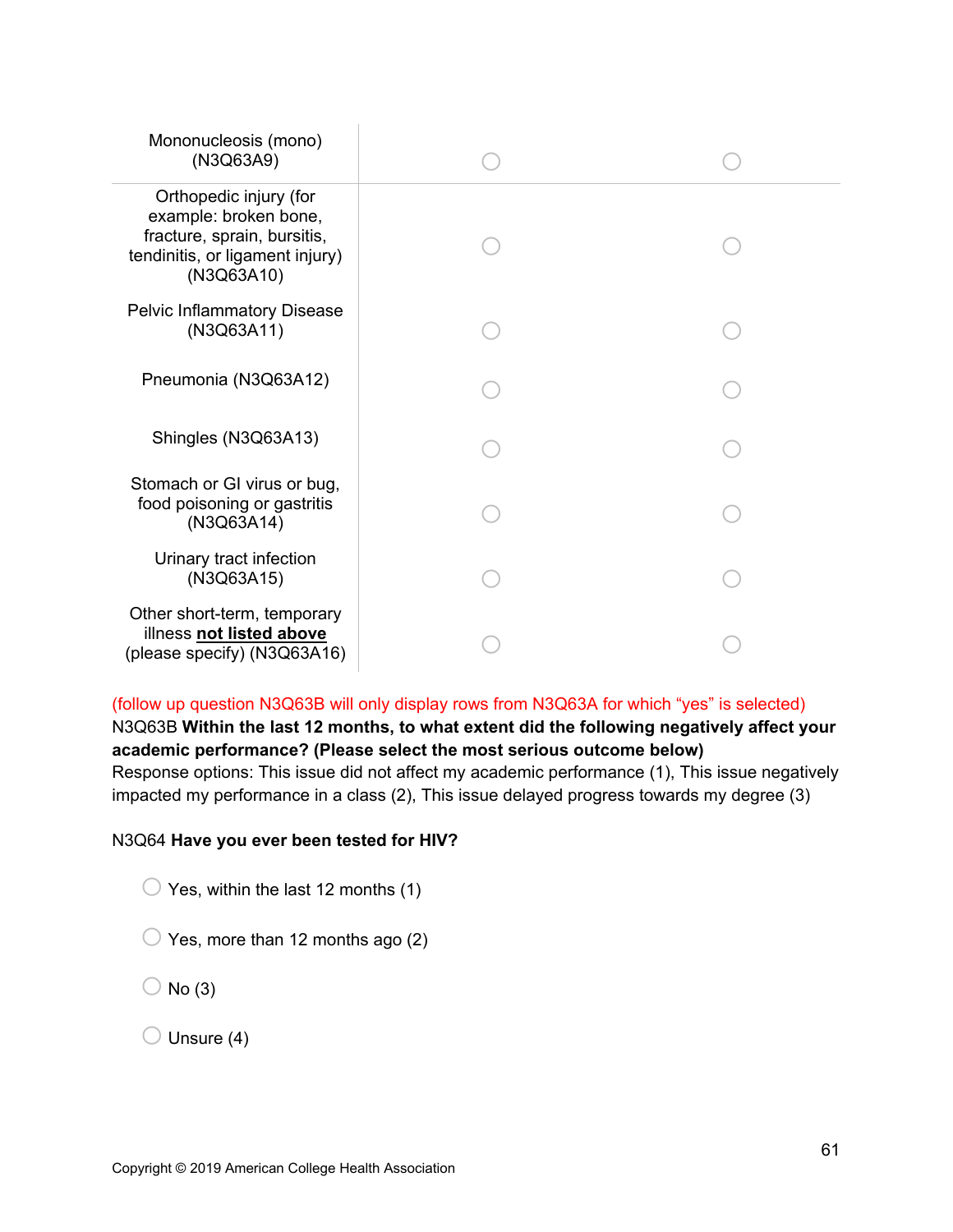**Chronic Conditions**  (if they do not select "yes" on any conditions in N3Q65A, they will skip to N3Q66) N3Q65A **Have you ever been diagnosed by a healthcare or mental health professional** 

**with any of the following ongoing or chronic conditions?**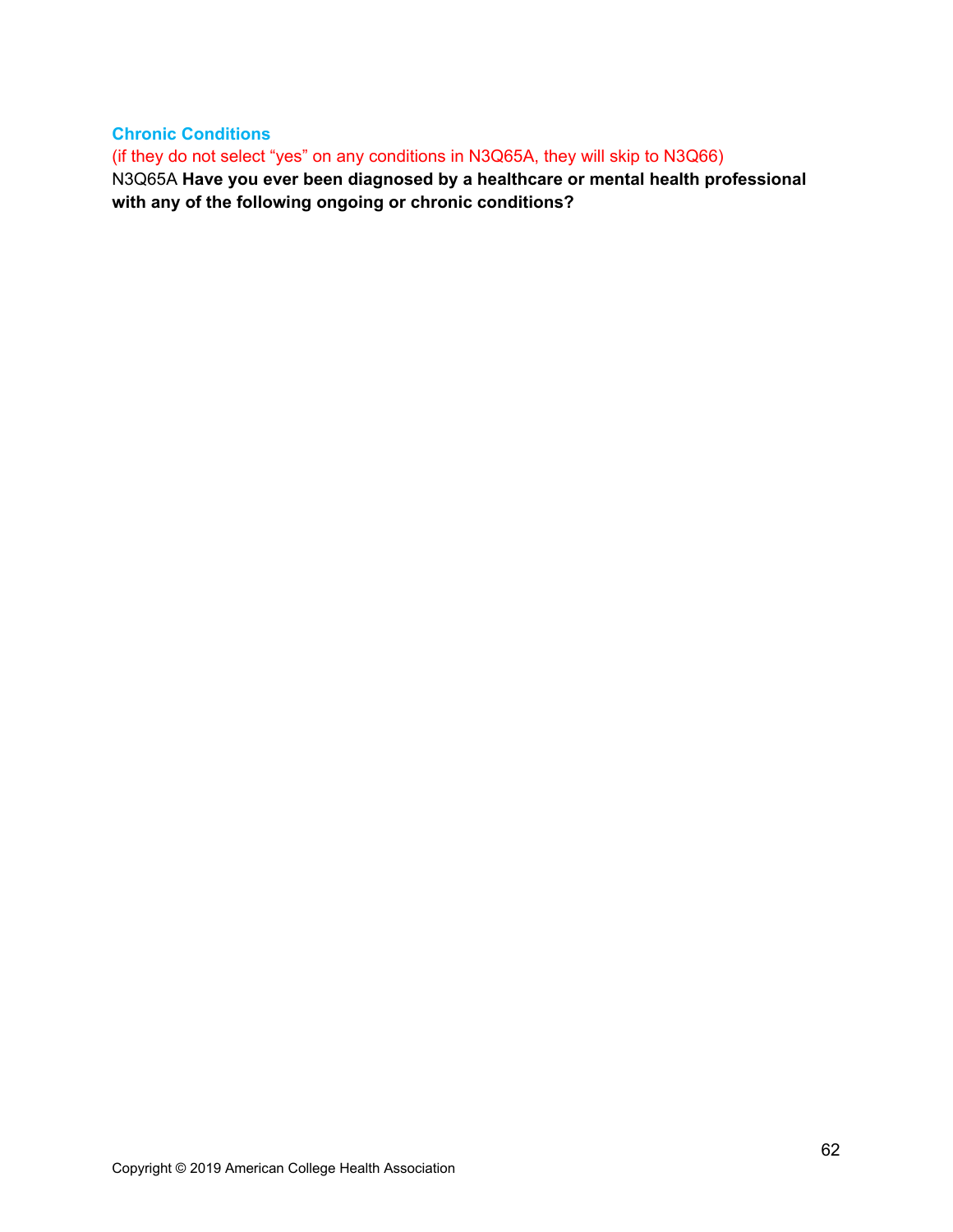|                                                                                                                                                      | No (1) | Yes $(2)$ |
|------------------------------------------------------------------------------------------------------------------------------------------------------|--------|-----------|
| Acne (N3Q65A1)                                                                                                                                       |        |           |
| ADD/ADHD - Attention<br>Deficit/Hyperactivity Disorder<br>(N3Q65A2)                                                                                  |        |           |
| Alcohol or Other Drug-<br><b>Related Abuse or Addiction</b><br>(N3Q65A3)                                                                             |        |           |
| Allergies - food allergy<br>(N3Q65A4)                                                                                                                |        |           |
| Allergies - animals/pets<br>(N3Q65A5)                                                                                                                |        |           |
| Allergies - environmental (for<br>example: pollen, grass, dust,<br>mold) (N3Q65A6)                                                                   |        |           |
| Anxiety (for example:<br><b>Generalized Anxiety, Social</b><br>Anxiety, Panic Disorder,<br>Specific Phobia) (N3Q65A7)                                |        |           |
| Asthma (N3Q65A8)                                                                                                                                     |        |           |
| Autism spectrum (N3Q65A9)                                                                                                                            |        |           |
| <b>Bipolar and Related</b><br>Conditions (for example:<br>Bipolar I, II, Hypomanic<br>Episode) (N3Q65A10)                                            |        |           |
| <b>Borderline Personality</b><br>Disorder (BPD), Avoidant<br>Personality, Dependent<br>Personality, or another<br>personality disorder<br>(N3Q65A11) |        |           |
| Cancer (N3Q65A12)                                                                                                                                    |        |           |
| Celiac disease (N3Q65A13)                                                                                                                            |        |           |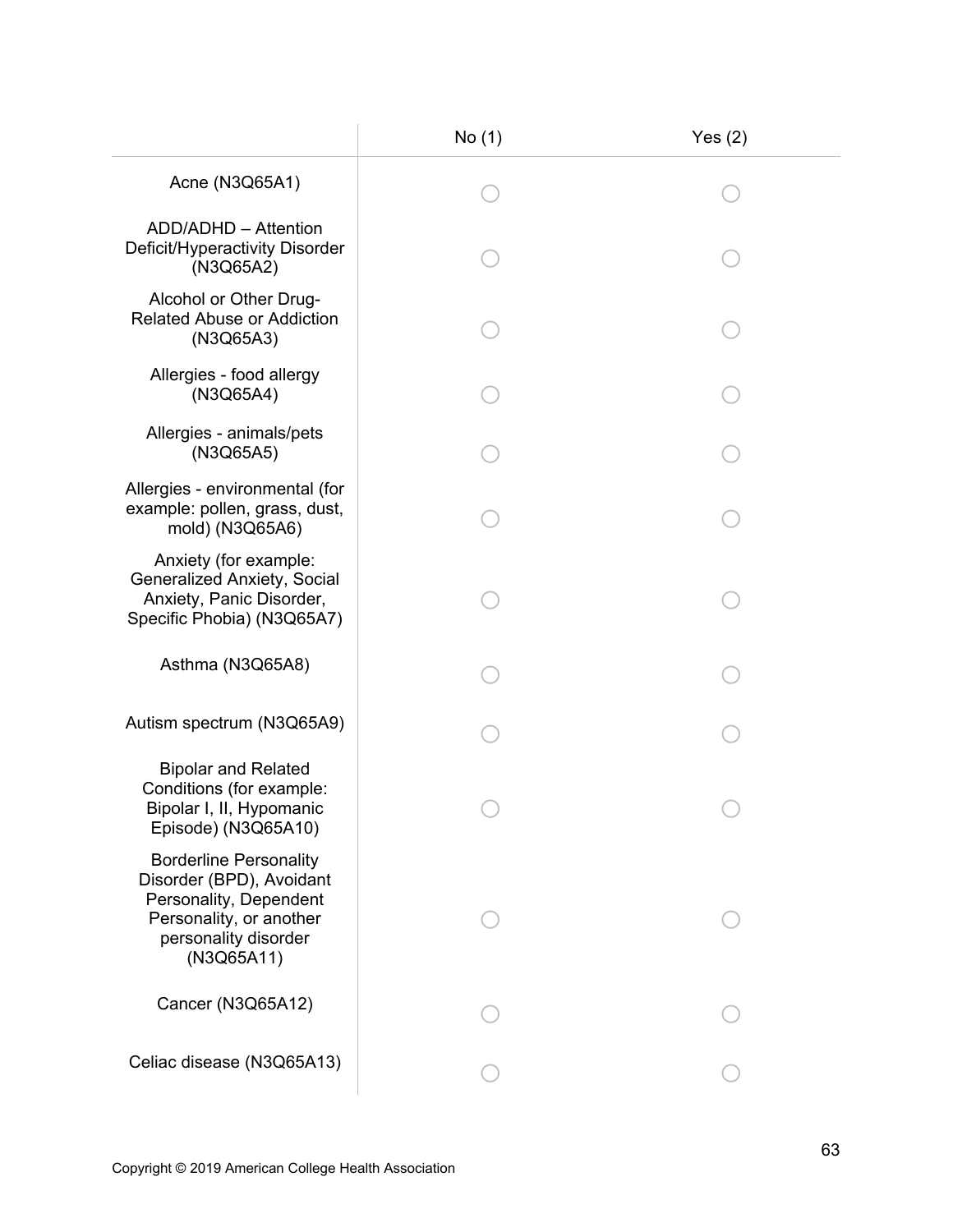Chronic pain (for example: back or joint pain, arthritis, nerve pain) (N3Q65A14)

Depression (for example: Major depression, persistent depressive disorder, disruptive mood disorder) (N3Q65A15)

| $\bigcirc$ | $\left( \quad \right)$ |
|------------|------------------------|
| $\bigcirc$ | $\left( \quad \right)$ |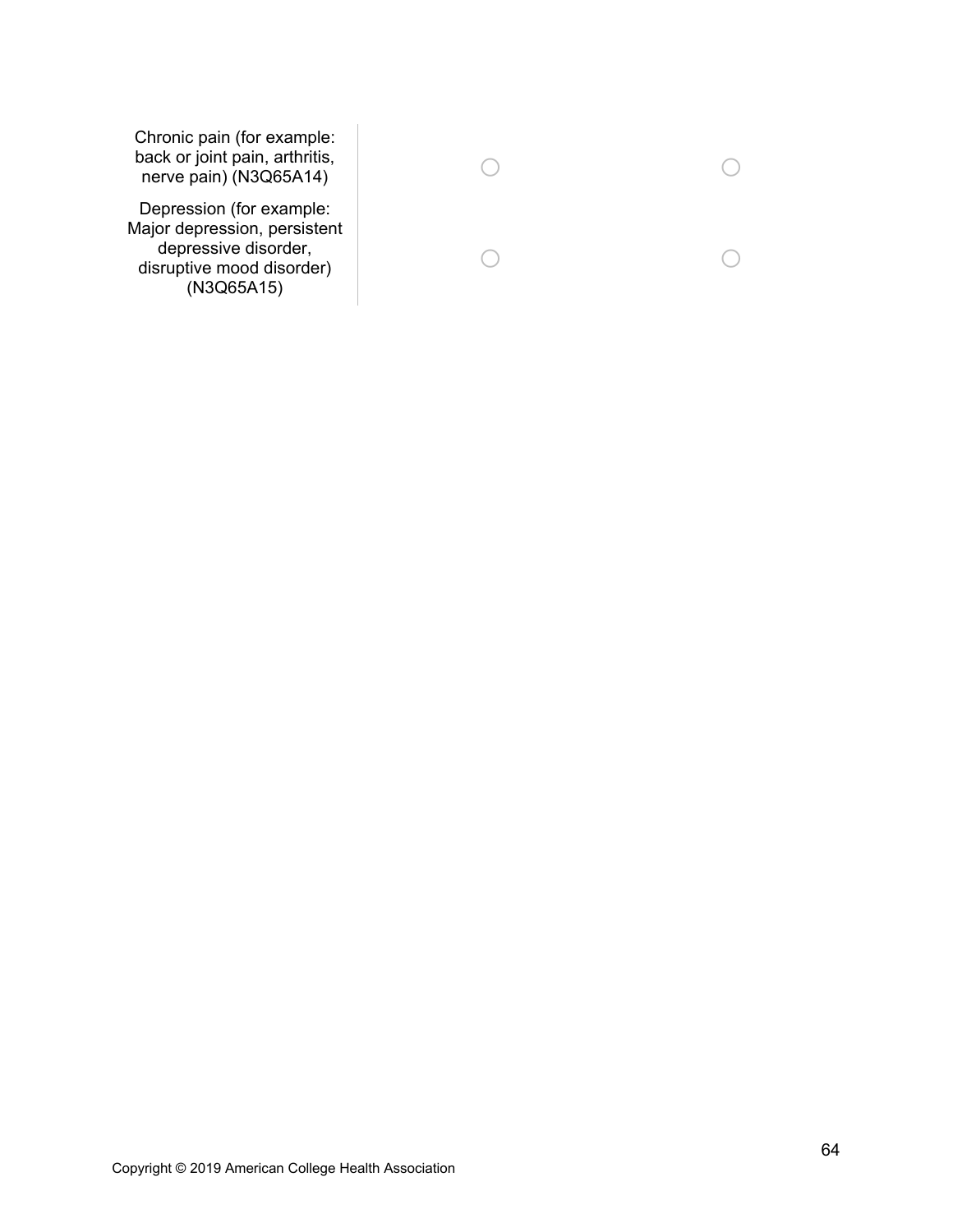| Diabetes or pre-<br>diabetes/insulin resistance<br>(N3Q65A16)                                                                                                                                             |  |
|-----------------------------------------------------------------------------------------------------------------------------------------------------------------------------------------------------------|--|
| <b>Eating Disorders (for</b><br>example: Anorexia Nervosa,<br>Bulimia Nervosa, Binge-<br>Eating) (N3Q65A17)                                                                                               |  |
| Endometriosis (N3Q65A18)                                                                                                                                                                                  |  |
| <b>Gambling Disorder</b><br>(N3Q65A19)                                                                                                                                                                    |  |
| Genital herpes (N3Q65A20)                                                                                                                                                                                 |  |
| Gastroesophageal Reflux<br>Disease (GERD) or acid<br>reflux (N3Q65A21)                                                                                                                                    |  |
| Heart & vascular disorders<br>(for example: atrial fibrillation<br>or other cardiac arrhythmia,<br>mitral valve prolapse or other<br>valvular heart disease,<br>congenital heart condition)<br>(N3Q65A22) |  |
| Hepatitis B or C (N3Q65A23)                                                                                                                                                                               |  |
| High blood pressure<br>(hypertension) (N3Q65A24)                                                                                                                                                          |  |
| High cholesterol<br>(hyperlipidemia) (N3Q65A25)                                                                                                                                                           |  |
| HIV or AIDS (N3Q65A26)                                                                                                                                                                                    |  |
| Human papillomavirus (HPV)<br>or genital warts (N3Q65A27)                                                                                                                                                 |  |
| Insomnia (N3Q65A28)                                                                                                                                                                                       |  |
| Irritable bowel syndrome<br>(spastic colon or spastic<br>bowel) (N3Q65A29)                                                                                                                                |  |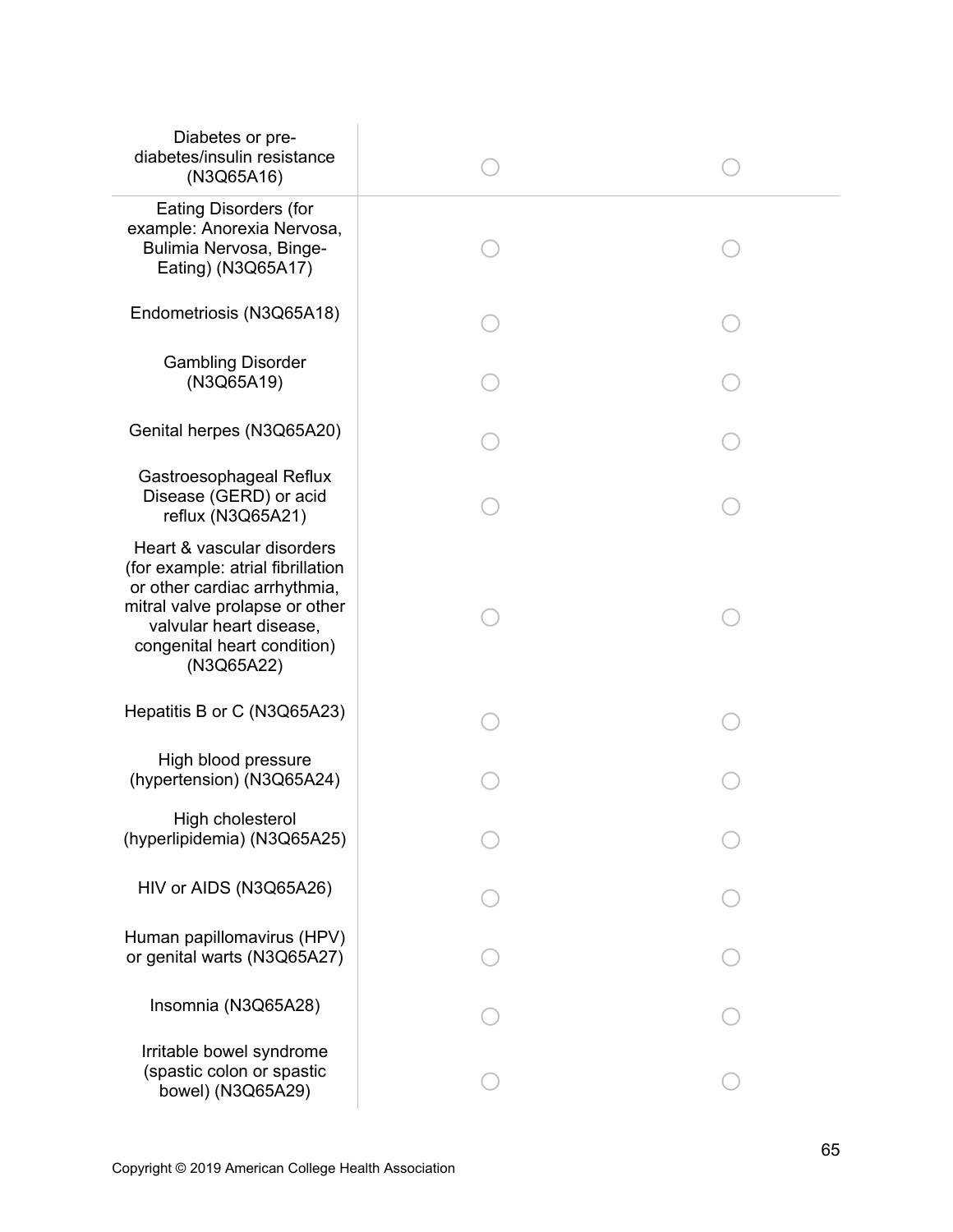| Migraine headaches<br>(N3Q65A30)                                                                                                                                                                   |  |
|----------------------------------------------------------------------------------------------------------------------------------------------------------------------------------------------------|--|
| Obsessive-Compulsive and<br><b>Related Conditions (for</b><br>example: OCD, Body<br>Dysmorphia, Hoarding,<br>Trichotillomania, other body-<br>focused repetitive behavior<br>disorders) (N3Q65A31) |  |
| Polycystic Ovarian Syndrome<br>(PCOS) (N3Q65A32)                                                                                                                                                   |  |
| <b>PTSD (Posttraumatic Stress)</b><br>Disorder), Acute Stress<br>Disorder, Adjustment<br>Disorder, or another trauma-<br>or stressor-related condition<br>(N3Q65A33)                               |  |
| Schizophrenia and Other<br><b>Psychotic Conditions (for</b><br>example: Schizophrenia,<br>Schizoaffective Disorder,<br>Schizophreniform Disorder,<br>Delusional Disorder)<br>(N3Q65A34)            |  |
| Sleep Apnea (N3Q65A35)                                                                                                                                                                             |  |
| Thyroid condition or disorder<br>(N3Q65A36)                                                                                                                                                        |  |
| Tourette's or other<br>neurodevelopmental<br>condition not already listed<br>(N3Q65A37)                                                                                                            |  |
| Traumatic brain injury (TBI)<br>(N3Q65A38)                                                                                                                                                         |  |
| Urinary system disorder (for<br>example: bladder or kidney<br>disease, urinary reflux,<br>interstitial cystitis)<br>(N3Q65A39)                                                                     |  |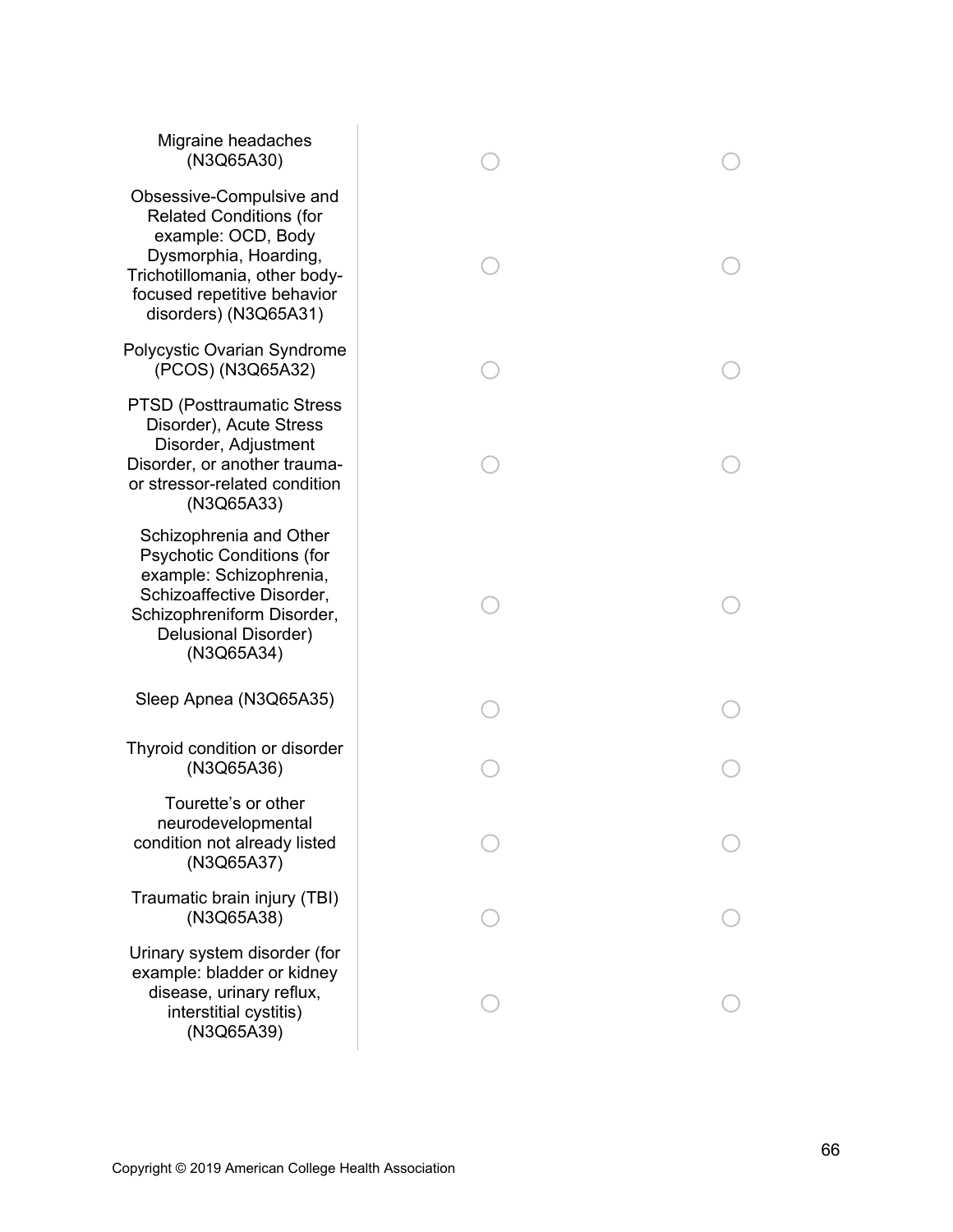Other ongoing or chronic condition **not listed above** (N3Q65A40) o o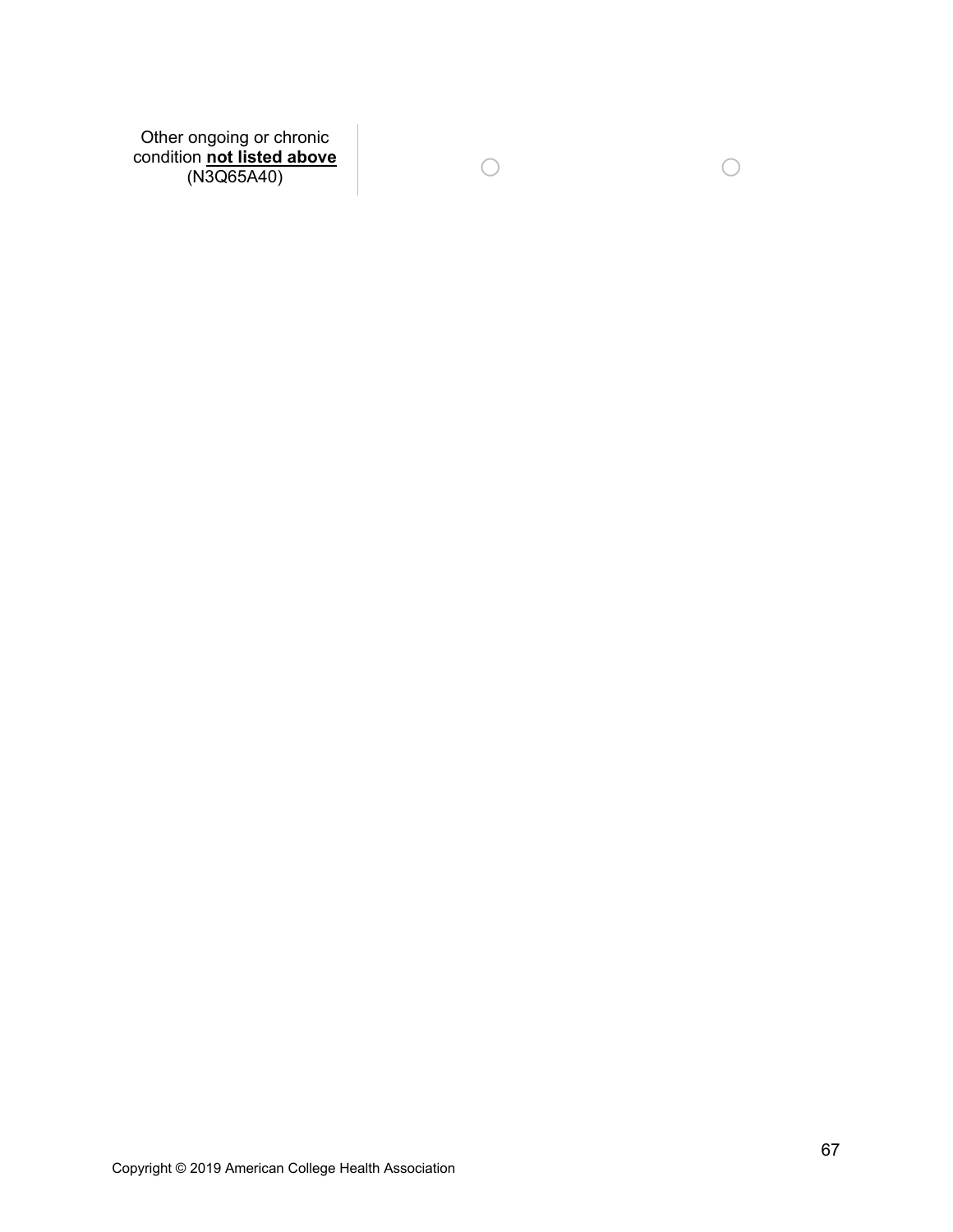(if they select "other" in N3Q65A, they will see these questions)

**You indicated that you have been diagnosed by a healthcare or mental health professional with an ongoing or chronic condition not already listed. Please use this list to indicate only additional conditions not already reported in another question.** 

N3Q65B **Please indicate in which of the following categories you have an** *other* **ongoing or chronic condition that has been diagnosed by a healthcare or mental health professional.**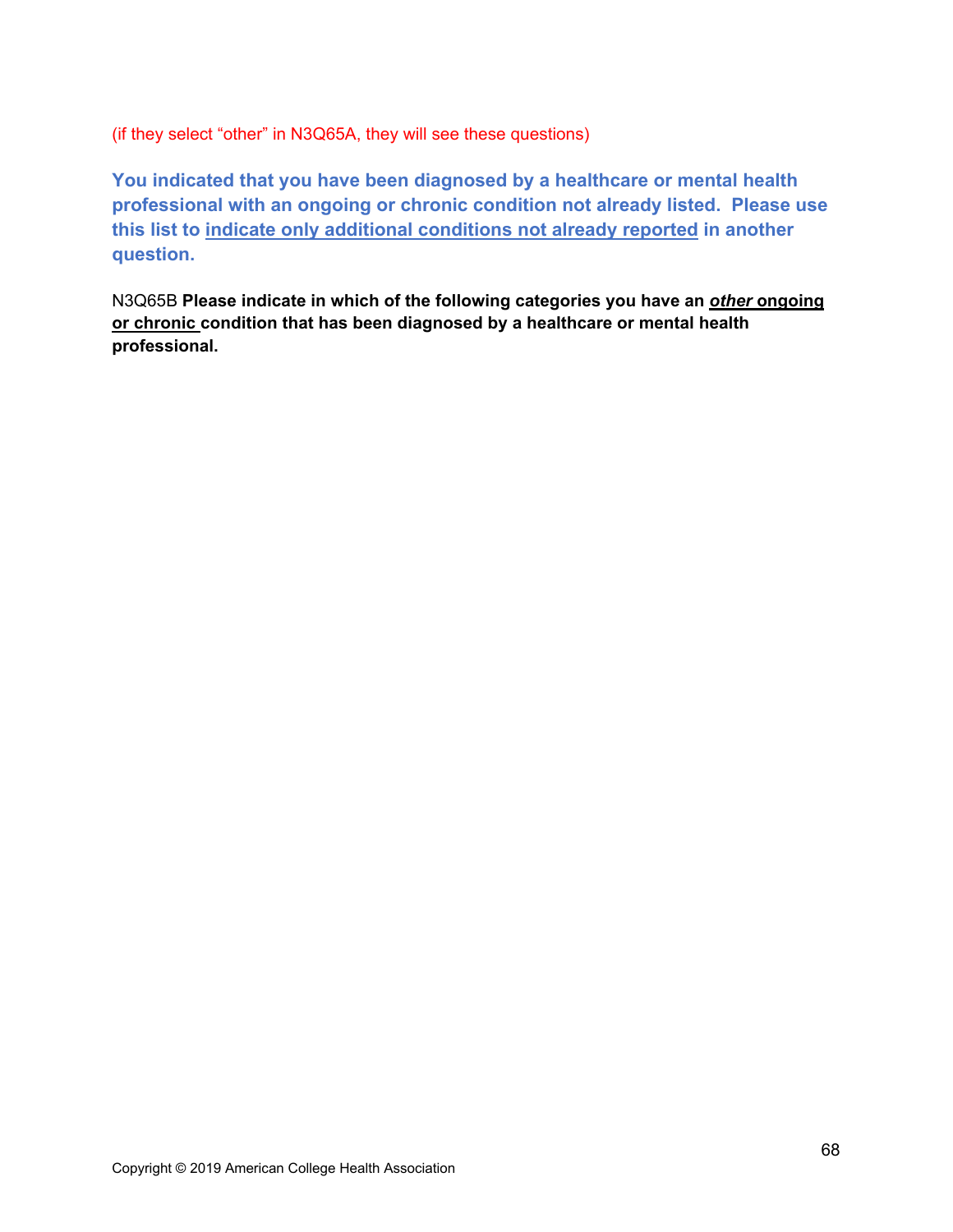|                                                    | No (1) | Yes $(2)$ |
|----------------------------------------------------|--------|-----------|
| Allergic & immunologic<br>disorder (N3Q65B1)       |        |           |
| Autoimmune disorder<br>(N3Q65B2)                   |        |           |
| Blood disorder (N3Q65B3)                           |        |           |
| Brain & nervous system<br>disorder (N3Q65B4)       |        |           |
| Hair, skin, nails disorder<br>(N3Q65B5)            |        |           |
| Digestive system disorder<br>(N3Q65B6)             |        |           |
| Endocrine system disorder<br>(N3Q65B7)             |        |           |
| Eye/ear/nose/throat disorder<br>(N3Q65B8)          |        |           |
| Heart & vascular disorder<br>(N3Q65B9)             |        |           |
| Infectious disease<br>(N3Q65B10)                   |        |           |
| Mental health/psychological<br>disorder (N3Q65B11) |        |           |
| Musculoskeletal disorder<br>(N3Q65B12)             |        |           |
| Reproductive system disorder<br>(N3Q65B13)         |        |           |
| Respiratory disorder<br>(N3Q65B14)                 |        |           |
| Sleep-wake disorder<br>(N3Q65B15)                  |        |           |
| Urinary system disorder<br>(N3Q65B16)              |        |           |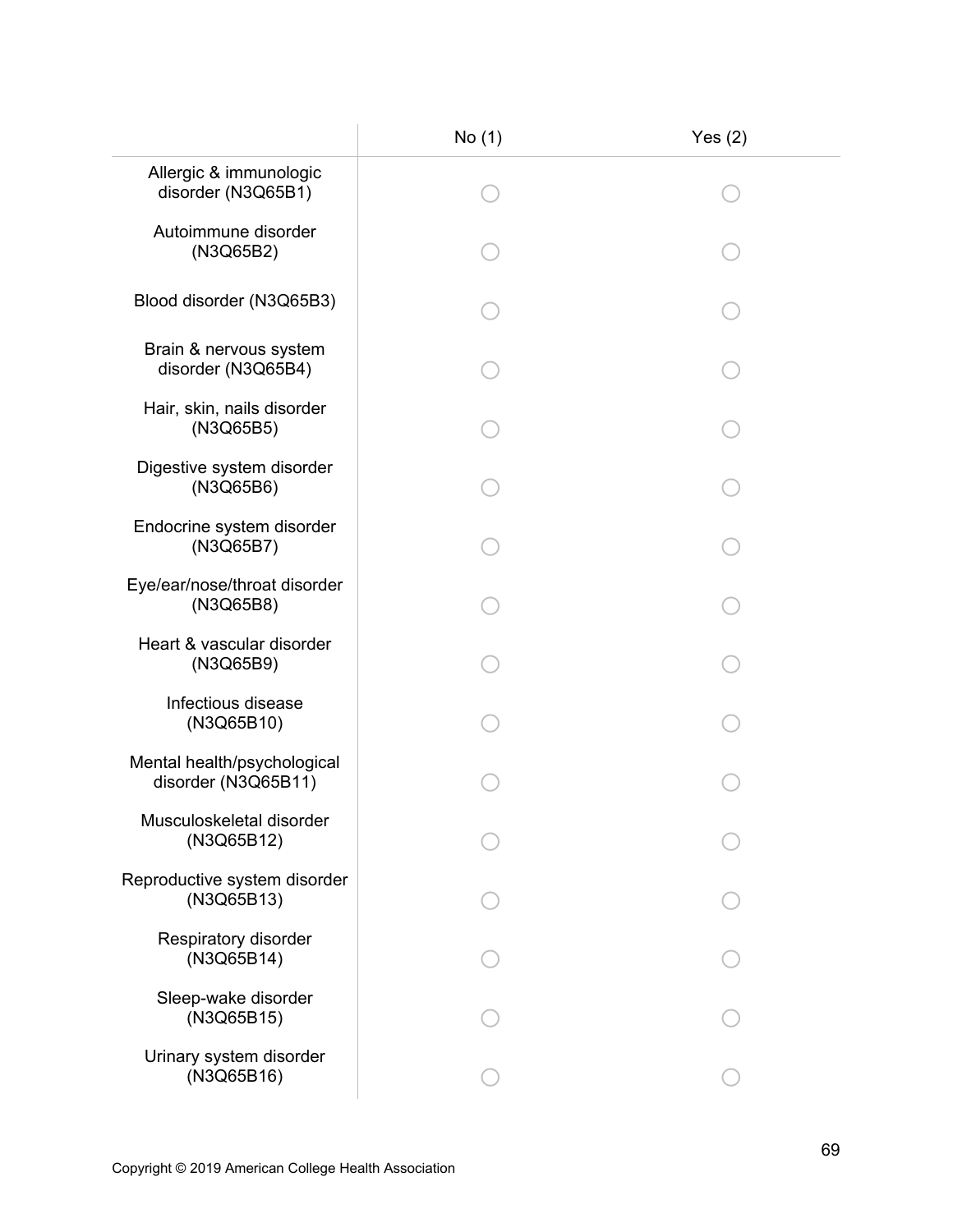Other ongoing or chronic condition **not previously reported** (please specify)  $\overline{(N3Q}65B17)}$ 

(if they select "yes" in N3Q65B, they will see the corresponding question(s) from N3Q65C to N3Q65R)

 $\begin{matrix} 0 & 0 & 0 \\ 0 & 0 & 0 \\ 0 & 0 & 0 \\ 0 & 0 & 0 \\ 0 & 0 & 0 \\ 0 & 0 & 0 \\ 0 & 0 & 0 & 0 \\ 0 & 0 & 0 & 0 \\ 0 & 0 & 0 & 0 \\ 0 & 0 & 0 & 0 & 0 \\ 0 & 0 & 0 & 0 & 0 \\ 0 & 0 & 0 & 0 & 0 \\ 0 & 0 & 0 & 0 & 0 & 0 \\ 0 & 0 & 0 & 0 & 0 & 0 \\ 0 & 0 & 0 & 0 & 0 & 0 & 0 \\ 0 & 0 & 0 & 0 & 0 & 0 & 0 \\ 0$ 

N3Q65C **Have you ever been diagnosed with any of the following ongoing or chronic allergic & immunologic disorders?** 

|                                                                                                    | No(1) | Yes $(2)$ |
|----------------------------------------------------------------------------------------------------|-------|-----------|
| Anaphylaxis (N3Q65C1)                                                                              |       |           |
| <b>Medication allergy</b><br>(N3Q65C2)                                                             |       |           |
| Latex allergy (N3Q65C3)                                                                            |       |           |
| Insect/bee sting allergy<br>(N3Q65C4)                                                              |       |           |
| Immune deficiency<br>(N3Q65C5)                                                                     |       |           |
| Other allergic or immunologic<br>condition not previously<br>reported (please specify<br>(N3Q65C6) |       |           |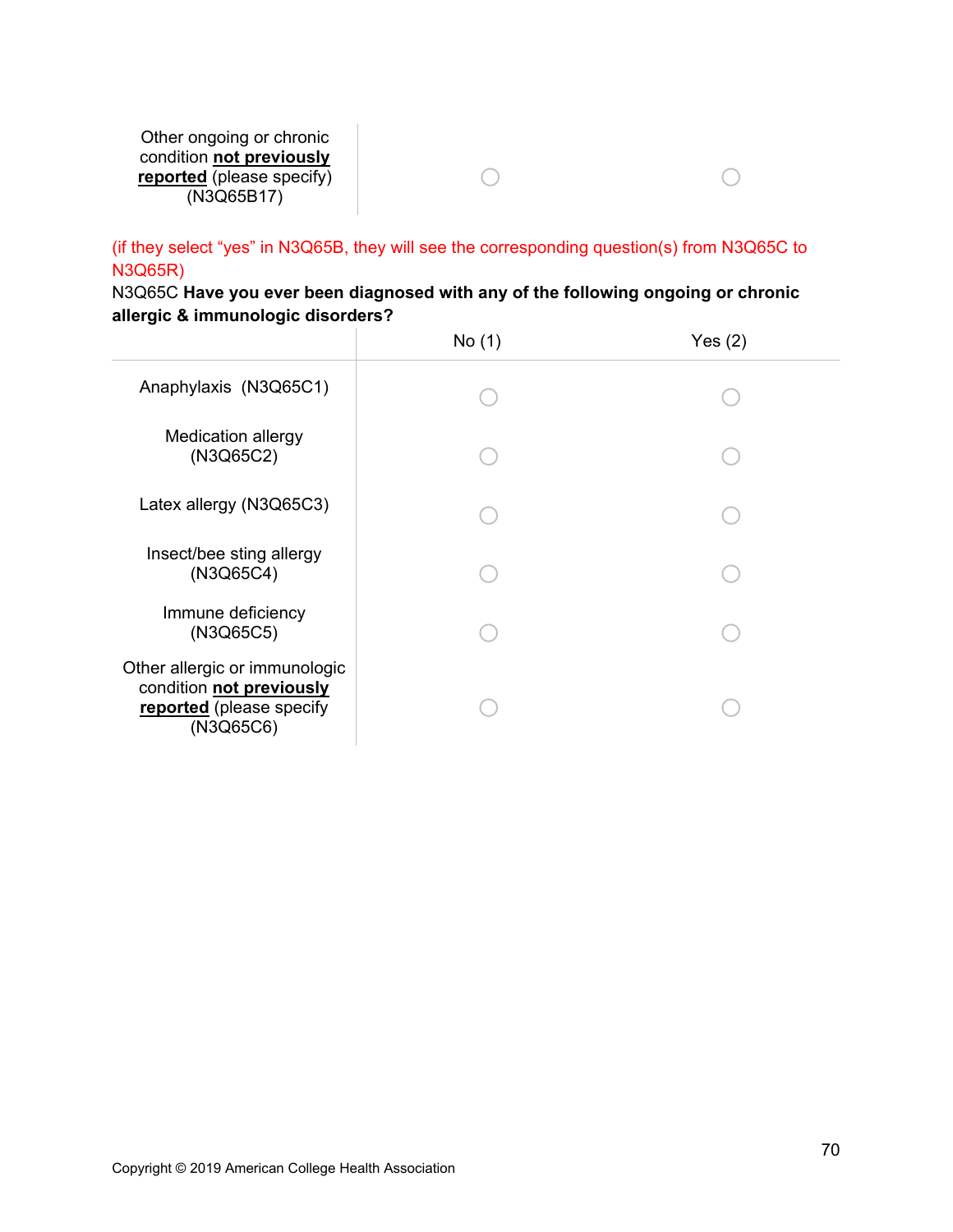|                                                                                    | No (1) | Yes(2) |
|------------------------------------------------------------------------------------|--------|--------|
| Other allergic or immunologic<br>condition (N3Q65D1)                               |        |        |
| <b>Rheumatoid Arthritis</b><br>(N3Q65D2)                                           |        |        |
| Scleroderma (N3Q65D3)                                                              |        |        |
| <b>Systemic Lupus</b><br>Erythematosus (N3Q65D4)                                   |        |        |
| Other autoimmune disorder<br>not previously reported<br>(please specify) (N3Q65D5) |        |        |

# N3Q65D **Have you ever been diagnosed with any of the following ongoing or chronic autoimmune disorders?**

#### N3Q65E **Have you ever been diagnosed with any of the following ongoing or chronic blood disorders?**   $\overline{1}$

|                                                                                | No(1) | Yes $(2)$ |
|--------------------------------------------------------------------------------|-------|-----------|
| Anemia (N3Q65E1)                                                               |       |           |
| Hemophilia (N3Q65E2)                                                           |       |           |
| Hypercoagulable states<br>(N3Q65E3)                                            |       |           |
| <b>Platelet Conditions</b><br>(N3Q65E4)                                        |       |           |
| <b>Sickle Cell Disease</b><br>(N3Q65E5)                                        |       |           |
| Other blood condition not<br>previously reported (please<br>specify) (N3Q65E6) |       |           |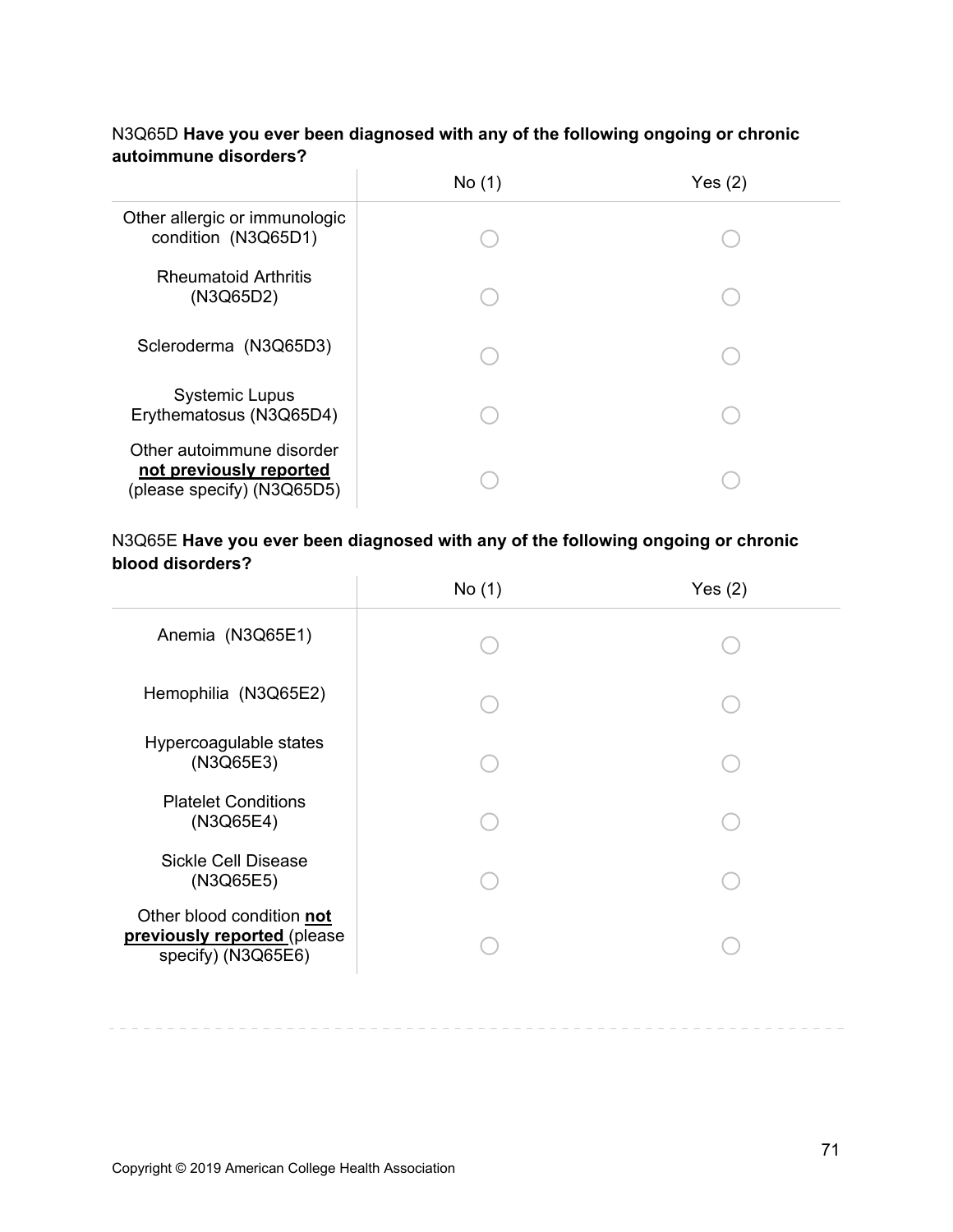|                                                                                                    | No(1) | Yes $(2)$ |
|----------------------------------------------------------------------------------------------------|-------|-----------|
| Cerebral Palsy (N3Q65F1)                                                                           |       |           |
| Epilepsy (N3Q65F2)                                                                                 |       |           |
| <b>Seizure Conditions</b><br>(N3Q65F3)                                                             |       |           |
| <b>Multiple Sclerosis</b><br>(N3Q65F4)                                                             |       |           |
| Other brain or nervous<br>system condition not<br>previously reported (please<br>specify (N3Q65F5) |       |           |

# N3Q65F **Have you ever been diagnosed with any of the following ongoing or chronic brain & nervous system disorders?**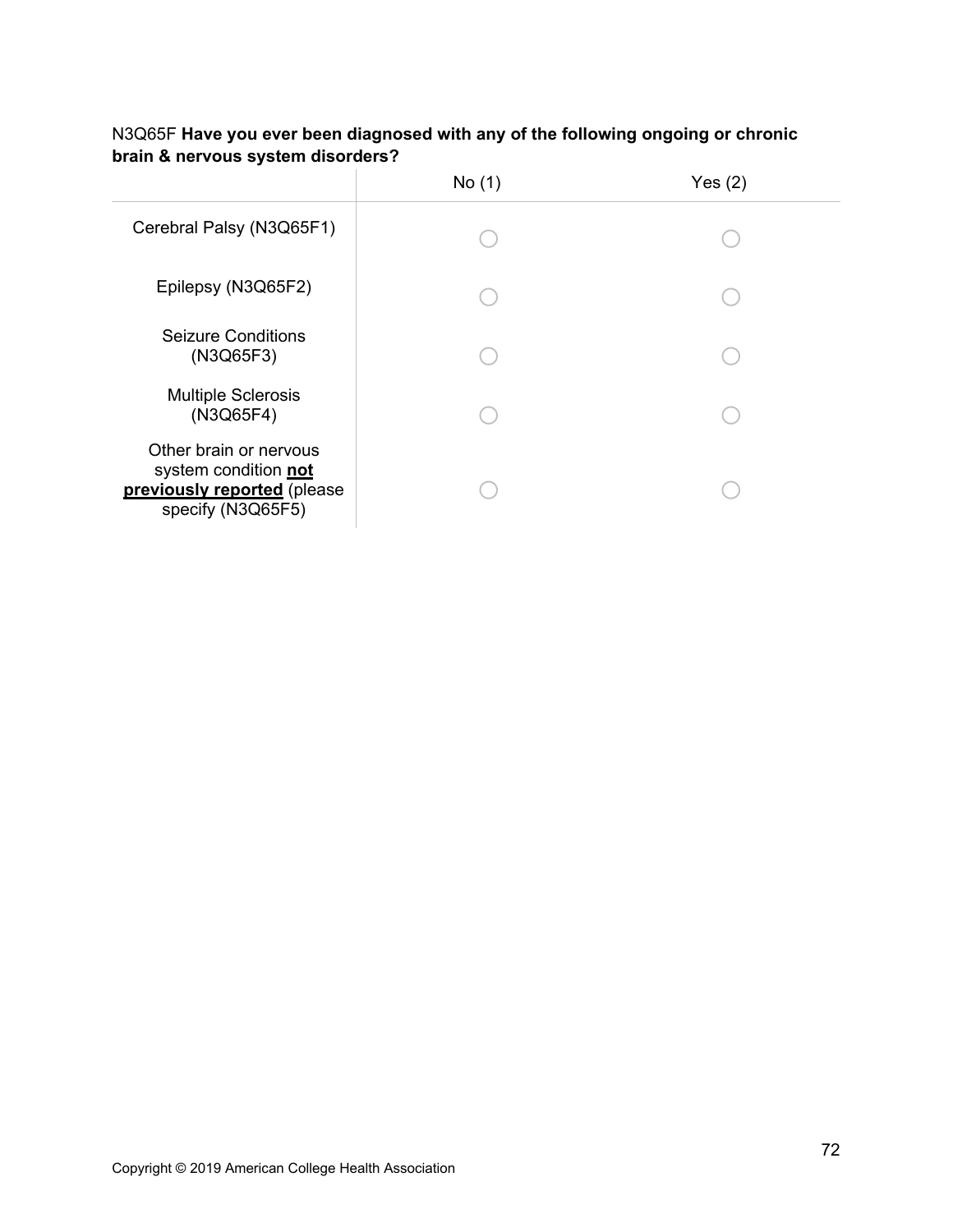|                                                                                                 | No (1) | Yes $(2)$ |
|-------------------------------------------------------------------------------------------------|--------|-----------|
| Alopecia (N3Q65G1)                                                                              |        |           |
| Eczema (N3Q65G2)                                                                                |        |           |
| Hirsutism (N3Q65G3)                                                                             |        |           |
| Hyperhidrosis (N3Q65G4)                                                                         |        |           |
| Photodermatitis (N3Q65G5)                                                                       |        |           |
| Psoriasis (N3Q65G6)                                                                             |        |           |
| Vitiligo (N3Q65G7)                                                                              |        |           |
| Other hair, skin, or nail<br>condition not previously<br>reported (please specify)<br>(N3Q65G8) |        |           |

# N3Q65G **Have you ever been diagnosed with any of the following ongoing or chronic hair, skin, nail disorders?**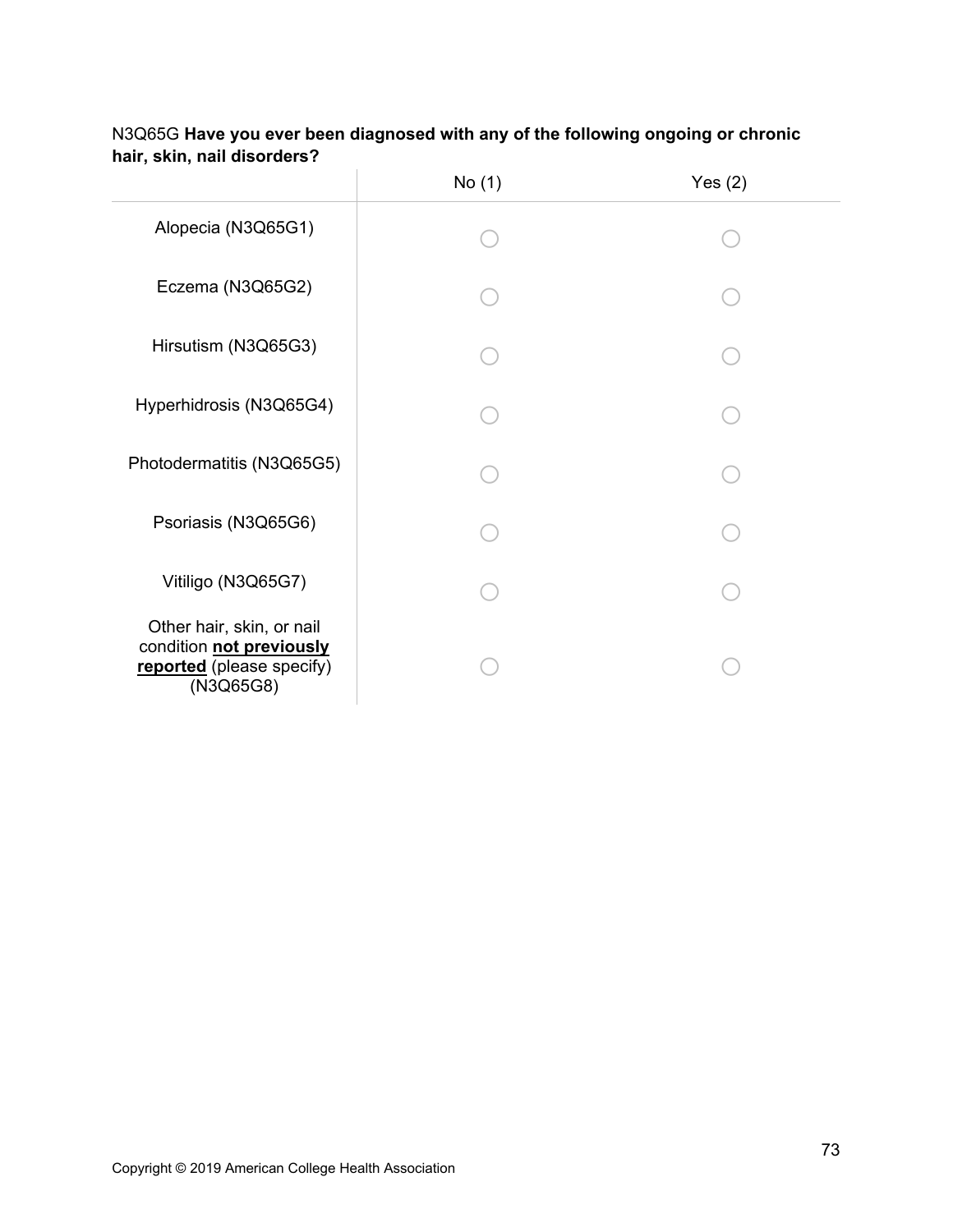|                                                                                              | No(1) | Yes $(2)$ |
|----------------------------------------------------------------------------------------------|-------|-----------|
| Crohn's Disease (N3Q65H1)                                                                    |       |           |
| <b>Diverticular Disease</b><br>(N3Q65H2)                                                     |       |           |
| <b>Esophageal Disease</b><br>(N3Q65H3)                                                       |       |           |
| <b>Gallbladder Disease</b><br>(N3Q65H4)                                                      |       |           |
| Ulcerative Colitis (N3Q65H5)                                                                 |       |           |
| Other digestive system<br>condition not previously<br>reported (please specify)<br>(N3Q65H6) |       |           |

## N3Q65H **Have you ever been diagnosed with any of the following ongoing or chronic digestive system disorders?**

# N3Q65I **What other endocrine system disorder (not previously reported) were you diagnosed with?**

N3Q65J **Have you ever been diagnosed with any of the following ongoing or chronic eye, ear, nose, throat disorders?** 

 $\mathcal{L}_\text{max}$  and  $\mathcal{L}_\text{max}$  and  $\mathcal{L}_\text{max}$  and  $\mathcal{L}_\text{max}$  and  $\mathcal{L}_\text{max}$  and  $\mathcal{L}_\text{max}$ 

|                                                                                                 | No(1) | Yes $(2)$ |
|-------------------------------------------------------------------------------------------------|-------|-----------|
| Hearing loss (N3Q65J1)                                                                          |       |           |
| Uveitis (N3Q65J2)                                                                               |       |           |
| Vertigo (N3Q65J3)                                                                               |       |           |
| Other eye/ear/nose/throat<br>condition not previously<br>reported (please specify)<br>(N3Q65J4) |       |           |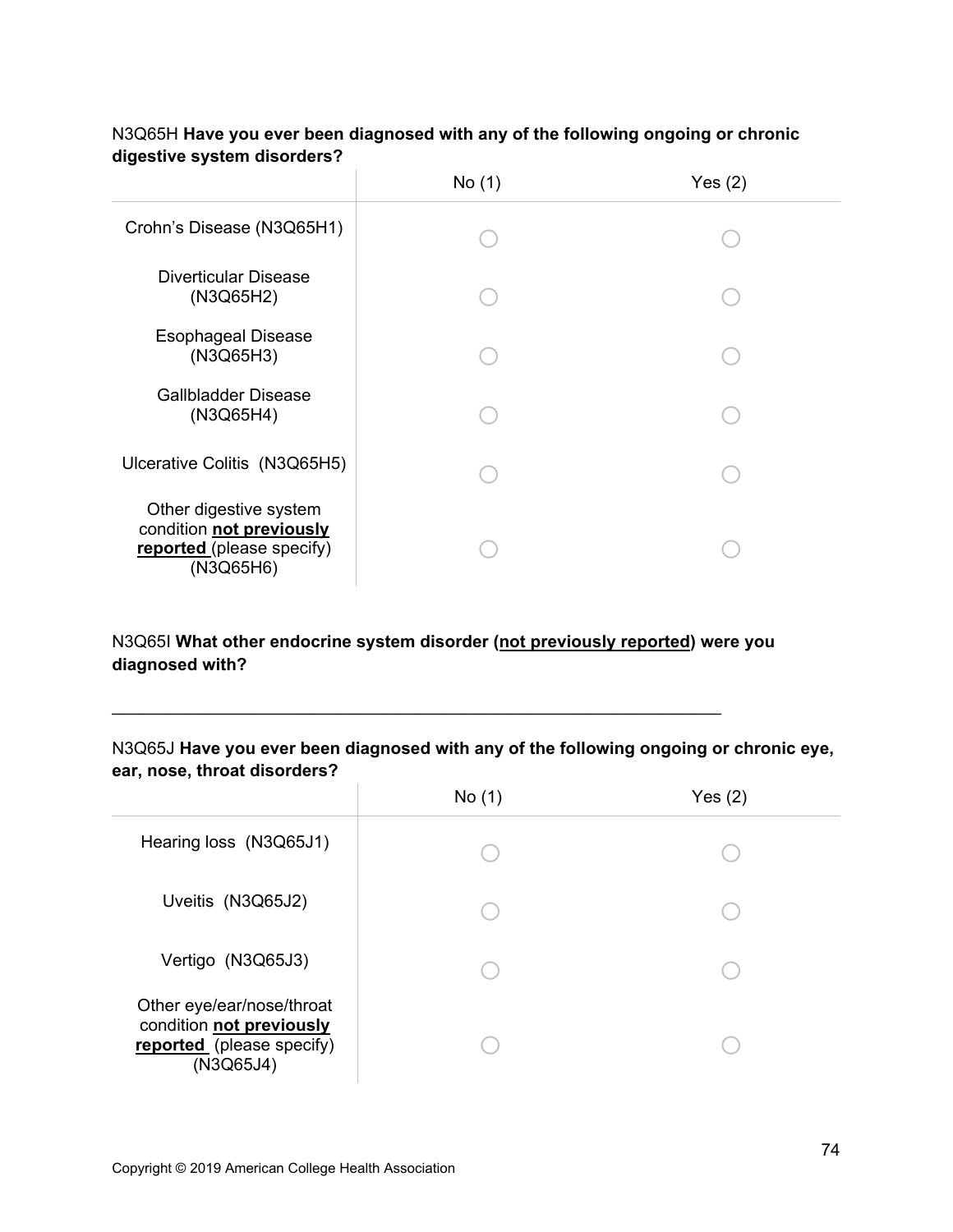|                                                                                               | No (1) | Yes(2) |
|-----------------------------------------------------------------------------------------------|--------|--------|
| Cardiac Arrhythmia<br>(N3Q65K1)                                                               |        |        |
| <b>Coronary Artery Disease</b><br>(N3Q65K2)                                                   |        |        |
| <b>Congenital Heart Condition</b><br>(N3Q65K3)                                                |        |        |
| <b>Congestive Heart Failure</b><br>(N3Q65K4)                                                  |        |        |
| Heart Murmur (N3Q65K5)                                                                        |        |        |
| Valvular Heart Disease (for<br>example: Mitral valve<br>prolapse) (N3Q65K6)                   |        |        |
| Other heart or vascular<br>condition not previously<br>reported (please specify)<br>(N3Q65K7) |        |        |

# N3Q65K **Have you ever been diagnosed with any of the following ongoing or chronic heart & vascular system disorders?**

# N3Q65L **Have you ever been diagnosed with any of the following ongoing or chronic infectious diseases?**

|                                                                                 | No(1) | Yes $(2)$ |
|---------------------------------------------------------------------------------|-------|-----------|
| Lyme Disease (N3Q65L1)                                                          |       |           |
| Other infectious disease not<br>previously listed (please<br>specify) (N3Q65L2) |       |           |

# N3Q65M **What other mental health/condition(s) (not previously reported) were you diagnosed with?**

 $\mathcal{L}_\text{max} = \mathcal{L}_\text{max} = \mathcal{L}_\text{max} = \mathcal{L}_\text{max} = \mathcal{L}_\text{max} = \mathcal{L}_\text{max} = \mathcal{L}_\text{max} = \mathcal{L}_\text{max} = \mathcal{L}_\text{max} = \mathcal{L}_\text{max} = \mathcal{L}_\text{max} = \mathcal{L}_\text{max} = \mathcal{L}_\text{max} = \mathcal{L}_\text{max} = \mathcal{L}_\text{max} = \mathcal{L}_\text{max} = \mathcal{L}_\text{max} = \mathcal{L}_\text{max} = \mathcal{$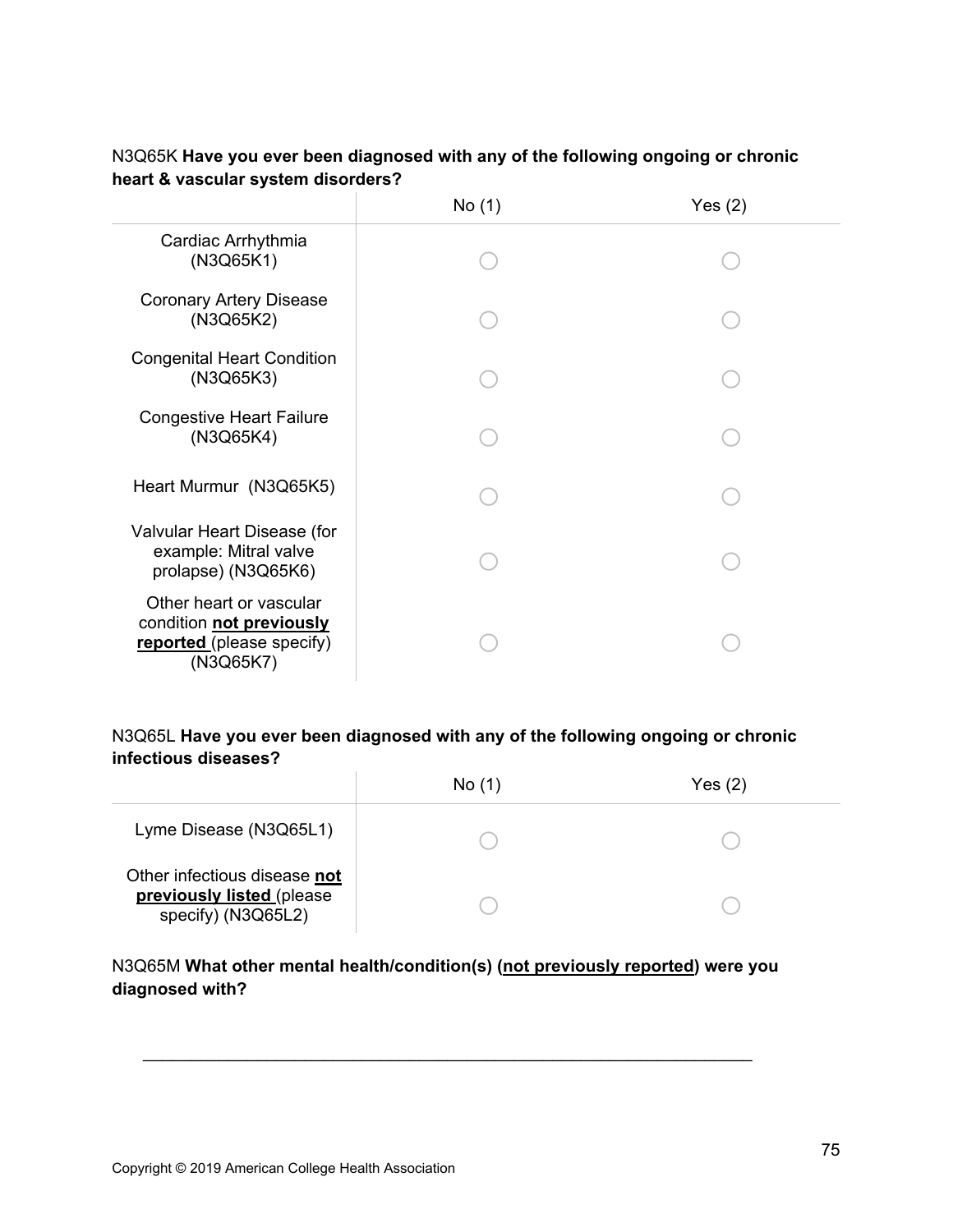|                                                                                             | No (1) | Yes $(2)$ |
|---------------------------------------------------------------------------------------------|--------|-----------|
| <b>Carpal Tunnel Syndrome</b><br>(N3Q65N1)                                                  |        |           |
| Fibromyalgia (N3Q65N2)                                                                      |        |           |
| Gout (N3Q65N3)                                                                              |        |           |
| <b>Muscular Dystrophy</b><br>(N3Q65N4)                                                      |        |           |
| Osteoarthritis (N3Q65N5)                                                                    |        |           |
| Osteoporosis (N3Q65N6)                                                                      |        |           |
| Temporomandibular Joint<br>Dysfunction (N3Q65N7)                                            |        |           |
| Other musculoskeletal<br>condition not previously<br>reported (please specify)<br>(N3Q65N8) |        |           |

# N3Q65N **Have you ever been diagnosed with any of the following ongoing or chronic musculoskeletal disorders?**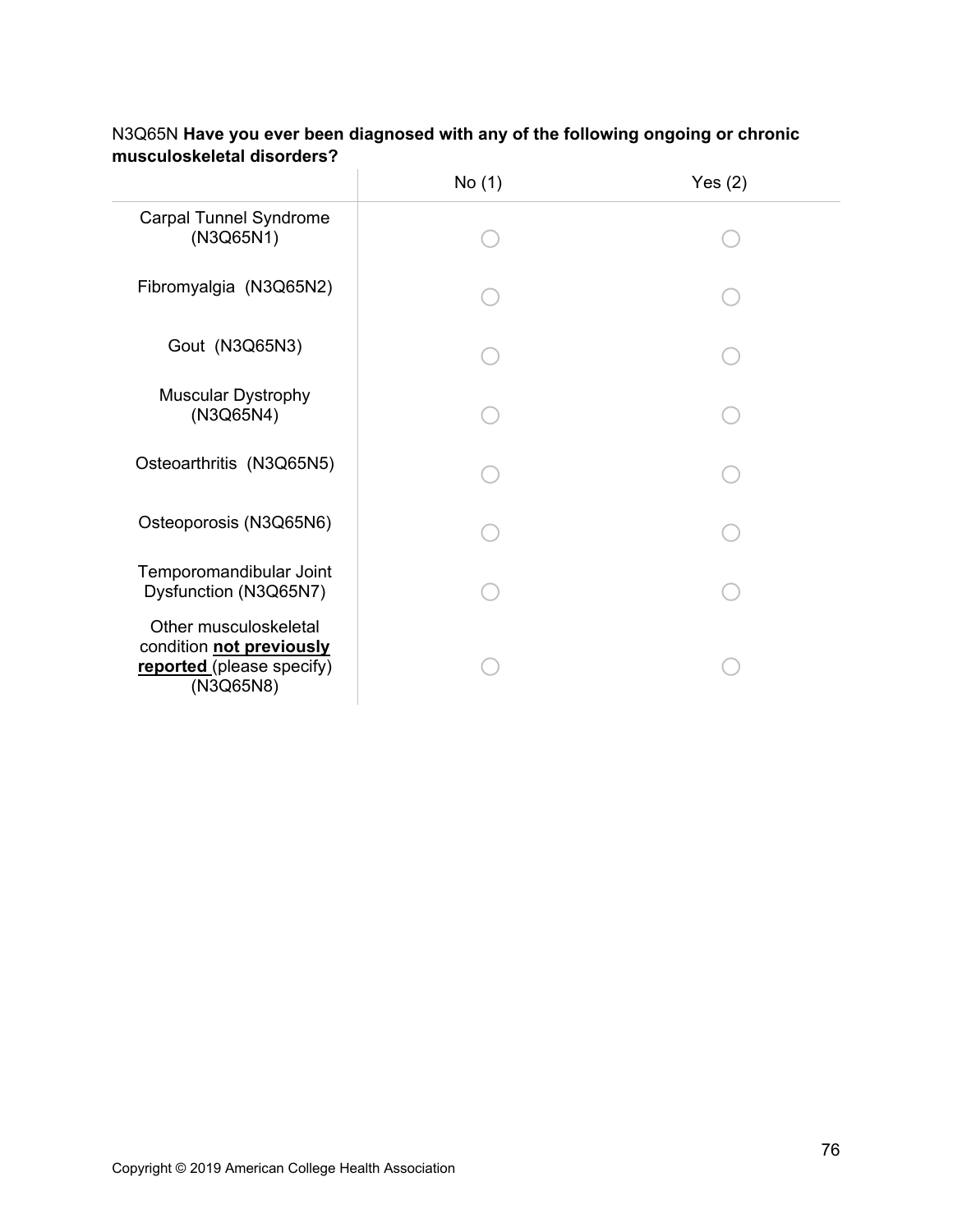|                                                                                                                                     | No(1) | Yes $(2)$ |
|-------------------------------------------------------------------------------------------------------------------------------------|-------|-----------|
| Amenorrhea (N3Q65O1)                                                                                                                |       |           |
| Cervical Dysplasia<br>(N3Q65O2)                                                                                                     |       |           |
| <b>Premenstrual Syndrome</b><br>(PMS), Premenstrual<br>Dysphoric Disorder (PMDD),<br>or painful periods<br>(Dysmenorrhea) (N3Q65O3) |       |           |
| Prostatitis (N3Q65O4)                                                                                                               |       |           |
| <b>Sexual Dysfunction</b><br>(N3Q65O5)                                                                                              |       |           |
| Other reproductive system<br>condition not previously<br>reported (please specify)<br>(N3Q65O6)                                     |       |           |

## N3Q65O **Have you ever been diagnosed with any of the following ongoing or chronic reproductive system disorders?**

# N3Q65P **Have you ever been diagnosed with any of the following ongoing or chronic respiratory system disorders?**

|                                                                                                | No(1) | Yes $(2)$ |
|------------------------------------------------------------------------------------------------|-------|-----------|
| Cystic Fibrosis (N3Q65P1)                                                                      |       |           |
| Sarcoidosis (N3Q65P2)                                                                          |       |           |
| <b>Active Tuberculous</b><br>(N3Q65P3)                                                         |       |           |
| Other respiratory system<br>condition not previously<br>reported (please specify)<br>(N3Q65P4) |       |           |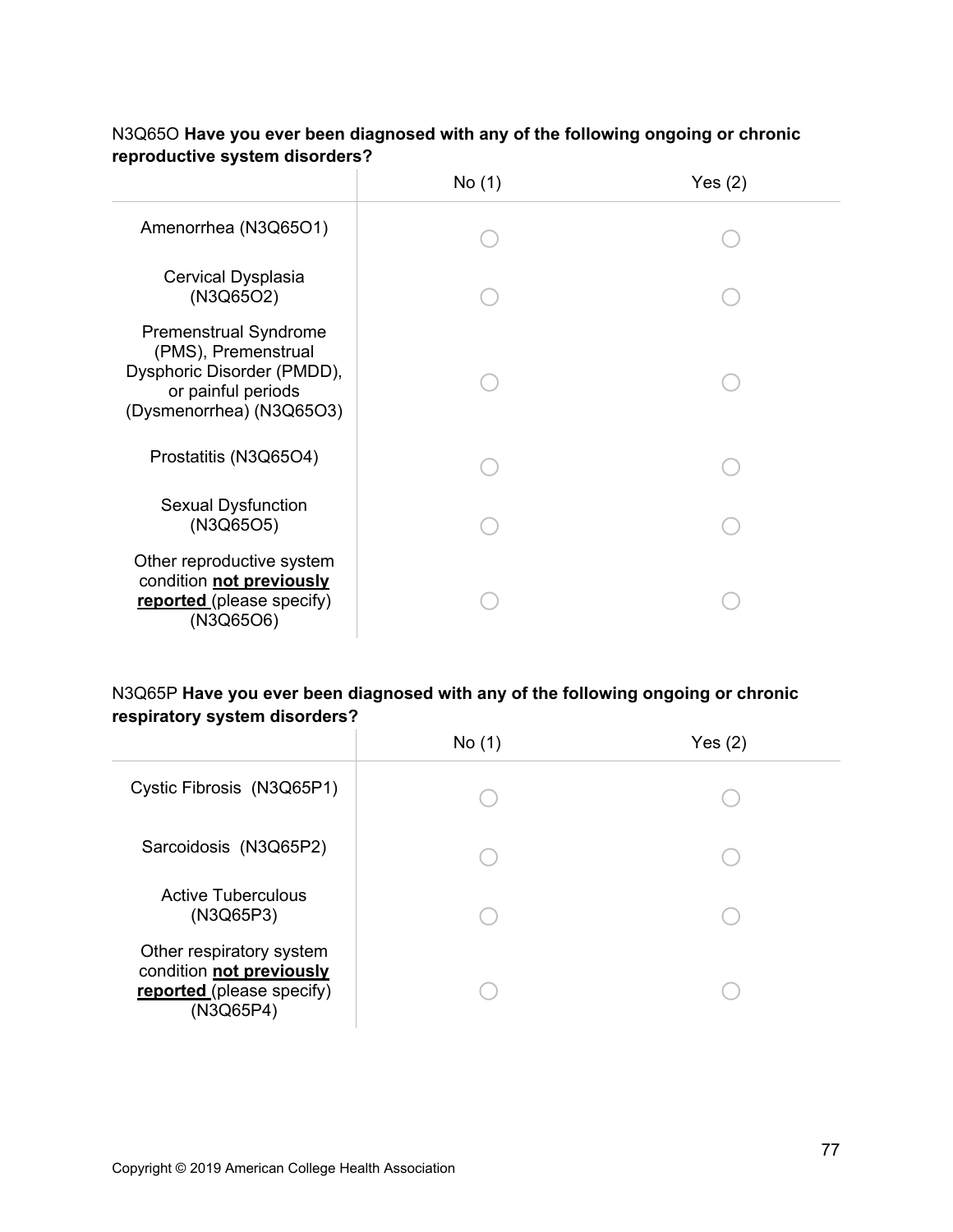|                                                                                     | No (1) | Yes $(2)$ |
|-------------------------------------------------------------------------------------|--------|-----------|
| Hypersomnolence<br>(N3Q65Q1)                                                        |        |           |
| Narcolepsy (N3Q65Q2)                                                                |        |           |
| Restless Leg Syndrome<br>(N3Q65Q3)                                                  |        |           |
| Sleep Paralysis (N3Q65Q4)                                                           |        |           |
| Sleep Terrors (or night<br>terrors) (N3Q65Q5)                                       |        |           |
| Sleep Walking (N3Q65Q6)                                                             |        |           |
| Other sleep-wake condition<br>not previously reported<br>(please specify) (N3Q65Q7) |        |           |

# N3Q65Q **Have you ever been diagnosed with any of the following ongoing or chronic sleep-wake disorders?**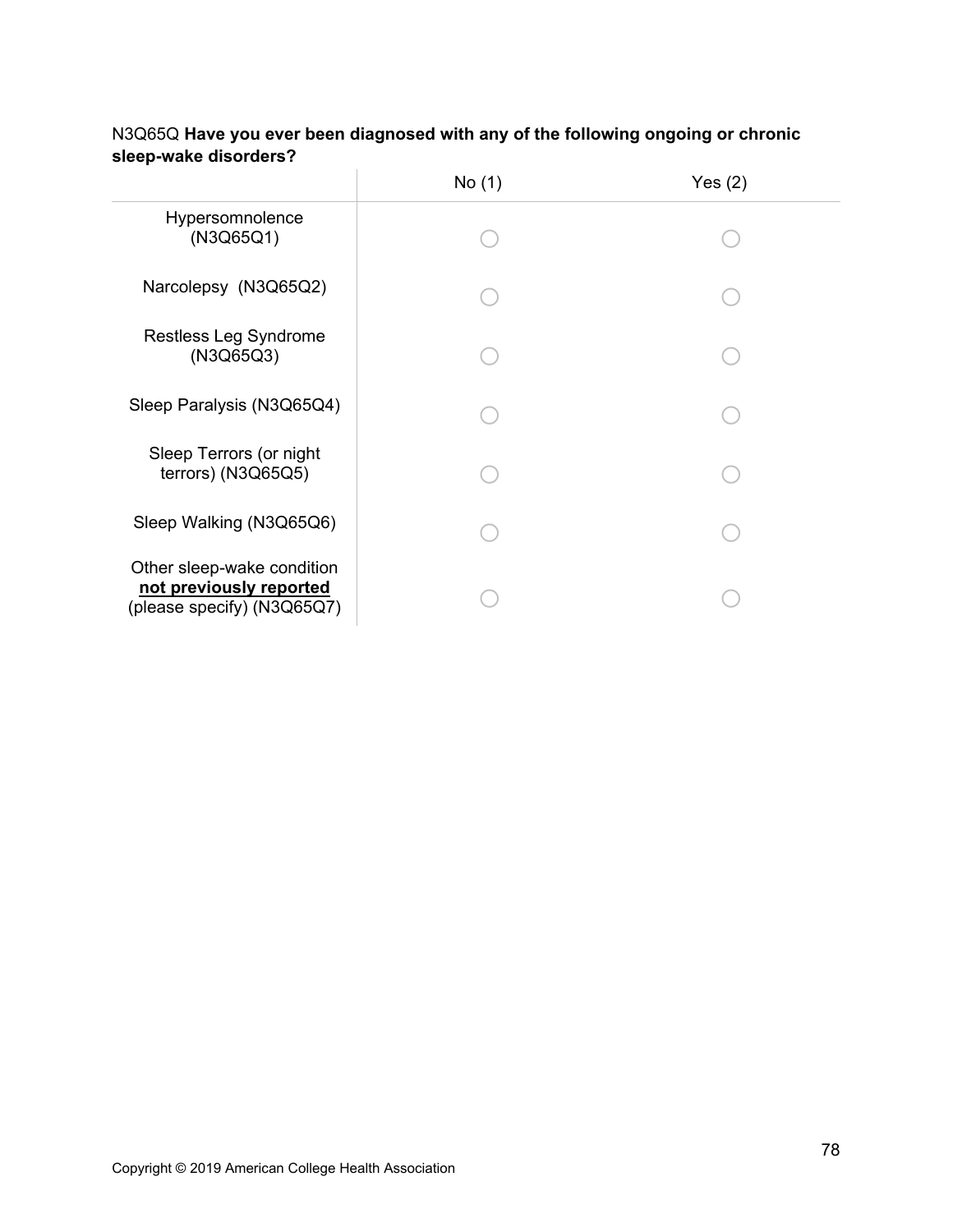|                                                                                            | No(1) | Yes $(2)$ |
|--------------------------------------------------------------------------------------------|-------|-----------|
| Bladder disease (N3Q65R1)                                                                  |       |           |
| Kidney disease (N3Q65R2)                                                                   |       |           |
| Kidney stone (N3Q65R3)                                                                     |       |           |
| Urinary Incontinence<br>(N3Q65R4)                                                          |       |           |
| Other urinary system<br>condition not previously<br>reported (please specify)<br>(N3Q65R5) |       |           |

## N3Q65R **Have you ever been diagnosed with any of the following ongoing or chronic urinary system disorders?**

## (if they select 'yes' in N3Q65A16)

N3Q65S **You indicated that you had been diagnosed with Diabetes or Pre-Diabetes. Were you told that you had:**

|                                                 | No (1) | Yes(2) |
|-------------------------------------------------|--------|--------|
| Type 1 Diabetes (N3Q65S1)                       |        |        |
| Type 2 Diabetes (N3Q65S2)                       |        |        |
| Pre-diabetes or insulin<br>resistance (N3Q65S3) |        |        |
| <b>Gestational Diabetes</b><br>(N3Q65S4)        |        |        |

(if they select "yes" in N3Q65A, they will see the corresponding question(s))

N3Q65T **Have you had an appointment and/or discussion with a healthcare or mental health professional for the following condition(s) within the last 12 months?**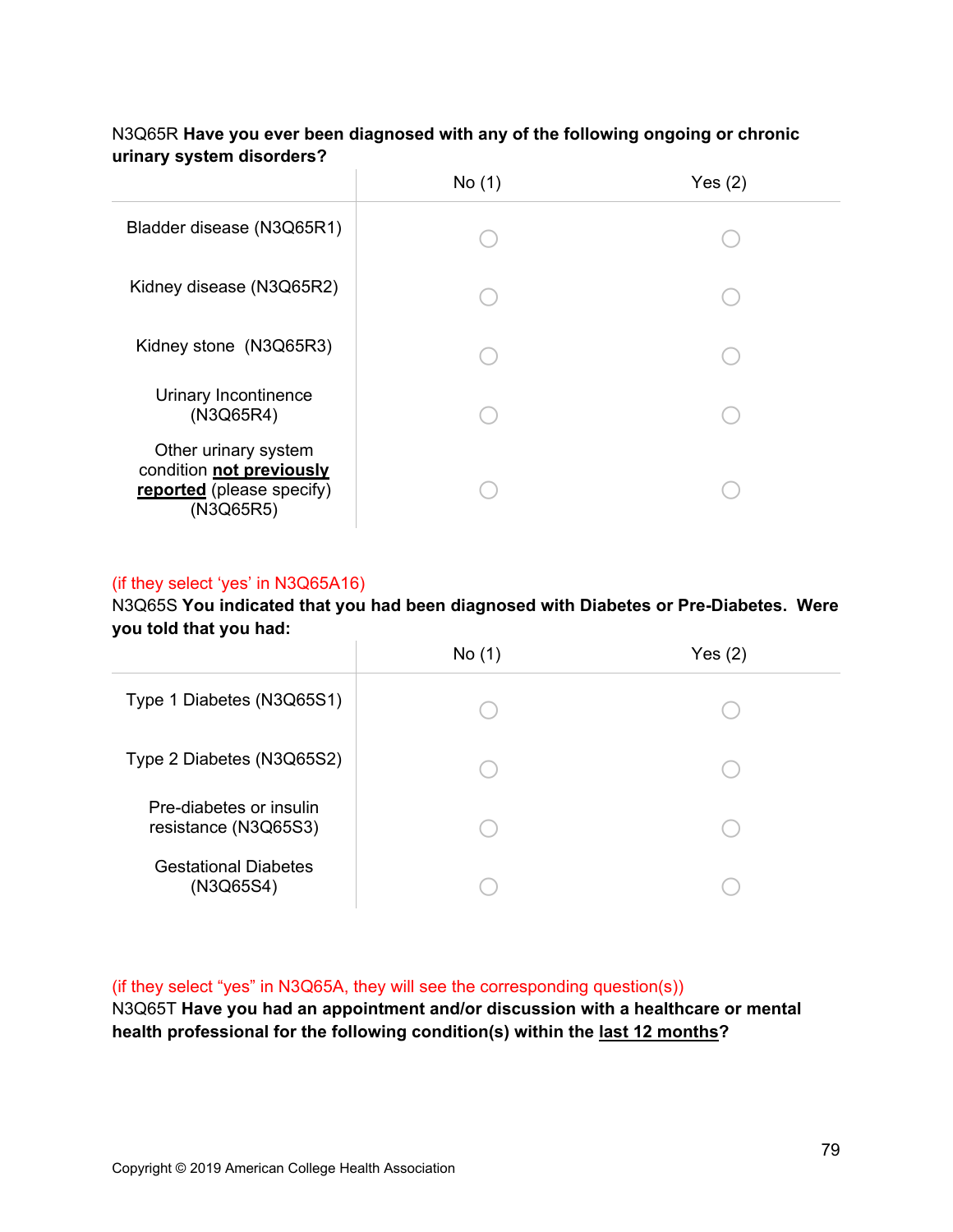|                                                                                                                                                      | No (1) | Yes $(2)$ |
|------------------------------------------------------------------------------------------------------------------------------------------------------|--------|-----------|
| Acne (N3Q65T1)                                                                                                                                       |        |           |
| ADD/ADHD - Attention<br>Deficit/Hyperactivity Disorder<br>(N3Q65T2)                                                                                  |        |           |
| Alcohol or Other Drug-<br><b>Related Abuse or Addiction</b><br>(N3Q65T3)                                                                             |        |           |
| Allergies - food allergy<br>(N3Q65T4)                                                                                                                |        |           |
| Allergies - animals/pets<br>(N3Q65T5)                                                                                                                |        |           |
| Allergies - environmental (for<br>example: pollen, grass, dust,<br>mold) (N3Q65T6)                                                                   |        |           |
| Anxiety (for example:<br><b>Generalized Anxiety, Social</b><br>Anxiety, Panic Disorder,<br>Specific Phobia) (N3Q65T7)                                |        |           |
| Asthma (N3Q65T8)                                                                                                                                     |        |           |
| Autism Spectrum (N3Q65T9)                                                                                                                            |        |           |
| <b>Bipolar and Related</b><br>Conditions (for example:<br>Bipolar I, II, Hypomanic<br>Episode) (N3Q65T10)                                            |        |           |
| <b>Borderline Personality</b><br>Disorder (BPD), Avoidant<br>Personality, Dependent<br>Personality, or another<br>personality disorder<br>(N3Q65T11) |        |           |
| Cancer (N3Q65T12)                                                                                                                                    |        |           |
| Celiac disease (N3Q65T13)                                                                                                                            |        |           |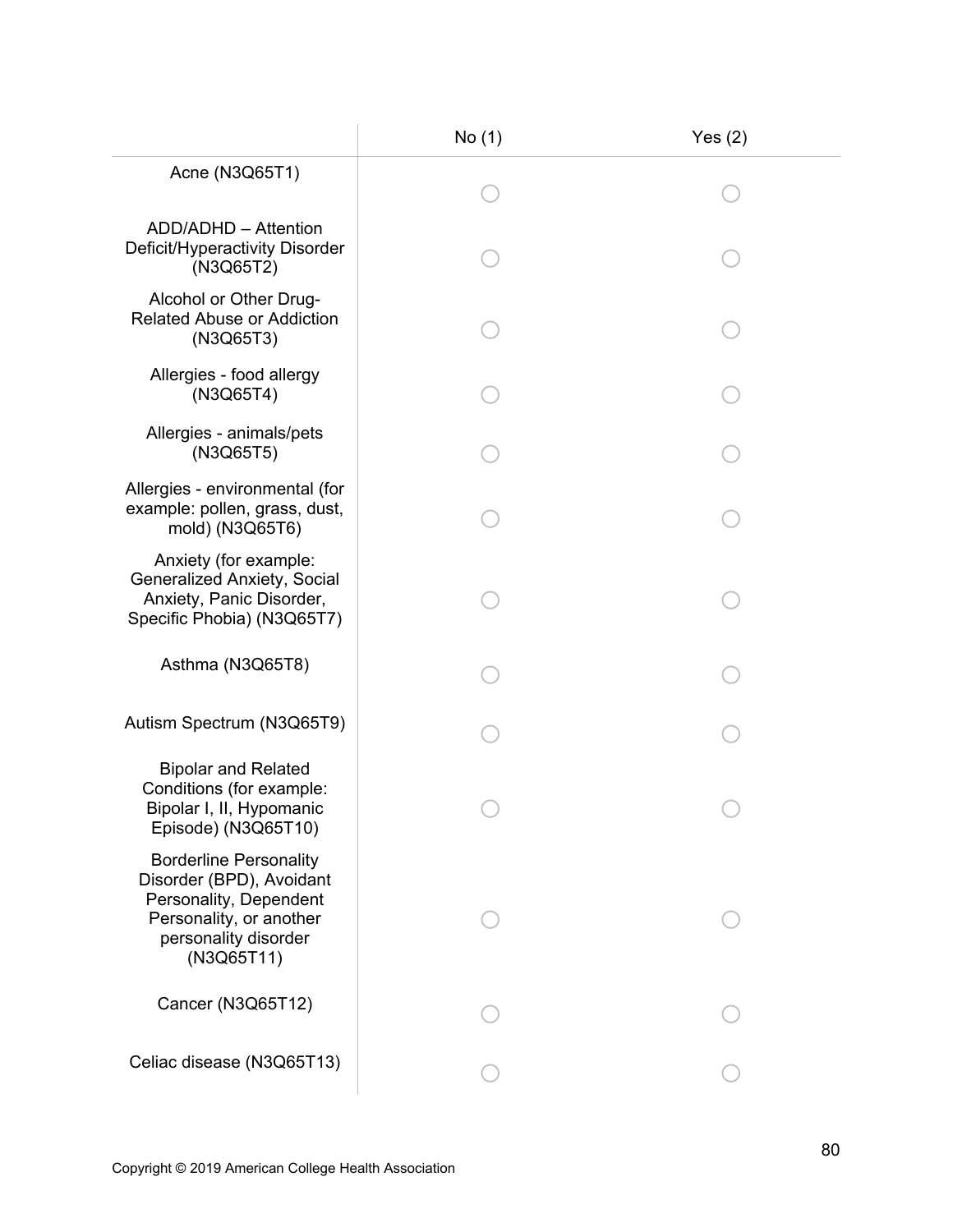| Chronic pain (for example:<br>back or joint pain, arthritis,<br>nerve pain) (N3Q65T14)                                                                                                                    |  |
|-----------------------------------------------------------------------------------------------------------------------------------------------------------------------------------------------------------|--|
| Depression (for example:<br>Major depression, persistent<br>depressive disorder,<br>disruptive mood disorder)<br>(N3Q65T15)                                                                               |  |
| Diabetes or pre-<br>diabetes/insulin resistance<br>(N3Q65T16)                                                                                                                                             |  |
| <b>Eating Disorders (for</b><br>example: Anorexia Nervosa,<br>Bulimia Nervosa, Binge-<br>Eating) (N3Q65T17)                                                                                               |  |
| Endometriosis (N3Q65T18)                                                                                                                                                                                  |  |
| <b>Gambling Disorder</b><br>(N3Q65T19)                                                                                                                                                                    |  |
| Genital herpes (N3Q65T20)                                                                                                                                                                                 |  |
| Gastroesophageal Reflux<br>Disease (GERD) or acid<br>reflux (N3Q65T121)                                                                                                                                   |  |
| Heart & vascular disorders<br>(for example: atrial fibrillation<br>or other cardiac arrhythmia,<br>mitral valve prolapse or other<br>valvular heart disease,<br>congenital heart condition)<br>(N3Q65T22) |  |
| Hepatitis B or C (N3Q65T23)                                                                                                                                                                               |  |
| High blood pressure<br>(hypertension) (N3Q65T24)                                                                                                                                                          |  |
| High cholesterol<br>(hyperlipidemia) (N3Q65T25)                                                                                                                                                           |  |
| HIV or AIDS (N3Q65T26)                                                                                                                                                                                    |  |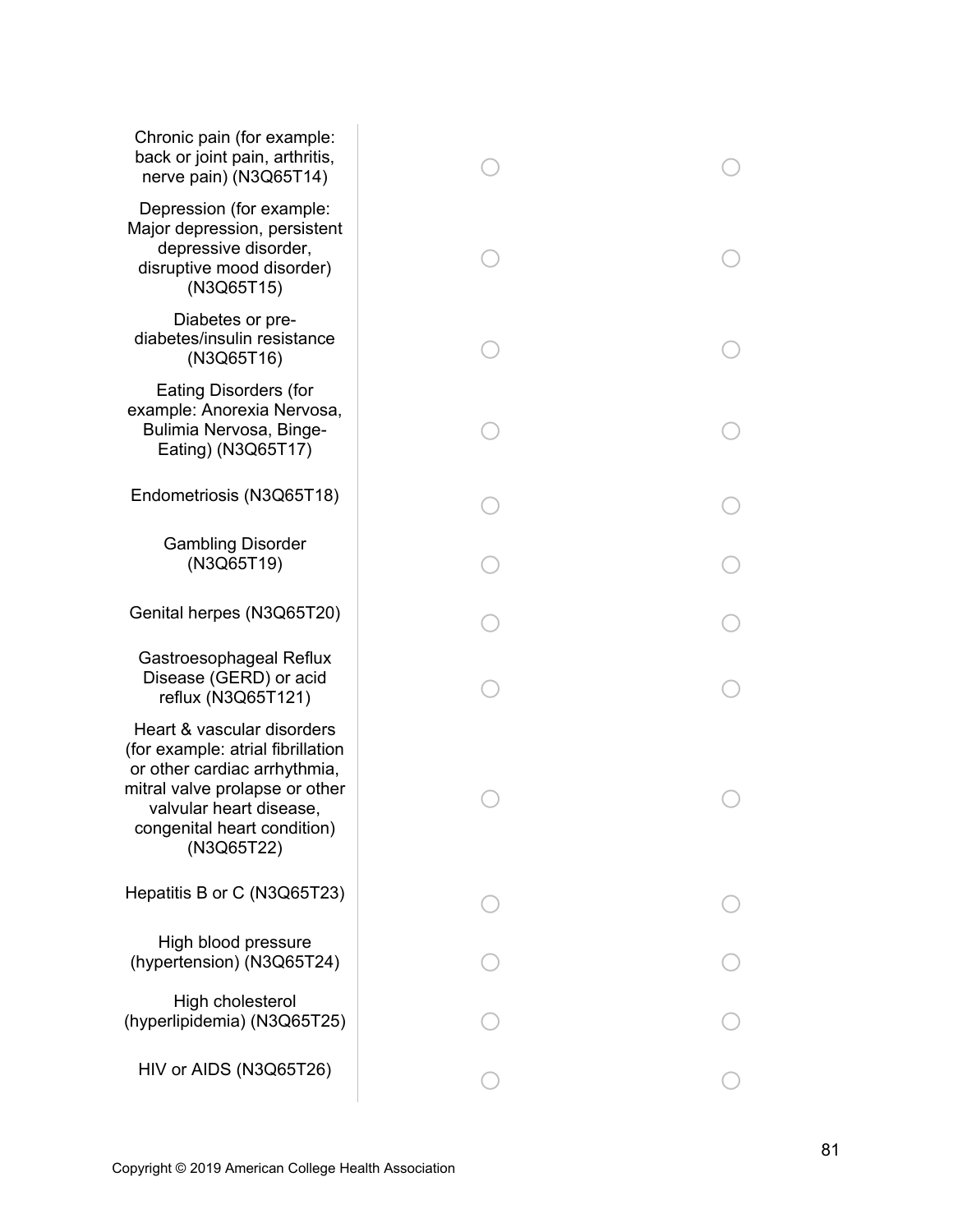| Human papillomavirus (HPV)<br>or genital warts (N3Q65T27)                                                                                                                                               |  |
|---------------------------------------------------------------------------------------------------------------------------------------------------------------------------------------------------------|--|
| Insomnia (N3Q65T28)                                                                                                                                                                                     |  |
| Irritable bowel syndrome<br>(spastic colon or spastic<br>bowel) (N3Q65T29)                                                                                                                              |  |
| Migraine headaches<br>(N3Q65T30)                                                                                                                                                                        |  |
| Obsessive-Compulsive and<br><b>Related Conditions (for</b><br>example: OCD, Body<br>Dysmorphia, Hoarding,<br>Trichotillomania and other<br>body-focused repetitive<br>behavior disorders)<br>(N3Q65T31) |  |
| Polycystic Ovarian Syndrome<br>(PCOS) (N3Q65T32)                                                                                                                                                        |  |
| <b>PTSD (Posttraumatic Stress)</b><br>Disorder), Adjustment<br>Disorder, or another trauma-<br>or stressor- related condition<br>(N3Q65T33)                                                             |  |
| Schizophrenia and Other<br><b>Psychotic Conditions (for</b><br>example: Schizophrenia,<br>Schizoaffective Disorder,<br>Schizophreniform Disorder,<br>Delusional Disorder)<br>(N3Q65T34)                 |  |
| Sleep Apnea (N3Q65T35)                                                                                                                                                                                  |  |
| Thyroid condition or disorder<br>(N3Q65T36)                                                                                                                                                             |  |
| Tourette's or other<br>neurodevelopmental<br>condition not already listed<br>(N3Q65T37)                                                                                                                 |  |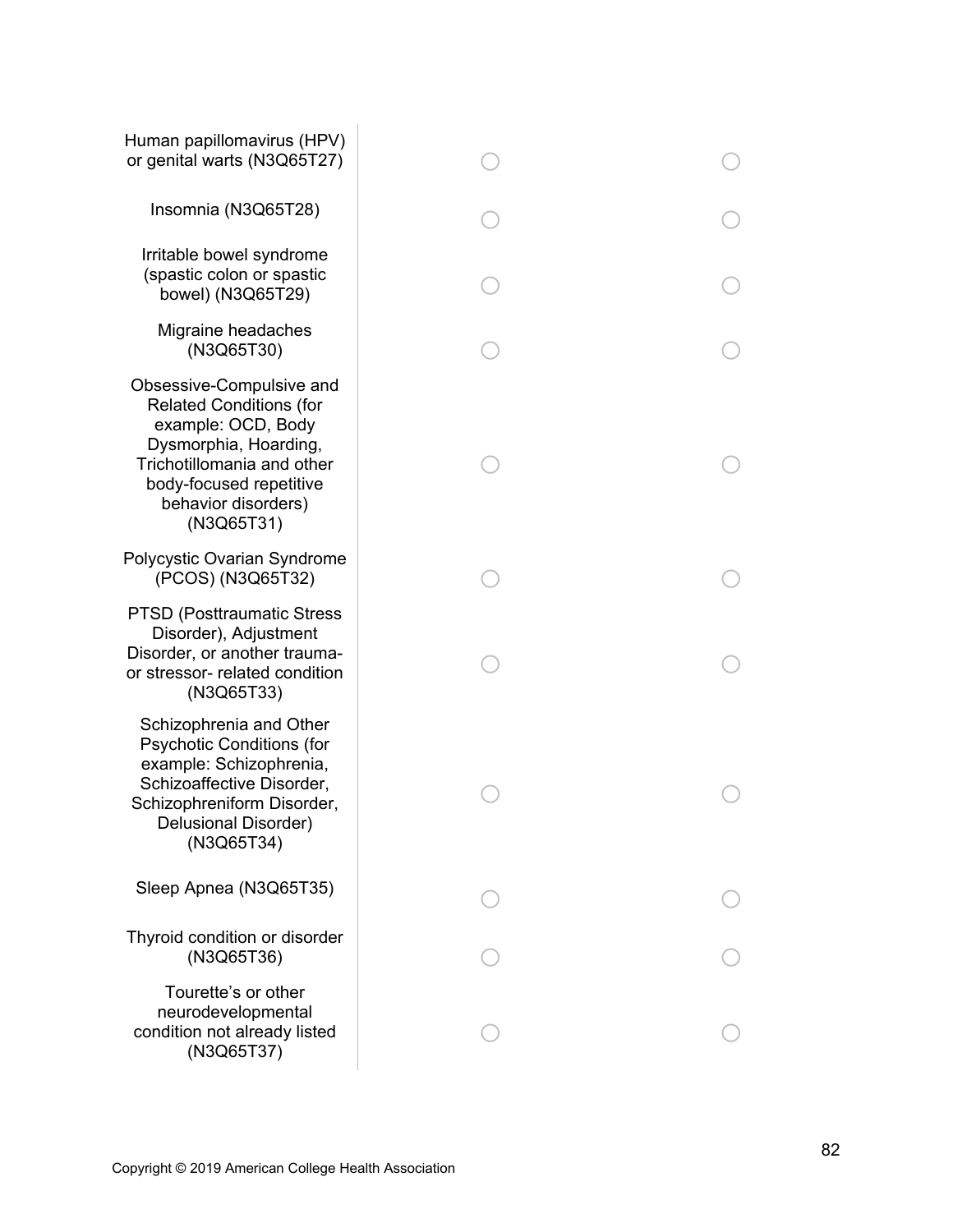| Traumatic brain injury (TBI)<br>(N3Q65T38)                                                                                     |  |
|--------------------------------------------------------------------------------------------------------------------------------|--|
| Urinary system disorder (for<br>example: bladder or kidney<br>disease, urinary reflux,<br>interstitial cystitis)<br>(N3Q65T39) |  |
| Other ongoing or chronic<br>condition not listed above<br>(N3Q65T40)                                                           |  |

(if 'Yes' is selected in N3Q65T to any mental health conditions, they will see the corresponding question(s))

N3Q65U **In the last 12 months, what treatment(s), if any, have you used for the following conditions?**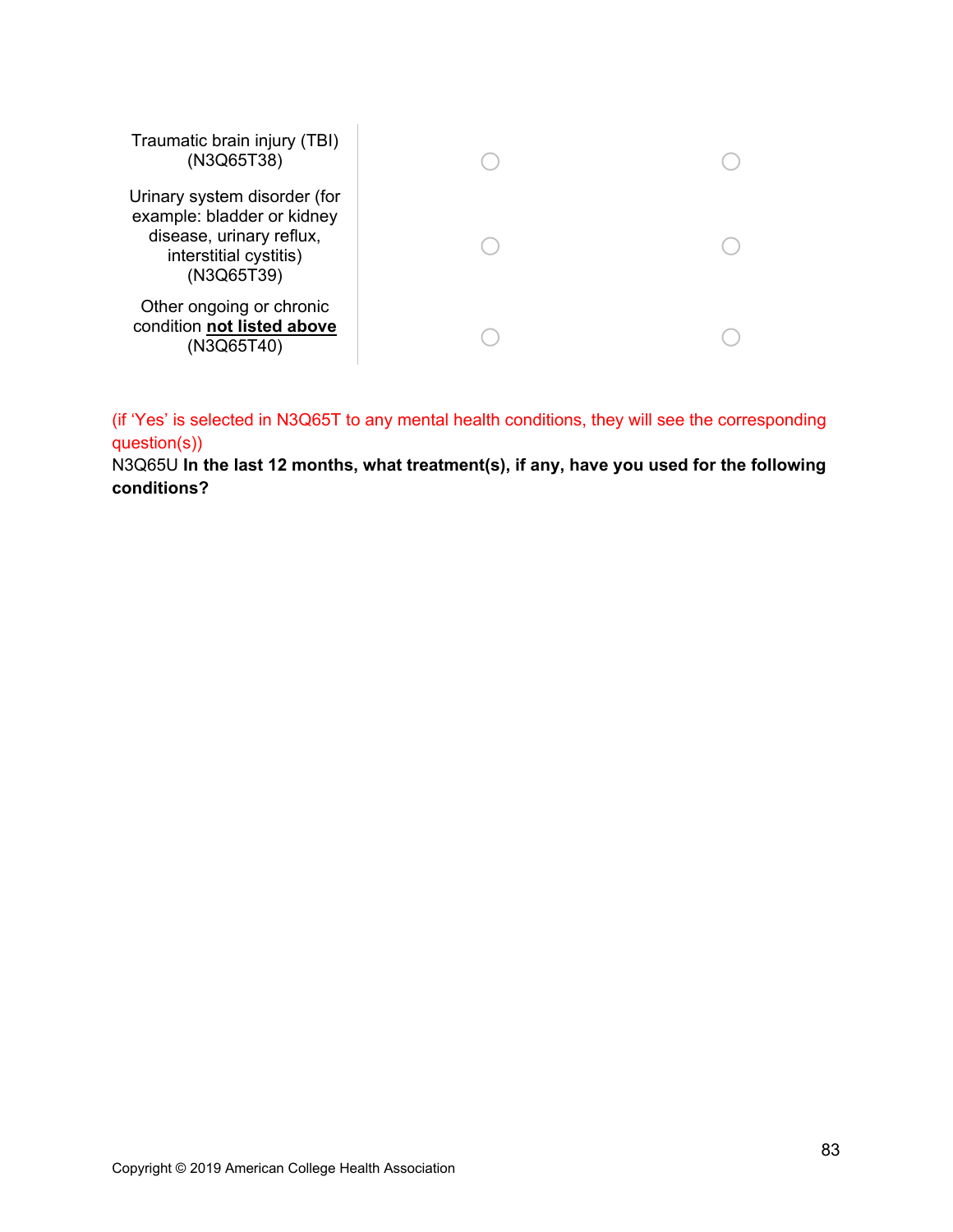|                                                                                                                                                                      | No<br>treatment<br>(1) | Medicine<br>only $(2)$ | Therapy<br>only $(3)$ | <b>Both</b><br>medicine<br>and therapy<br>(4) | Other<br>Treatment<br>(5) |
|----------------------------------------------------------------------------------------------------------------------------------------------------------------------|------------------------|------------------------|-----------------------|-----------------------------------------------|---------------------------|
| ADD/ADHD -<br>Attention<br>Deficit/Hyperactivity<br>Disorder (N3Q65U2)                                                                                               |                        |                        |                       |                                               |                           |
| Alcohol or Other<br><b>Drug-Related Abuse</b><br>or Addiction<br>(N3Q65U3)                                                                                           |                        |                        |                       |                                               |                           |
| Anxiety (for<br>example:<br>Generalized Anxiety,<br>Social Anxiety,<br>Panic Disorder,<br>Specific Phobia)<br>(N3Q65U7)                                              |                        |                        |                       |                                               |                           |
| <b>Autism Spectrum</b><br>(N3Q65U9)                                                                                                                                  |                        |                        |                       |                                               |                           |
| <b>Bipolar and Related</b><br>Conditions (for<br>example: Bipolar I,<br>II, Hypomanic<br>Episode)<br>(N3Q65U10)                                                      |                        |                        |                       |                                               |                           |
| <b>Borderline</b><br><b>Personality Disorder</b><br>(BPD), Avoidant<br>Personality,<br>Dependent<br>Personality, or<br>another personality<br>disorder<br>(N3Q65U11) |                        |                        |                       |                                               |                           |
| Depression (for<br>example: Major<br>depression,<br>persistent<br>depressive disorder,<br>disruptive mood<br>disorder)<br>(N3Q65U15)                                 |                        |                        |                       |                                               |                           |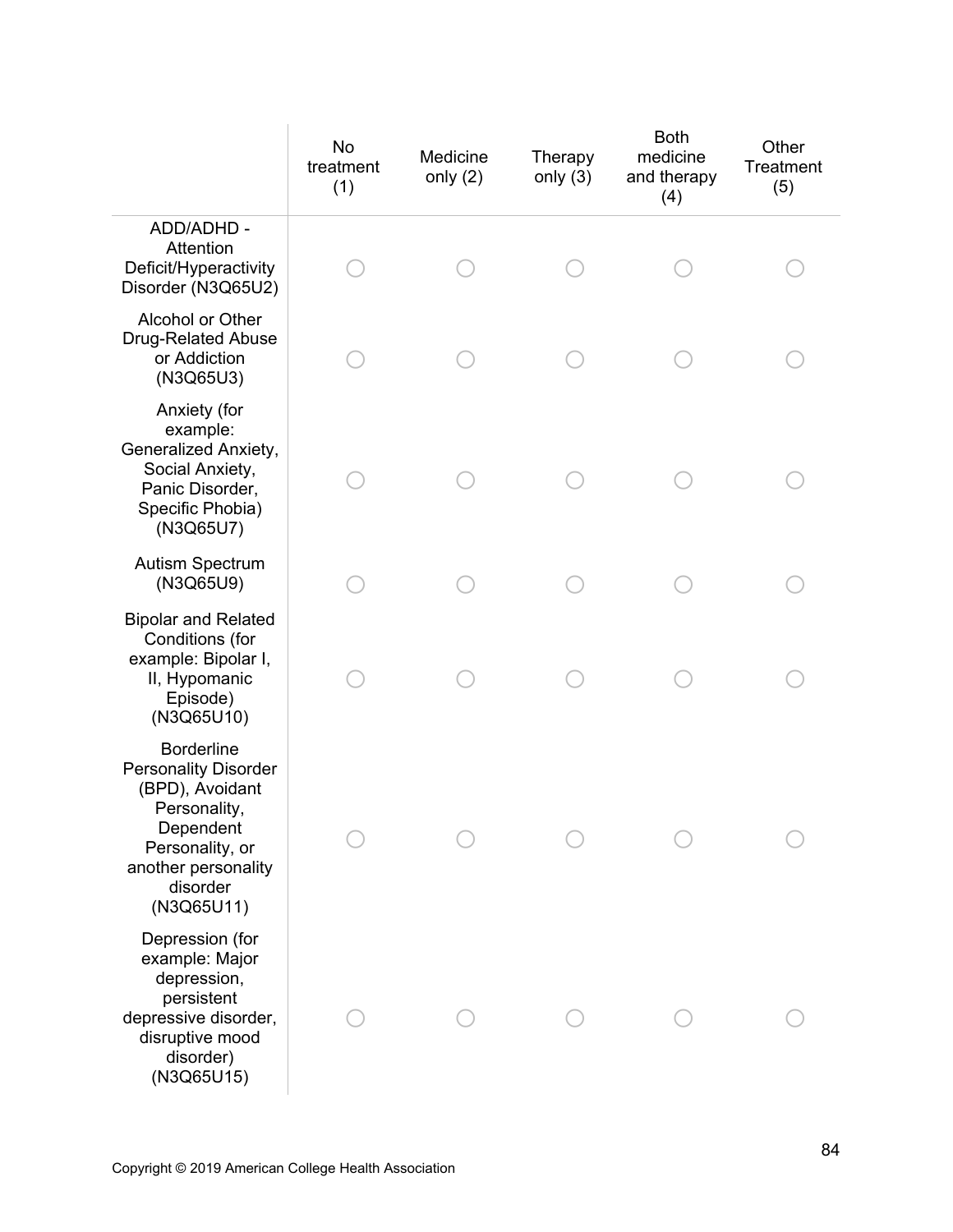Eating Disorders (for example: Anorexia Nervosa, Bulimia Nervosa, Binge-Eating) (N3Q65U17) o o o Gambling Disorder (N3Q65U19) o o o Insomnia (N3Q65U28) o o o Obsessive-Compulsive and Related Conditions (for example: OCD, Body Dysmorphia, Hoarding, Trichotillomania and other body-focused repetitive behavior disorders) (N3Q65U31) o o o PTSD (Posttraumatic Stress Disorder), Acute Stress Disorder, Adjustment Disorder, or another trauma- or stressorrelated condition (N3Q65U33) o o o Schizophrenia and Other Psychotic Conditions (for example: Schizophrenia, **Schizoaffective** Disorder, Schizophreniform Disorder, Delusional Disorder) (N3Q65U34) o o o Tourette's or other o

 $\bigcirc$ 

 $\bigcirc$ 

neurodevelopmental condition not already listed (N3Q65U37)

 $\bigcap$ 

o

o

 $\bigcap$ 

o

o

 $\bigcirc$ 

o

o

o

o

o

o

o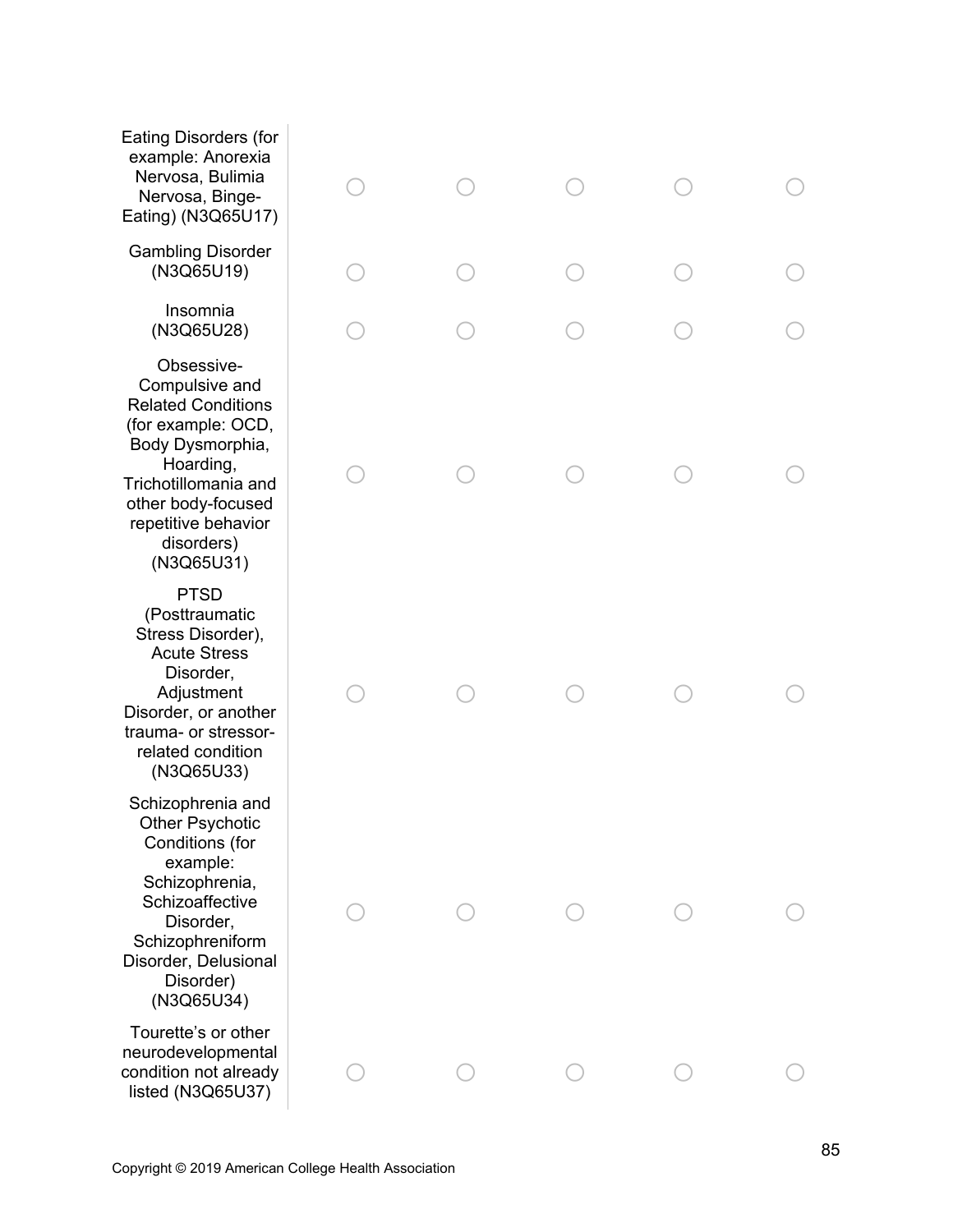Traumatic brain injury (TBI) (N3Q65U38) o o o o o

#### (if "other" treatment is selected in N2Q65W)

N3Q65V **In the last 12 months, what other treatment did you receive?**

 $\mathcal{L}_\text{max}$  and  $\mathcal{L}_\text{max}$  and  $\mathcal{L}_\text{max}$  and  $\mathcal{L}_\text{max}$  and  $\mathcal{L}_\text{max}$  and  $\mathcal{L}_\text{max}$ 

(if "yes" is selected in N3Q65T for physical conditions, they will see the corresponding question(s))

N3Q65W **Have you received treatment for the following condition(s) by a healthcare or mental health professional within the last 12 months?**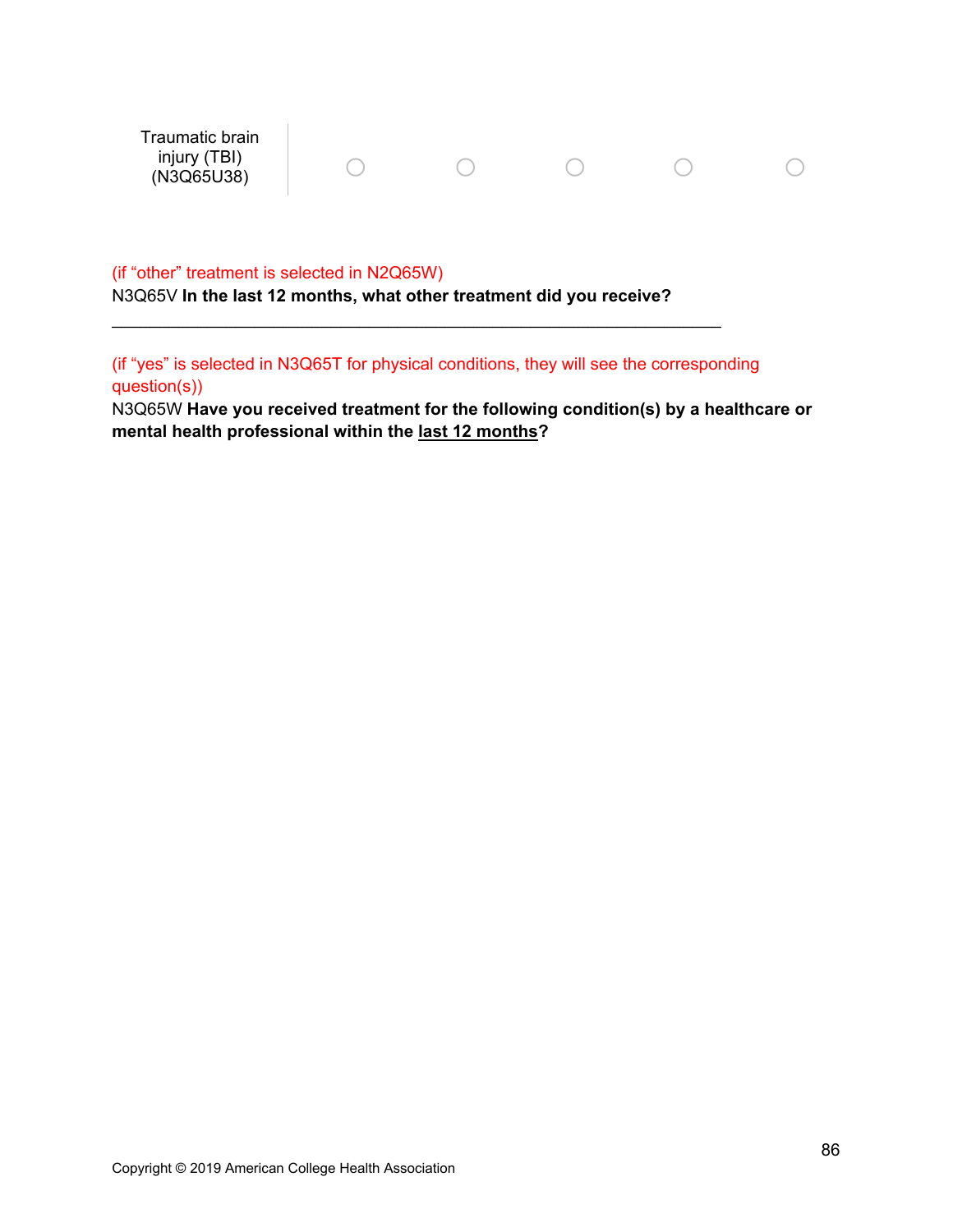|                                                                                                                                                                                                           | No(1) | Yes $(2)$ |
|-----------------------------------------------------------------------------------------------------------------------------------------------------------------------------------------------------------|-------|-----------|
| Acne (N3Q65W1)                                                                                                                                                                                            |       |           |
| Allergies - food allergy<br>(N3Q65W4)                                                                                                                                                                     |       |           |
| Allergies - animals/pets<br>(N3Q65W5)                                                                                                                                                                     |       |           |
| Allergies - environmental (for<br>example: pollen, grass, dust,<br>mold) (N3Q65W6)                                                                                                                        |       |           |
| Asthma (N3Q65W8)                                                                                                                                                                                          |       |           |
| Cancer (N3Q65W12)                                                                                                                                                                                         |       |           |
| Celiac disease (N3Q65W13)                                                                                                                                                                                 |       |           |
| Chronic pain (for example:<br>back or joint pain, arthritis,<br>nerve pain) (N3Q65W14)                                                                                                                    |       |           |
| Diabetes or pre-<br>diabetes/insulin resistance<br>(N3Q65W16)                                                                                                                                             |       |           |
| Endometriosis (N3Q65W18)                                                                                                                                                                                  |       |           |
| Genital herpes (N3Q65W20)                                                                                                                                                                                 |       |           |
| Gastroesophageal Reflux<br>Disease (GERD) or acid<br>reflux (N3Q65W21)                                                                                                                                    |       |           |
| Heart & vascular disorders<br>(for example: atrial fibrillation<br>or other cardiac arrhythmia,<br>mitral valve prolapse or other<br>valvular heart disease,<br>congenital heart condition)<br>(N3Q65W22) |       |           |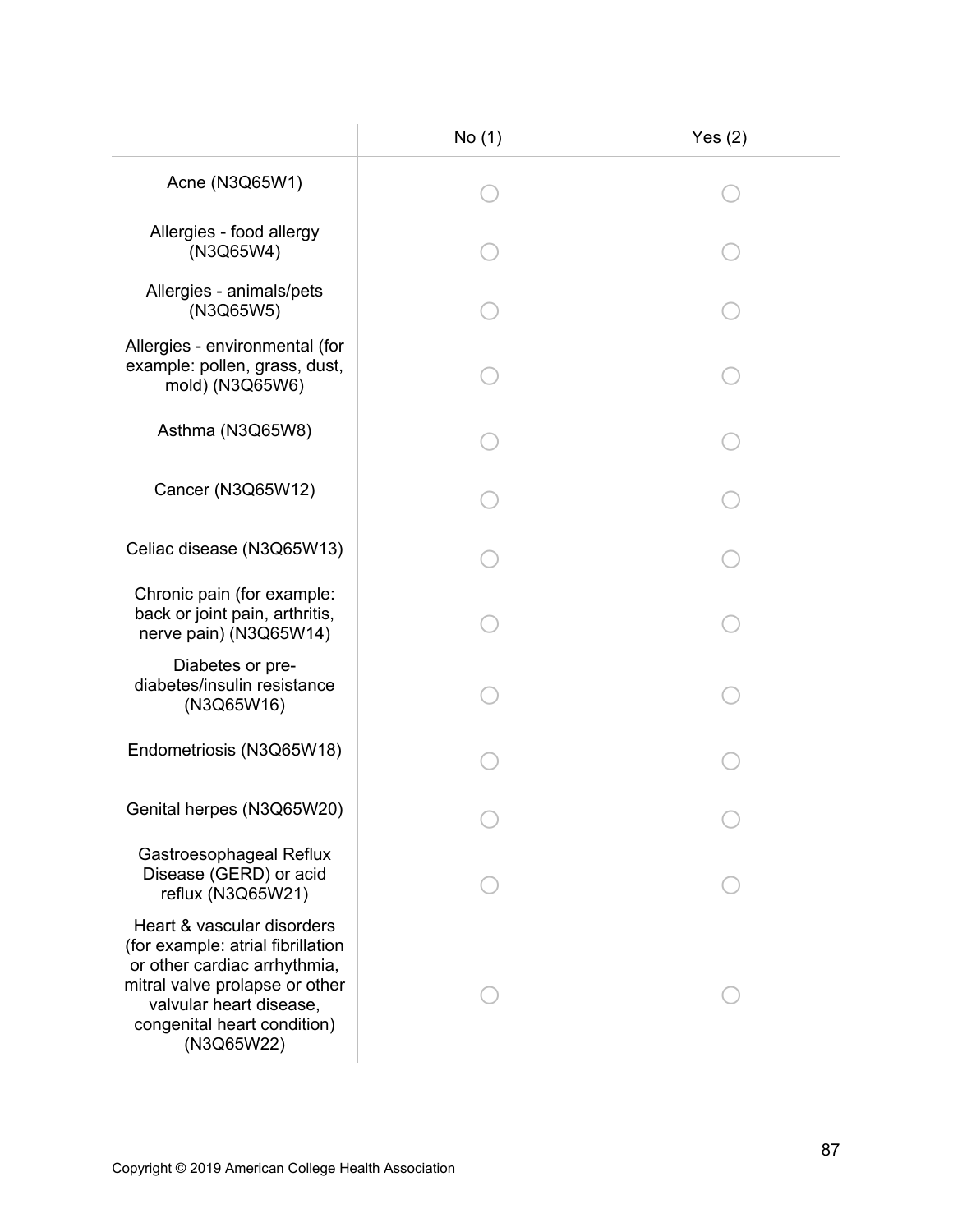| Hepatitis B or C (N3Q65W23)                                                                                                    |  |
|--------------------------------------------------------------------------------------------------------------------------------|--|
| High blood pressure<br>(hypertension) (N3Q65W24)                                                                               |  |
| High cholesterol<br>(hyperlipidemia) (N3Q65W25)                                                                                |  |
| HIV or AIDS (N3Q65W26)                                                                                                         |  |
| Human papillomavirus (HPV)<br>or genital warts (N3Q65W27)                                                                      |  |
| Irritable bowel syndrome<br>(spastic colon or spastic<br>bowel) (N3Q65W29)                                                     |  |
| Migraine headaches<br>(N3Q65W30)                                                                                               |  |
| Polycystic Ovarian Syndrome<br>(PCOS) (N3Q65W32)                                                                               |  |
| Sleep Apnea (N3Q65W35)                                                                                                         |  |
| Thyroid condition or disorder<br>(N3Q65W36)                                                                                    |  |
| Urinary system disorder (for<br>example: bladder or kidney<br>disease, urinary reflux,<br>interstitial cystitis)<br>(N3Q65W39) |  |

## (if "no" is selected in N3Q65W)

N3Q65X **Did a healthcare or mental health professional tell you that you do not need treatment, or that you can stop treatment, for the following conditions?**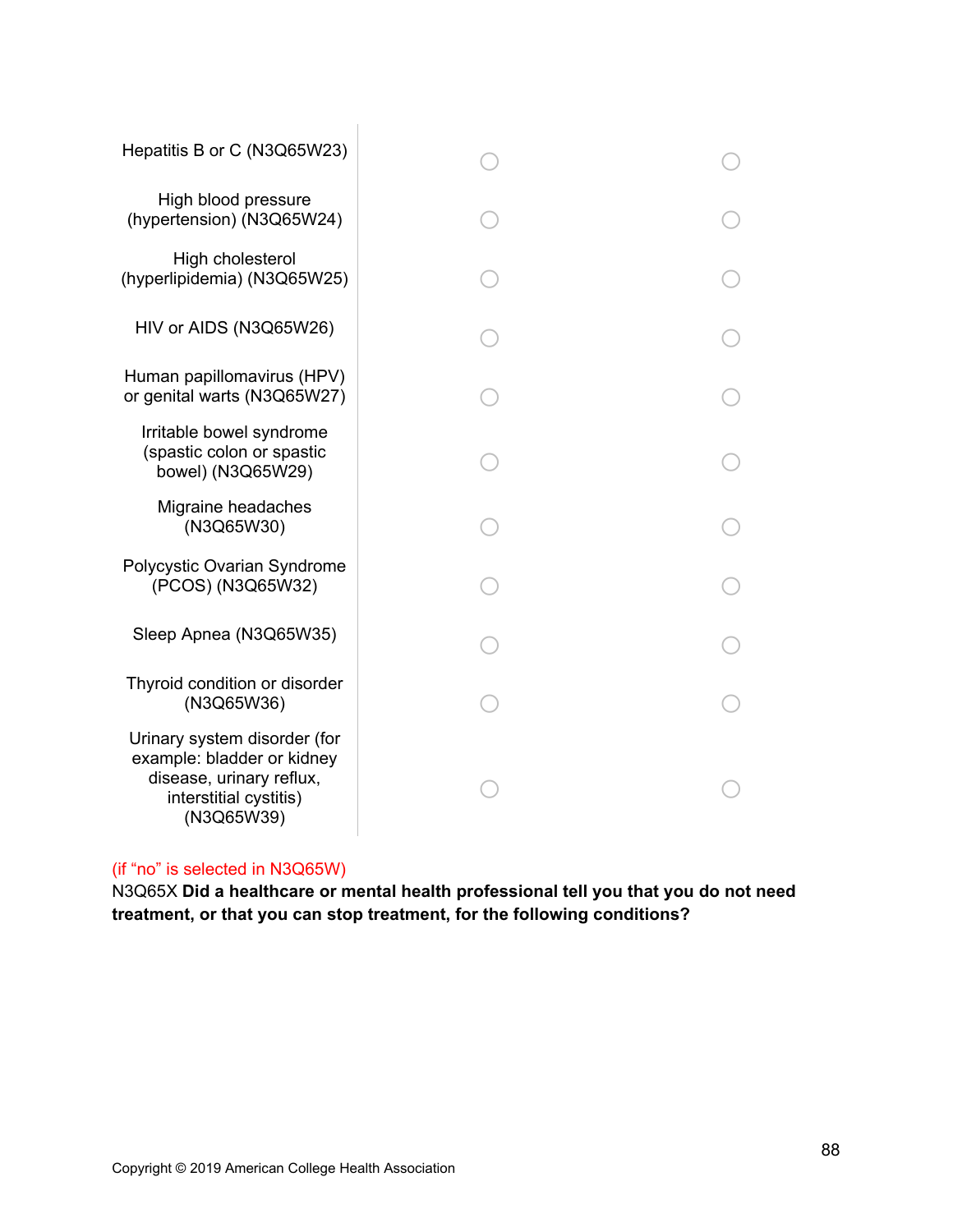|                                                                                                                                                      | No (1) | Yes $(2)$ |
|------------------------------------------------------------------------------------------------------------------------------------------------------|--------|-----------|
| ADD/ADHD - Attention<br>Deficit/Hyperactivity Disorder<br>(N3Q65X1)                                                                                  |        |           |
| Acne (N3Q65X2)                                                                                                                                       |        |           |
| Alcohol or Other Drug-<br><b>Related Abuse or Addiction</b><br>(N3Q65X3)                                                                             |        |           |
| Allergies - food allergy<br>(N3Q65X4)                                                                                                                |        |           |
| Allergies - animals/pets<br>(N3Q65X5)                                                                                                                |        |           |
| Allergies - environmental (for<br>example: pollen, grass, dust,<br>mold) (N3Q65X6)                                                                   |        |           |
| Anxiety (for example:<br><b>Generalized Anxiety, Social</b><br>Anxiety, Panic Disorder,<br>Specific Phobia) (N3Q65X7)                                |        |           |
| Asthma (N3Q65X8)                                                                                                                                     |        |           |
| Autism spectrum (N3Q65X9)                                                                                                                            |        |           |
| <b>Bipolar and Related</b><br>Conditions (for example:<br>Bipolar I, II, Hypomanic<br>Episode) (N3Q65X10)                                            |        |           |
| <b>Borderline Personality</b><br>Disorder (BPD), Avoidant<br>Personality, Dependent<br>Personality, or another<br>personality disorder<br>(N3Q65X11) |        |           |
| Cancer (N3Q65X12)                                                                                                                                    |        |           |
| Celiac disease (N3Q65X13)                                                                                                                            |        |           |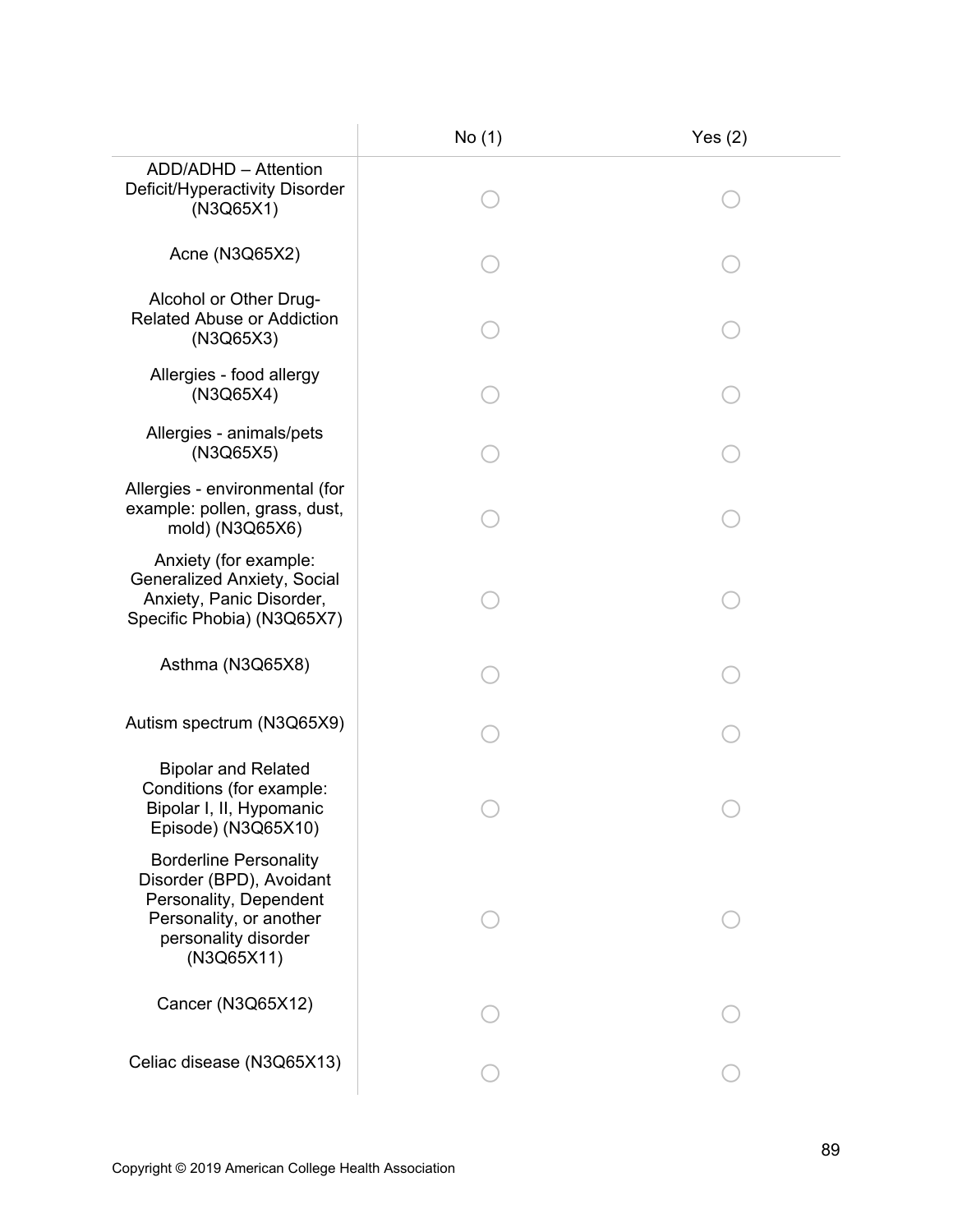| Chronic pain (for example:<br>back or joint pain, arthritis,<br>nerve pain) (N3Q65X14)                                                                                                                    |  |
|-----------------------------------------------------------------------------------------------------------------------------------------------------------------------------------------------------------|--|
| Depression (for example:<br>Major depression, persistent<br>depressive disorder,<br>disruptive mood disorder)<br>(N3Q65X15)                                                                               |  |
| Diabetes or pre-<br>diabetes/insulin resistance<br>(N3Q65X16)                                                                                                                                             |  |
| <b>Eating Disorders (for</b><br>example: Anorexia Nervosa,<br>Bulimia Nervosa, Binge-<br>Eating) (N3Q65X17)                                                                                               |  |
| Endometriosis (N3Q65X18)                                                                                                                                                                                  |  |
| <b>Gambling Disorder</b><br>(N3Q65X19)                                                                                                                                                                    |  |
| Genital herpes (N3Q65X20)                                                                                                                                                                                 |  |
| Gastroesophageal Reflux<br>Disease (GERD) or acid<br>reflux (N3Q65X21)                                                                                                                                    |  |
| Heart & vascular disorders<br>(for example: atrial fibrillation<br>or other cardiac arrhythmia,<br>mitral valve prolapse or other<br>valvular heart disease,<br>congenital heart condition)<br>(N3Q65X22) |  |
| Hepatitis B or C (N3Q65X23)                                                                                                                                                                               |  |
| High blood pressure<br>(hypertension) (N3Q65X24)                                                                                                                                                          |  |
| High cholesterol<br>(hyperlipidemia) (N3Q65X25)                                                                                                                                                           |  |
| HIV or AIDS (N3Q65X26)                                                                                                                                                                                    |  |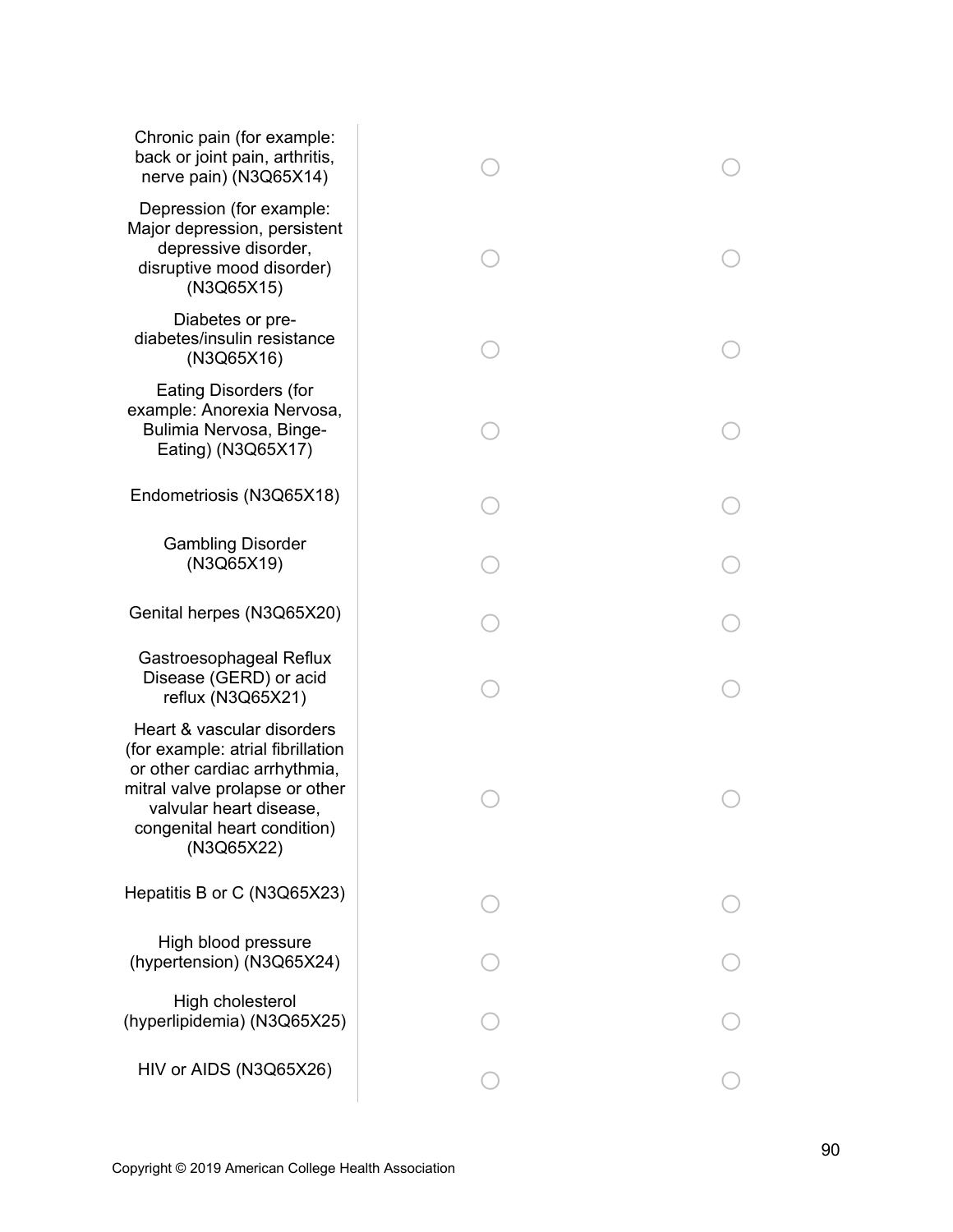| Human papillomavirus (HPV)<br>or genital warts (N3Q65X27)                                                                                                                                               |  |
|---------------------------------------------------------------------------------------------------------------------------------------------------------------------------------------------------------|--|
| Insomnia (N3Q65X28)                                                                                                                                                                                     |  |
| Irritable bowel syndrome<br>(spastic colon or spastic<br>bowel) (N3Q65X29)                                                                                                                              |  |
| Migraine headaches<br>(N3Q65X30)                                                                                                                                                                        |  |
| Obsessive-Compulsive and<br><b>Related Conditions (for</b><br>example: OCD, Body<br>Dysmorphia, Hoarding,<br>Trichotillomania and other<br>body-focused repetitive<br>behavior disorders)<br>(N3Q65X31) |  |
| Polycystic Ovarian Syndrome<br>(PCOS) (N3Q65X32)                                                                                                                                                        |  |
| <b>PTSD (Posttraumatic Stress)</b><br>Disorder), Acute Stress<br>Disorder, Adjustment<br>Disorder, or another trauma-<br>or stressor- related condition<br>(N3Q65X33)                                   |  |
| Schizophrenia and Other<br><b>Psychotic Conditions (for</b><br>example: Schizophrenia,<br>Schizoaffective Disorder,<br>Schizophreniform Disorder,<br>Delusional Disorder)<br>(N3Q65X34)                 |  |
| Sleep Apnea (N3Q65X35)                                                                                                                                                                                  |  |
| Thyroid condition or disorder<br>(N3Q65X36)                                                                                                                                                             |  |
| Tourette's or other<br>neurodevelopmental<br>condition not already listed<br>(N3Q65X37)                                                                                                                 |  |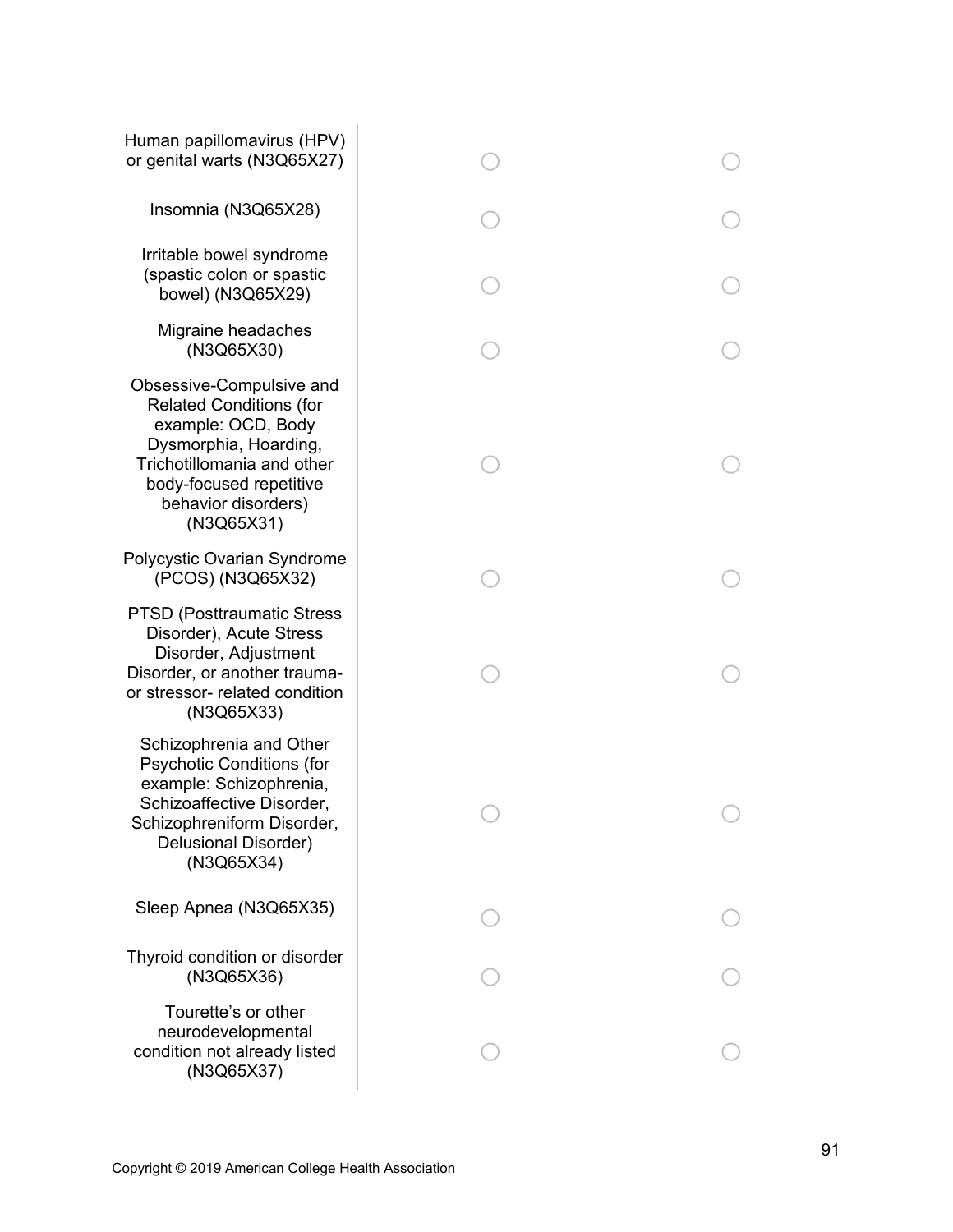| Traumatic brain injury (TBI)<br>(N3Q65X38)                                                                                     |  |
|--------------------------------------------------------------------------------------------------------------------------------|--|
| Urinary system disorder (for<br>example: bladder or kidney<br>disease, urinary reflux,<br>interstitial cystitis)<br>(N3Q65X39) |  |

# N3Q65Y **Within the last 12 months, to what extent did your ongoing or chronic condition(s) negatively affect your academic performance? (Please select the most serious outcome below)**

 $\bigcirc$  My condition(s) did not affect my academic performance (1)

 $\bigcirc$  My condition(s) negatively impacted my performance in a class (2)

 $\bigcirc$  My condition(s) delayed progress towards my degree (3)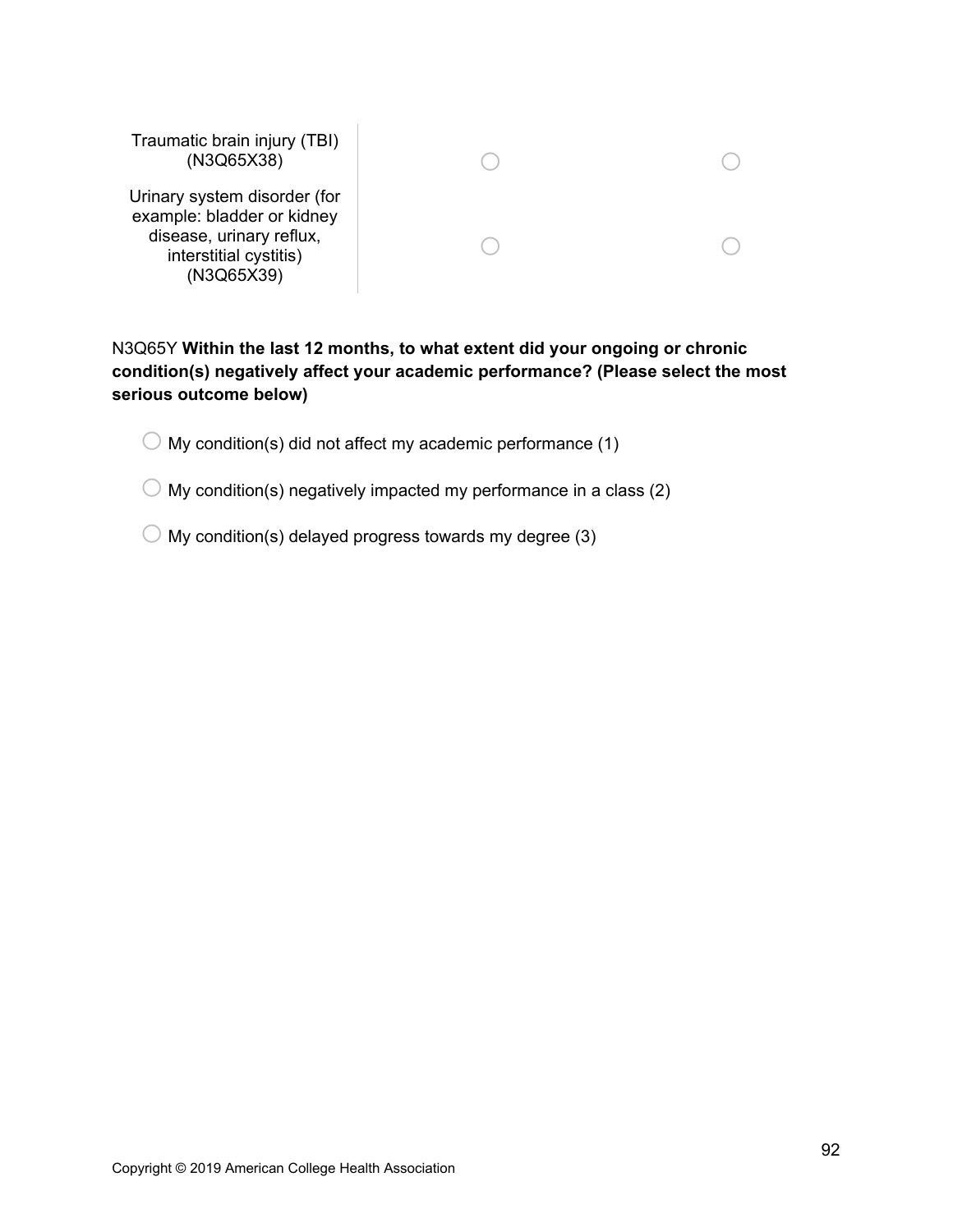## **Impediments to Academic Performance**

## N3Q66

**Within the last 12 months, have any of the following affected your academic performance? (Please select the most serious outcome for each item below)**

|                                                                                                                     | I did not<br>experience this<br>issue/not<br>applicable (1) | I have<br>experienced<br>this issue, but<br>my academics<br>have not been<br>affected (2) | I have<br>experienced<br>this issue and it<br>negatively<br>impacted my<br>performance in<br>$a$ class $(3)$ | I have<br>experienced<br>this issue and<br>it delayed<br>progress<br>towards my<br>degree $(4)$ |
|---------------------------------------------------------------------------------------------------------------------|-------------------------------------------------------------|-------------------------------------------------------------------------------------------|--------------------------------------------------------------------------------------------------------------|-------------------------------------------------------------------------------------------------|
| Assault (physical)<br>(N3Q66A)                                                                                      |                                                             |                                                                                           |                                                                                                              |                                                                                                 |
| Assault (sexual)<br>(N3Q66B)                                                                                        |                                                             |                                                                                           |                                                                                                              |                                                                                                 |
| Allergies (N3Q66C)                                                                                                  |                                                             |                                                                                           |                                                                                                              |                                                                                                 |
| Anxiety (N3Q66D)                                                                                                    |                                                             |                                                                                           |                                                                                                              |                                                                                                 |
| Attention-<br>Deficit/Hyperactivity<br>Disorder (ADHD) or<br><b>Attention-Deficit</b><br>Disorder (ADD)<br>(N3Q66E) |                                                             |                                                                                           |                                                                                                              |                                                                                                 |
| Concussion or<br><b>Traumatic Brain</b><br>Injury (TBI) (N3Q66F)                                                    |                                                             |                                                                                           |                                                                                                              |                                                                                                 |
| Depression<br>(N3Q66G)                                                                                              |                                                             |                                                                                           |                                                                                                              |                                                                                                 |
| Eating<br>disorder/problem<br>(N3Q66H)                                                                              |                                                             |                                                                                           |                                                                                                              |                                                                                                 |
| Headaches/migraines<br>(N3Q66I)                                                                                     |                                                             |                                                                                           |                                                                                                              |                                                                                                 |
| Influenza or influenza<br>like illness (the flu)<br>(N3Q66J)                                                        |                                                             |                                                                                           |                                                                                                              |                                                                                                 |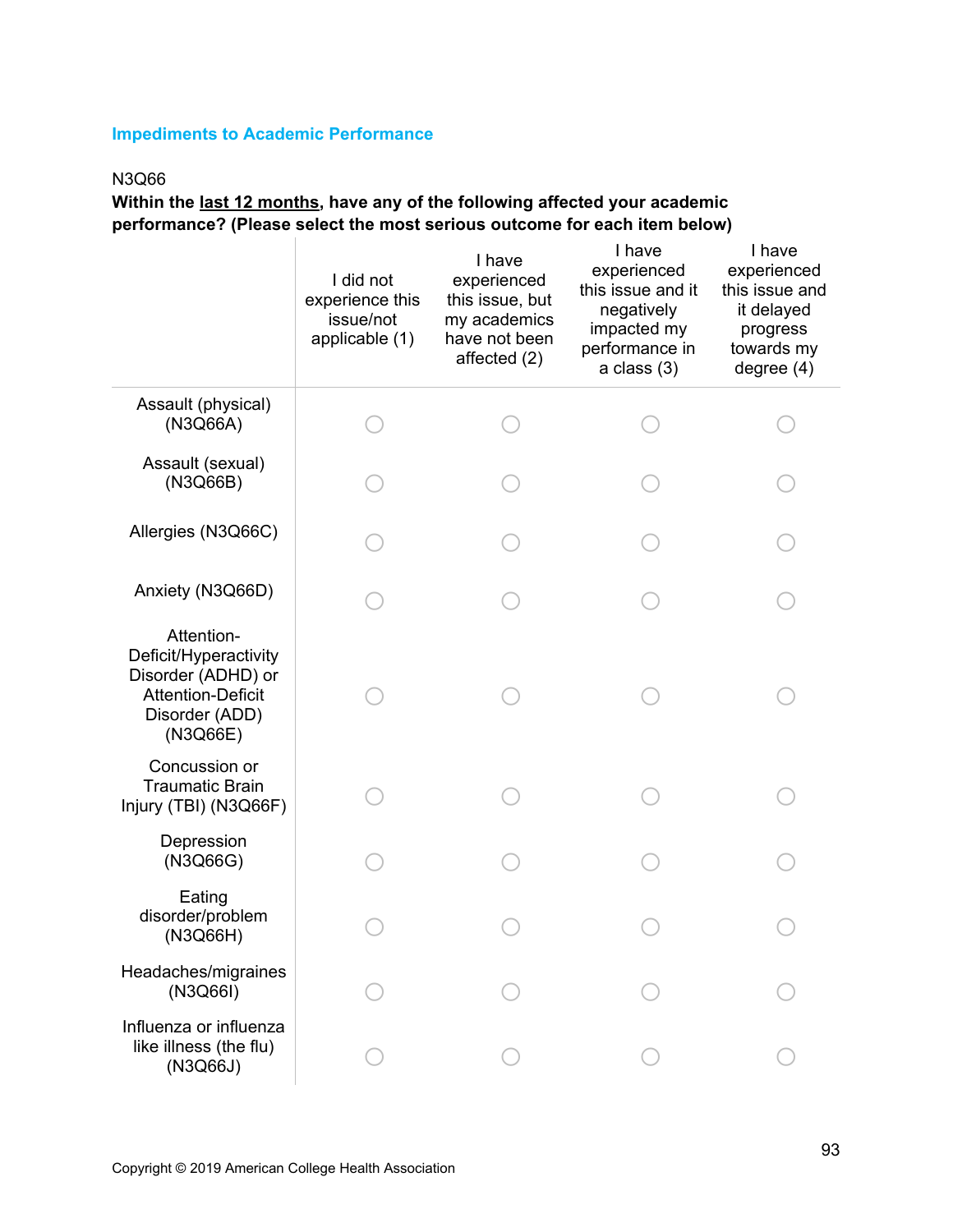| Injury (for example:<br>burn, sprain or<br>broken bone)<br>excluding concussion<br>or TBI (N3Q66K)                |  |  |
|-------------------------------------------------------------------------------------------------------------------|--|--|
| PMS (Premenstrual<br>Syndrome), painful<br>periods, or menstrual<br>cramping) (N3Q66L)                            |  |  |
| <b>Post Traumatic</b><br><b>Stress Disorder</b><br>(PTSD) (N3Q66M)                                                |  |  |
| Short-term illness,<br>excluding upper<br>respiratory illness<br>and influenza<br>(N3Q66N)                        |  |  |
| <b>Upper respiratory</b><br>illness (for example:<br>sinus infection, colds,<br>or sore throat, etc.)<br>(N3Q66O) |  |  |
| Sleep difficulties<br>(N3Q66P)                                                                                    |  |  |
| Stress (N3Q66Q)                                                                                                   |  |  |
| Other issue not<br>previously reported<br>(please specify)<br>(N3Q66R)                                            |  |  |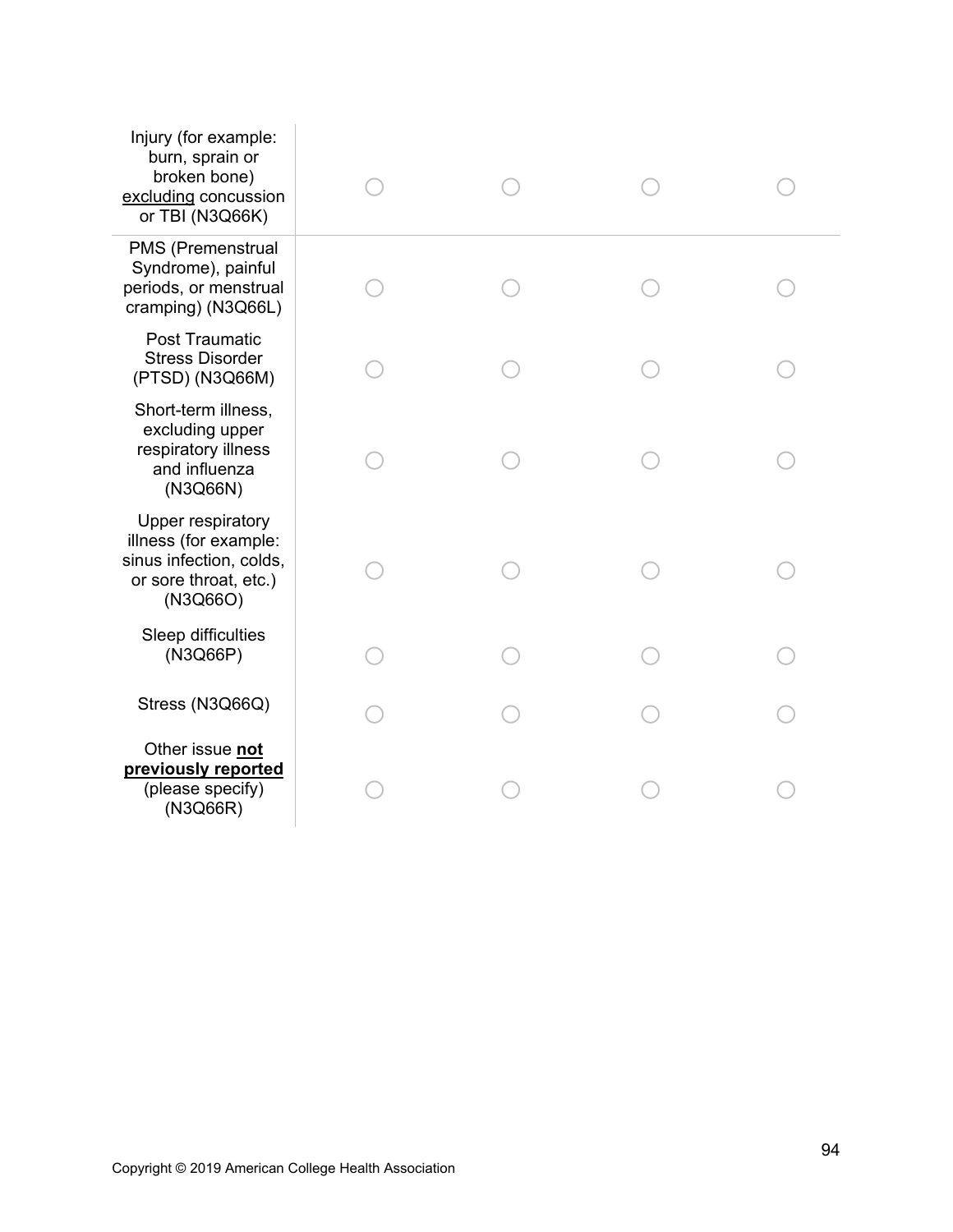## **Demographic Characteristics**

**This part of the survey will help us understand your personal characteristics. There may be limitations to the response options provided, and the response categories offered may not represent your full identity nor use the language you prefer. We care about all identities and experiences and ask that you indicate which choice best describes you.**

N3Q67A **What sex were you assigned at birth?**

 $\bigcirc$  Female (1)

 $\bigcirc$  Male (2)

 $\bigcirc$  Intersex (3)

## N3Q67B **Do you identify as transgender?**

 $\bigcirc$  No (1)

 $\bigcirc$  Yes (2)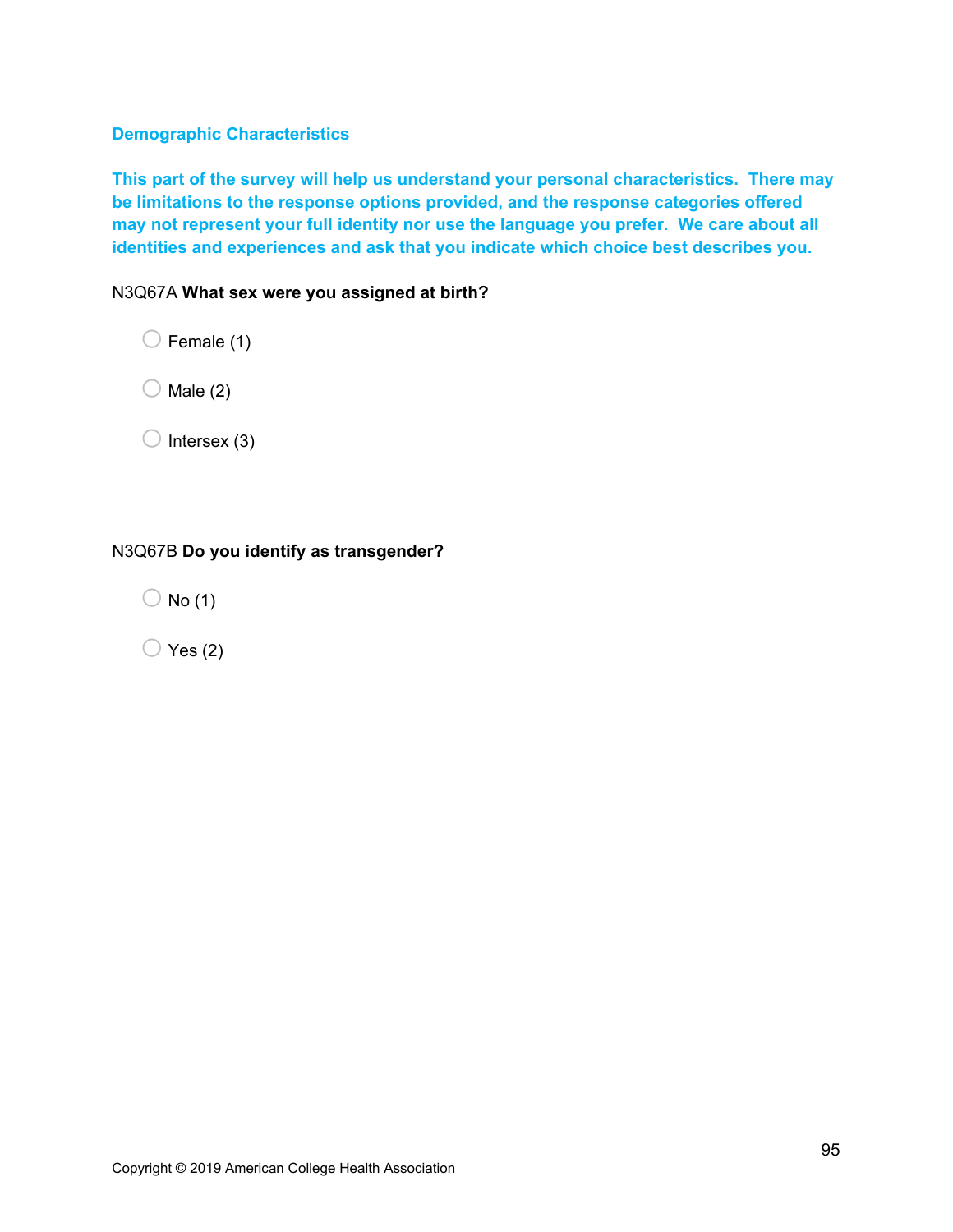## N3Q67C **Which term do you use to describe your gender identity?**

- $\bigcirc$  Woman or female (1)
- $\bigcirc$  Man or male (2)
- $\bigcirc$  Trans woman (3)
- $\bigcirc$  Trans man (4)
- $\bigcirc$  Genderqueer (5)
- $\bigcirc$  Agender (7)
- $\bigcirc$  Genderfluid (8)
- $\bigcirc$  Intersex (10)
- $\bigcirc$  Non-binary (9)

 $\bigcirc$  My identity is not listed above (please specify) (6) \_\_\_\_\_\_\_\_\_\_\_N3Q67CTEXT

#### **Notes on recoding N2Q67C:**

- Students who select "my identity is not listed above" (6) on N3Q67C and indicate a cisgender response for N3Q67CTEXT are recoded either female (1) or male (2) for N3Q67C.
- No additional recoding is done for N3Q67C.
- Students original text responses in N3Q67CTEXT remain unchanged in the data file. To identify cases recoded by ACHA, look for responses in N3Q67CTEXT that have a code other than 6 in N3Q68.
- You may choose to adopt different recoding rules in working with this data and are encouraged to document those rules.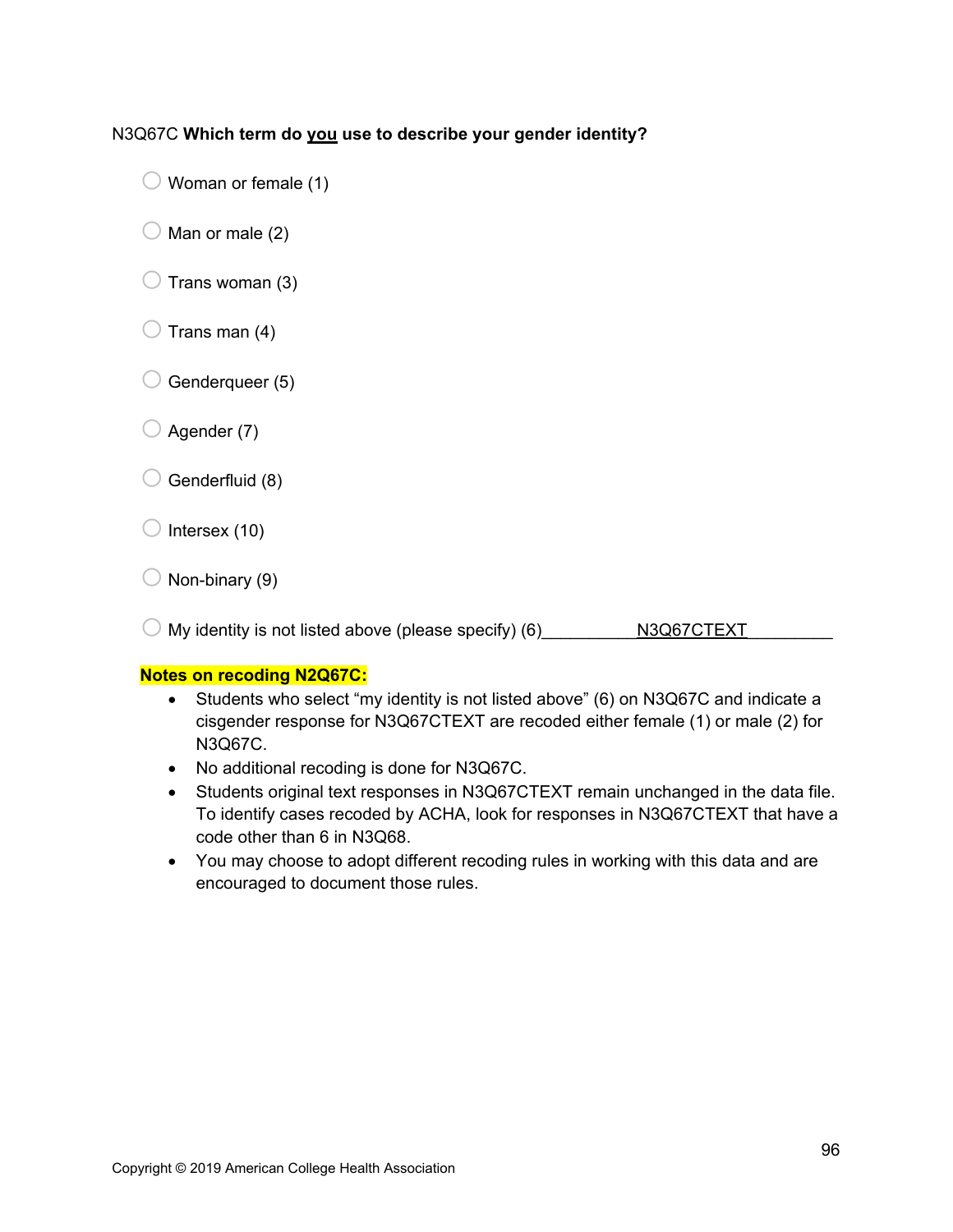#### N3Q68 **What term best describes your sexual orientation?**

- $\bigcirc$  Straight/Heterosexual (9)
- $\bigcirc$  Bisexual (2)
- $\bigcirc$  Gay (3)
- $\bigcirc$  Lesbian (4)
- $\bigcirc$  Pansexual (5)
- $\bigcirc$  Queer (6)
- $\bigcirc$  Questioning (7)

 $\bigcirc$  My identity is not listed above (please specify) (10)\_\_\_\_\_\_\_\_\_\_N3Q68TEXT

#### **Notes on recoding for N3Q68:**

- Students selecting "my identity is not listed above" (10) and specifying Asexual, Ace, or Aces in N3Q68TEXT are recoded Asexual (1) for N3Q68.
- Students selecting "my identity is not listed above" (10) and specifying "straight" in N3Q68TEXT are recoded Straight/Heterosexual (9) for N3Q68.
- Students who indicate more than one sexual orientation in N3Q68TEXT are NOT recoded.
- No additional recoding is done for N3Q68.
- Students original text responses in N3Q68TEXT remain unchanged in the data file. To identify cases recoded by ACHA, look for responses in N3Q68TEXT that have a code other than 10 in N3Q68.
- You may choose to adopt different recoding rules in working with this data and are encouraged to document those rules.

#### N3Q69 **How old are you?**

\_\_\_\_\_\_\_ Years

## **What is your height in feet (') and inches (")?**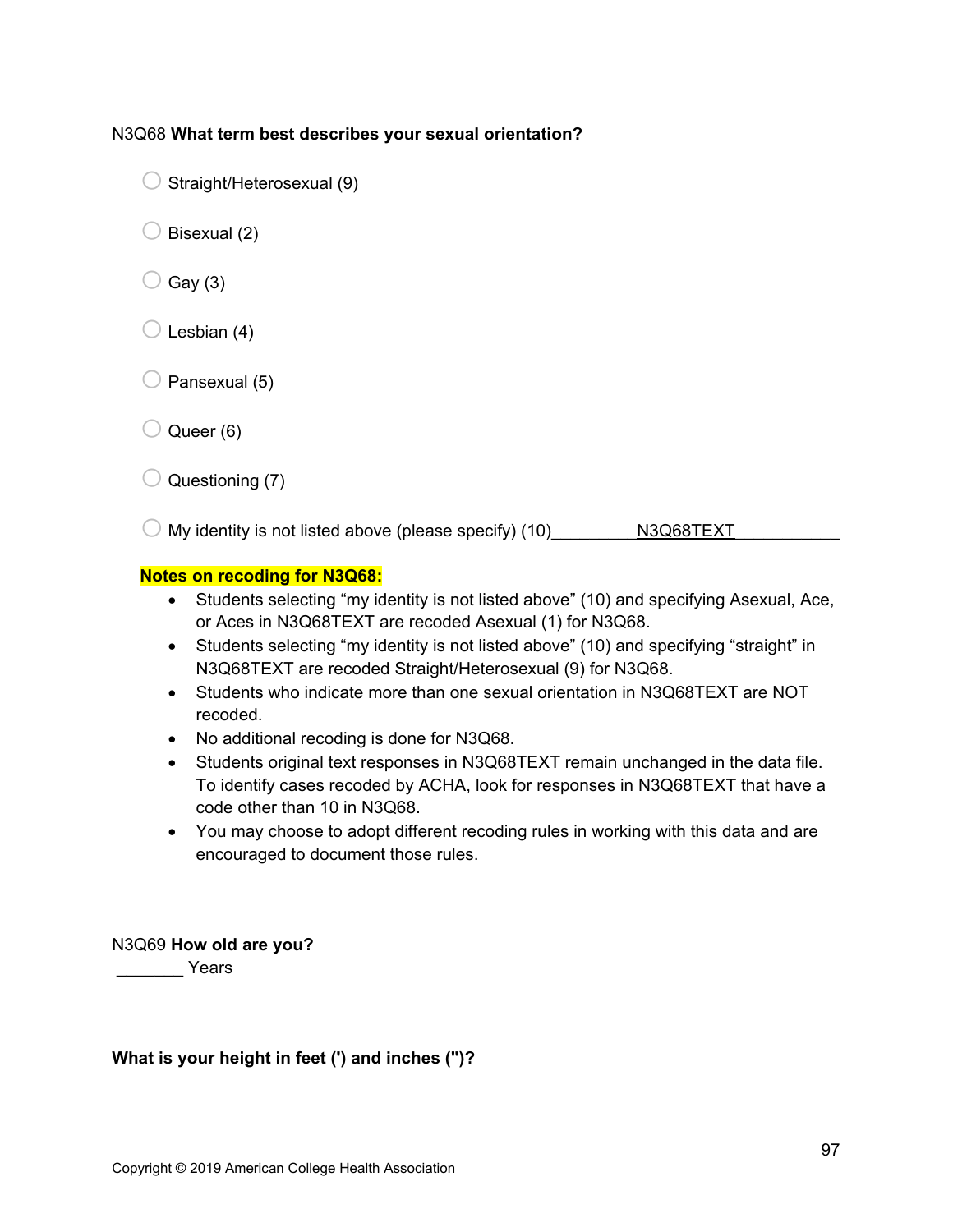**Click** here **for a centimeter to feet/inches conversion calculator**

N3Q70A \_\_\_\_\_\_\_ feet N3Q70B \_\_\_\_\_\_\_ inches

## N3Q71 **What is your weight in pounds?**

## **Click** here **for a kilogram to pound conversion calculator**

**Pounds** 

### N3Q72 **What is your year in school?**

- $\bigcirc$  1st year undergraduate (1)
- $\bigcirc$  2nd year undergraduate (2)
- $\bigcirc$  3rd year undergraduate (3)
- $\bigcirc$  4th year undergraduate (4)
- $\bigcirc$  5th year or more undergraduate (5)
- $\bigcirc$  Master's (MA, MS, MFA, MBA, MPP, MPA, MPH, etc) (6)
- $\bigcirc$  Doctorate (PhD, EdD, MD, JD, etc) (7)
- $\bigcirc$  Not seeking a degree (8)
- o Other (please specify) (9) \_\_\_\_\_\_\_\_\_\_\_\_ N3Q72TEXT \_\_\_\_\_\_\_\_\_\_\_\_\_\_\_\_\_\_\_\_\_\_\_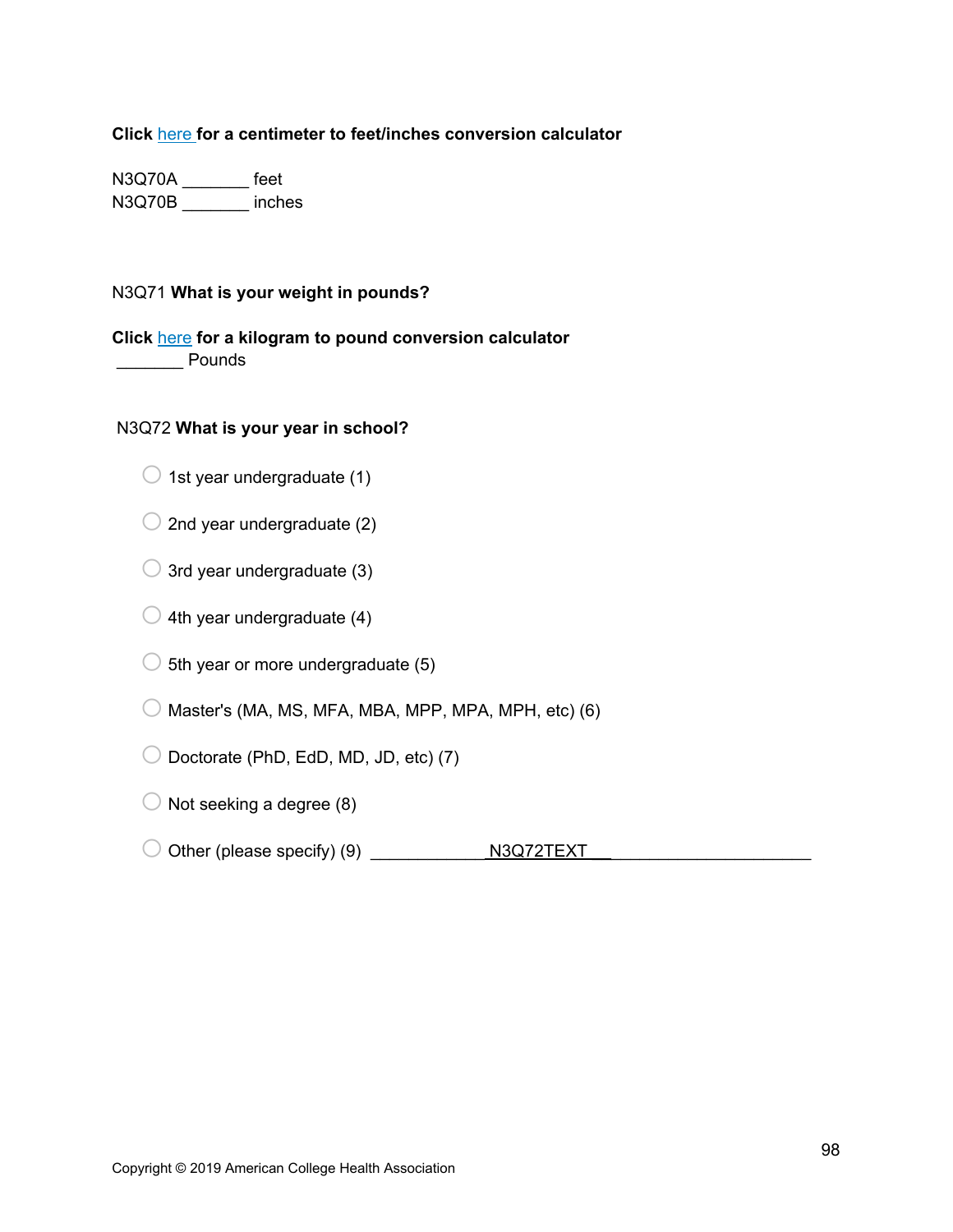#### N3Q73 **What is your enrollment status?**

 $\bigcirc$  Full-time (1)

 $\bigcirc$  Part-time (2)

o Other (please specify): (3)\_\_\_\_\_\_\_\_\_\_\_\_\_N3Q73TEXT\_\_\_\_\_\_

## N3Q73A **I am taking classes this term***:*

 $\bigcirc$  Entirely online (2)

 $\bigcirc$  A mix of in-person and online classes (3)

(if they select "Entirely online" or "A mix of in-person and online classes")

QCOVID21 **Were it not for the COVID-19 pandemic, I would prefer to take most of my classes:**

 $\bigcirc$  In-person (1)  $\bigcirc$  Online (2)

QCOVID22 **I am at a different college/university than I had planned to attend because of the COVID-19 pandemic.**

 $\bigcirc$  No (1)

 $\bigcirc$  Yes (2)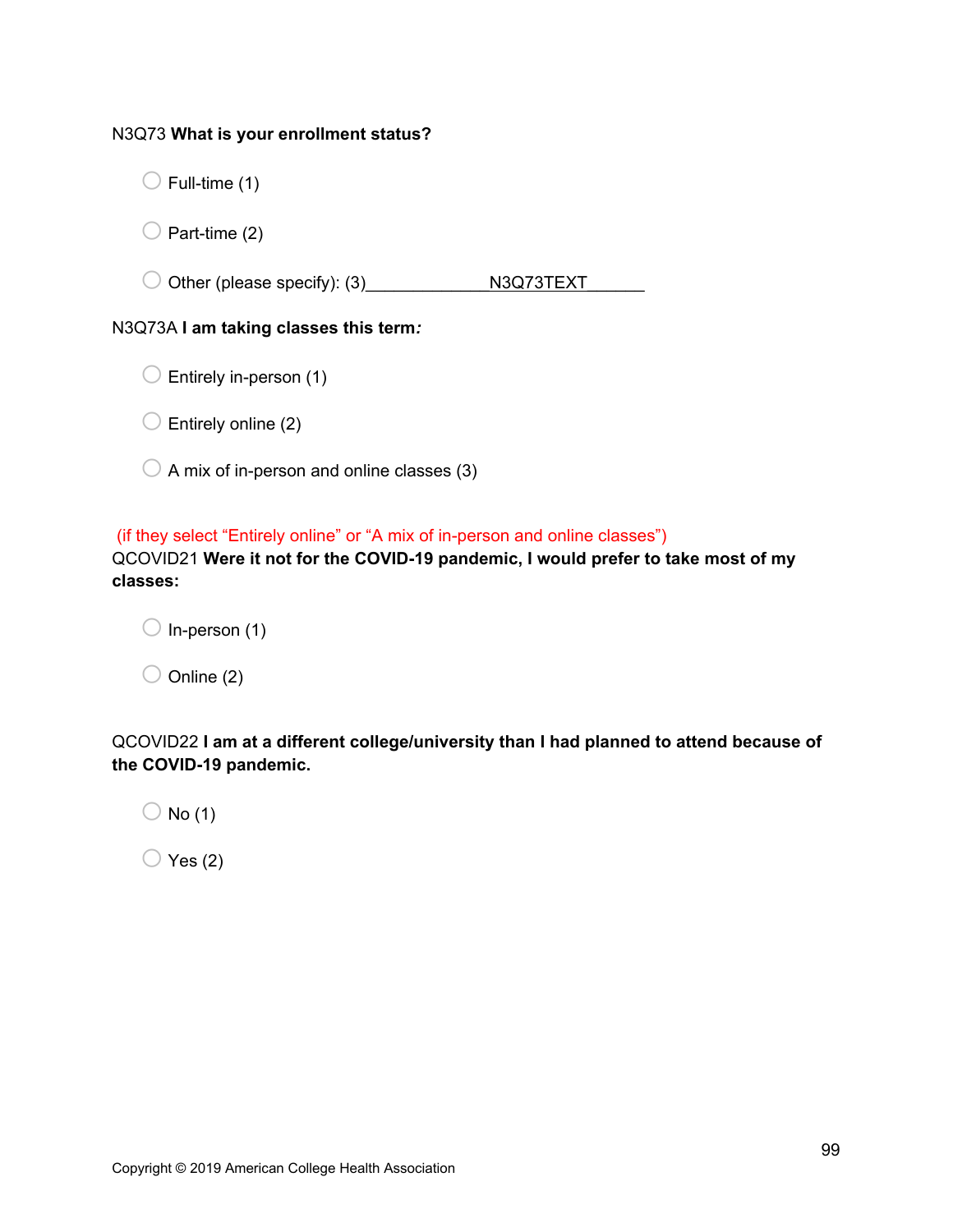N3Q74 **Do you have a visa (for example: F-1, J-1, or M-1) to study or work in the United States?** 

|  | No (1) |
|--|--------|
|--|--------|

 $\bigcirc$  Yes (2)

N3Q75A **How do you usually describe yourself? (Please select ALL that apply)** ("0" indicates that the option was not selected, "1" indicates that the option was selected)

| American Indian or Native Alaskan (1)                             |
|-------------------------------------------------------------------|
| Asian or Asian American (2)                                       |
| Black or African American (3)                                     |
| Hispanic or Latino/a/x (4)                                        |
| Middle Eastern/North African (MENA) or Arab Origin (5)            |
| Native Hawaiian or Other Pacific Islander Native (6)              |
| White (7)                                                         |
| Biracial or Multiracial (8)                                       |
| My identity is not listed above (please specify) (9)<br>N3Q75TEXT |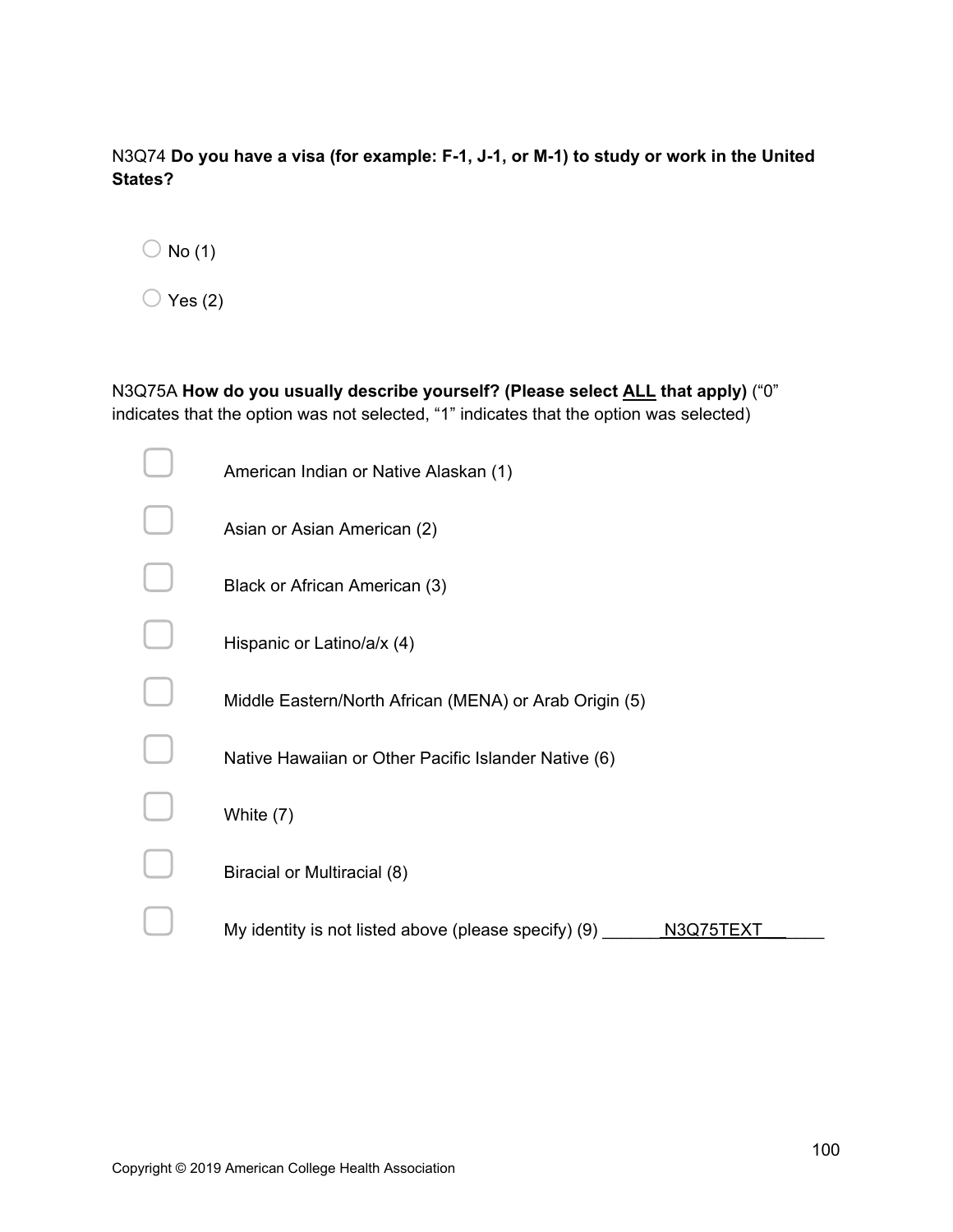# (if they select "Hispanic or Latino/a/x" in N3Q75A)

N3Q75B **Are you? (Please select ALL that apply)** ("0" indicates that the option was not selected, "1" indicates that the option was selected)

| Mexican, Mexican American, Chicano (1)                                         |
|--------------------------------------------------------------------------------|
| Puerto Rican (2)                                                               |
| Cuban (3)                                                                      |
| Another Hispanic, Latino/a/x, or Spanish origin (please specify)(4) N3Q75BTEXT |
|                                                                                |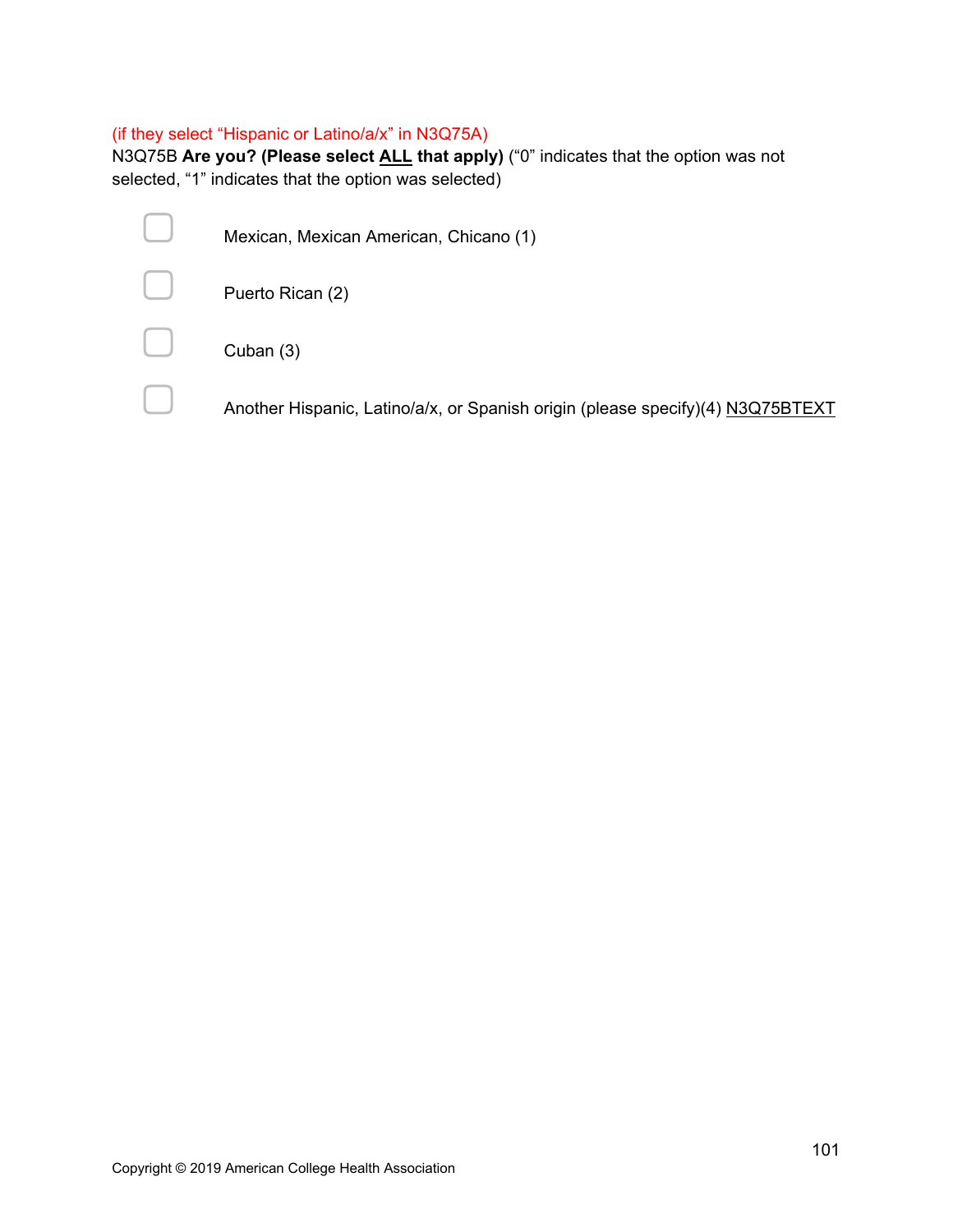#### (if they select "Asian or Asian American" in N3Q75A)

N3Q75C **Are you? (Please select ALL that apply)** ("0" indicates that the option was not selected, "1" indicates that the option was selected)

| East Asian (for example: Chinese, Japanese, or Korean) (1)                   |
|------------------------------------------------------------------------------|
| Southeast Asian (for example: Cambodian, Vietnamese, Hmong, or Filipino) (2) |
| South Asian (for example: Indian, Pakistani, Nepalese, or Sri Lankan) (3)    |
| Other Asian (please specify) (4) N3Q75CTEXT                                  |

## N3Q76 **What is your relationship status?**

 $\bigcirc$  Not in a relationship (1)

 $\bigcirc$  In a relationship but not married/partnered (2)

 $\bigcirc$  Married/partnered (3)

# N3Q77A **Are you a member of a social fraternity or sorority?**

- $\bigcirc$  No (1)
- $\bigcirc$  Yes (2)

# N3Q77B **Do you live in a fraternity or sorority residence?**

- $\bigcirc$  No (1)
- $\bigcirc$  Yes (2)

(only if they select "no" in N3Q77B, they will see this question) N3Q78 **Where do you currently live?**

- $\bigcirc$  Campus or university housing (1)
- $\bigcirc$  Parent/guardian/other family member's home (2)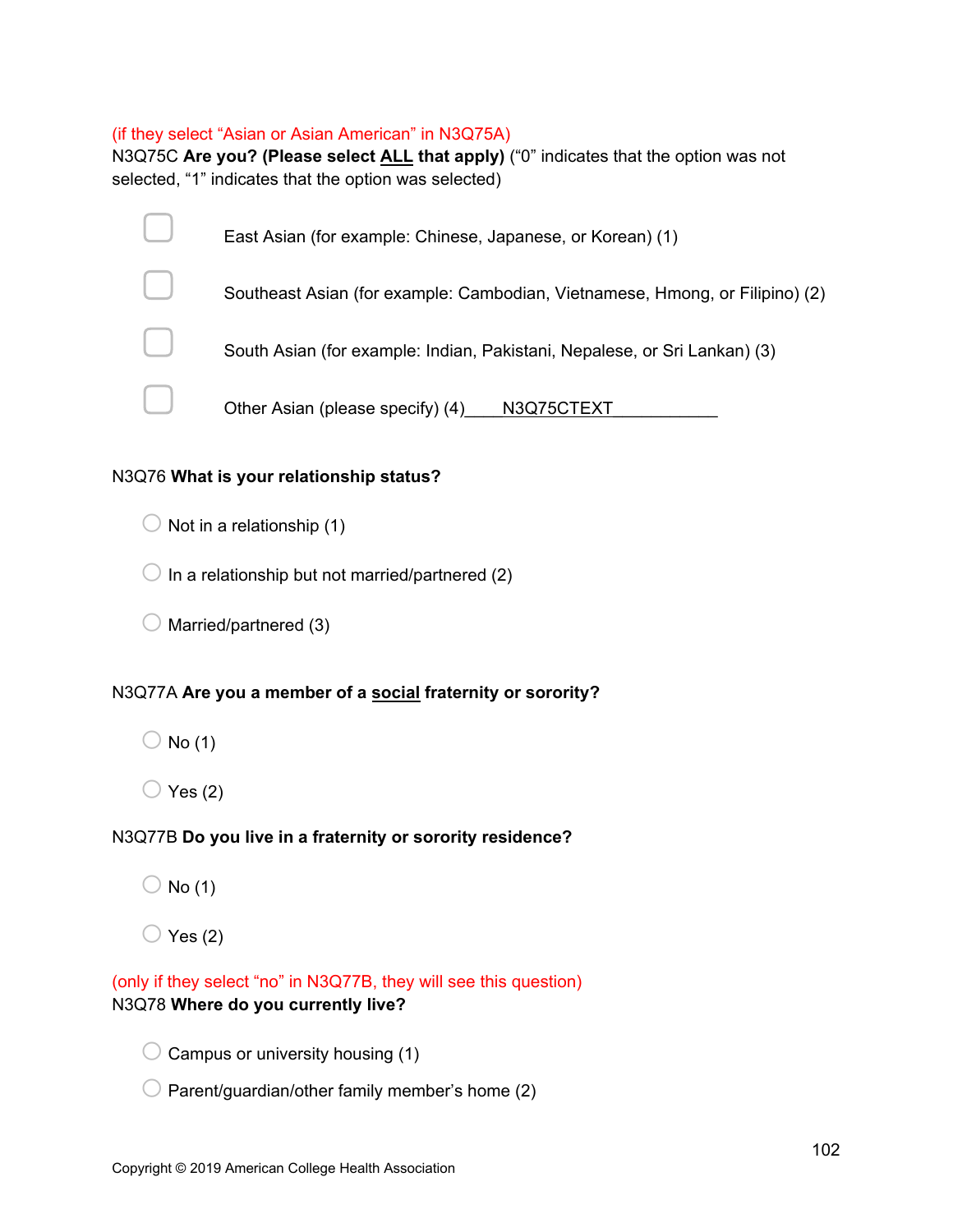$\bigcirc$  Off-campus or other non-university housing (3)

 $\bigcirc$  Temporarily staying with a relative, friend, or "couch surfing" until I find housing (4)

 $\bigcirc$  I don't currently have a place to live (5)

 $\bigcirc$  Other (please specify) (6)  $\bigcirc$  N3Q78TEXT

**The next question asks about your access to health insurance. Health insurance helps pay for things like hospitalizations, surgery, emergency care, and specialty care. Health insurance typically covers medical care beyond what a registered student might be eligible for at a campus student health center.**

N3Q79 **What is your primary source of health insurance?**

 $\bigcirc$  I have a college/university Student Health Insurance Plan (1)

 $\bigcirc$  I am covered by my parent/guardian's plan (2)

 $\bigcirc$  I am covered by my employer-based plan (or my spouse/partner's employer-based plan) (3)

 $\bigcirc$  I have Medicaid, Medicare, SCHIP, or VA/Tricare coverage (4)

 $\bigcirc$  I bought a plan on my own (5)

 $\bigcirc$  I don't have health insurance (6)

 $\bigcirc$  I don't know if I have health insurance (7)

 $\bigcirc$  I have health insurance, but I don't know the primary source (8)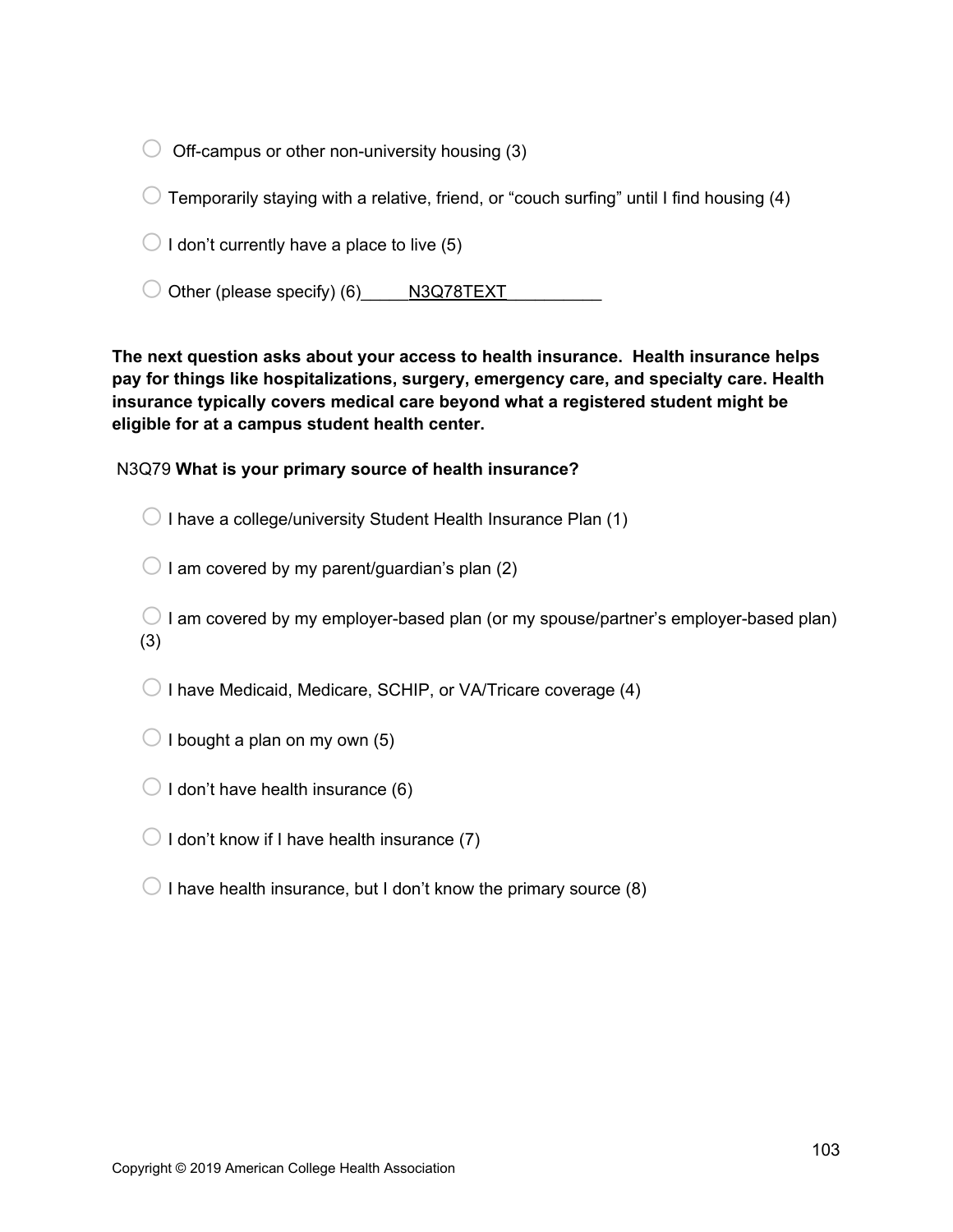# N3Q80 **What is your approximate cumulative grade average?**

- $\bigcirc$  A+ (1)
- $\bigcirc$  A (2)
- $\bigcirc$  A- (3)
- $O$  B+ (4)
- $\bigcirc$  B (5)
- $\bigcirc$  B- (6)
- $\bigcirc$  C+ (7)
- $\bigcirc$  C (8)
- $\bigcirc$  C- (9)
- $O = D + (10)$
- $\bigcirc$  D (11)
- $O$  D- (12)
- $\bigcirc$  F (13)
- $\bigcirc$  N/A (14)

# N3Q81 **Do you participate in organized college athletics at any of the following levels? (Please mark the appropriate column for each row)**

|                      | No(1) | Yes(2) |
|----------------------|-------|--------|
| Varsity (N3Q81A)     |       |        |
| Club Sports (N3Q81B) |       |        |
| Intramurals (N3Q81C) |       |        |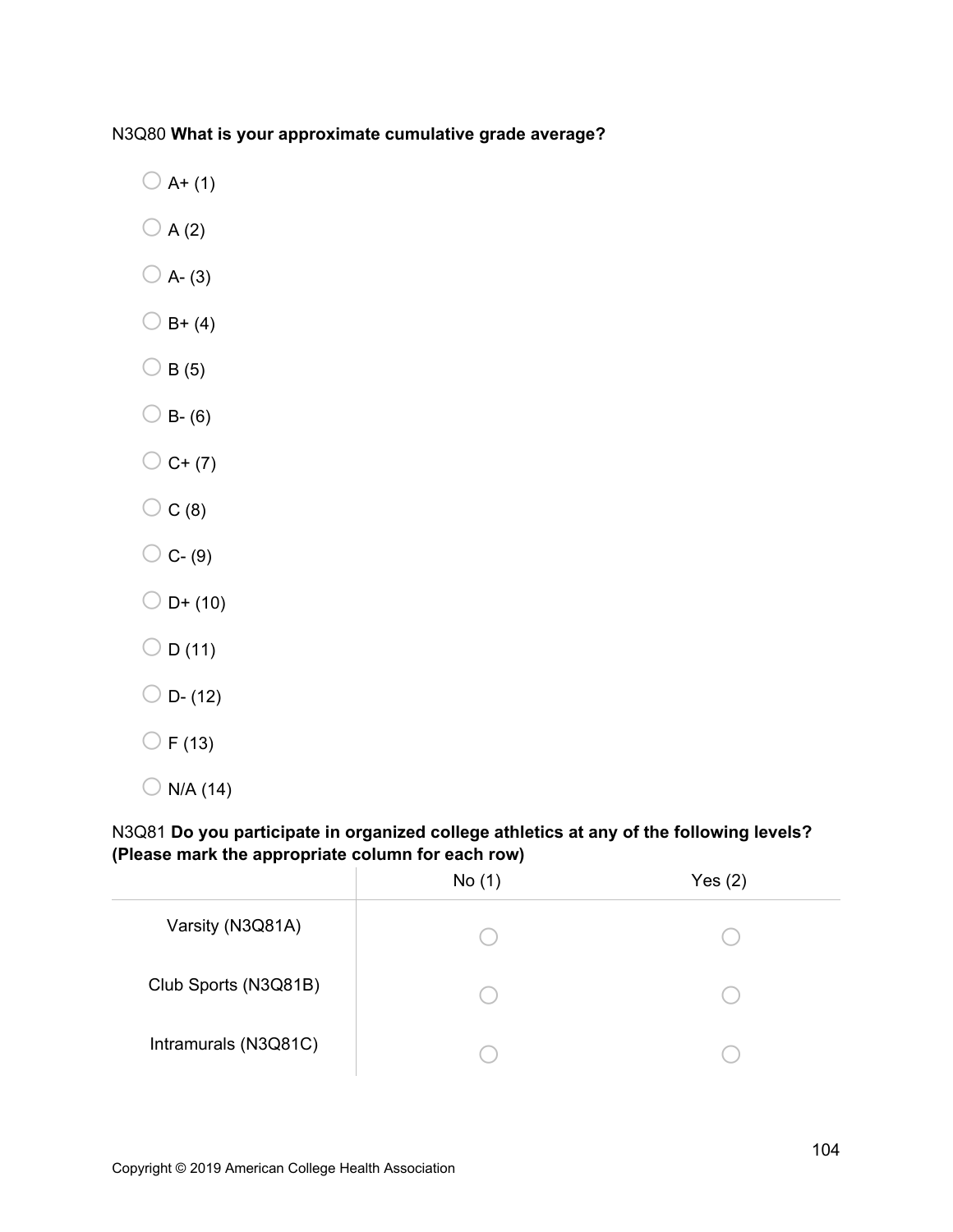# N3Q82 **Do you have any of the following? (Please mark the appropriate column for each row)**

|                                                                       | No (1) | Yes $(2)$ |
|-----------------------------------------------------------------------|--------|-----------|
| Attention-Deficit/Hyperactivity<br>Disorder (ADD or ADHD)<br>(N3Q82A) |        |           |
| Autism Spectrum Disorder<br>(N3Q82B)                                  |        |           |
| Deaf/Hearing loss (N3Q82C)                                            |        |           |
| Learning disability (N3Q82D)                                          |        |           |
| Mobility/Dexterity disability<br>(N3Q82E)                             |        |           |
| Blind/Low Vision (N3Q82F)                                             |        |           |
| Speech or language disorder<br>(N3Q82G)                               |        |           |

# N3Q83 **Are you currently or have you been a member of the Armed Services?**

- $\bigcirc$  No (1)
- o Yes and I **have** served in a geographic area of hazardous duty (2)
- o Yes and I **have not** served in a geographic area of hazardous duty (3)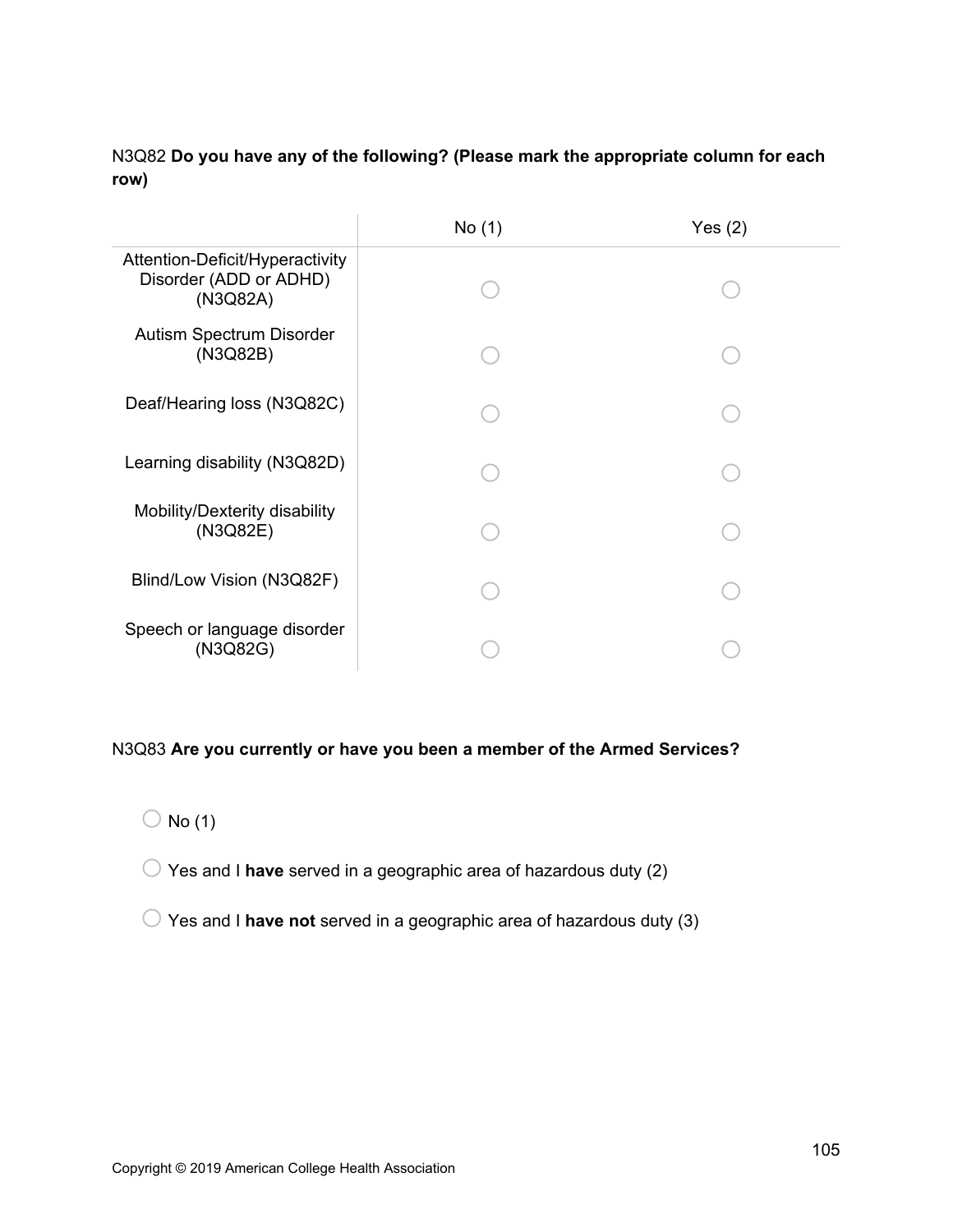N3Q84 **What is the highest level of education completed by either of your parents (or guardians)?**

- $\bigcirc$  Did not finish high school (1)
- $\bigcirc$  High school diploma or GED (2)

 $\bigcirc$  Attended college but did not complete degree (3)

 $\bigcirc$  Associate's degree (AA, AS, etc.) or trade/technical training (4)

 $\bigcirc$  Bachelor's degree (BA, BS, etc.) (5)

 $\bigcirc$  Master's degree (MA, MS, MFA, MBA, MPP, MPA, MPH, etc.) (6)

 $\bigcirc$  Doctoral or professional degree (PhD, EdD, JD, MD, etc.) (7)

 $\bigcirc$  Don't know (8)

N3Q85 **Are you a parent or guardian of a child under the age of 18 or do you have primary responsibility for someone else's child/children under the age of 18?**

 $\bigcirc$  No (1)

 $\bigcirc$  Yes (2)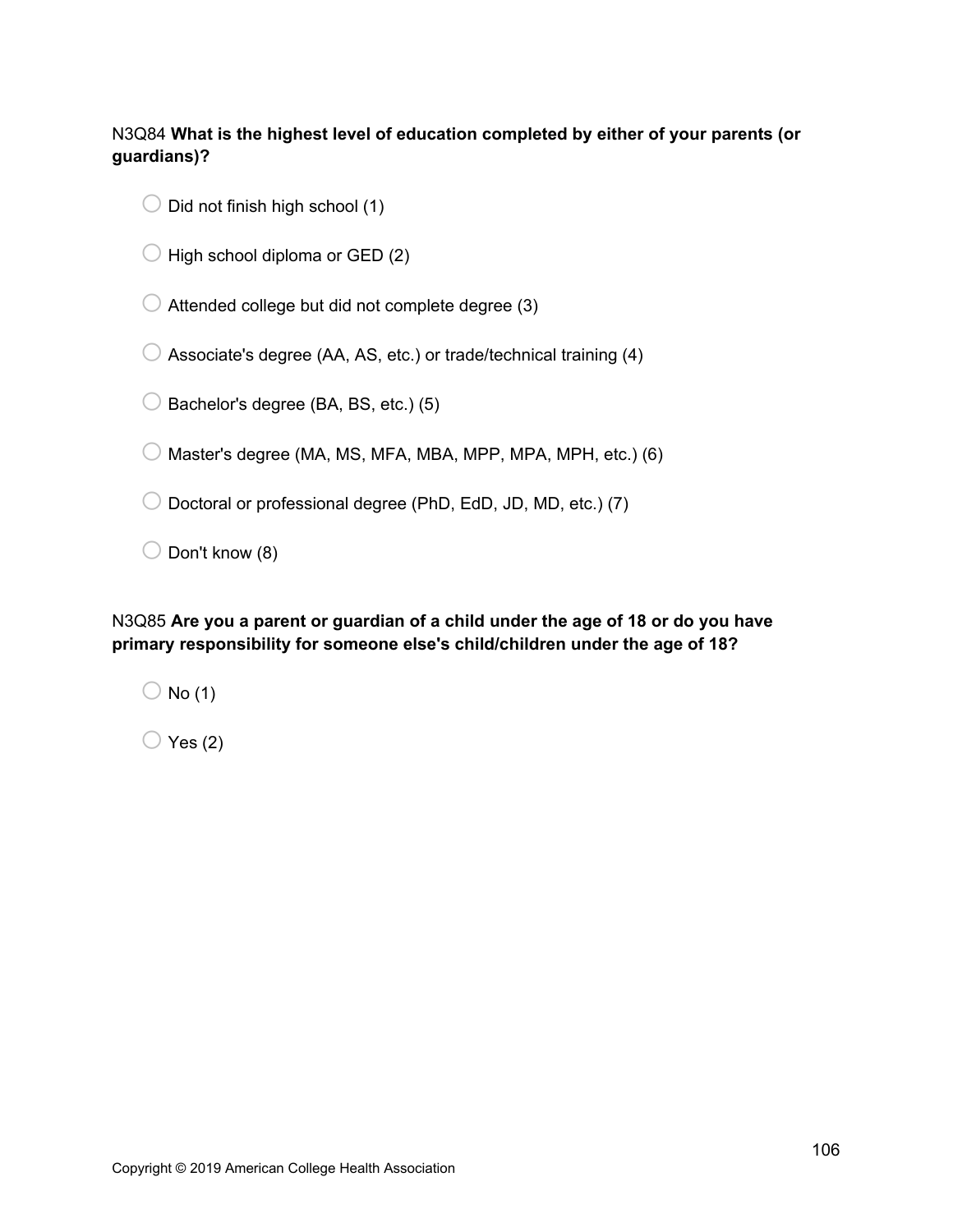*The optional firearms/gun violence questions will appear next if your campus selected to include them* 

## **Firearms**

**The following section asks about your access to firearms and your level of concern about gun violence on campus.** 

#### N3Q86A **Do you have access to a gun/firearm?**

 $\bigcirc$  No (1)

 $\bigcirc$  Yes (2)

N3Q86B **During the last 30 days, on how many days did you carry a gun/firearm on campus?** 

\_\_\_\_\_\_\_ Days

### N3Q86C **To what extent are you concerned about gun violence on campus?**

 $\bigcirc$  Not at all concerned (1)

 $\bigcirc$  Slightly concerned (2)

 $\bigcirc$  Moderately concerned (3)

 $\bigcirc$  Very concerned (4)

 $\bigcirc$  Extremely concerned (5)

#### *Any campus-specific extra questions will always begin with N3Q87*

**SCHOOLID** is a variable used to identify cases coming from the same institution within a given survey period.

**HT\_INCH** height in inches

**WTKG** weight in kilograms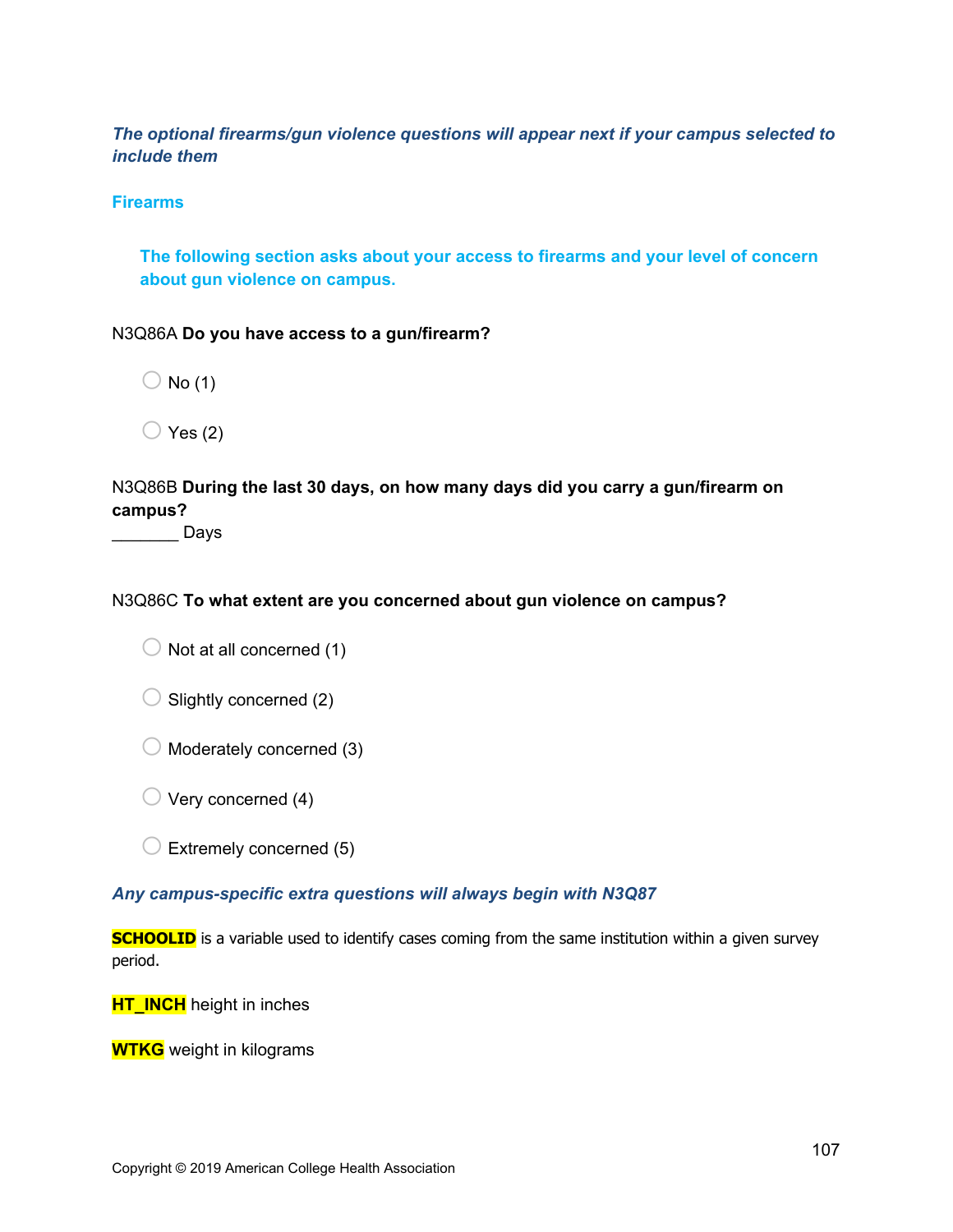**Estimated Blood Alcohol Concentration (BAC)** is based on the reported number of drinks consumed the last time they "partied" or socialized (N3Q26), their approximate length of time of consumption (N3Q26), sex (N3Q67A), weight (N3Q71), and an average rate of ethanol metabolism (.015 g/100mL/hour.) BAC is a continuous variable.

**RBAC1** collapses the continuous variable, estimated BAC, into a categorical variable where (1= YES) for those students with an estimated BAC under 0.08% the last time they "partied" or socialized.

**RBAC2** collapses the continuous variable, estimated BAC, into a categorical variable where (1= YES) for those students with an estimated BAC under 0.10% the last time they "partied" or socialized.

**Estimated Body Mass Index (BMI)** is based on self-reported height (N3Q70A and N3Q70B) and weight (N3Q71) and is a continuous variable. The calculation for computing BMI is weight  $(kg)$  / [height  $(m)$ ]<sup>2</sup>.

**RBMI** is the continuous BMI variable recoded into the following categories identified by the World Health Organization:

- $(1)$  BMI <18.5 Underweight
- $(2)$  BMI 18.5-24.9 Healthy Weight
- $(3)$  BMI 25-29.9 Overweight
- $(4)$  BMI 30-34.5 Class I Obesity
- $(5)$  BMI 35-39.9 Class II Obesity
- $(6)$  BMI  $\geq$  40 Class III Obesity

**USDAFI** – USDA Food Security 6-item Short Scale Score (5 items when self-administered) (0- 6)

**RUSDAFI** – USDA Food Security 6-item Short Scale Score collapsed

- $(1)$  Very low food security (5-6)
- $(2)$  Low food security  $(2-4)$
- $(3)$  High or marginal food security (0-1)

**KESSLER6** – Kessler 6 Screening for Non-Specific Serious Mental Illness Score (0-24)

**RKESSLER6** – Kessler 6 Screening for Non-Specific Serious Mental Illness Score Collapsed

- $(1)$  No or low psychological distress  $(0-8)$
- (2) Moderate psychological distress (9-12)
- (3) Serious psychological distress (13-24)

**ULS3** – UCLA Loneliness Scale Score (3-9)

- **RULS3** UCLA Loneliness Scale Score Collapsed
	- $(1)$  Negative for loneliness  $(3-5)$
	- (2) Positive for loneliness (6-9)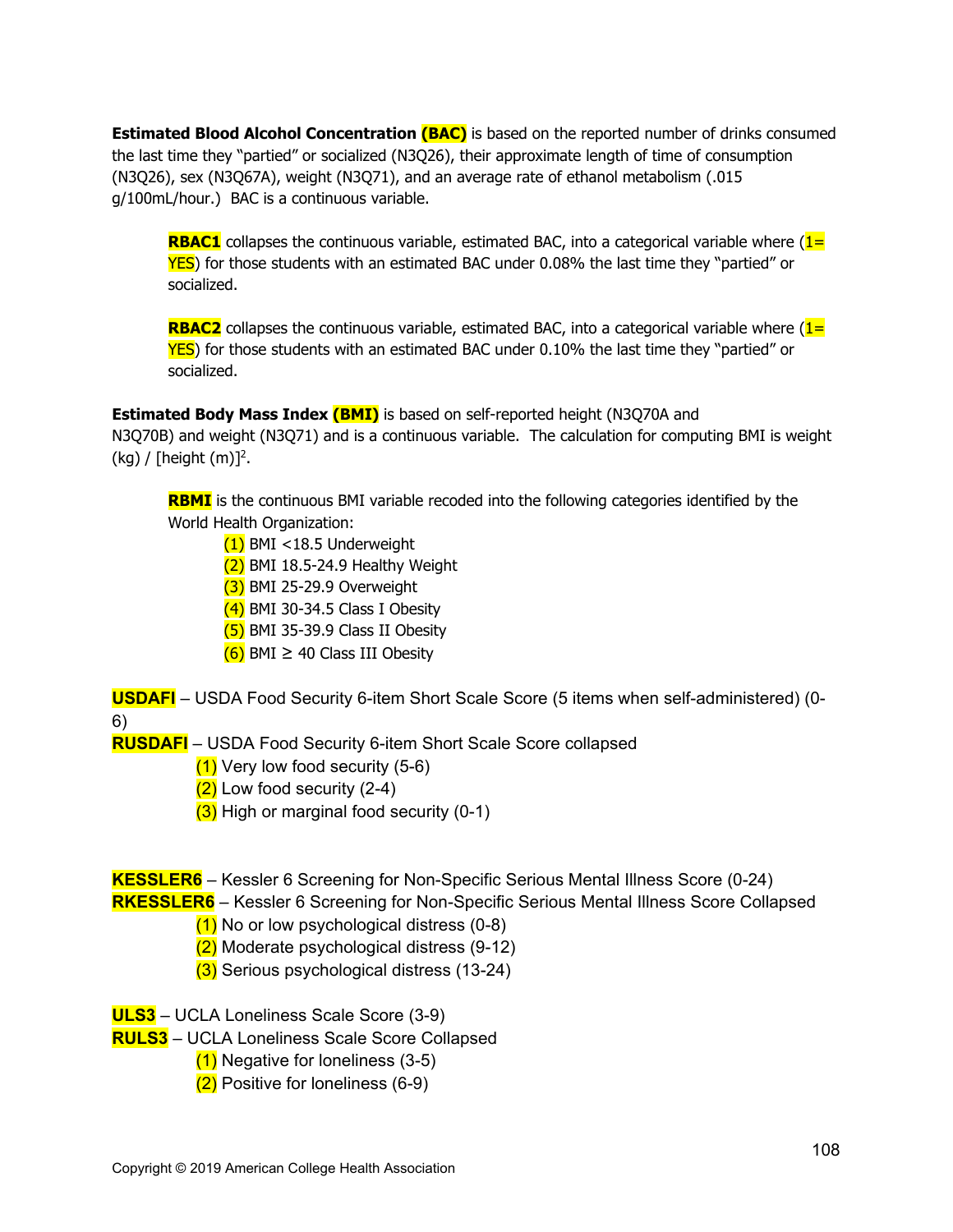**SBQR** – Suicide Behavior Questionnaire-Revised (SBQR) Screening Score (3-18)

- **RSBQR** Suicide Behavior Questionnaire-Revised (SBQR) Screening Score
	- (1) Negative suicidal screening (3-6)
	- (2) Positive suicidal screening (7-18)

**DIENER** – Diener Flourishing Scale – Psychological Well-Being (PWB) Score (8-56), with higher scores reflecting higher PWB.

**CDRISC2** – The Connor-Davison Resilience Scale (CD-RISC) Score (0-8), with higher scores reflecting greater resilience

## **Alcohol, Smoking and Substance Involvement Screening Test (ASSIST) Substance Specific Involvement Scores (SSIS)**

**SSISTOBACCO** – SSIS Tobacco Score (0-39)

**SSISALCOHOL** – SSIS Alcohol Score (0-39)

**SSISCANNABIS** – SSIS Cannabis Score (0-39)

**SSISCOCAINE** – SSIS Cocaine Score (0-39)

**SSISRXSTIMULANT** – SSIS Prescription Stimulant Score (0-39) – **Adjusted for students with prescriptions for use and report using only as directed (does not take more than prescribed, nor more often than prescribed)**

**SSISMETH** – SSIS Methamphetamine Score (0-39)

**SSISINHALANT** – SSIS Inhalant Score (0-39)

**SSISSEDATIVE** – SSIS Sedative or Sleeping Pill Score (0-39) – **Adjusted for students with prescriptions for use and report using only as directed (does not take more than prescribed, nor more often than prescribed)**

**SSISHALLUCINOGEN** – SSIS Hallucinogen Score (0-39)

**SSISHEROIN** – SSIS Heroin Score (0-39)

**SSISRXOPIOID** – SSIS Prescription Opioid Score (0-39) – **Adjusted for students with prescriptions for use and report using only as directed (does not take more than prescribed, nor more often than prescribed)**

**SSISOTHER-** SSIS Other Drug Score (0-39)

**TOBACCORISK** – SSIS Tobacco Score Collapsed **CANNABISRISK** – SSIS Cannabis Score Collapsed **COCAINERISK** – SSIS Cocaine Score Collapsed **RXSTIMULANTRISK** – Adjusted SSIS Prescription Stimulant Score Collapsed **METHRISK** – SSIS Methamphetamine Score Collapsed **INHALANTRISK** – SSIS Inhalant Score Collapsed **SEDATIVERISK** – Adjusted SSIS Sedative or Sleeping Pills Score Collapsed **HALLUCINOGENRISK** – SSIS Hallucinogen Score Collapsed **HEROINRISK** – SSIS Heroin Score Collapsed **RXOPIOIDRISK** – Adjusted SSIS Prescription Opioid Score Collapsed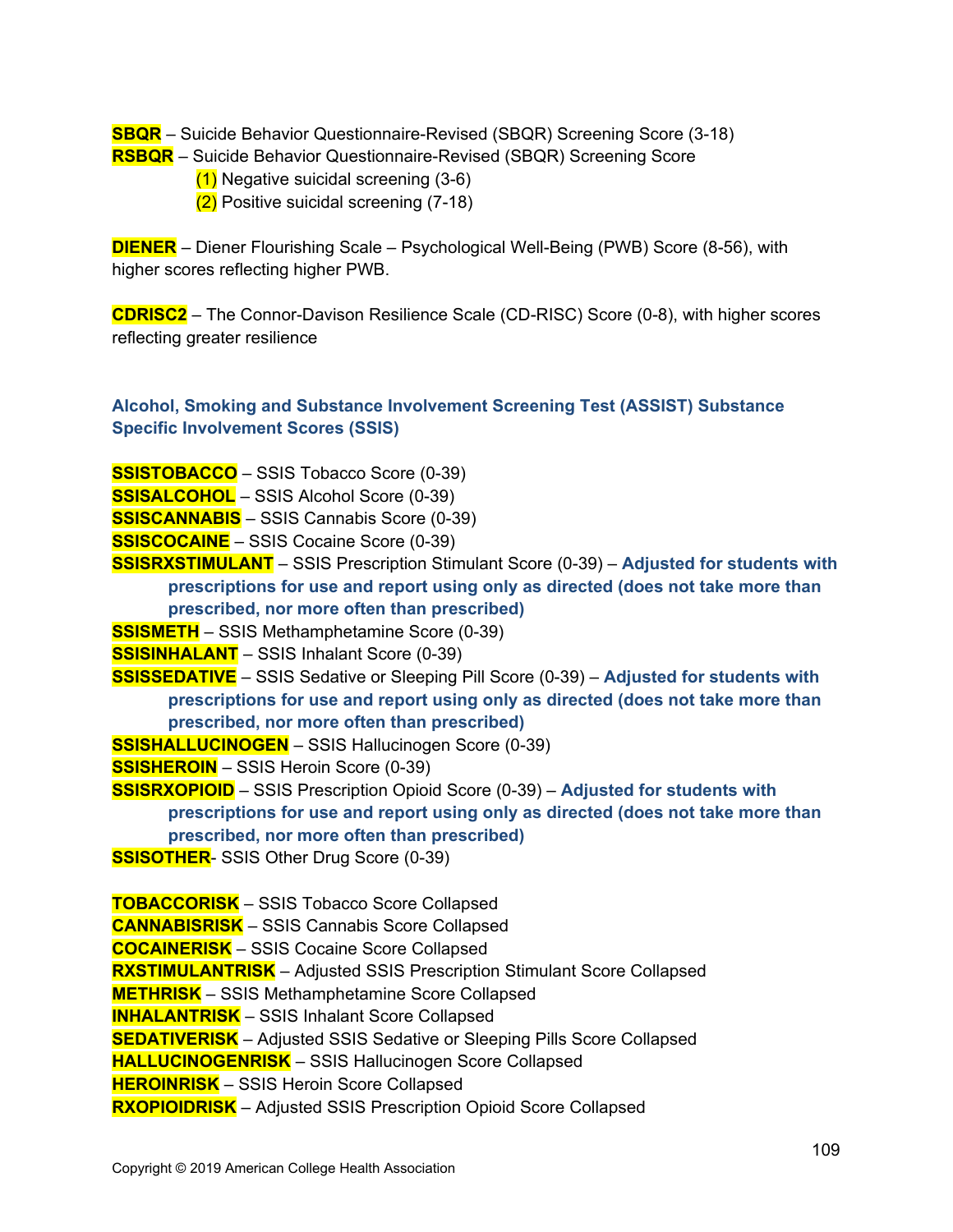**OTHERSSISRISK** – SSIS Other Drug Score Collapsed

- $(1)$  Low Risk  $(0-3)$
- $(2)$  Moderate Risk  $(4-26)$
- (3) High Risk (27-39)

**ALCOHOLRISK** – SSIS Alcohol Score Collapsed

- $(1)$  Low Risk (0-10)
- $(2)$  Moderate Risk (11-26)
- (3) High Risk (27-39)

**RSEX\*** - uses the responses to N3Q67A, N3Q67B, and N3Q67C to create a new variable, SEX AND GENDER**.** This variable is used to sort respondents into female and male categories in the ACHA-NCHA report documents.

- If a student's gender identity (N3Q67C) is consistent with their sex at birth (N3Q67A) AND the student selects "no" for transgender (N3Q67B), then RSEX is coded as female or male.
- If a student selects "yes" for transgender (N3Q67B) OR their sex at birth (N3Q67A) is not consistent with their gender identity (N3Q67C), then RSEX is coded as non-binary.
- If a student selects "intersex" for sex at birth (N3Q67A), then RSEX is coded as nonbinary even if transgender (N3Q67B) or gender identity (N3Q67C) are missing, with one exception:
	- o If a student selects "intersex" for sex at birth (N3Q67A), transgender (N3Q67B) is "no" or missing, and gender identity (N3Q67C) is "female" or "male," then RSEX is coded as female or male, respectively.
- If a student skips any of the three questions used to compute RSEX, then they are sorted as missing, unless they selected "intersex" for sex at birth (N3Q67A).
	- (1) Female  $(2)$  Male (3) Non-Binary (-9) Missing

## *\*Note that you are under no obligation to use the variable RSEX, and you are welcome to recalculate it using different decision rules if you like. Responses from the original questions N3Q67A, N3Q67B, and N3Q67C remain in the data file for your use.*

**PAAERO** – uses the responses to N3Q6 and N3Q7 to determine if the respondent met the US recommended guidelines for *only* aerobic physical activity for adults (150 or more minutes per week of moderate aerobic activity, where 1 minute of vigorous activity equals 2 minutes of moderate activity.)

> (1) No  $(2)$  Yes

**PAGUIDE** – uses the responses to N3Q6, N3Q7, and N3Q8 to determine if the respondent met the US recommended guidelines for physical activity for adults (at least **2 days** of muscle strengthening activity AND **150 or more minutes** per week of moderate aerobic activity, where 1 minute of vigorous activity equals 2 minutes of moderate activity.)

(1) No